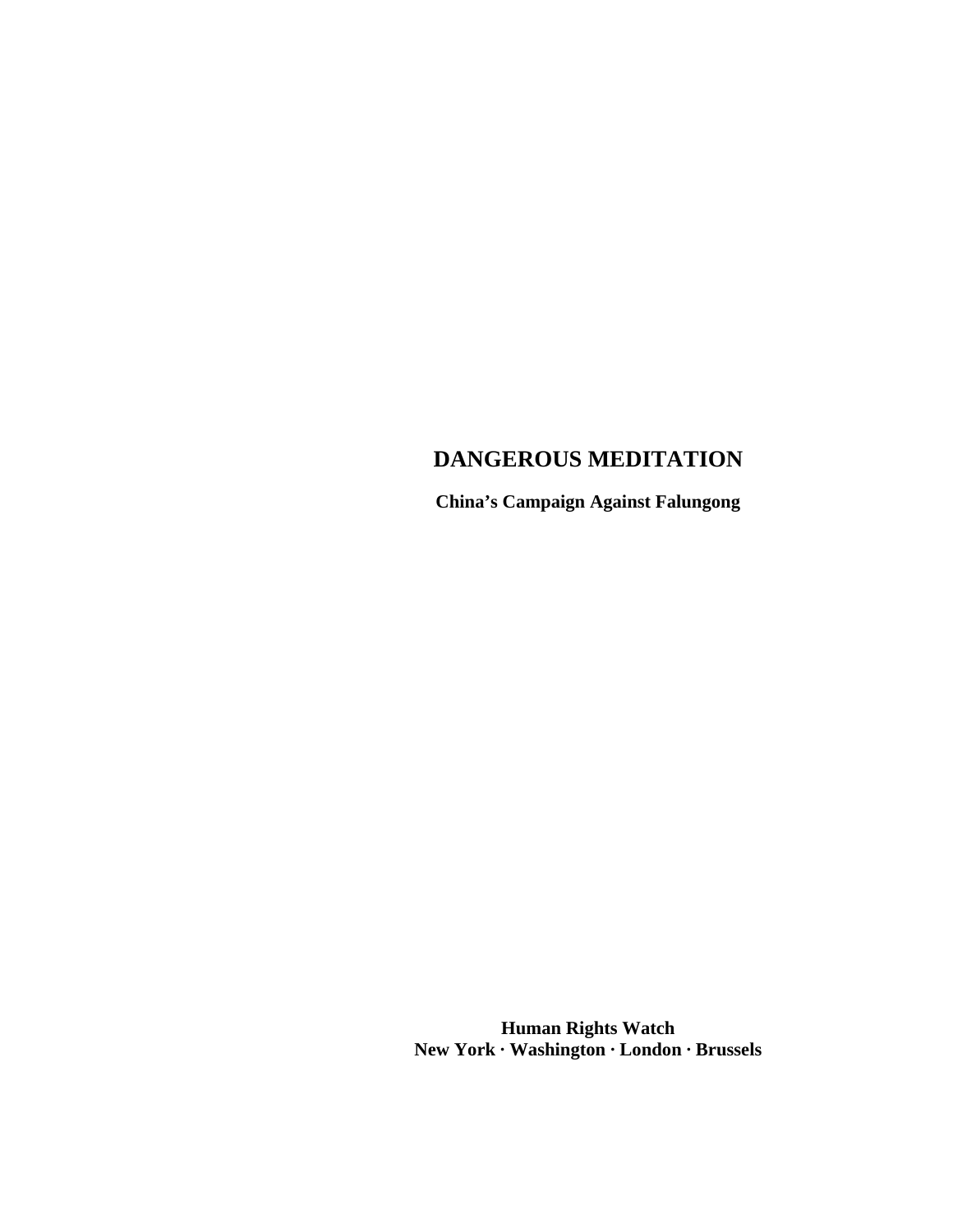Copyright © January 2002 by Human Rights Watch. All rights reserved. Printed in the United States of America.

ISBN 1-56432-270-X Library of Congress Catalog Card Number: 2002100348

Cover photos:

In August 2001 a Chinese court sentenced four persons whom the government alleged to be Falungong members to between seven years and life imprisonment for organizing a mass suicide attempt. Falungong spokespersons have denied practitioners had any association with the incident. (c) 2001 AFP Photo/Xinhua

Falungong practitioners exercise during a candlelight vigil in Hong Kong. (c) 2001 AFP Photo/Frederic J. Brown

Cover design by Rafael Jiménez

Addresses for Human Rights Watch 350 Fifth Avenue, 34th Floor, New York, NY 10118-3299 Tel: (212) 290-4700, Fax: (212) 736-1300, E-mail: hrwnyc@hrw.org

1630 Connecticut Avenue, NW Suite 500, Washington, DC 20009 Tel: (202) 612-4321, Fax: (202) 612-4333, E-mail: hrwdc@hrw.org

33 Islington High Street, N1 9LH London, UK Tel: (44 20) 7713-1995, Fax: (44 20) 7713-1800, E-mail: hrwuk@hrw.org

15 Rue Van Campenhout, 1000 Brussels, Belgium Tel: (32 2) 732-2009, Fax: (32 2) 732-0471, E-mail: hrwbe@hrw.org

Web Site Address: http://www.hrw.org

Listserv address: To subscribe to the list, send an e-mail message to hrw-news-subscribe@igc.topica.com with "subscribe hrw-news" in the body of the message (leave the subject line blank).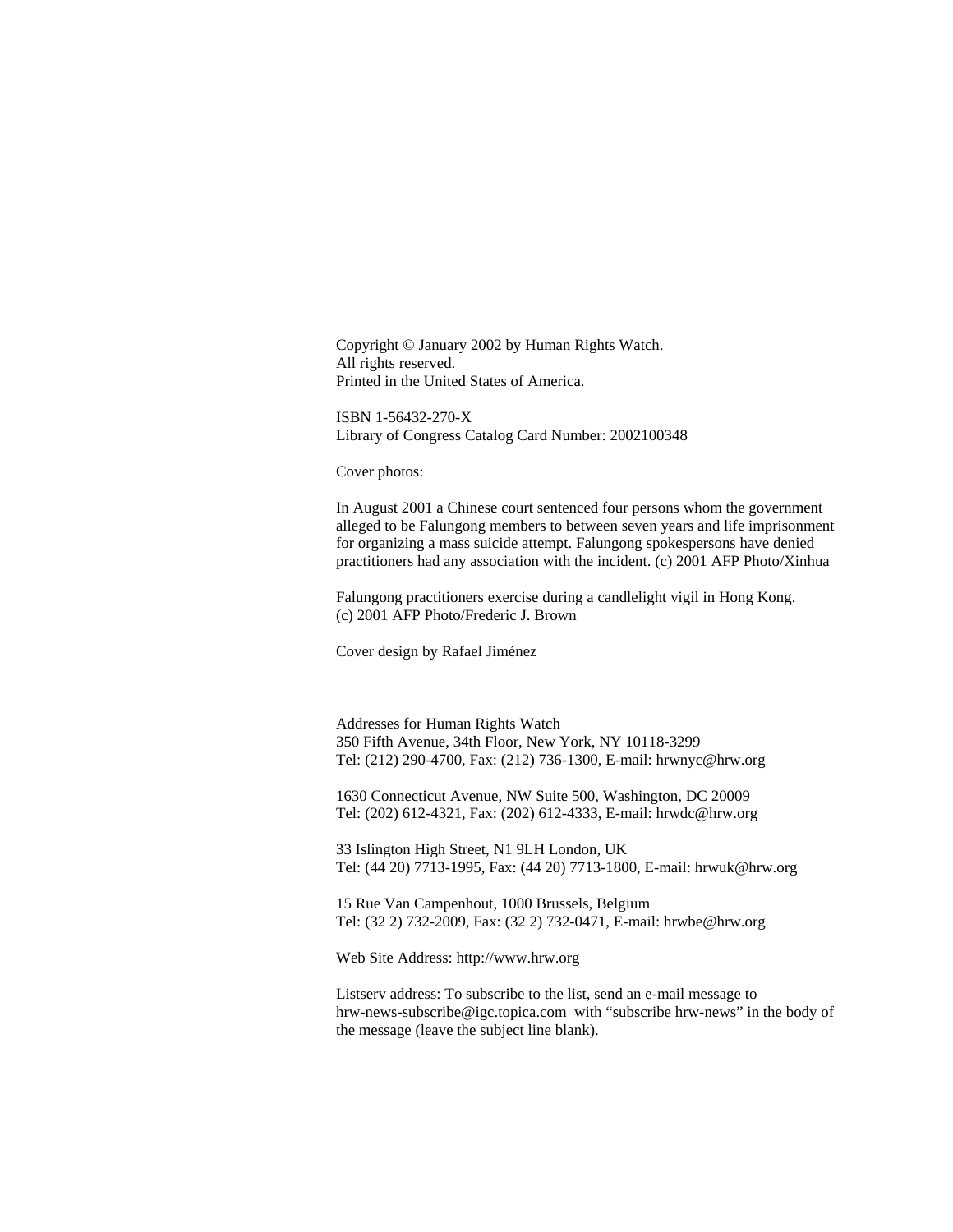Human Rights Watch is dedicated to protecting the human rights of people around the world.

We stand with victims and activists to prevent discrimination, to uphold political freedom, to protect people from inhumane conduct in wartime, and to bring offenders to justice.

> We investigate and expose human rights violations and hold abusers accountable.

We challenge governments and those who hold power to end abusive practices and respect internaitonal human rights law.

> We enlist the public and the international community to support the cause of human rights for all.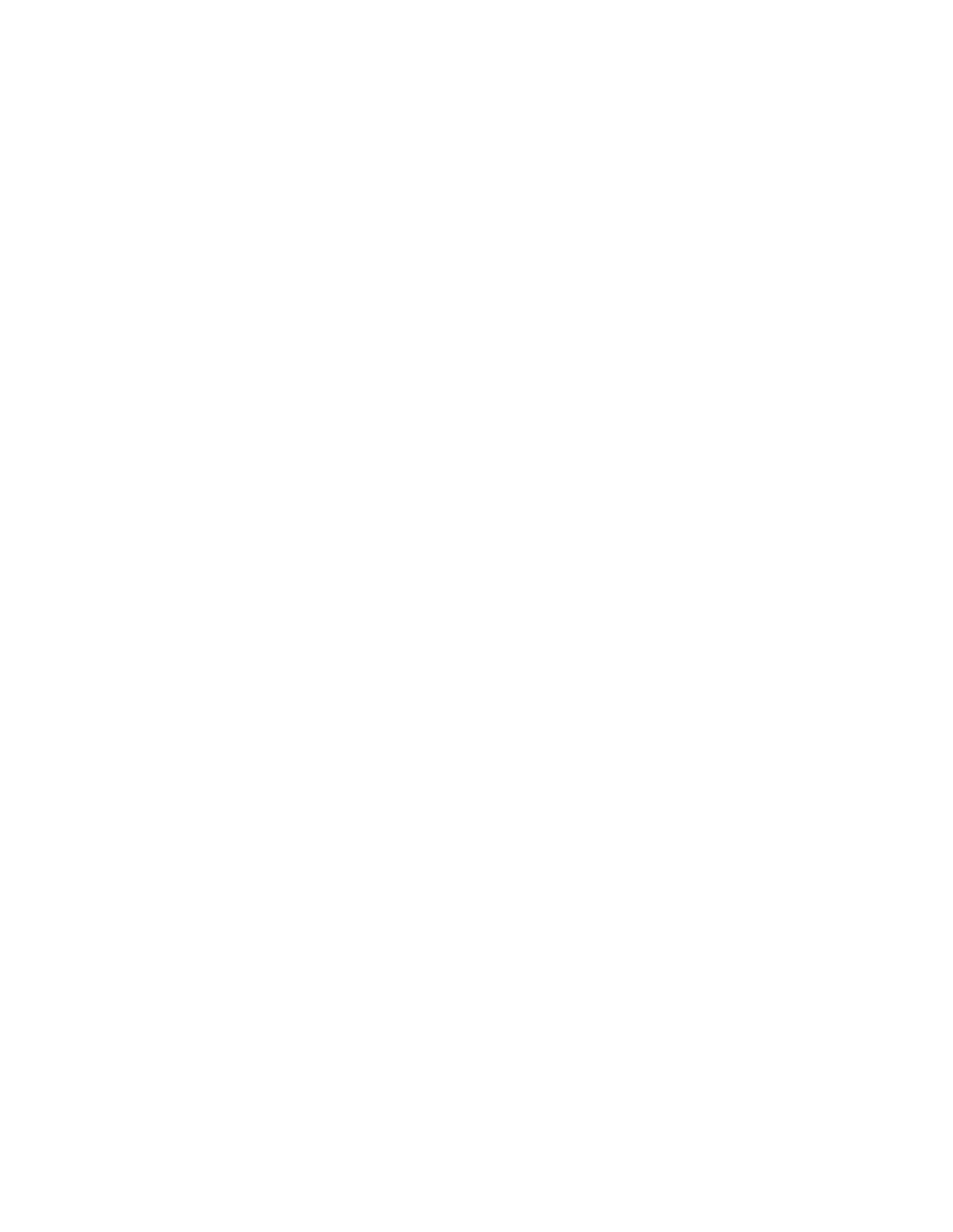#### **HUMAN RIGHTS WATCH**

Human Rights Watch conducts regular, systematic investigations of human rights abuses in some seventy countries around the world. Our reputation for timely, reliable disclosures has made us an essential source of information for those concerned with human rights. We address the human rights practices of governments of all political stripes, of all geopolitical alignments, and of all ethnic and religious persuasions. Human Rights Watch defends freedom of thought and expression, due process and equal protection of the law, and a vigorous civil society; we document and denounce murders, disappearances, torture, arbitrary imprisonment, discrimination, and other abuses of internationally recognized human rights. Our goal is to hold governments accountable if they transgress the rights of their people.

Human Rights Watch began in 1978 with the founding of its Europe and Central Asia division (then known as Helsinki Watch). Today, it also includes divisions covering Africa, the Americas, Asia, and the Middle East. In addition, it includes three thematic divisions on arms, children's rights, and women's rights. It maintains offices in New York, Washington, Los Angeles, London, Brussels, Moscow, Dushanbe, and Bangkok. Human Rights Watch is an independent, nongovernmental organization, supported by contributions from private individuals and foundations worldwide. It accepts no government funds, directly or indirectly.

The staff includes Kenneth Roth, executive director; Michele Alexander, development director; Reed Brody, advocacy director; Carroll Bogert, communications director; John T. Green, operations director, Barbara Guglielmo, finance director; Lotte Leicht, Brussels office director; Michael McClintock, deputy program director; Patrick Minges, publications director; Maria Pignataro Nielsen, human resources director; Malcolm Smart, program director; Wilder Tayler, legal and policy director; and Joanna Weschler, United Nations representative. Jonathan Fanton is the chair of the board. Robert L. Bernstein is the founding chair.

The regional directors of Human Rights Watch are Peter Takirambudde, Africa; José Miguel Vivanco, Americas; Sidney Jones, Asia; Elizabeth Andersen, Europe and Central Asia; and Hanny Megally, Middle East and North Africa. The thematic division directors are Joost R. Hiltermann, arms; Lois Whitman, children's; and LaShawn R. Jefferson, women's.

The members of the board of directors are Jonathan Fanton, Chair; Robert L. Bernstein, Founding Chair, Lisa Anderson, David M. Brown, William Carmichael, Dorothy Cullman, Gina Despres, Irene Diamond, Fiona Druckenmiller, Edith Everett, Michael Gellert, Vartan Gregorian, Alice H. Henkin, James F. Hoge, Jr., Stephen L. Kass, Marina Pinto Kaufman, Wendy Keys, Bruce J. Klatsky, Joanne Leedom - Ackerman, Josh Mailman, Joel Motley, Samuel K. Murumba, Jane Olson, Peter Osnos, Kathleen Peratis, Catherine Powell, Bruce Rabb, Sigrid Rausing, Orville Schell, Sid Sheinberg, Gary G. Sick, Malcolm Smith, Domna Stanton, John Studzinski, Maureen White, Maya Wiley. Emeritus Board: Roland Algrant, Adrian DeWind, and Malcolm Smith.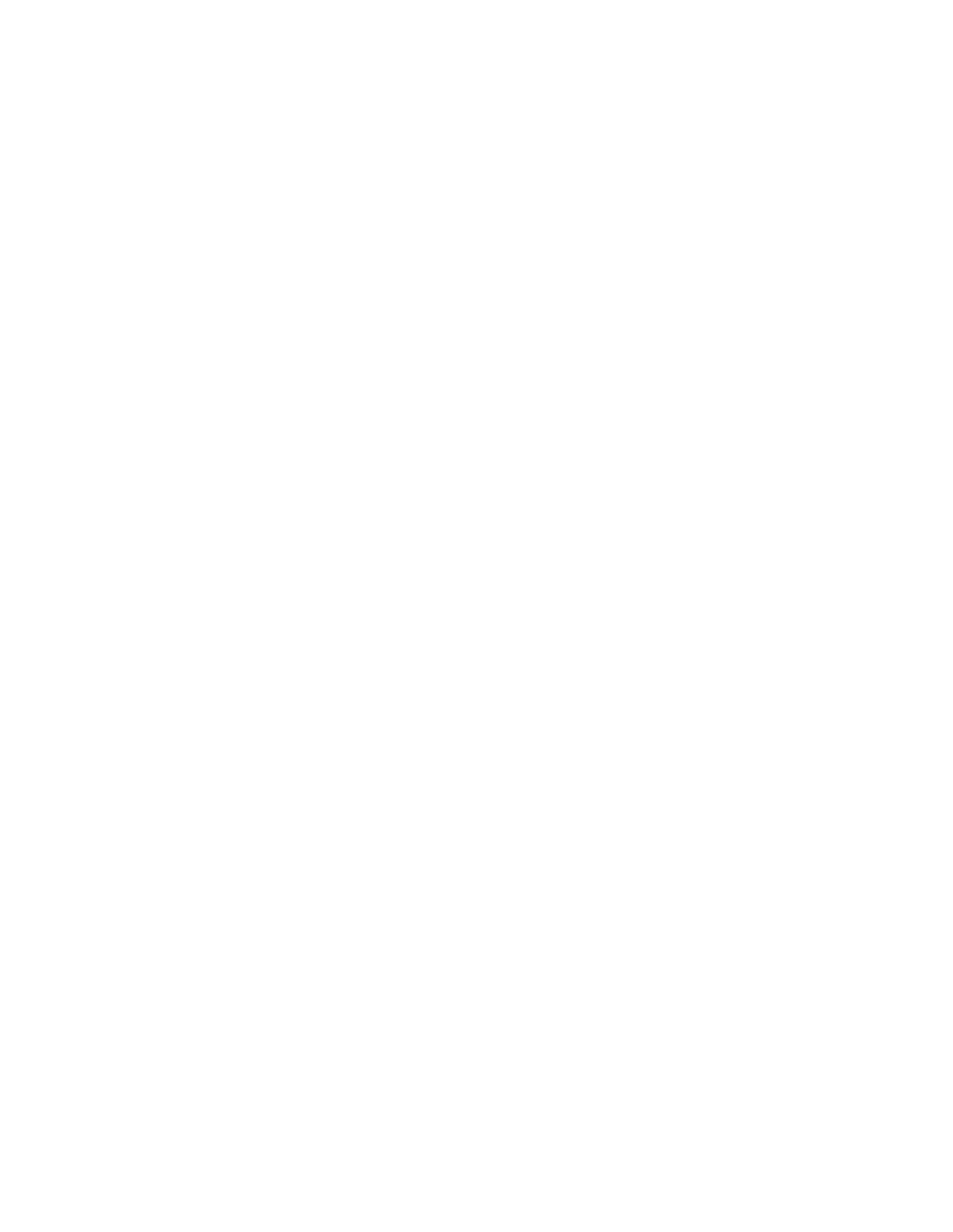## **ACKNOWLEDGEMENTS**

This report was written by Mickey Spiegel, research consultant to the Asia Division of Human Rights Watch. Joseph Saunders, deputy director of the Asia Division; Sidney Jones, the division's executive director; Malcolm Smart, Human Rights Watch program director; and Jim Ross, senior legal advisor, edited the report. Elizabeth Weiss, Fitzroy Hepkins, Veronica Matushaj, and Patrick Minges provided production assistance. A very special thank you goes to Julia Zuckerman, an indefatigable volunteer whose research talents and endless patience in locating and organizing documentation were invaluable.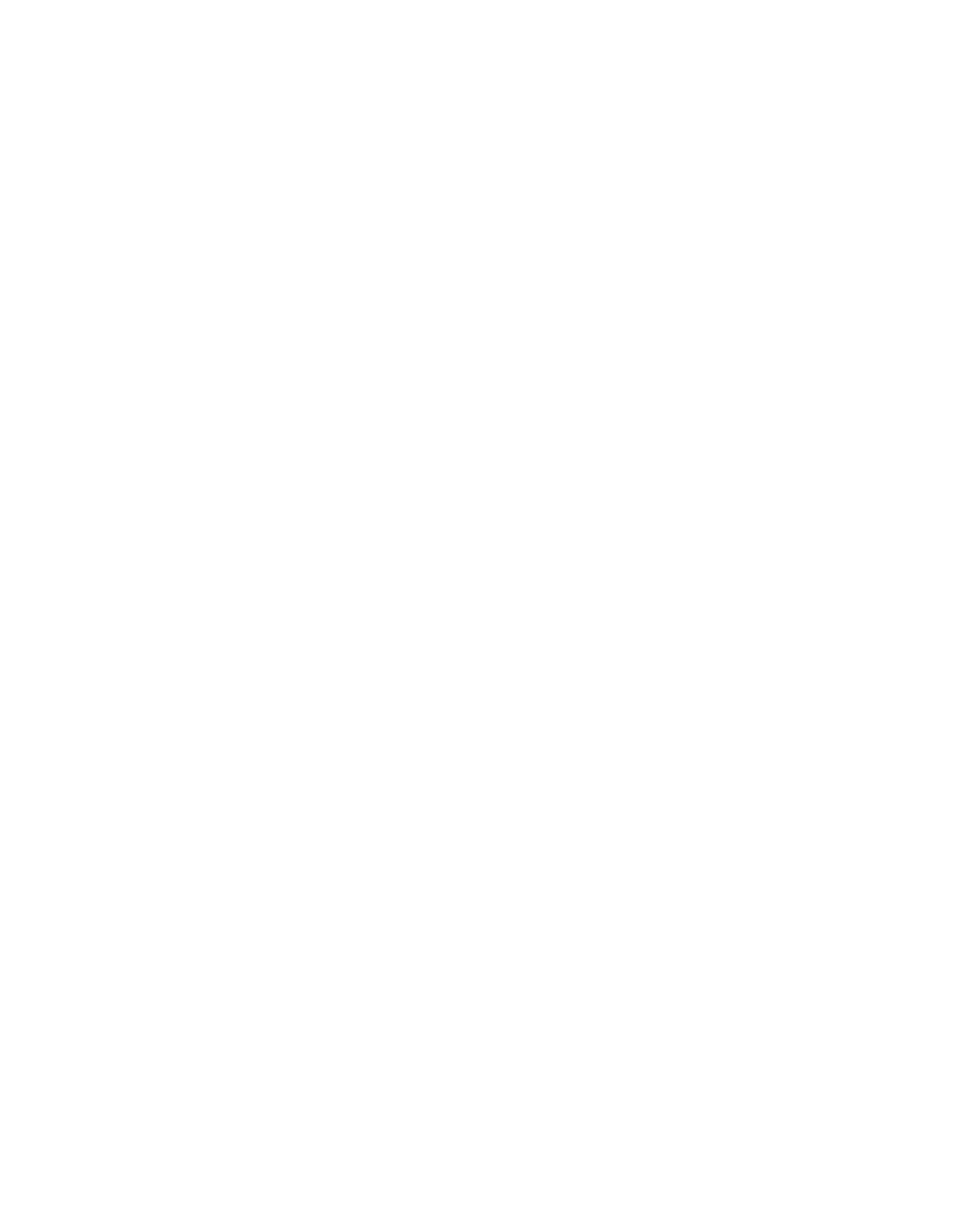## **TABLE OF CONTENTS**

| To the international community $\dots \dots \dots \dots \dots \dots \dots \dots \dots$ |
|----------------------------------------------------------------------------------------|
|                                                                                        |
|                                                                                        |
|                                                                                        |
|                                                                                        |
|                                                                                        |
| III. DEFIANCE AND RESPONSE: A CHRONOLOGY  17                                           |
|                                                                                        |
| IV. ZHANG KUNLUN -- AN ILLUSTRATIVE CASE  44                                           |
|                                                                                        |
|                                                                                        |
| V. FALUNGONG IN CUSTODY: COMPETING ACCOUNTS  53                                        |
|                                                                                        |
| Reeducation through Labor; Transformation Centers  56                                  |
|                                                                                        |
|                                                                                        |
| VI. FALUNGONG OUTSIDE MAINLAND CHINA  64                                               |
|                                                                                        |
|                                                                                        |
|                                                                                        |
|                                                                                        |
|                                                                                        |
|                                                                                        |
|                                                                                        |
|                                                                                        |
|                                                                                        |
|                                                                                        |
|                                                                                        |
|                                                                                        |
|                                                                                        |
| VII. ANALYSIS OF THE GOVERNMENT RESPONSE  85                                           |
|                                                                                        |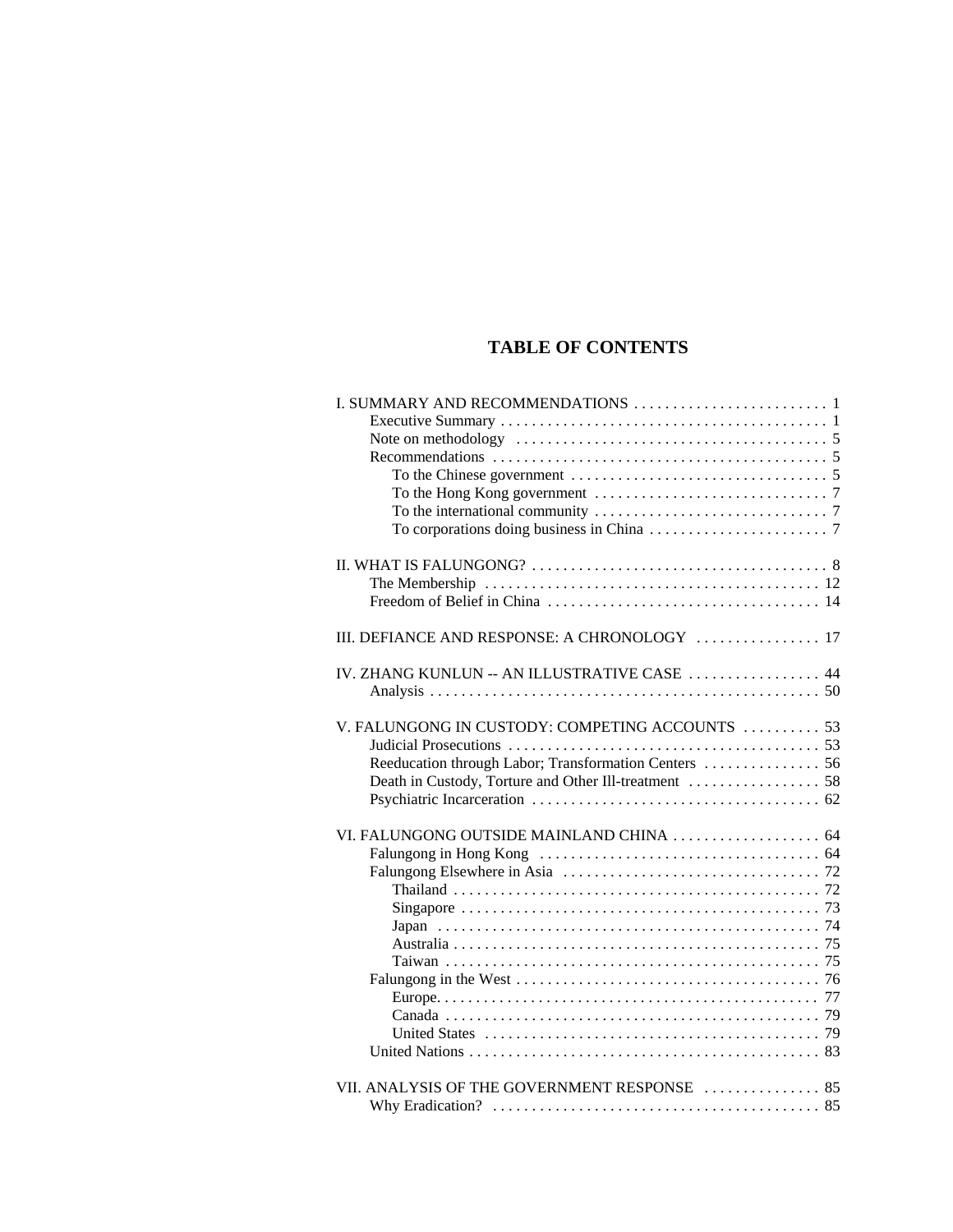| APPENDIX I: REEDUCATION THROUGH LABOR IN CHINA  98      |  |
|---------------------------------------------------------|--|
| APPENDIX II: LAWS AND REGULATIONS USED TO CRACK DOWN ON |  |
| APPENDIX III: A LETTER FROM ZHANG KUNLUN TO BRIGADE     |  |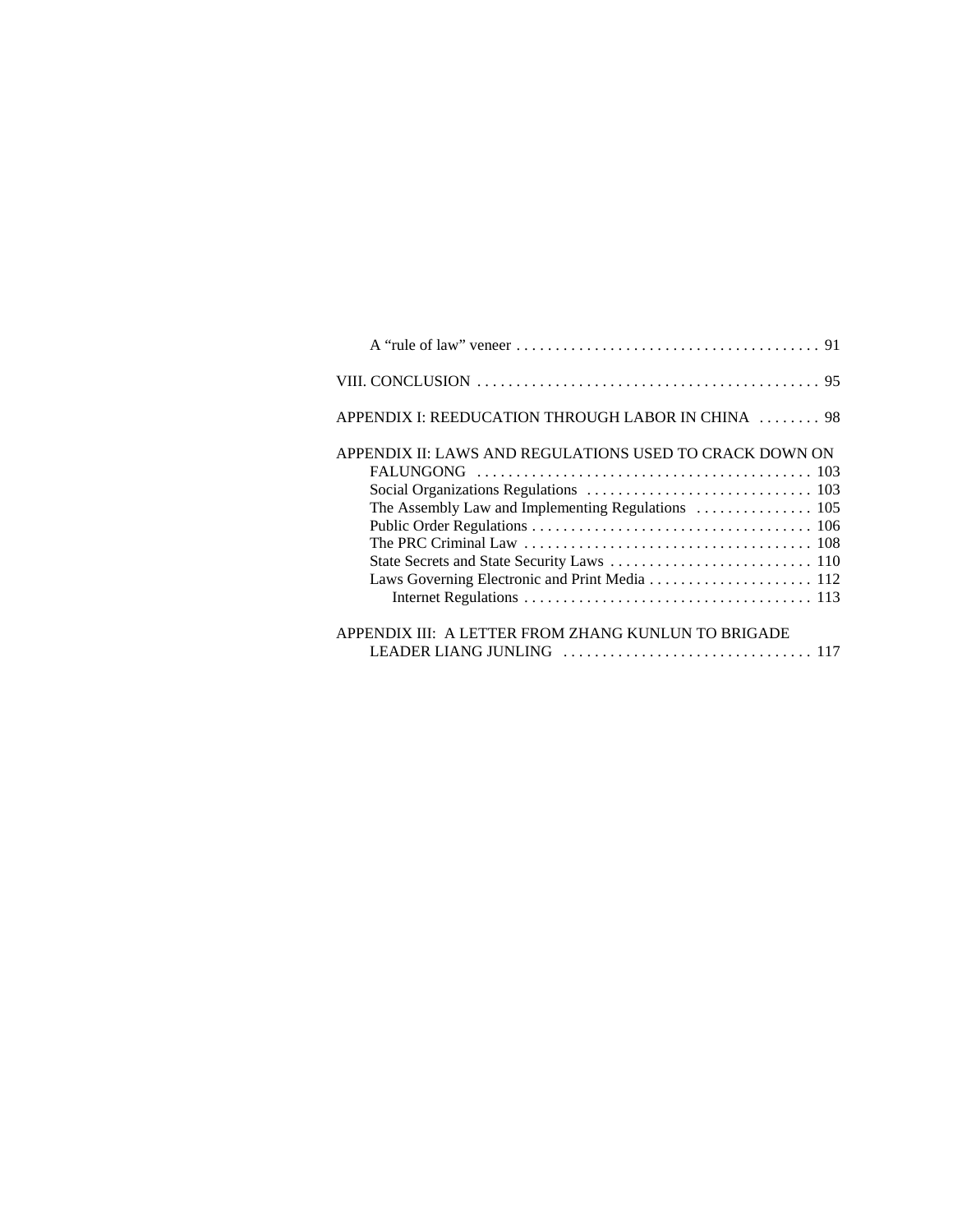*"Falungong is an anti-scientific, anti-human, anti-social, anti-government and illegal organization with all the characteristics of an evil religion."* Chinese Ministry of Foreign Affairs, August 1999

#### **I. SUMMARY AND RECOMMENDATIONS**

#### **Executive Summary**

Since 1999, Falungong practitioners have been the target of an aggressive and often violent crackdown by the Chinese government, one aspect of much broader tightening of controls on individuals and organizations whose activities China's leaders perceive as threatening to Chinese Communist Party control. The past two years have witnessed a deterioration in civil liberties nationwide, with disparate groups—political dissidents, foreign scholars, labor organizers, religious believers worshiping outside official aegis, activists in Tibet and Xinjiang, Internet users, academics, and editors whose messages challenge the Party line, among others—facing new restrictions and abuses. The crackdown on Falungong is both symptomatic of the larger trend and significant in its own right for the vehemence with which the authorities have moved to eradicate the organization and "reeducate" its members.

Falungong is a modern variant of ancient Chinese practices of exercise, deep breathing, and meditation, collectively known as *qigong,* that enthusiasts claim promotes physical, mental, and spiritual well-being by enhancing the flow of vital energy through a person's body. There is no question that Falungong promotes salvationist and apocalyptic teachings in addition to its qigong elements. Despite its own protestations to the contrary, it also has a well-organized and technologically sophisticated following and has deliberately chosen a policy of confrontation with authorities. But the confrontations have been peaceful. Apart from those held in connection with the self-immolation suicides in Beijing in January 2001, none of the tens of thousands of Falungong practitioners detained, arrested, or convicted have been held in connection with violent actions or threats of violence. Instead, their "crime" is their belief in Falungong and their efforts to promote the practice. As such, their treatment violates fundamental rights – freedom of conscience and belief, freedom to associate with others who share one's beliefs, and freedom to exchange information within and across borders.

This report provides a comprehensive account of the emergence of Falungong in China and the government's response, with particular emphasis on events since the mass Falungong demonstration on April 25, 1999 outside Zhongnanhai, the compound in Beijing housing China's leaders. The report sets forth a detailed chronology of major developments as well as analysis of existing data, much of it flawed, on who is in custody in prisons, reeducation through labor camps, psychiatric institutions, and other incarceration facilities and how they have been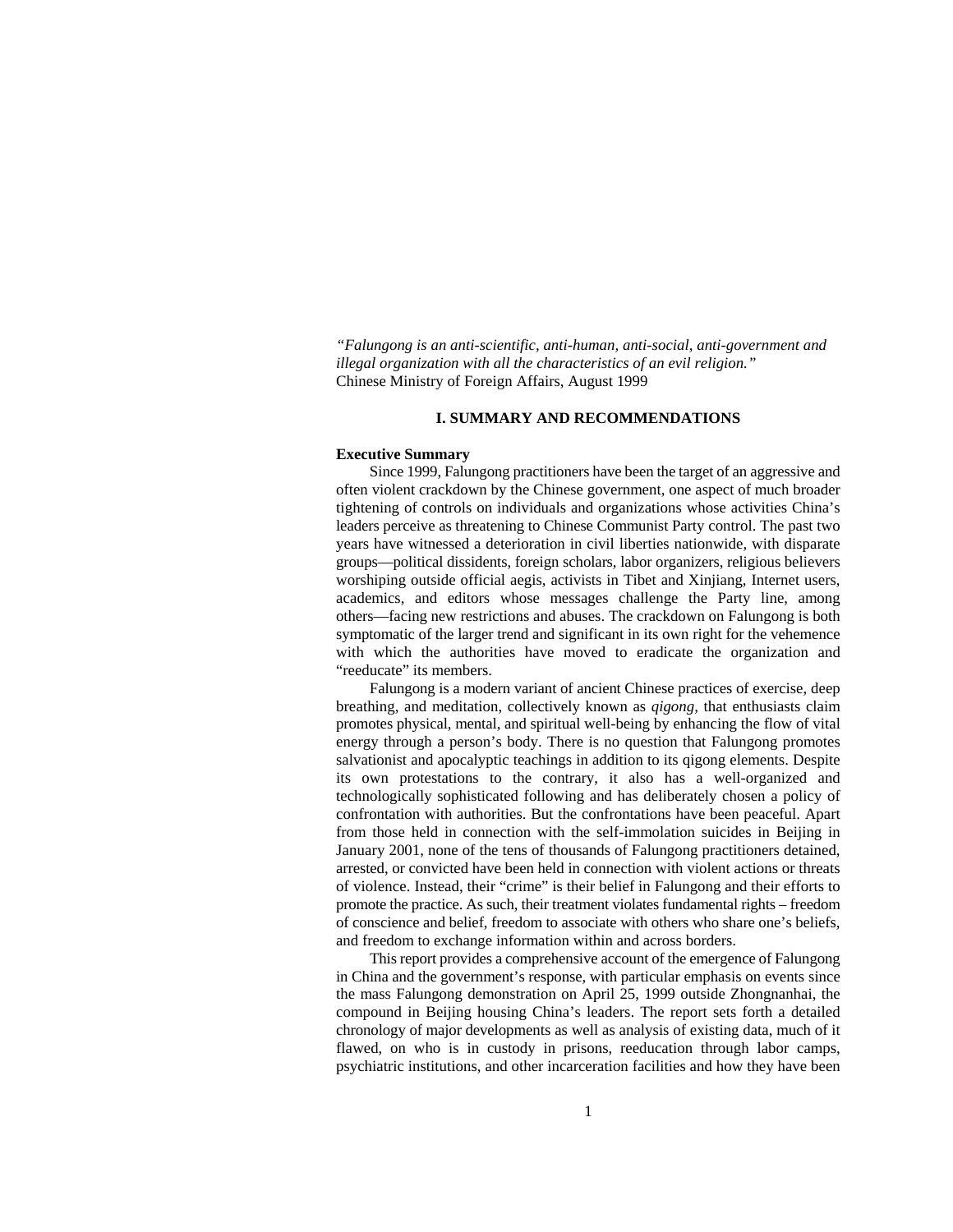treated. Additional chapters address how the crackdown by Chinese authorities on Falungong practitioners has spread beyond the mainland to Hong Kong and other countries, and analyze some of the key reasons for the Chinese government's vehement response to Falungong. Two aspects of the Chinese response are highlighted: the decision to ban Falungong and make its eradication a national priority, and the decision to craft a series of laws and legal decisions, explanations, and interpretations to justify and implement the crackdown, a development that has much to say about Chinese authorities' manipulation of the legal system.

A separate chapter is devoted to the case of Zhang Kunlun, now living in Canada, but detained in China four times between June 30, 2000 and January 10, 2001. On one occasion he was beaten and tortured until he said he "lost his mind"; throughout his time in custody, he was subjected to threats and other forms of psychological coercion aimed at inducing him to abandon his Falungong beliefs. The case concretely illustrates many aspects of the Chinese government's response to Falungong, including the considerable attention local authorities have paid to those they evidently consider "leading members" of the movement who might be induced to repent and provide evidence against more serious "backbone elements." The case also illustrates the mounting frustration of the Chinese leadership in the face of Falungong members' tenacity, and the government's reliance on the administrative, extrajudicial reeducation through labor system despite its repeated insistence that its response demonstrates a commitment to the rule of law.

The emergence of Falungong in May 1992 was part of a nationwide resurgence of membership in qigong groups that began during the 1980s as many of the tight controls that marked the Cultural Revolution (1966-76) were lifted. In 1989, the official China Qigong Scientific Research Association announced that "one in twenty Chinese...now practices qigong." Falungong, founded by Li Hongzhi, was probably the most successful of the affiliates in the early 1990s. Although details are sketchy, there is evidence of tensions between Falungong leaders and authorities as early as 1994, and, by 1998, Li had settled in the United States. The April 25, 1999 10,000 person Falungong rally changed a de facto government policy of tolerance to a campaign of suppression. By July 1999, Chinese authorities had banned Falungong; by October they had declared it an "evil cult." The stream of detentions and arrests that began immediately after the mass rally was continuing as of this writing.

In one sense, there is nothing new about the Chinese Communist Party's response to Falungong. For hundreds, if not thousands, of years, quasi-religious mass organizations have emerged at irregular intervals to challenge China's rulers. For hundreds of years, China's rulers have viewed as politically most threatening those that combine elements of charismatic leadership, a high degree of organization, and mass appeal. They have labeled such organizations "heretical cults" or "sects" and moved forcefully to eradicate them. The 1900 Boxer Rebellion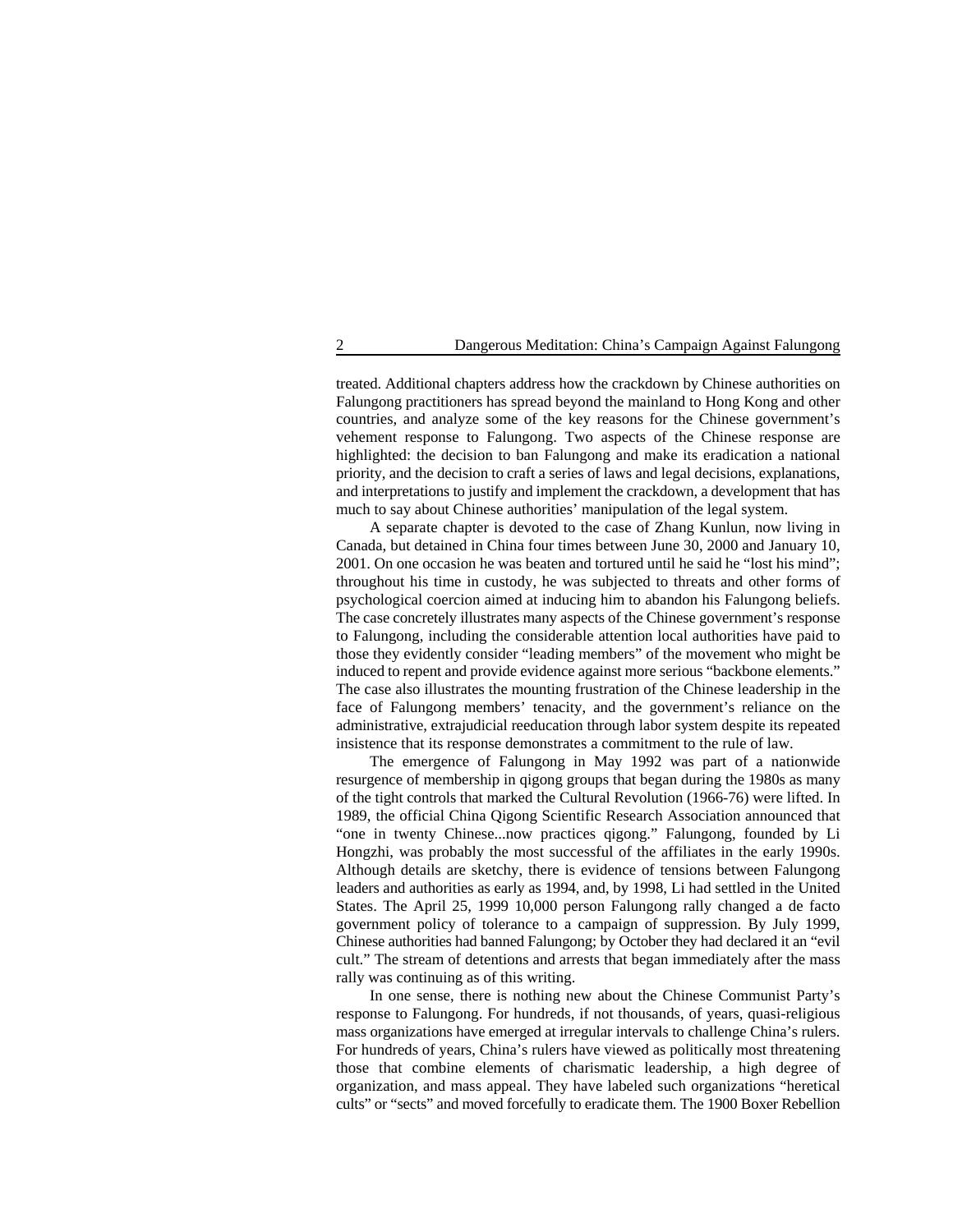#### Summary and Recommendations 3

is only one of many well-documented examples. The decision to label Falungong a "cult" is thus a political one, with potentially far-reaching political consequences. Many of the methods used during the crackdown also echo earlier efforts by the Chinese Communist Party, beginning shortly after it took power, to eradicate religion and, when that proved impossible, to organize and control it.

Official Chinese sources have cited many factors in support of their decision to label Falungong (or Falun Dafa as practitioners prefer) a cult, among them the organization's hierarchical structure and the notion that U.S.-based Falungong leader Li Hongzhi—"Master Li" to his followers—will be the savior of mankind. Chinese officials claim that Li's followers are willing to follow his instructions blindly "even to death." The reference originally was to Li's suggestion that the health benefits of "cultivation," as practitioners call their exercise-meditation and spiritual regime, would obviate the need for medical treatment. But the January 23, 2001 self-immolation attempts by seven alleged Falungong members in Tiananmen Square, Beijing's most important public space, gave the government new ammunition for its arguments.

China's leaders pointed also to Falungong's alleged disruption of public order, stability, and social ethics; to its anti-scientific beliefs that Chinese authorities claimed would hinder China's march to economic development and increasing global influence; and to its flouting of Chinese law. They stressed Falungong's political aspects and purported collusion with "anti-China forces abroad" and enemies within, including advocates of Taiwan and Tibet independence. At the same time, as already noted, the Chinese leadership claimed to have followed strictly legal methods in dealing with the Falungong threat. The record, however, shows something very different.

Although the analysis provided here is necessarily provisional and far from complete, serious human rights violations—including restrictions on freedom of thought, belief, and expression, wrongful detention, unfair trials, torture, and deaths in custody—have accompanied the Chinese government response to Falungong. China does not allow independent monitors in prisons and reeducation camps and has made it too dangerous for family members, friends, or workmates to speak with journalists or other outsiders except under strictly controlled conditions. Despite this fundamental limitation, there is substantial evidence that, since Falungong was officially banned in July 1999, tens of thousands of practitioners have been temporarily detained and thousands have routinely been sentenced to administrative "reeducation through labor" terms as long as three years. A marked discrepancy exists between Falungong and Chinese explanations for deaths in custody and accounts of treatment of inmates in prisons, reeducation camps, and other facilities, but there is substantial evidence that torture and other abuses are common during "transformation" sessions in at least some of the facilities.

Far fewer individuals—government figures as of August 2001 admit to some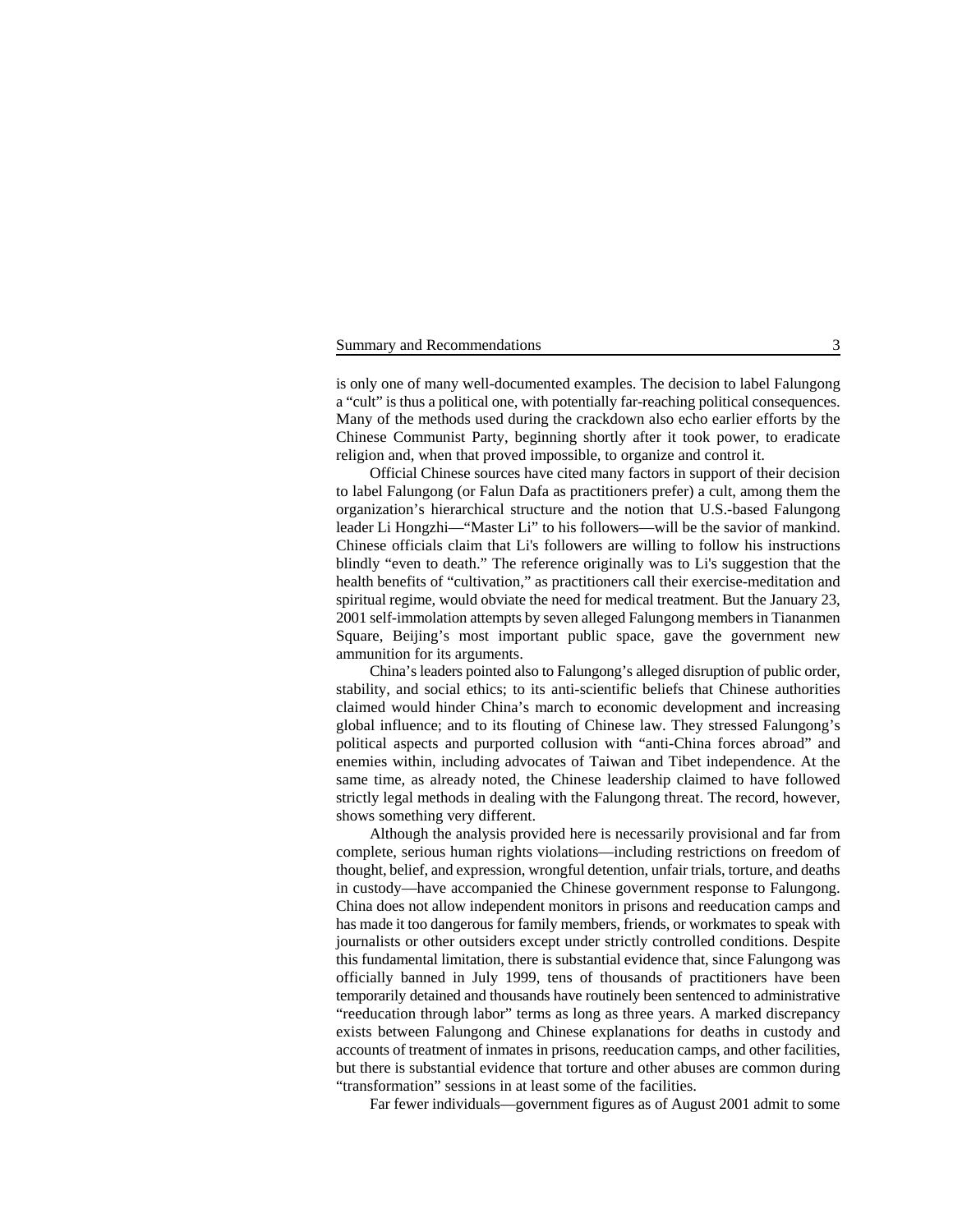350; Falungong sources as of April 2001 list 260—have been judicially prosecuted. Although Chinese government public relations materials have repeatedly alleged that Falungong leaders purposefully delude followers into committing irrational and dangerous acts, such as refusing medical treatment, there is little evidence that more than a handful of Falungong adherents have been tried on such charges. Until mid-2001, prison sentences, ranging from three to eighteen years, appear to have been reserved almost exclusively for key Falungong leaders; for those involved in largescale printing, publication, and distribution of Falungong materials for use within China; and for those who publicize abuses to an overseas audience. By August 2001, however, after intense government pressure had shut down such activities, prison sentences, in the most severe cases up to thirteen years, were imposed on individuals charged with organizing the printing of leaflets and banners, using the Internet to circulate Falungong materials, or arranging meetings of practitioners. One alleged practitioner received a life sentence for his part in organizing the selfimmolation incident in January 2001.

The struggle by Chinese authorities against Falungong has not been limited to the Chinese mainland but has spilled over to Hong Kong and countries in Asia and the West. Falungong leaders have sought leverage and legitimacy by urging governments in the West and throughout Asia to express outrage at China's human rights violations and to pressure the Chinese leadership to reverse its ban. With the crackdown underway and the possibility that Falungong's visibility within China would wane, its leaders have also promoted the growth of the movement in countries outside China to demonstrate Falungong's continued vitality and effectiveness.

In spite of Falungong's extraordinarily skillful advocacy campaign and the risks ethnic Chinese practitioners living outside China have been willing to take, neither effort has been entirely successful. China responded to Western condemnation with accusations of interference, collusion, and ignorance of the danger Falungong presented to China and to individual practitioners. In Asian cities—Hong Kong, Singapore, Bangkok, Tokyo—where a vibrant Falungong presence might have helped sustain the movement, China went on the diplomatic offensive.

Foreign governments generally have been unwilling or unable to do much in the face of the Chinese crackdown on Falungong beyond providing rhetorical defense for practitioners' basic rights. In some cases, foreign governments have responded to Chinese government pressure by turning their backs on reports of abuses, denouncing Falungong, or, in isolated instances, limiting Falungong members' freedom of association and expression in their own countries. In Hong Kong, the government, caught between responding to pressure from Beijing and demonstrating its autonomy, has characterized Falungong as an "evil cult" that bears watching, but has refrained from enacting any laws that would shut it down.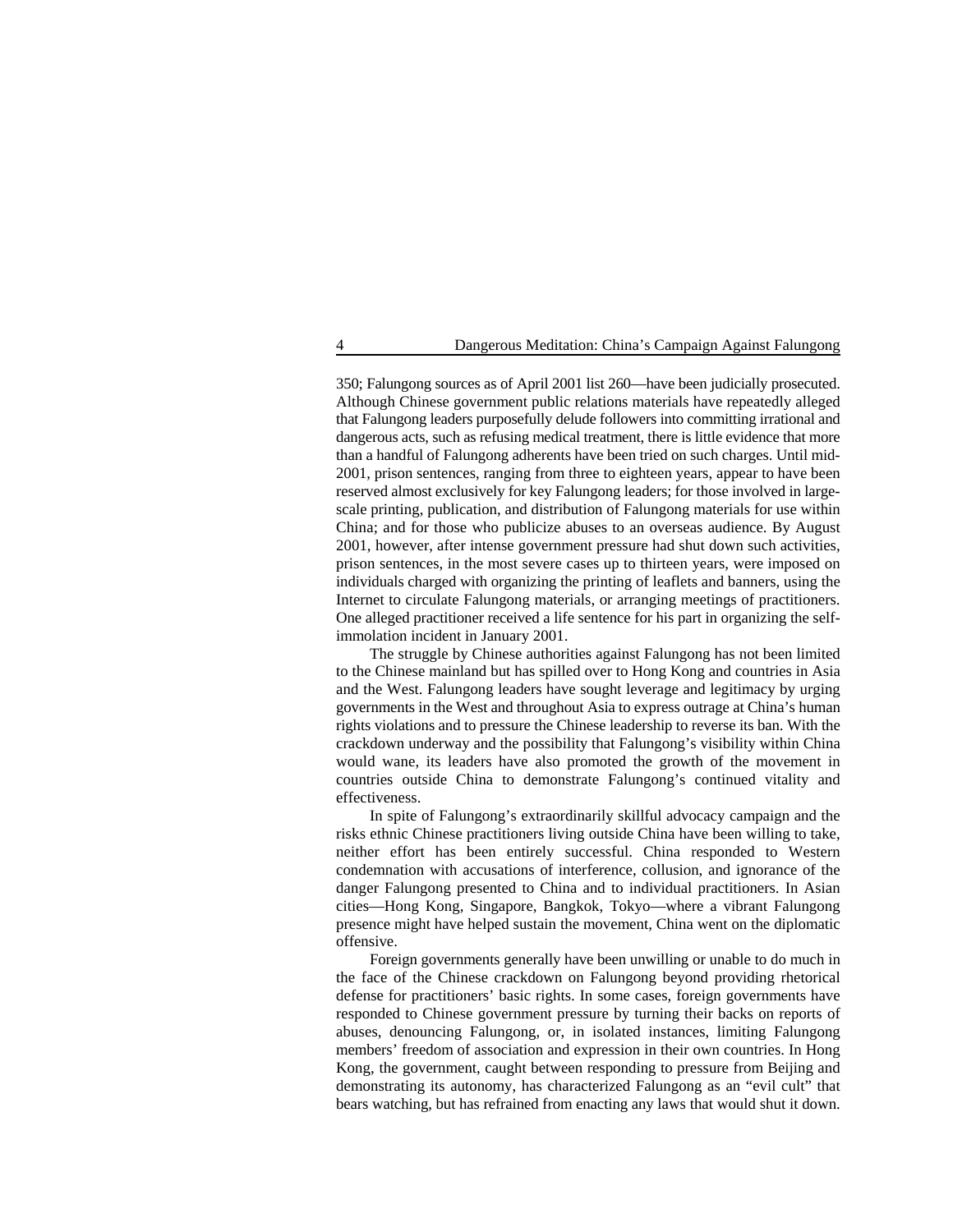#### Summary and Recommendations 5

In other parts of Asia, treatment of Falungong appears to be emerging as an important test of governments' commitment to civil liberties in view of the presence of small, unpopular, but vocal Falungong communities in many countries in the region and China's policy of demanding that such communities be silenced as a precondition to good relations.

As of this writing, it appears that the Chinese government has succeeded in thinning the numbers of Falungong practitioners within China. Those still committed to keeping the movement alive have, for the most part, gone underground.

## **Note on methodology:**

Almost all the information available to Human Rights Watch comes from either official Chinese government (such as Xinhua, the official news agency; *People's Daily*; or Zhongguo Xinwen She, an official news service for overseas Chinese) or Falungong sources, both of which obviously have a stake in releasing data that supports their respective claims. In most cases, the accounts are inconsistent. However, the often conflicting versions together give a picture of the scope of the crackdown. In cases where competing accounts of the same events are available, we have noted the discrepancies in order to illustrate the claims each is presenting. Reliable firsthand reports of the treatment meted out to Falungong practitioners in China have been almost impossible to obtain. Human Rights Watch's lengthy telephone interviews with Zhang Kunlun, described in detail in Chapter IV below, corroborates much of what we learned from our analysis of other materials.

#### **Recommendations**

#### *To the Chinese government:*

- C Immediately release from detention and incarceration all Falungong followers held for peaceful practice of their beliefs.
- C Permit the resumption of public and private Falungong practice.
- C Remove all mention of "superstitious sects," "secret societies, and "evil religious organizations" (Article 300) from the PRC Criminal Law; rescind subsequent interpretations, decisions, and explanations relevant to article 300, and bring other laws and regulations into conformity with the revisions. Human Rights Watch recognizes that individual members of a spiritual group may properly be punished for acts that directly endanger the health and safety of others. A general criminalization of belief, opinion, and expression, however, contradicts international human rights standards. Article 300, as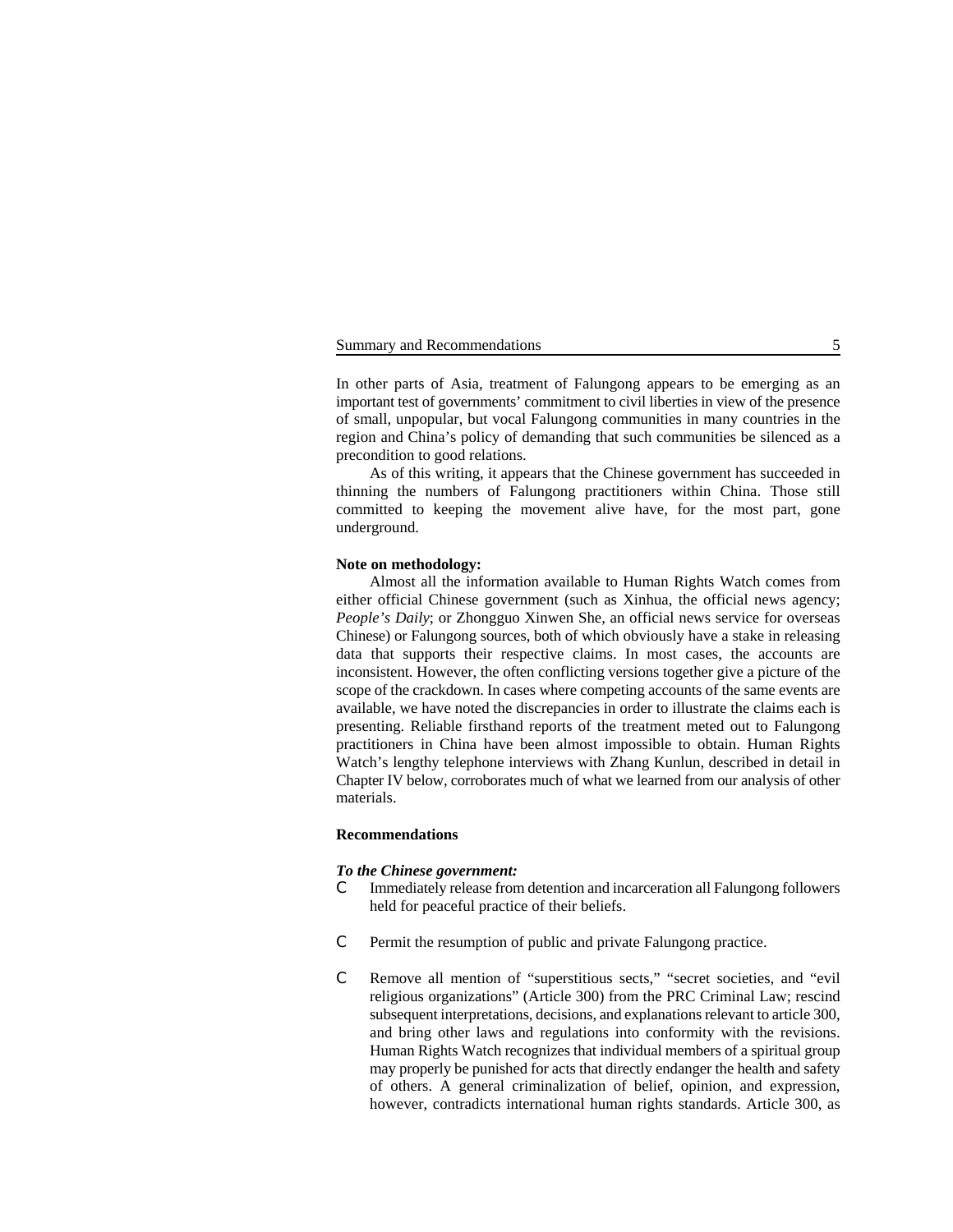demonstrated in its application to Falungong practitioners, fails to distinguish between belief and dangerous act.

- C Abolish the inherently arbitrary reeducation through labor system to allow anyone who has been deprived of his liberty the right a court hearing and due process.
- C Re-issue invitations to the U.N. Special Rapporteur on Torture and the Special Rapporteur on Religious Freedom to visit China on terms consistent with their mandates.
- C Permit domestic and foreign observers to attend all trials including those of Falungong practitioners as provided for under international human rights standards.
- C Implement the recommendations of the U.N. Committee against Torture, endorsed by the Special Rapporteur, including: revision of the definition of torture in domestic law so that it fully complies with the definition in the Convention Against Torture; investigation of all allegations of torture in an impartial and thorough fashion; and abolition of regulations requiring permission before a suspect in custody may see a lawyer.
- C Amend the "Regulations on the Registration and Management of Social Organizations" and revise the "PRC Law on Assembly, Procession and Demonstration" to eliminate clauses that allow for politically motivated vetting of applicants.
- C Revise the PRC Law on Protecting State Secrets so as to limit the scope of information deemed secret in line with international free expression standards.
- C Revise regulations that effectively censor the media and the Internet and that interfere with the freedom to seek, receive, and impart information in accordance with international human rights standards.

#### *To the Hong Kong government:*

- C Do not deny visas or otherwise deny entry on the basis of Falungong affiliation.
- C Reject pressure from Beijing to restrict Falungong practitioners' rights to freedom of association and assembly.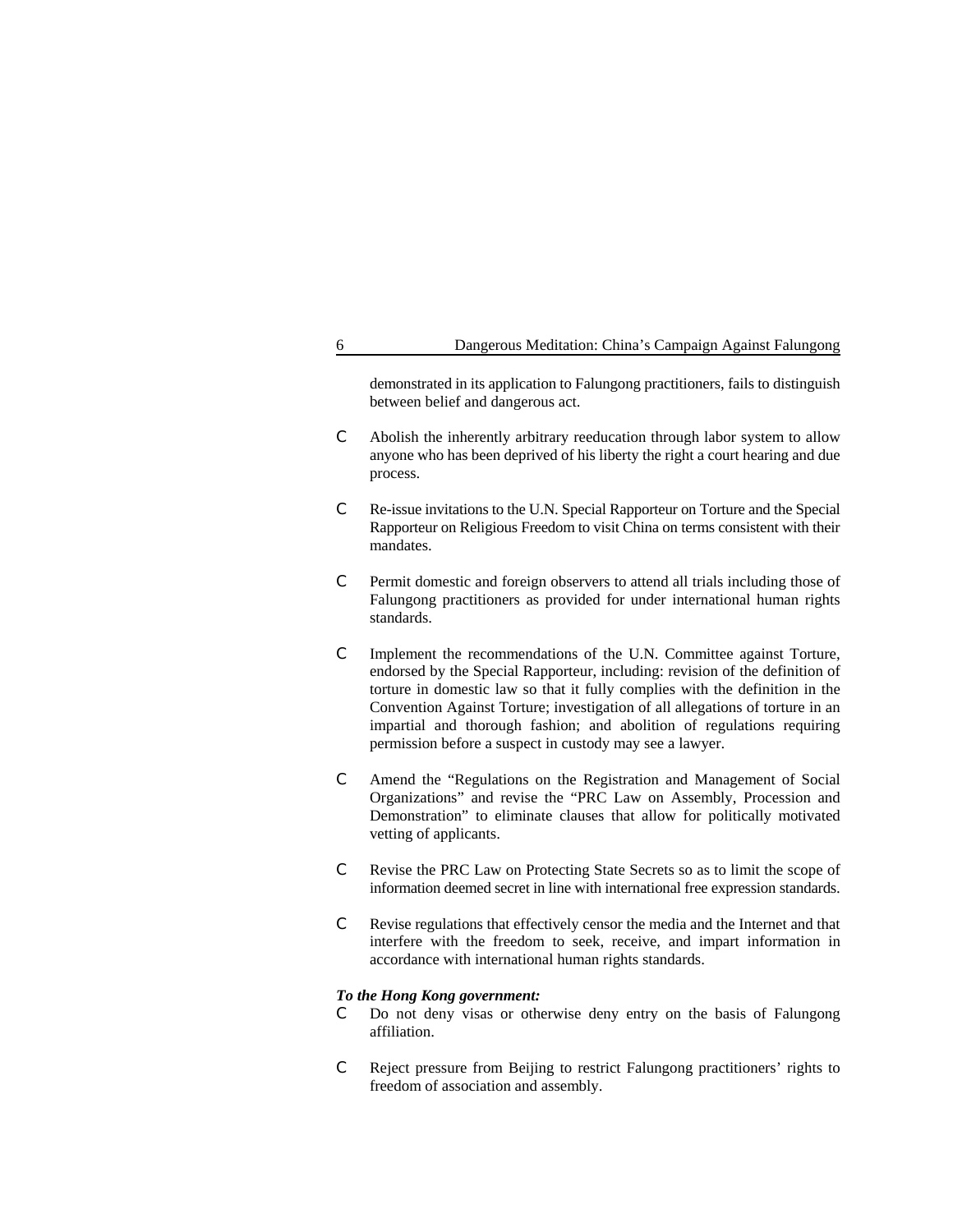## Summary and Recommendations 7

C Oppose the enactment of any anti-subversion law that is inconsistent with international human rights standards on the rights to free assembly, association, and expression. In no case should such legislation permit punishment of individuals for peaceful expression of their beliefs or views or for dissolution of the organizations to which they belong.

#### *To the international community:*

- C Resist Chinese government pressure to deny asylum or refugee status to all Falungong practitioners; rather treat each case on its merits.
- C Accord Falungong practitioners the right to free assembly as provided for under international human rights standards.
- C Human Rights Watch urges the international community to continue to speak out against China's deplorable human rights record, including its treatment of Falungong practitioners, particularly through support for a resolution at the 2002 March-April meeting of the U.N. Commission on Human Rights.

## *To corporations doing business in China:*

- C Refrain from assisting Chinese authorities in imposing censorship on websites or on other Internet-related material in China such as e-mail.
- C Refrain from complying with demands by Chinese authorities to fire or discipline workers for Falungong practice or related activities protected by international law.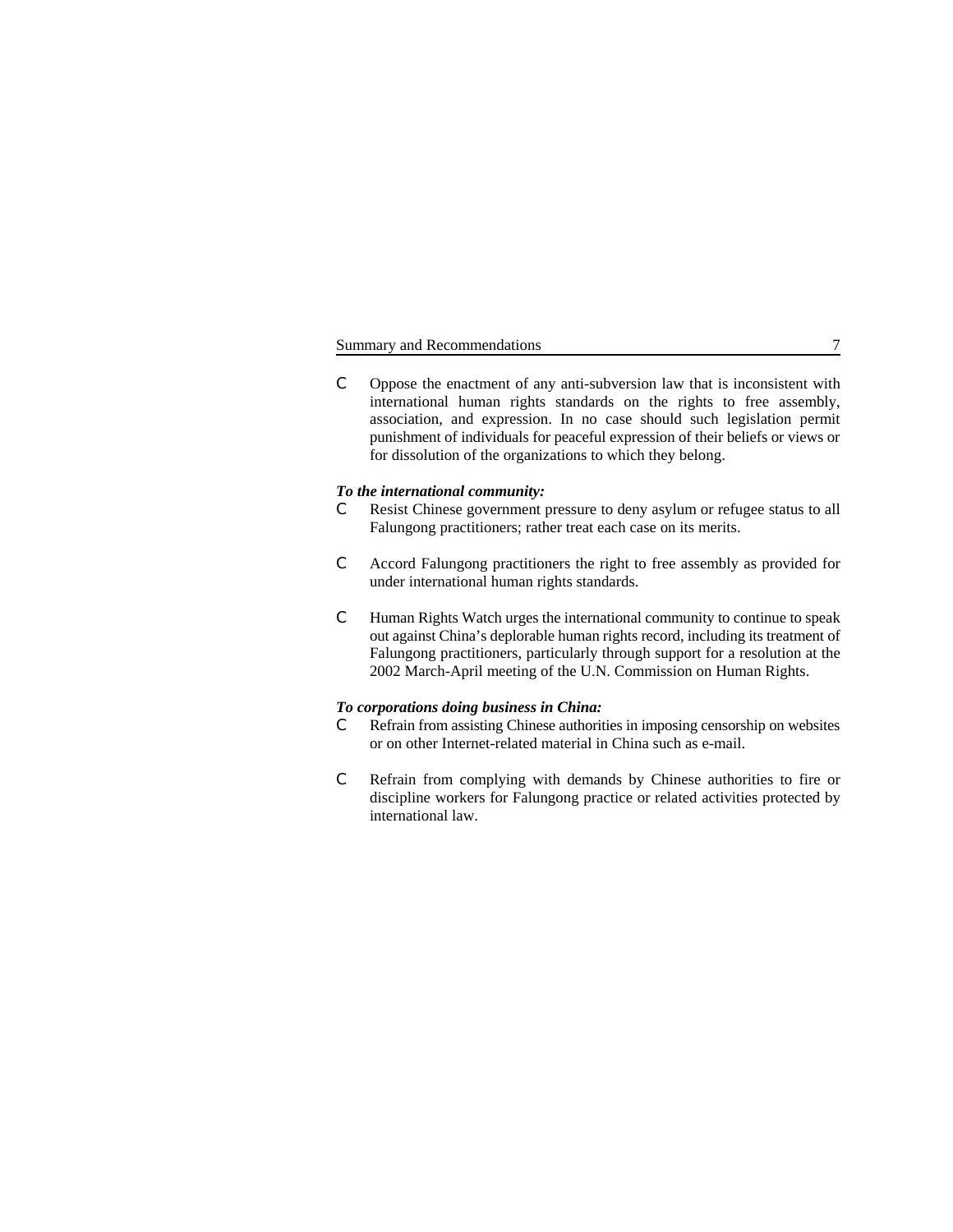#### **II. WHAT IS FALUNGONG?**

Falungong is a form of qigong, an ancient Chinese deep-breathing exercise system sometimes combined with meditation that enthusiasts claim promotes physical, mental, and spiritual well-being by enhancing the flow of vital energy through a person's body. It also includes elements of popular Buddhism and Daoism and offers followers a road to salvation.<sup>1</sup>

Membership in qigong groups surged during the 1980s as many of the tight controls that marked the Cultural Revolution period (1966-76) were lifted. In 1989, the official China Qigong Scientific Research Association, established in 1985, announced that "one in twenty Chinese—both old and young, strong and weak—now practices qigong."<sup>2</sup> Its popularity continued through the 1990s as the official association sponsored research into the scientific components of qigong, applauded its proven health benefits and traditional Chinese roots, and championed proselytization by its numerous affiliate groups.

Falungong, founded by Li Hongzhi in May 1992, was probably the most successful of the affiliates. The China Qigong Scientific Research Association approved the Falungong Research Branch Society for membership as a directaffiliate branch the following year. Li, whose title became Direct-affiliate Qigong Master, continued to teach Falungong training seminars in Beijing and the northeastern provinces, his home base, under the auspices of local branches of the association until September 1994. The relationship between Li and the association soon deteriorated and the affiliation was eventually terminated, although the exact sequence of events and reasons for termination remain unclear. Li continued to teach Falungong for a time, both in China and overseas, finally settling in the U.S. in 1998.

Falungong did not officially withdraw from the China Qigong Scientific Research Association until 1996. During 1994-96, it had tried to ensure its legality and independence and to establish its credentials as more than an exercise group through registration as a social organization. After it applied unsuccessfully in turn to the National Minorities Affairs Commission, the China Buddhist Association, and the United Front Department, the work units of the six individuals who signed the applications warned them that all registration efforts must stop. As a result, Falungong spokespersons said, Falungong decentralized its organizational structure,

 $<sup>1</sup>$  From a human rights perspective it is irrelevant whether Falungong is termed</sup> a "cult," a "sect," a "heretic" organization, etc. What is critical is that individuals not be punished for the substance of their beliefs.

<sup>&</sup>lt;sup>2</sup> "Fitness and Health Through Qigong," *Beijing Review*, Volume 32, No.17, April 20-24, 1989, pp. 20-24.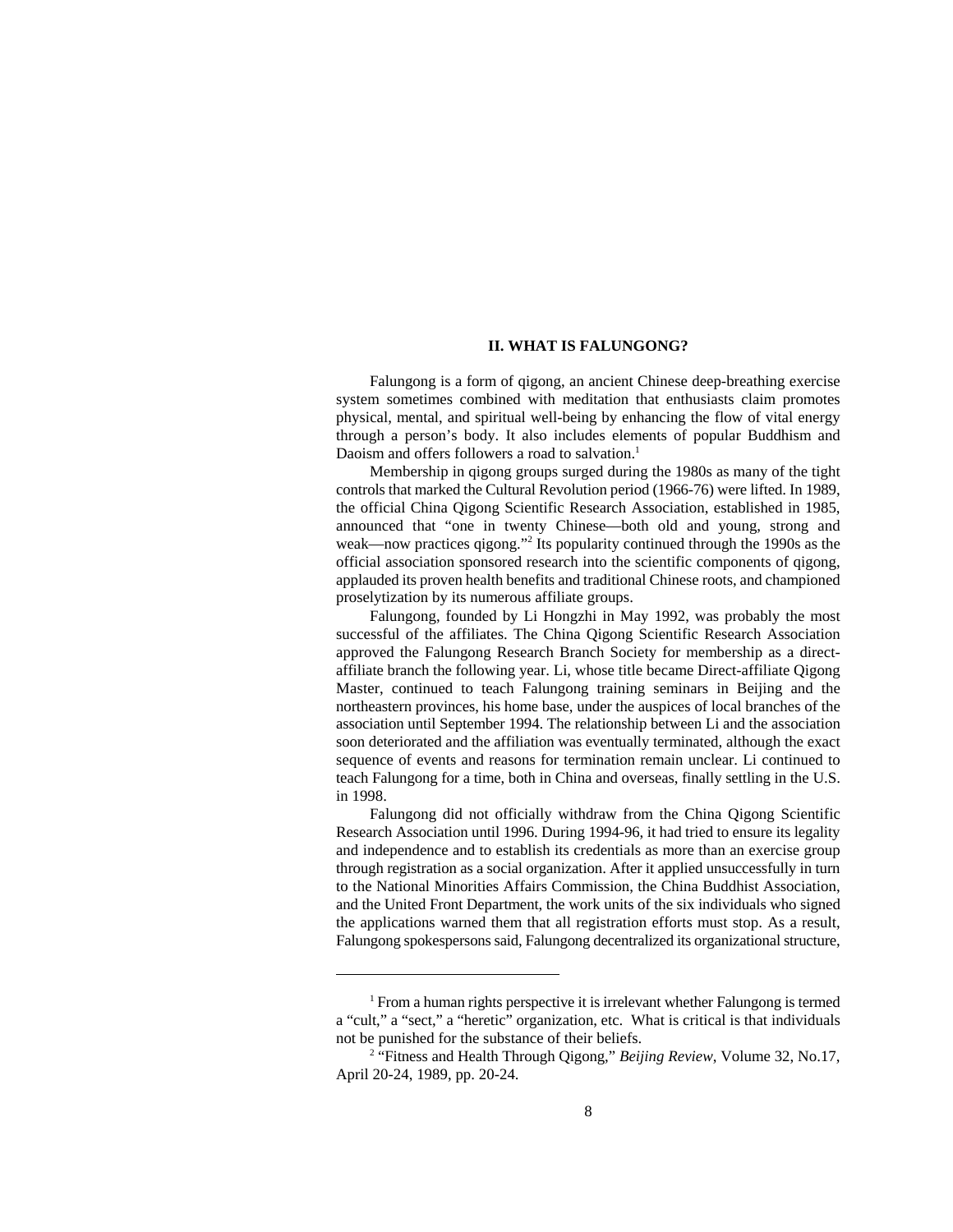#### What is Falungong? 9

and local groups affiliated with branches of China's sports administration.<sup>3</sup>

In 1996, Falungong suffered a second setback in its efforts to gain legal recognition when the government's Press and Publications Administration issued a "Notice Concerning the Immediate Confiscation and Sealing Up of Five Kinds of Books, including *China's Falun Gong*."<sup>4</sup> In banning the five Falungong publications, the notice cited another Press and Publications Administration document, the "Notice Concerning the Banning of Books That Propagate Ignorance and Superstition." The sanctions were extended in 1998-99.

These setbacks did not impede Falungong's growth. Neither did quiet objections from some officials, academics, and journalists who as early as 1996 questioned Falungong's belief structure and quasi-religious character, its "antiscientific nature," alleged anti-modernization outlook, and willingness to defy Chinese authorities. Even alarm at the number of practitioners, some forty million at the end of 1998 by government count, did not stifle Falungong's ability to organize.<sup>5</sup> Part of the reason stemmed from officials' fear that by openly challenging it, the government would be compelled to consider whether Falungong was a religion. Opening that debate would force the Chinese leadership to confront its policy of recognizing only Buddhism, Daoism, Catholicism, Islam, and Protestantism as legitimate faiths.<sup>6</sup> The official indecision allowed Falungong to quietly confront open challenges and usually to extract apologies for derogatory remarks. In 1996, for example, when *Enlightenment Daily*, a newspaper with a major interest in cultural matters, critiqued Li Hongzhi's work, a Falungong protest at the paper secured a retraction. In 1998, when He Zuoxiu, a renowned physics professor and implacable foe of all kinds of superstition, of which he considered Falungong one, criticized the group in an interview on Beijing Television, a protest

<sup>&</sup>lt;sup>3</sup> James Tong, "Behind the Falungong Facade: Organizational Structure and Finance," unpublished article, September 2000 (copy on file at Human Rights

Watch).<br>"Notice Issued by the Press and Publication Administration of the People's Republic of China: A Reiteration of Opinions Concerning the Disposal of Falun Gong Publications," *Chinese Law and Government*, Volume 32, No.5 (issue titled "The Battle Between the Chinese Government and the Falun Gong," Ming Xia and Shiping Hua, eds.), September-October 1999, pp. 29-30. The notice originally was published in the *People's Daily, Overseas Edition*, July 24, 1999, p. 3.

<sup>&</sup>lt;sup>5</sup> "Falungong, Part 2: A rude awakening," Francesco Sisci, *Asia Times Online*, January 2001.<br>For details, see Ian Johnson, "A Blind Eye: China's Rigid Policies on

Religion Helped Falun Dafa for Years --- Then a Buddhist, an Atheist and Group's Own Tactics Sparked the Crackdown --- A Bureau Called Office 610," *Wall Street Journal*, December 13, 2000.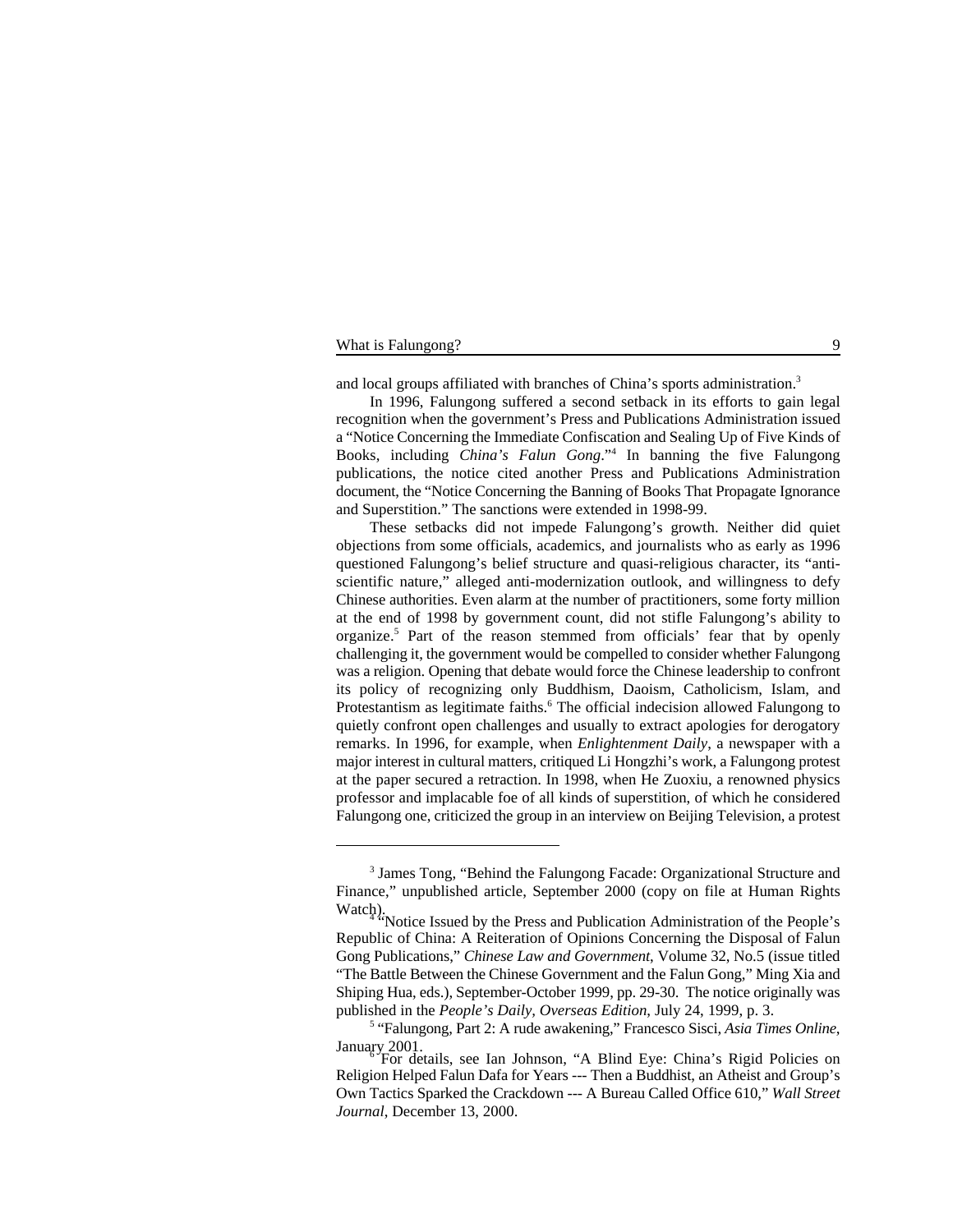at the station by some 2,000 practitioners succeeded in securing a retraction and a subsequent favorable report.

It should be noted that Falungong is not the only qigong organization that has come under attack since the late 1990s. The Chinese government began dismantling one of the largest, Zhonggong, in December 1999, later declaring it an "evil cult," banning it, and seizing its assets.<sup>7</sup> From the time its leader, Zhang Hongbao, surfaced in Guam and requested asylum in the United States, the Chinese government fought unsuccessfully for his return.<sup>8</sup> The Chinese government has continued to arrest and sentence Zhonggong members since Zhang's petition for asylum was granted in June 2001.<sup>9</sup>

Practitioners say Falungong is a higher or advanced form of qigong.<sup>10</sup> Its exercise regimen is said to deliver greater health benefits than other qigong systems and its belief system, emphasizing truthfulness (*zhen*), compassion (*shan*), and forbearance (*ren*), is said to encourage the highest standards of moral behavior and

Zhuan Falun, Lecture One, http://www.falundafa.org/book/english/lecture1.html, p. 2.

Oliver August, "Chinese target new spiritual group," *The Times of London*, <sup>7</sup> December 6, 1999; Charles Hutzler, "China moves against exercise group in Falun Gong-like crackdown," Associated Press Newswires, January 31, 2000; John Leicester, "China wages silent war on health, meditation groups," Associated Press Newswires, April 24, 2000; "China Said To Confiscate Assets Of Banned Meditation Sect," Dow Jones International News, September 8, 2000; Vivien Pik-Kwan Chan, "100 Zhong Gong offices shut down," *South China Morning Post*, February 2, 2001.<br>"China demands repatriation from USA of Zhong Gong founder," BBC

Monitoring, September 23, 2000, from Xinhua, September 23, 2000; "China demands USA return Zhong Gong sect leader," BBC Monitoring, April 20, 2001, from Xinhua, April 20, 2001; "China urges USA to repatriate banned sect leader," BBC Monitoring, June 14, 2001, from Zhongguo Xinwen She, June 14, 2001.

<sup>&</sup>lt;sup>9</sup> "Report: China jails meditation master, planning to extend crackdown," Associated Press Newswires, January 19, 2000; "Report: 600 leaders of banned Chinese exercise group arrested," Associated Press Newswires, March 4, 2000; "Report: China sentences four leaders of banned Zhong Gong sect," Associated Press Newswires, December 29, 2000; "China sentences Zhong Gong leader to seven years on tax charge," BBC Monitoring, September 11, 2001; "China: Two Henan Zhong Gong members sentenced on subversion charges," BBC Monitoring, September 20, 2001.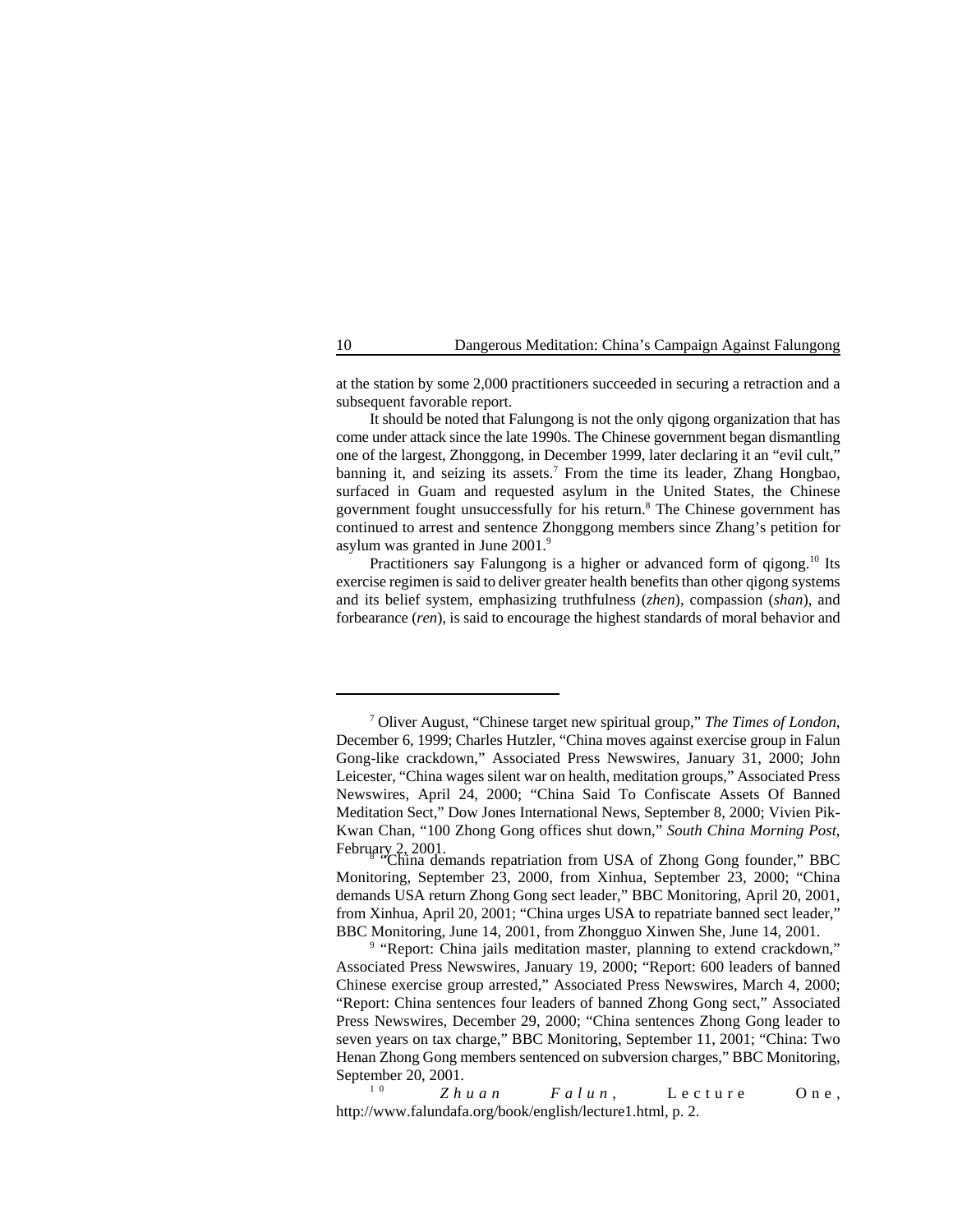#### What is Falungong? 11

to augment the goodness already present within individuals and within society.<sup>11</sup> There is an added incentive for the individual practitioner. As the impulse to be good and do good grows, he or she is said to be able to attain supernatural powers with the help of a master, such as the ability to literally see what most others cannot.

There is no question that salvationist and apocalyptic ideas are part of the Falungong canon. In *Zhuan Falun*, Li Hongzhi's major text, the promise of salvation is explicitly offered "unconditionally" to humankind out of "compassion." Through practice of a "righteous way," Li says, there can be salvation for all. "We teach salvation of both ourselves and others, as well as of all beings. Thus, Falun can save oneself by turning inward and save others by turning outward."<sup>12</sup> Li also says that human civilizations are cyclically destroyed, stating in *Zhuan Falun*: "I made a careful investigation once and found that humankind has undergone complete annihilation eighty-one times. With a little remaining from the previous civilization, only a small number of people would survive and enter the next period, again living a primitive life."<sup>13</sup> He refers to the present as the "Last Havoc."<sup>14</sup>

Although it borrows from Buddhism and Daoism, Falungong maintains in its own publications that it is not a religion, and that none of its exercises can be characterized as religious rituals. In response to official accusations that the Falungong leadership had fashioned a tight organizational structure similar to that of the Chinese Communist Party so as to facilitate overthrow of the government, practitioners respond that there is no organization, no hierarchy, and that they harbor no "political intentions"; "no one," they say "can tell anyone else what to do."<sup>15</sup> In 1999, however, the government cited the existence of a hierarchically organized geographic structure of thirty-nine main "stations," 1,900 "guidance stations," and 28,000 "exercise sites" as evidence to bolster its accusations. Falungong spokespersons countered that these were simply avenues for facilitating

 $11$  David Ownby, "Falungong as a Cultural Revitalization Movement: An Historian Looks at Contemporary China," Talk Given at Rice University, October 20, 2000, Transnational China Project Commentary (text based on audio transcript), http://www.ruf.rice.edu/~tnchina/commentary/ownby1000.html. See also the booklet "Compiled by Falungong practitioners in North America" (2nd edition, Dec

<sup>1999)&</sup>lt;sup>12</sup> Zhuan Falun (English Version), Li Hongzhi, Third Translation Edition (Updated March 2000, USA), http://www.falundafa.org/eng/books.htm, p.81. See also pp. 7, 9, 15, 28, 37, 45, and 108.

<sup>14</sup> Hett; P.26.<br><sup>15</sup> Human Rights Watch interview with Falungong practitioners (names withheld), New York, July 1999.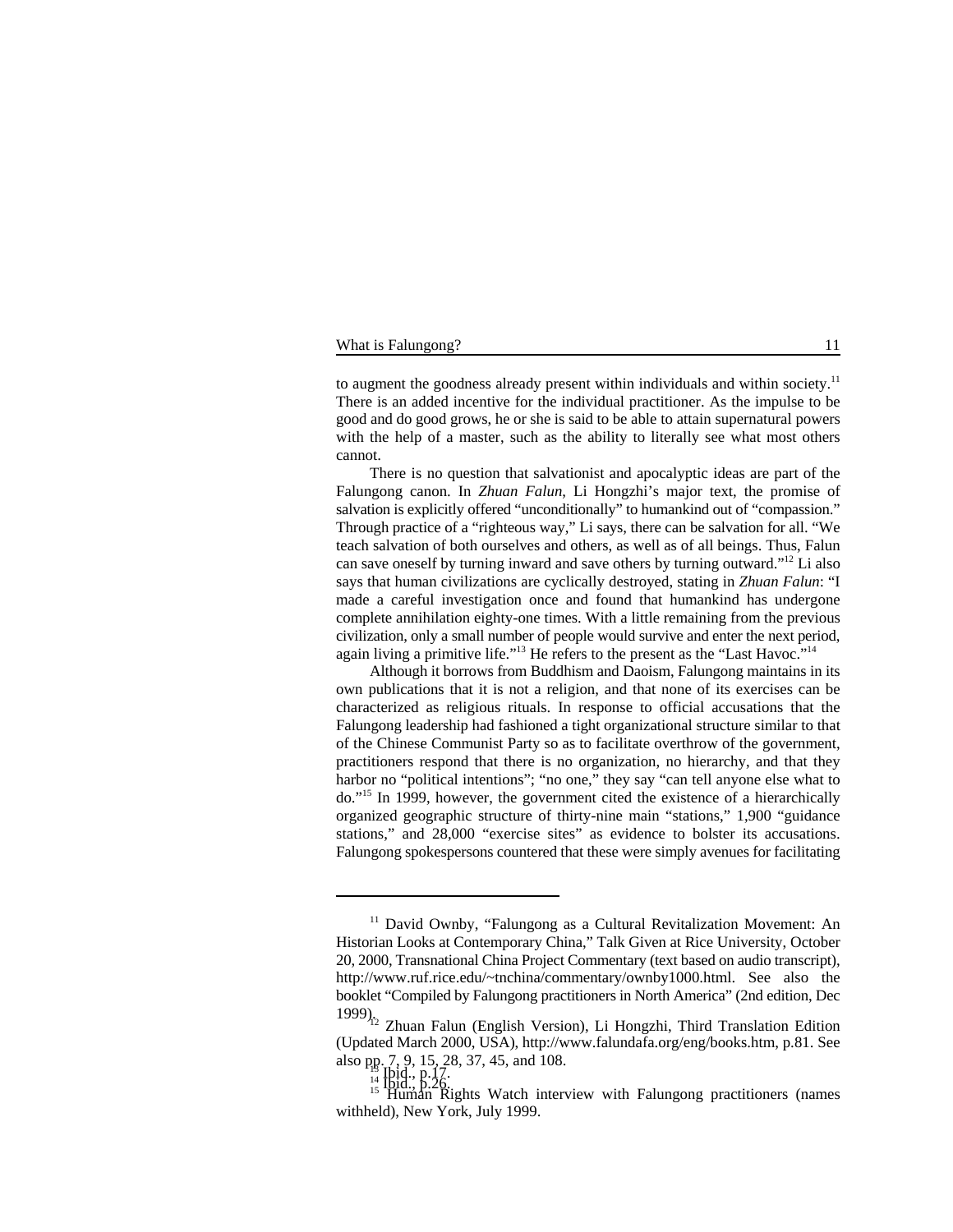practice.16

Falungong protests have been tightly organized and coordinated. One official Chinese source noted that between April 25, 1999 and early August 1999, after Falungong had come under intense pressure from Chinese authorities, it caused "307 sieges of party and government organs." On one day alone, July 21, 1999, "several thousand" demonstrated before the provincial government complex in Hubei, 700 protested in Anhui, an unspecified number in Hunan, and over 2,000 in front of the Guizhou Provincial Government office in Guiyang. 17

Falungong's tactic of mounting orderly public protests had been in use for several years before it backfired on April 25, 1999, when at least 10,000 men and women quietly demonstrated for legitimacy outside Zhongnanhai, the compound in the heart of Beijing where the Chinese Communist Party leadership lives and works. The mass rally triggered an aggressive Chinese government response and, as described in more detail below, marks a major turning point in Falungonggovernment relations. Falungong leaders apparently thought there would be no repercussions from the April 25 demonstration even though it was much larger than earlier protests and at a much more sensitive site. According to a Falungong spokesman, until then "the government had been mostly supportive of us... Many top leaders seemed to support us."<sup>18</sup>

#### **The Membership**

Falungong spokespersons estimate that in 1999, at the start of the crackdown, membership peaked at 100 million practitioners in some thirty countries, over seventy million in China alone. Government figures have varied widely, but have also shown the movement to be significant. As noted above, the government estimated forty million Falungong followers at the end of 1998; in February 2001, it put the number at some two million, far smaller than the earlier estimate but still far larger than any other known non-governmental social organization or dissident

 $16$  "An Adverse Current in the Progress of Social Development -- Sixth Commentary on Exposing the Essence and Harm of 'Falun Gong,'" *Renmin Ribao*, August 14, 1999, in "Renmin Ribao Slams Li Hongzhi 'Fallacies,'" FBIS, August 17, 1999. For an overview of Falungong's organizational and financial arrangements, see James Tong, "Behind the Falungong Facade...," unpublished article.

<sup>&</sup>lt;sup>17</sup> "The Political Aims of More than 300 Sieges -- First Commentary on Exposing and Criticizing the Essence and Harm of 'Falun Gong,'" *Renmin Ribao*, August 5, 1999.

<sup>&</sup>lt;sup>18</sup> Johnson, "A Blind Eye...," *Wall Street Journal*.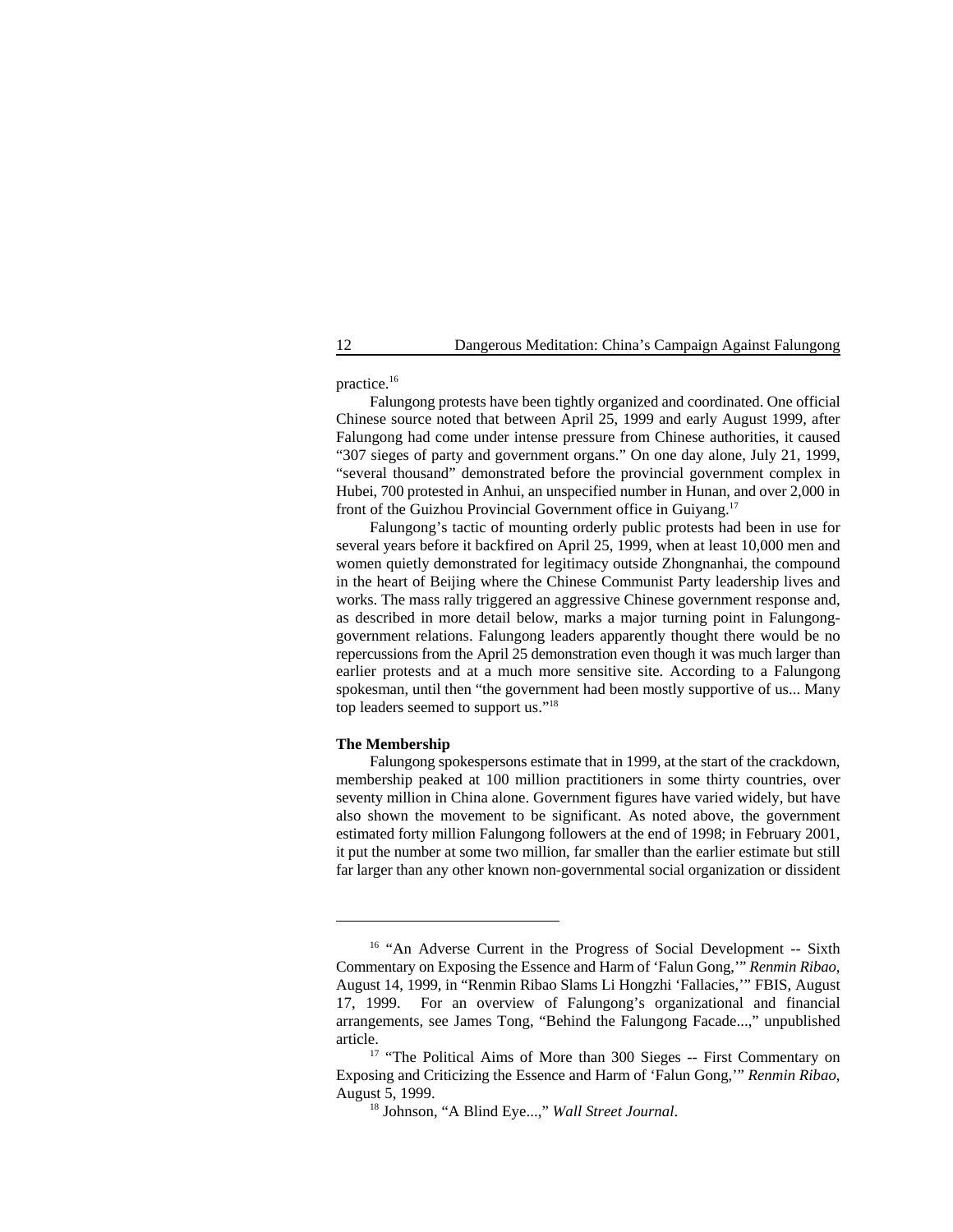## What is Falungong? 13

movement in China.<sup>19</sup>

Although most practitioners seem to come from urban districts, primarily small cities and towns where its **"**guidance stations**"** are located, Falungong is both a rural and urban phenomenon. The few easy-to-learn and easy-to-perform exercises—there are only five—are well adapted to an urban or village life style.<sup>20</sup>

One segment of the Falungong population, consisting of well-educated professionals, academics, scientists, and medical personnel, among others, gives the movement a certain cachet. Other practitioners are computer-literate technocrats and students accustomed to using the Internet and e-mail systems that facilitated Falungong's growth. They have kept it alive in the face of intense official pressure. Some, including Falungong leaders Li Chang and Wang Zhiwen, were members of the Chinese Communist Party, well-placed in key government ministries including the security apparatus; others, such as retired Lieutenant General Li Qihua and Lieutenant Colonel Zhao Xinli, were officers in the People's Liberation Army.<sup>21</sup> The Party leadership found this latter group particularly threatening.

Another group of Falungong followers includes men and women in their fifties and sixties, members of the 1966-76 Cultural Revolution's "lost generation." Many are workers or lower-level government functionaries who missed out on educational opportunities when the schools were closed, and who in the late 1990s lost their jobs or were "temporarily" laid off with the restructuring of state-owned enterprises or retrenchment within government bureaucracies.<sup>22</sup> Instead of the

 $19$  "According to Liu Jing, There Are Only About 2 Million 'Falungong' Followers in China," Zhongguo Xinwen She, February 27, 2001, in "Anti-Cult Office Puts Falungong Followers in China at 2 Million," FBIS, February 28, 2001. By comparison, Chinese Communist Party membership stands at about 65 million."Number of CPC Members Surpassing 64.5 Million: Official," *People's Daily Online* , http://english.peopledaily.com.cm/200106/01/eng20010601\_71575.html. At its height, maybe a million people participated in the 1989 pro-democracy movement in Beijing. The fledgling China Democracy Party optimistically claimed some 7,000 members before the Chinese government moved to annihilate it in November 1998.

<sup>&</sup>lt;sup>20</sup> Richard Madsen, "Understanding Falun Gong," *Current History*, September 2000, pp. 243-47.

 $^{21}$  Michael Laris, "Chinese Sentence 4 Falun Leaders; Jail Terms Range Up to 18 Years," *Washington Post*, December 27, 1999; Seth Faison, "Chinese General Forced to Spurn Falun Gong Ties," *New York Times*, in *Pittsburgh Post-Gazette,* July 31, 1999; "Report: China holds army officer for refusing to renounce sect," Associated Press Newswires, June 28, 2000.

<sup>&</sup>lt;sup>22</sup> Madsen, "Understanding Falun Gong," *Current History*.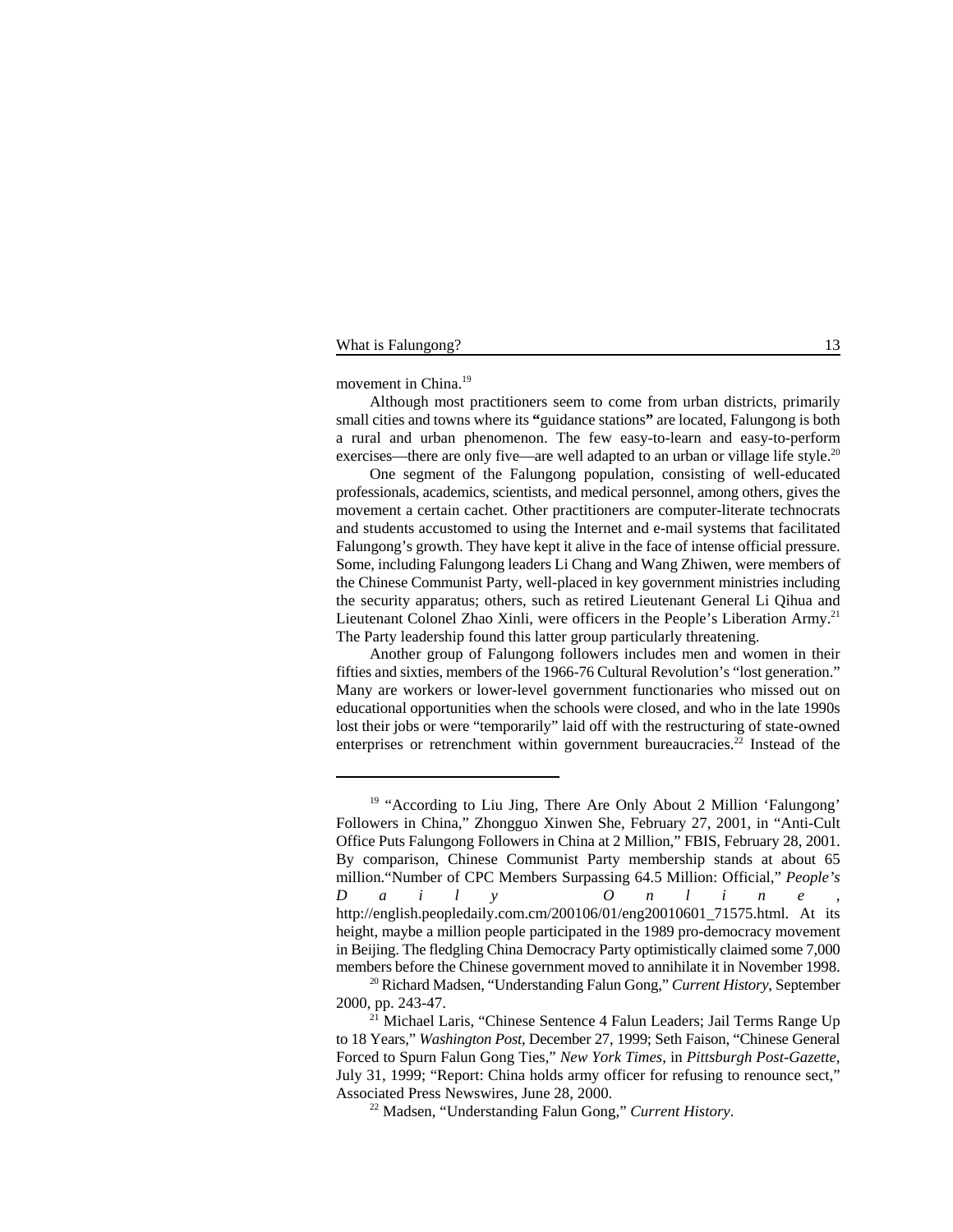expected cradle-to-grave security, including all-important health care, this group has had to struggle on small pensions or welfare payments. Instead of the personal support networks and the opportunities for socializing that came through work relationships, they experienced dislocation and isolation. Participation in Falungong's activities, often based in public parks, may have addressed some of their health care, psychological, and economic needs.<sup>23</sup>

Practitioners could take part in Falungong on a number of different levels, from simply exercising, in public or at home, to directly confronting authorities and risking severe reprisals. Practitioners who wanted to be more involved could take on responsibility for recruitment, for production or distribution of Falungong literature, or for other organizational matters; others chose, often repeatedly, to join protests and, thus, to confront the government's security apparatus. A practitioner's choice of activities likely reflected what it was about Falungong that was most meaningful to him or her, the exercise, the meditation and spirituality, or the communal aspects. Chinese authorities implicitly recognized the differences by meting out different punishments for different forms of commitment. 24

## **Freedom of Belief in China**

The crackdown on Falungong is reminiscent of the long history of efforts by the Chinese Communist Party to eradicate religion, and when that proved impossible, to permit its citizens to "enjoy freedom of religious belief" and to protect "normal religious activities," but only under state control.<sup>25</sup>

Much of initial religious policy was designed to bring so-called Western religions under Chinese control by replacing "imperialist forces" with "independent, self-governed, and autonomous churches."<sup>26</sup> At first, foreign clerics were deported or executed along with their Chinese counterparts. As a second step the government mandated that there be no institutional ties with foreign religious bodies and began the process of crafting a bureaucracy from the local level on up that could effectively oversee all churches, mosques, monasteries, and temples. Although the work was violently interrupted during the Cultural Revolution (1966-76), when all religious expression was prohibited and driven underground, it began again in the early 1980s when Chinese leaders realized they needed cooperation from all sectors

<sup>&</sup>lt;sup>23</sup> Ibid.<br><sup>24</sup> "China: Circular urges punishment for core Falun Gong organizers," BBC Worldwide Monitoring, August 25, 1999, text published in Xinhua, August 24,

<sup>1999.&</sup>lt;sup>25</sup> See Constitution of the People's Republic of China, Article 36.<br><sup>26</sup> See "Document 19: The Basic Viewpoint and Policy on the Religious Question During Our Country's Socialist Period," in Asia Watch (now Human Rights Watch), "Freedom of Religion in China," January 1992, pp.36-48.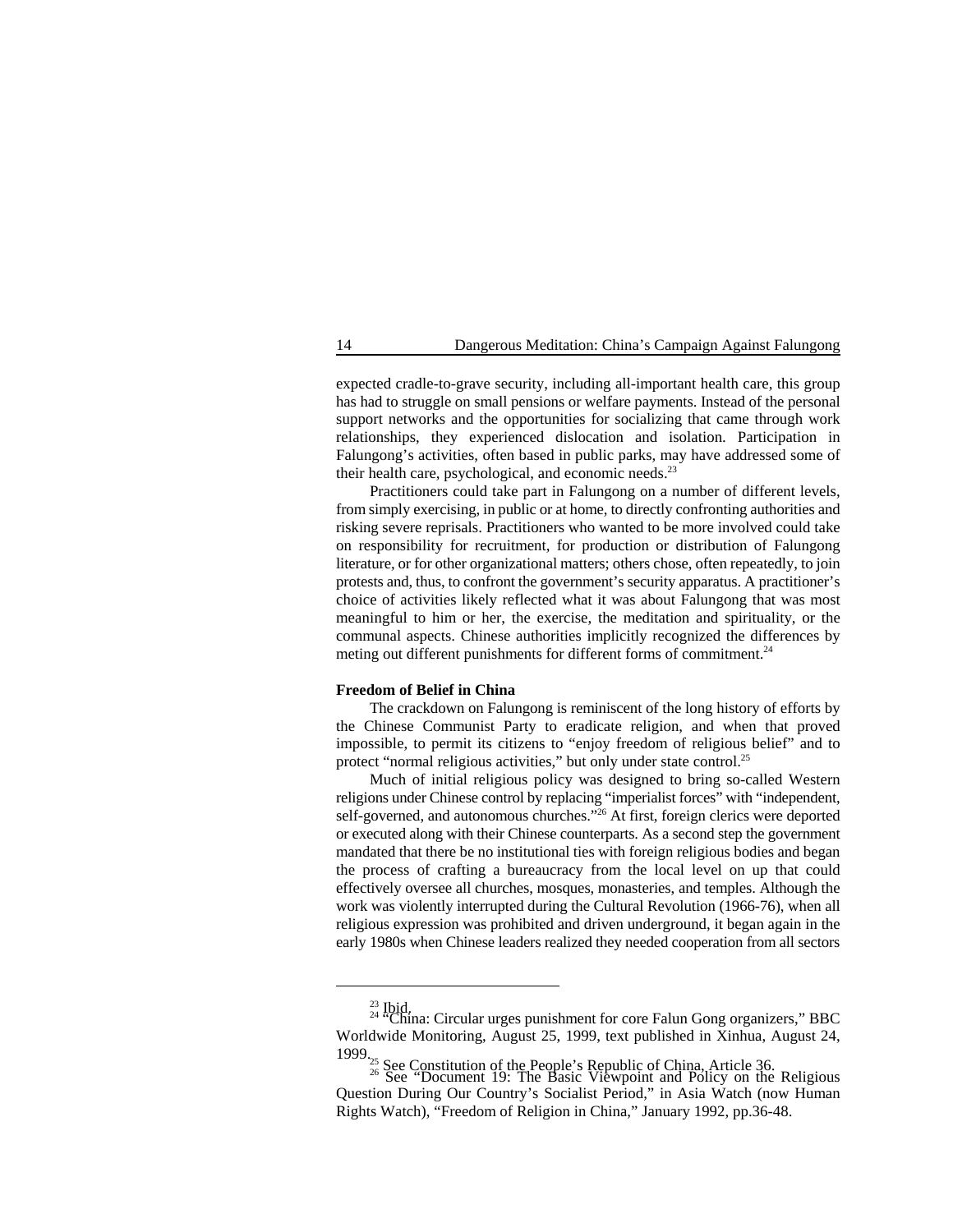#### What is Falungong? 15

of society to advance their development agenda. Full achievement of the state's official atheist ethic could be postponed indefinitely; for the time being it would apply only to Party members. But the government's belief that religion is inherently subversive, a vehicle for foreign and domestic anti-China forces, continued to drive religious policy and contributed to the crackdown on Falungong.

Although the Chinese constitution protects freedom of belief and "normal" religious activities, a series of regulations circumscribes both. Some date from the 1980s; the most recent, "Rules for Implementation of the Provisions on the Administration of Religious Activities of Aliens within the Territory of the People's Republic of China," was promulgated on September 26, 2000. These regulations provide for financial oversight on the part of government authorities, vetting of religious leaders and religious publications, determination of religious curricula, and a program to bring religious beliefs into conformity with socialism. To illustrate that the state was to control all religious expression, Chinese officials dealt harshly with religious leaders who refused to be coopted. Catholic bishops, Tibetan monks, Protestant clerics, and Muslim imams who inspired extraordinary loyalty from worshipers or who resisted government edicts went to prison or simply were "disappeared." Nor did the government hesitate to use mass campaign- style tactics in areas where local antagonism to official religious policies was well entrenched.<sup>27</sup> The same tactics—new laws and regulations, harsh sentences, and a mass campaign—were applied to Falungong.

The government's constitutional guarantee of freedom to believe and protection of "normal religious activities" falls far short of applicable international law standards. First, thre is no legal protection for belief systems other than religion. By contrast, Article 18 of the International Covenant on Civil and Political Rights (ICCPR) distinguishes between religion and belief and recognizes that freedom of choice pertains to both. Chinese authorities limit the right to "have or to adopt a religion or belief of [one's] choice" in still another way, by recognizing only five faiths as legitimate, Daoism, Buddhism, Islam, Catholicism, and Protestantism (called Christianity in China). Thus, Falungong would not qualify for constitutional protection even if it were a religion, which it emphatically says it is not.<sup>28</sup> It is the one thing on which Falungong practitioners and Chinese authorities agree.

<sup>&</sup>lt;sup>27</sup> See "Enforcement Plan for Curbing the Illegal Activities of the Underground Church According to Law," Human Rights Watch, *China: State*

Freedom of religion and belief are both protected under international human rights law (International Covenant on Civil and Political Rights (ICCPR), article 18, adopted Dec. 16, 1966, G.A. Res. 2200A (XXI), entered into force March 23, 1976, signed by China in October 1998, not yet ratified).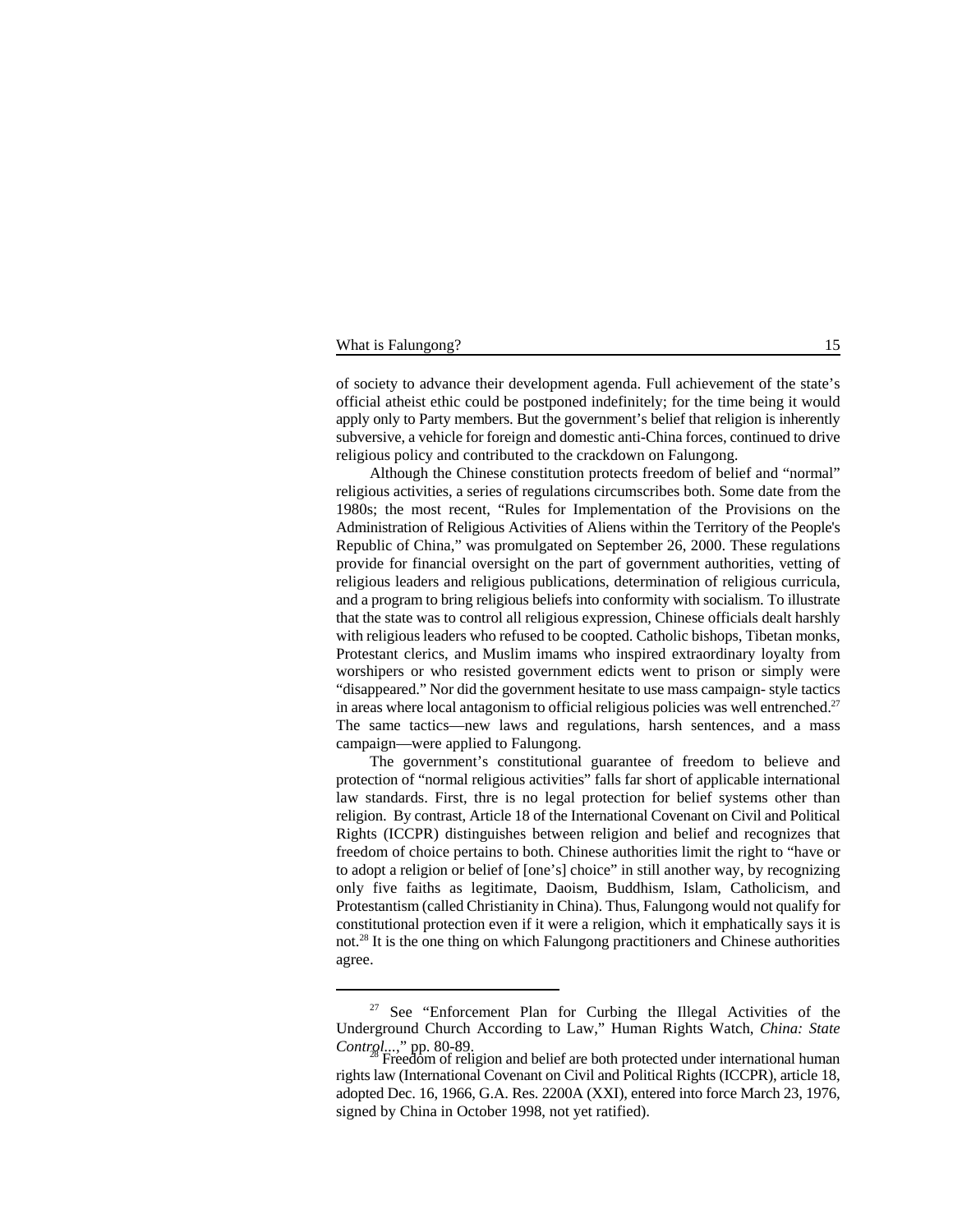China's religious policy fails to meet international standards in still another way: its protection only of "normal" religious activities and its failure to define normal in ways consistent with Article 18 or with the standards for derogation therein. Under international law, the only limitations on manifestation of religion or belief in "worship, observance, practice, and teaching," "individually or in community with others...in public or private," must be "prescribed by law" and be "necessary to protect public safety, order, health, or morals or the fundamental rights and freedoms of others." Although Chinese officials have claimed that Falungong poses a threat to each area listed, they have failed to provide evidence in support of their accusations. Peaceful gatherings in public parks to exercise and perhaps meditate violate none of the proscriptions, nor do parents who school their children "in conformity with their own convictions," as some Falungong practitioners do.

The 1991 U.N. General Assembly "Declaration on the Elimination of All Form of Intolerance and of Discrimination Based on Religion or Belief" further elaborates on the rights permitted believers, a category to which Falungong practitioners belong. Article 6 is particularly applicable to their case, including as it does the right to "write, issue and disseminate relevant publications," "to teach a religion or belief in places suitable for these purposes," and "to establish and maintain communications with individuals and communities in matters of religion and belief at the national and international levels." Chinese authorities have banned all further production and dissemination of Falungong materials and confiscated and burned hundreds of thousands of books, pictures, and tapes. The courts have sent distributors, even those who have handed out a few leaflets, to prison or labor camps. Communication among practitioners all across China has been branded a plot to overthrow the government, and has resulted in long prison sentences for alleged organizers.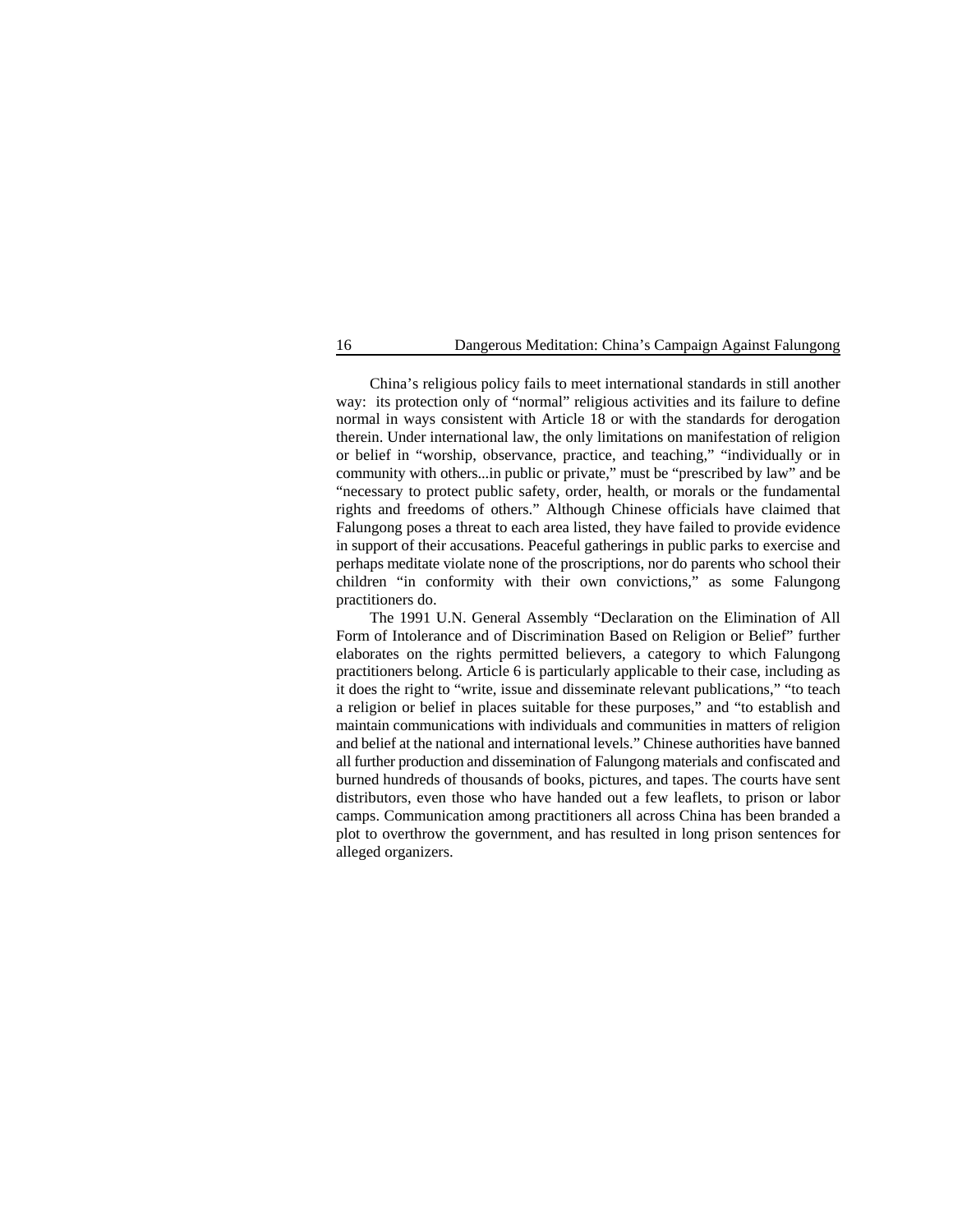#### **III. DEFIANCE AND RESPONSE: A CHRONOLOGY**

Chinese authorities initially treated Falungong as a loosely knit group of quirky but benign qigong devotees. All this changed on April 25, 1999 when Falungong showed its capacity to quickly mobilize massive numbers. From all reports, more than 10,000 practitioners, most of them middle-aged, lined up in an orderly column around two sides of Zhongnanhai, the compound in the heart of Beijing where China's leaders live and work. They had begun arriving in groups, primarily from townships in the countryside, as early as 3 a.m. Young leaders saw to it that strict discipline was observed. For example, practitioners were forbidden to speak with foreigners or with members of the press, to hoist banners, to shout slogans or distribute pamphlets, or to litter. By late afternoon the followers had dispersed, as quickly and as quietly as they had come. Onlookers said the police were as orderly as the demonstrators.

For almost three months after the April 25 demonstration, the Chinese leadership was ominously quiet. That is not to say that the forthcoming crackdown was unexpected or that Falungong leaders were unprepared. On April 28, a government official, warning believers not to repeat the April 25 protest, said in a Xinhua interview that ran in newspapers and on the air, "Those who jeopardize social stability under the pretext of practicing any 'qigong' will be dealt with according to the law."<sup>29</sup> By May 7, reports were circulating that President Jiang Zemin had called the group a major threat, that a high-level task force had been formed with Party leaders Hu Jintao and Luo Gan in charge, and that the decision to designate Falungong an illegal organization had already been made.<sup>30</sup> By June 1999, security in Beijing had been tightened. Early in the month, police held several busloads of practitioners in a local stadium for a day.<sup>31</sup> Later in June, some 3,000 police officers cleared out practice sites on Changan Avenue, Beijing's major thoroughfare, and vowed to clean up all public practice sites in the city.<sup> $32$ </sup> Even as

 $29$  "Chinese gov't warns cult not to repeat protest," Asian Political News, May 3, 1999.

<sup>&</sup>lt;sup>30</sup> Charles Hutzler, "China Sees Threat in Secret Sect," AP Online, May 7, 1999; "Beijing Has Designated Falun Gong An Illegal Sect: Report," Central News Agency (Taiwan), May 2, 1999, citing Hong Kong's *Ming Pao*, May 2, 1999.

<sup>&</sup>lt;sup>31</sup> "Beijing police round up busloads of Falungong members: residents," Agence France Presse, June 6, 1999; "Officials say Falungong members 'gone home' from stadium," Agence France-Presse, June 7, 1999.

<sup>&</sup>lt;sup>32</sup> "Beijing Cleans up Falungong Exercise Grounds," *Hong Kong Tung Fang Jih Pao*, June 28, 1999, in "Beijing Acts to Restrict Falungong Activities," FBIS, July 16, 1999.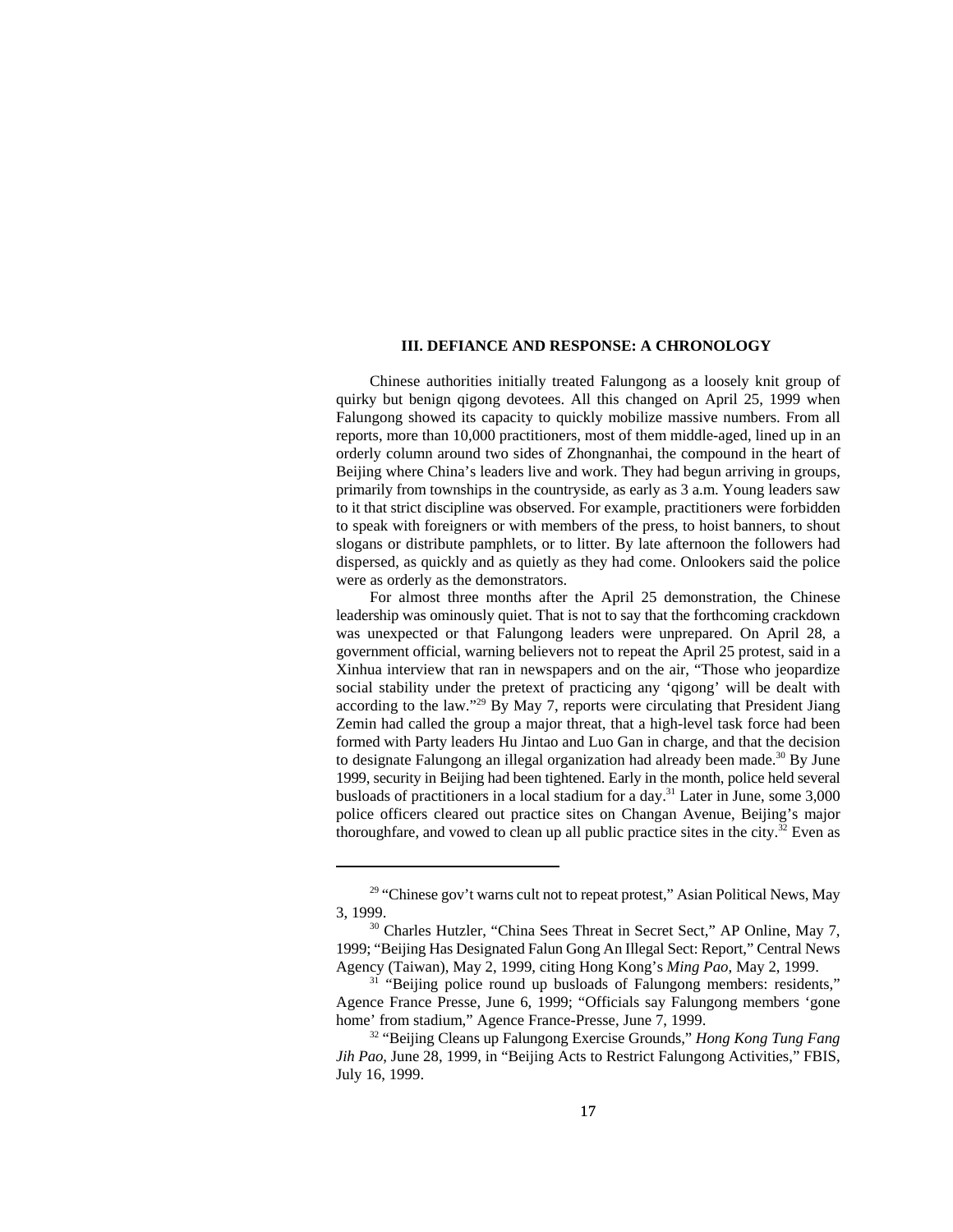Party officials denied reports of an imminent crackdown, they warned Falungong leaders to stop spreading rumors designed to "provoke" the membership into readying demonstrations.<sup>33</sup>

The Chinese leadership also began to prepare the general public and rank-andfile Party members for the upcoming campaign. On June 20, *Renmin Ribao (People's Daily*), the Chinese Communist Party newspaper, launched a "theoretical" series that obliquely set out the rationale for the crackdown. Without mentioning Falungong, the initial article discussed the necessity of opposing superstition and pseudo-science and advocating a worldview encompassing science and technology, Marxism-Leninism, and materialism if the goal of rapid development and modernization were to be achieved.<sup>34</sup> Other commentaries explicitly addressed how dangerous Falungong had become. They stressed its political orientation and its threat to the Chinese Communist Party's power, the risks it posed to the nation's stability, and the appalling consequences—allegedly 1,400 deaths and counting—of Li Hongzhi's resistance to scientific medical practice. The articles also made explicit how Party members, cadres, public security officials, and judicial officers were to conduct themselves. They were expected to maintain discipline and be consistent cultural exemplars—a veiled warning that they not practice Falungong—and they were to stay within the law when "combating" the Falungong threat no matter how resistant practitioners might be.<sup>35</sup>

Falungong responded immediately and publicly. Li Hongzhi set the line— "we do not involve ourselves in politics and we abide by the laws of the

<sup>&</sup>lt;sup>33</sup> "China: Party statement dispels rumours on suppression of Falungong practitioners," BBC Worldwide Monitoring, June 14, 1999.<br>"Renmin Ribao Commentary Urges End to Superstition," Xinhua, June 20,

<sup>1999,</sup> in FBIS, June 21, 1999.

<sup>&</sup>lt;sup>35</sup> See, e.g., "Consolidate Marxist Beliefs--Fourth Commentator on Taking a Clear-Cut Stand in the Struggle to Expose and Criticize 'Falungong,'" July 29, 1999, in "4th Commentator on Criticism of Falungong," FBIS, August 3, 1999; "Clearly Distinguish Ideological and Political Right and Wrong," *Renmin Ribao,* August 5, 1999, in "Renmin Ribao on Dealing With Falungong," FBIS, August 6, 1999; "Recognizing the Political Essence and Serious Danger of 'Falun Dafa,'" Xinhua Domestic Service, July 26, 1999, in "On 'Falungong' Political Essence, Danger," FBIS, August 3, 1999; "Maintain Stability and Push Forward Reform and Development-- Ninth Commentator on Tightening Efforts in Handling and Solving 'Falungong Problem,'" *Renmin Ribao*, August 16, 1999, in "9th Commentator on Handling Falungong," FBIS, August 17, 1999; "Ban Illegal Organizations to Safeguard Social Stability," Xinhua, July 30, 1999, in "Commentator Calls for Banning Falungong," FBIS, August 2, 1999.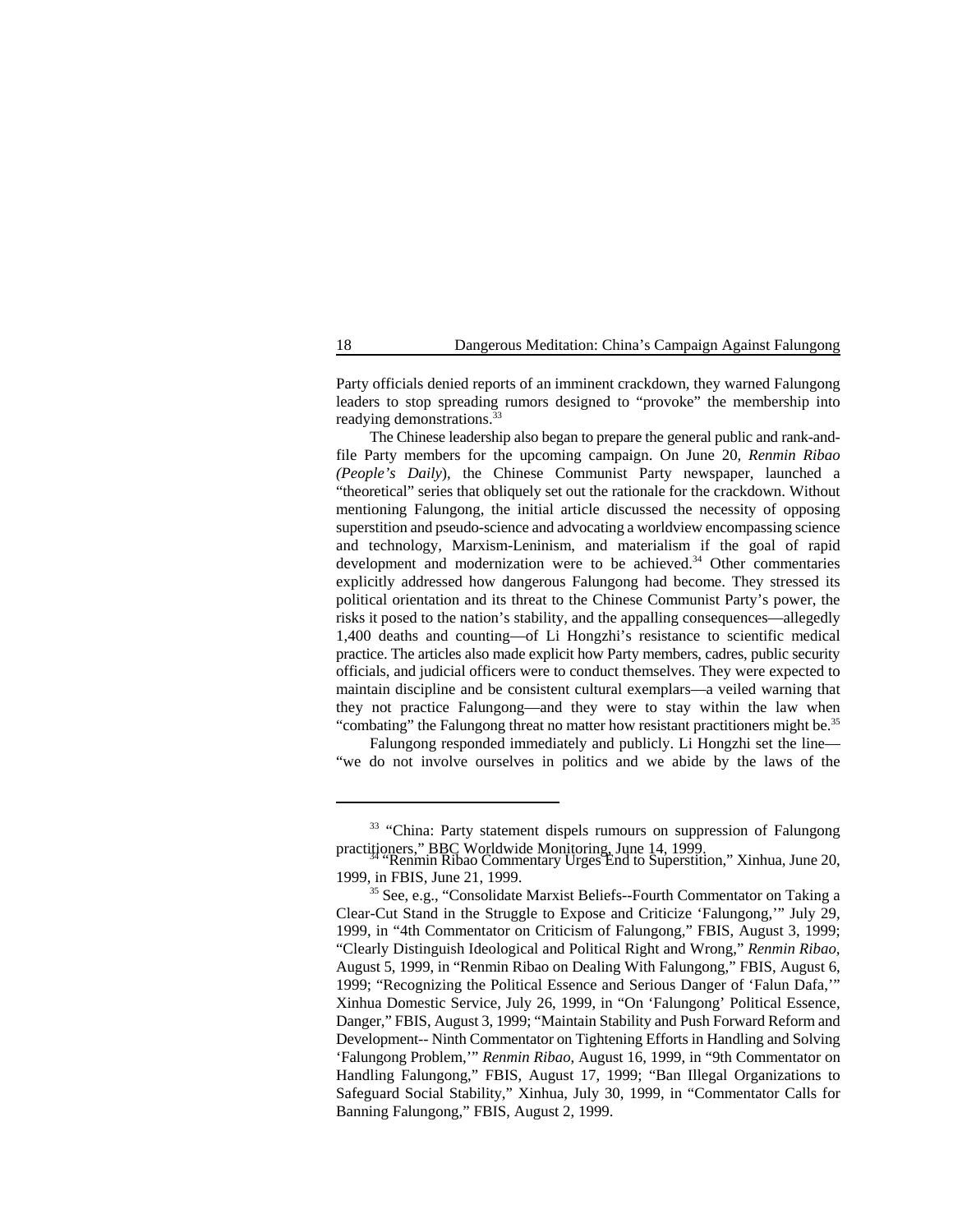| Defiance and Response: A Chronology |  |  |
|-------------------------------------|--|--|
|-------------------------------------|--|--|

country"—and, foreshadowing events to come, Falungong spokespersons vigorously protested the government's use of the terms "cult" and "sect. $36\%$  They also insisted, somewhat disingenuously, that the April event was "spontaneous."<sup>37</sup> It quickly became evident, that despite Li Hongzhi's declaration that he would "not take Falungong practitioners to confront [the government]" even in the face of provocation, members were mobilizing resistance.<sup>38</sup> Ten days before the first roundup of key Falungong organizers on July 20, mass protests against media criticism erupted in several cities. 39

Once preparations were complete, Chinese officials moved quickly and decisively on several fronts, rounding up leaders and practitioners; issuing a series of directives that would allow the government to later claim its crackdown had a legal basis; destroying Falungong material including books, tapes, photographs, and posters; and issuing a steady stream of invective against Li Hongzhi and Falungong.

- C July 20, 1999: just after midnight public security officers throughout China quietly detained numerous Falungong leaders.<sup>40</sup> Three days of massive demonstrations in some thirty cities followed. In Beijing and other cities, police held protesters in sports stadiums.41
- C July 22: the Ministry of Civil Affairs and the Ministry of Public Security acted jointly to dissolve Falungong and its parent organization, the Falun Dafa Research Society; to ban the propagation of Falungong in any form including public practice; and to prohibit anyone from disrupting social order or confronting the government.<sup>42</sup>

<sup>&</sup>lt;sup>36</sup> Jack Taylor, "Falungong leader speaks out about protest that rocked Beijing," Agence France-Presse, May 2, 1999; "Falun Dafa followers reject cult status," Agence France-Presse, May 3, 1999.<br>"Leader of Chinese sect that held silent protest shuns politics," Associated

Press Newswires, May 2, 1999.<br>
"Falungong leader will not be drawn into confrontation with China,"

Associated Press, June 17, 1999.<br>"Report: Chinese Buddhist Protest Held," AP Online, July 10, 1999; "Halt

Broadcast, Spiritual Group Warns China," *Asian Wall Street Journal*, July 14, 1999; "Report: Thousands of followers protest attacks on sects," Associated Press Newswires, July 18, 1999.<br>"AFP: Further on Authorities Crack Down on Falungong," FBIS, July 21,

<sup>1999,</sup> from Agence France-Presse, July 20, 1999.<br><sup>42</sup> "China Bans Sect," BBC Online Network, July 22, 1999.<br><sup>42</sup> "Decision of the Ministry of Civil Affairs of the People's Republic of China

Concerning the Banning of the Research Society of Falun Dafa" and "Notice of the Ministry of Public Security of the People's Republic of China," *Chinese Law and Government*, Volume 32, No.5 (issue titled "The Battle Between the Chinese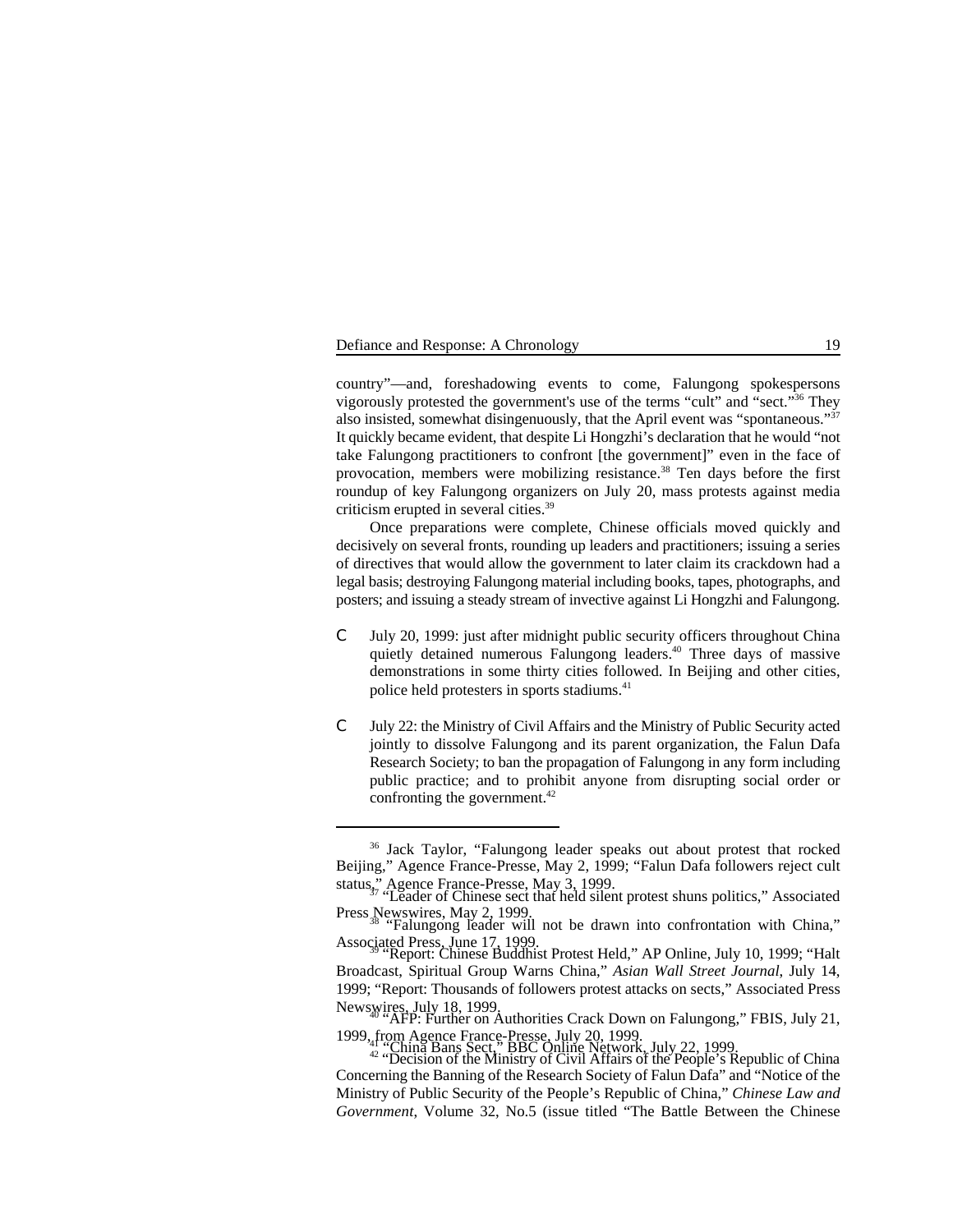- C July 23: the Chinese Communist Party declared the "'falungong' incident [on April 25] the most serious political incident" since the 1989 pro-democracy protests in Tiananmen Square.<sup>43</sup> The Central Committee of the Chinese Communist Party banned its members from practicing Falungong and launched an intra-Party study campaign to make certain cadres understood how great a threat Falungong represented and how incompatible its belief system was with Marxism. The Ministry of Personnel followed with a similar order, adding that "government functionaries must take a clear stand in opposing...Falun Dafa."<sup>44</sup> The People's Liberation Army instructed all personnel "to take the lead in eliminating the influences of Falun Gong."<sup>45</sup> In early May, the Central Military Commission had already ordered its active and retired personnel and their families to distance themselves from Falungong.46
- C July 26: the State Press and Publication Administration, Ministry of Public Security, State Administration of Industry and Commerce, General Administration for Customs, and the General Office of the State Leading

<sup>45</sup> "Be Models in Following Regulations and Observing Law -- Third Commentary on Taking a Clear-Cut Stand in Launching the Struggle to Expose and Criticize 'Falungong,'" *Beijing Jiefangjun Bao*, July 27, 1999, in "3rd Commentator on Criticism of Falungong," FBIS, August 2, 1999; "Chinese army supports ban on Falun Gong," BBC Worldwide Monitoring, July 25, 1999, from Xinhua, July 23, 1999.

<sup>46</sup> Vivien Pik-kwan Chan, "PLA vows to purge own ranks of sect: Probe finds surprising number of members," *South China Morning Post*, July 24, 1999.

Government and the Falun Gong," Ming Xia and Shiping Hua, eds.), September-October 1999, pp. 31-32; documents originally published in *People's Daily, Overseas Edition*, July 23, 1999, p.1.<br>"Wang Zhaoguo on Fight Against 'Falungong,'" World News Connection,

July 23, 1999, from World Reporter (TM).<br>"Circular of the Central Committee of the Chinese Communist (CCP) Party

on Forbidding Communist Party Members from Practicing Falun Dafa," *Chinese Law and Government*, Volume 32, No.5 (issue titled "The Battle Between the Chinese Government and the Falun Gong," Ming Xia and Shiping Hua, eds.), September-October 1999, pp.14-18, document originally published in *People's Daily, Overseas Edition*, July 23, 1999, p.1; "Ministry of Personnel Issues Notice Stipulating that State Functionaries May Not Practice Falun Dafa," ibid., pp.26-28, document originally published in *People's Daily, Overseas Edition*, July 24, 1999, p.3.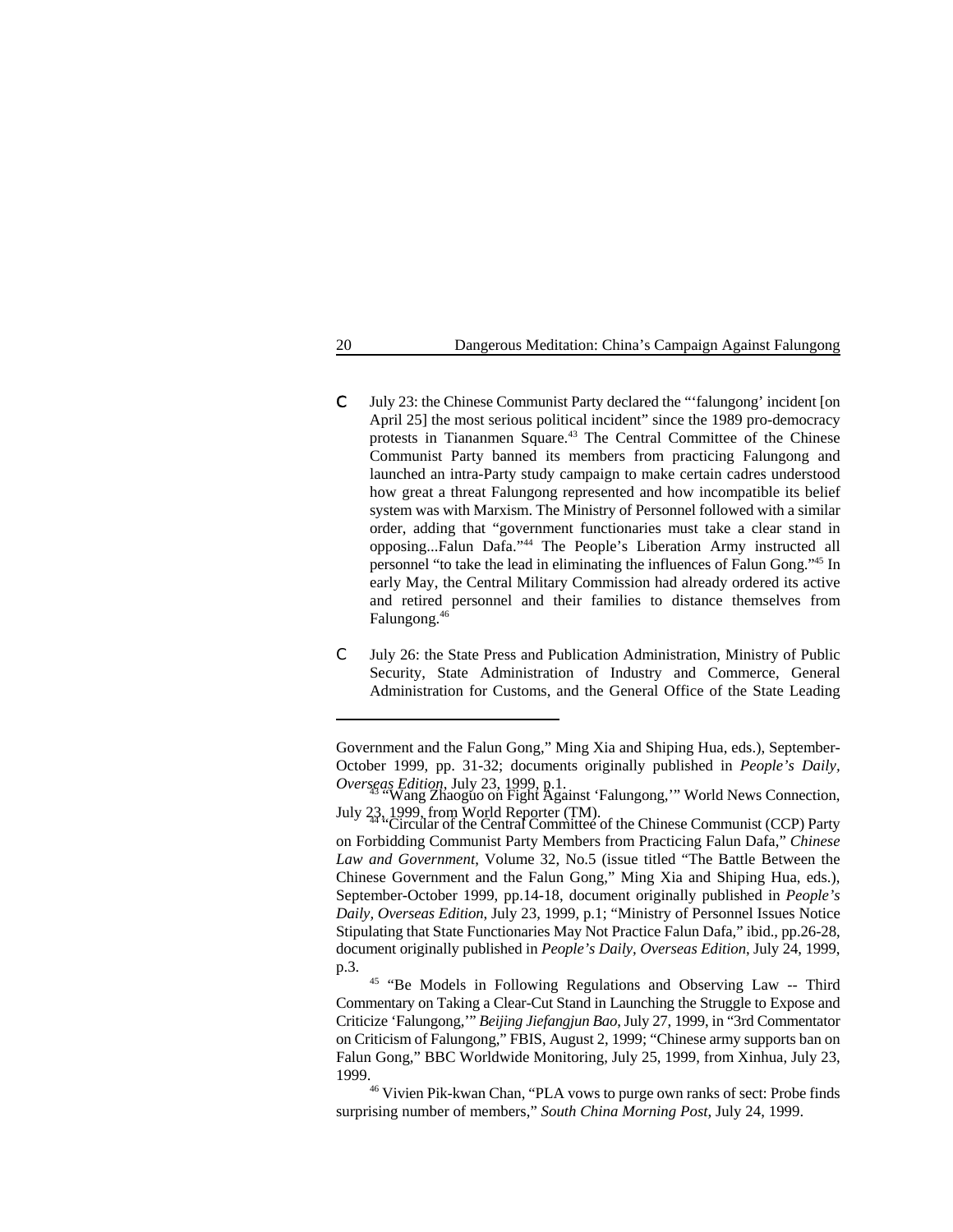#### Defiance and Response: A Chronology 21

Group for Wiping out Pornography jointly issued a circular calling for confiscation and destruction of all publications related to Falungong, including "books, pictures, audio-video products, and electronic publications," and for investigation and punishment of "all units and individuals that have published, printed, copied, and distributed" such materials.<sup>47</sup> The General Customs Administration issued orders to intercept incoming and outgoing Falungong materials.<sup>48</sup> Several days later, with steamrollers and pulp mills at the ready, the campaign to destroy Falungong publications began in earnest. In Shanghai alone, 1,300 government workers engaged in a search and destroy mission that netted 45,000 books and pictures, part of a one-week nationwide total of two million.<sup>49</sup> Falungong members reported that their overseas Internet sites came under electronic attack, such as repeated requests from one or several users that blocked others from accessing the sites, known technically as a "denial of service" attack. In other cases, sites were hacked into or servers compromised. At the same time, the government set up its own official sites so users could easily access government documents and critical commentaries related to the Falungong "threat." <sup>50</sup>

C July 29: the Ministry of Public Security issued an order for the arrest of Li Hongzhi on grounds that he had "spread superstitious and malicious fallacies to deceive people, resulting in the deaths of many practitioners" and had "organized gatherings, demonstrations and other activities to disturb public order without applying for permits according to law..."<sup>51</sup> Interpol declined involvement on grounds that it did not take political or religious cases. 52

<sup>&</sup>lt;sup>47</sup> "Circular Issued on Eliminating Falungong Publications," Xinhua, July 26, 1999, in FBIS, July 30, 1999**.**

<sup>&</sup>lt;sup>48</sup> "Public Security Ministry Revokes Li Hongzhi's Passport," *Hong Kong Ming Pao*, July 31, 1999, in FBIS, August 2, 1999.

<sup>&</sup>lt;sup>49</sup> "Localities Destroy Confiscated Falungong Publications," Xinhua, July 29, 1999<sub>re</sub> FBIS<sub>2</sub> July 29, 1999.

<sup>11999,</sup> in FBIS,  $\frac{1}{2}$ 9,  $\frac{1}{2}$ ,  $\frac{1}{2}$ . Chinese officials try to hack U.S. Web sites, meditation group members say," Associated Press Newswires, July 30, 1999; "Press administration circular bans Falun Gong publications," BBC Worldwide Monitoring, July 27, 1999, from Xinhua.<br>"More on Security Ministry Spokesman on Li Being Wanted," Xinhua, July

<sup>29, 1999,</sup> in FBIS, July 30, 1999. "Interpol won't aid search for Falun Gong leaders; Police organization <sup>52</sup>

rejects request from Chinese on political, religious grounds," *Baltimore Sun*, August 4, 1999.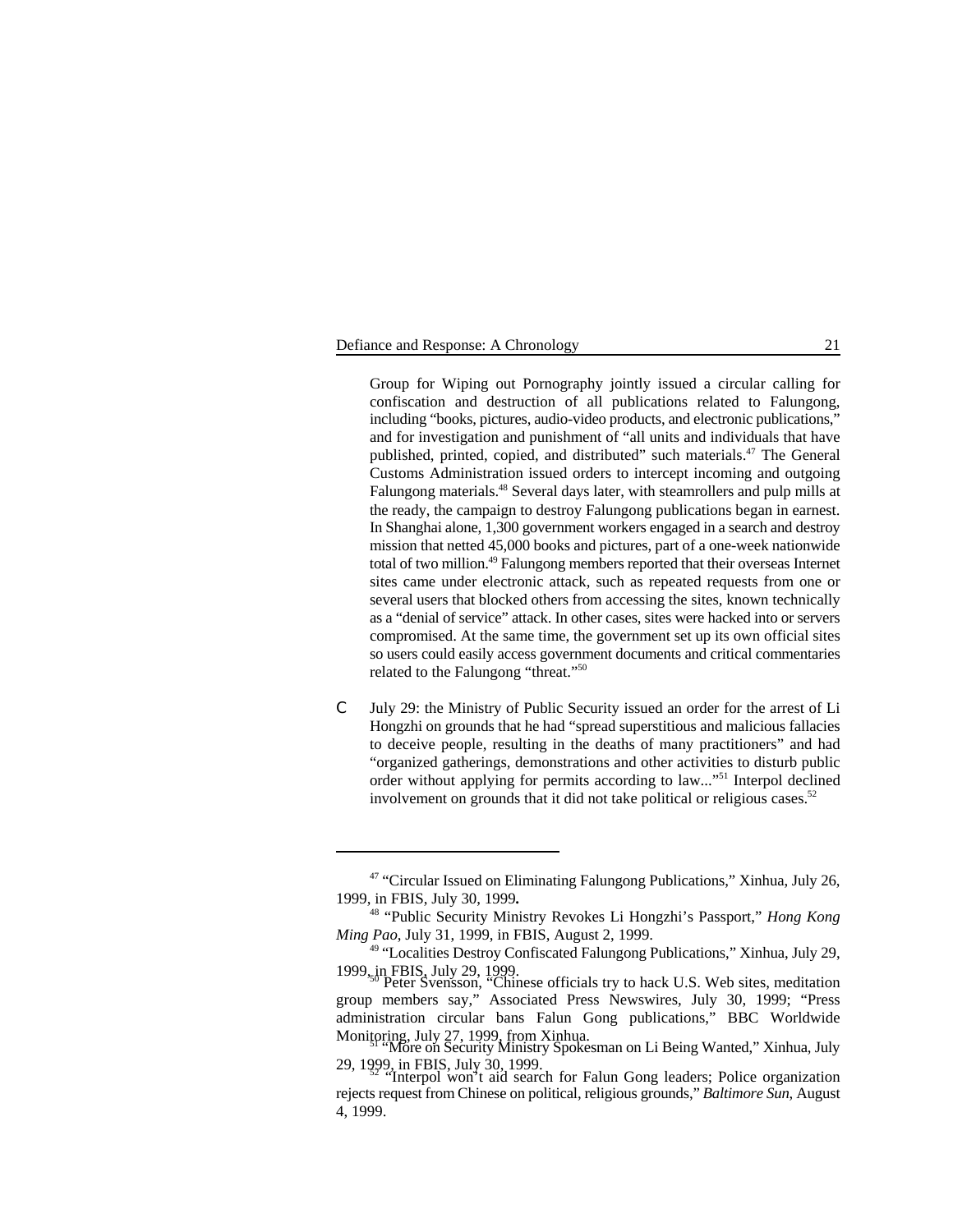- C July 29: the Beijing Municipal Bureau of Justice issued a notice requiring all law firms to seek approval for requests by Falungong practitioners for consultation and representation. The announcement stipulated that all firms must notify the Office for Law Management, a sub-division of the Bureau of Justice, of any Falungong-related contacts and seek its approval before signing a contract.<sup>53</sup> Any legal explanations given to those seeking services must be in accord with the intent of the central authorities' policy directives toward Falungong. The notice violates the rights of persons under international law to obtain legal counsel of their choosing. It also is inconsistent with international standards which call on governments to ensure that lawyers are able to perform their professional functions without intimidating hindrance, harassment, or improper interference.<sup>54</sup>
- C August 4: the Ministry of Public Security announced it would offer a substantial reward for the arrest of Li Hongzhi, \$50,000 *renminbi* (approximately U.S.\$6,250). However, in that China and the U.S. have no extradition treaty and the U.S. had already refused to consider a request for Li's return, the announcement was intended largely for domestic consumption.

From July on, Falungong protests were countered by police sweeps which sent thousands, if not tens of thousands of practitioners, to police lockups and makeshift facilities for short-term "reeducation." According to Politburo member Li Lanqing, from the time of the July 22 Ministry of Public Security order until the end of October when tightened "cult" regulations went into effect, there were 35,792 occasions when followers were stopped by police and either taken away or told to leave Beijing.<sup>55</sup> Many more may have been rounded up before they could reach the capital.<sup>56</sup>

Throughout August and into September 1999, the government engineered a thoroughgoing media and publishing campaign to provide "evidence" of Falungong crimes so as to justify upcoming "lawful" prosecutions, to orchestrate public

<sup>&</sup>lt;sup>53</sup> There are three kinds of law firms in China, state run firms, collectives, and partnerships. All are answerable to the Ministry of Justice, sometimes directly or

sometimes through the All China Lawyers Association. See Article 16, "Basic Principles on the Role of Lawyers," adopted by the Eighth United Nations Congress on the Prevention of Crime and the Treatment of Offenders, Havana, Cuba, 27 August to 7 September 1990.<br>Renee Schoof, "China denies detaining more than 35,000 Falun Gong

activists," Associated Press Newswires, December 2, 1999.<br>"China's Most Populous Province Fights Banned Sect," Reuters, July 30,

<sup>1999.</sup>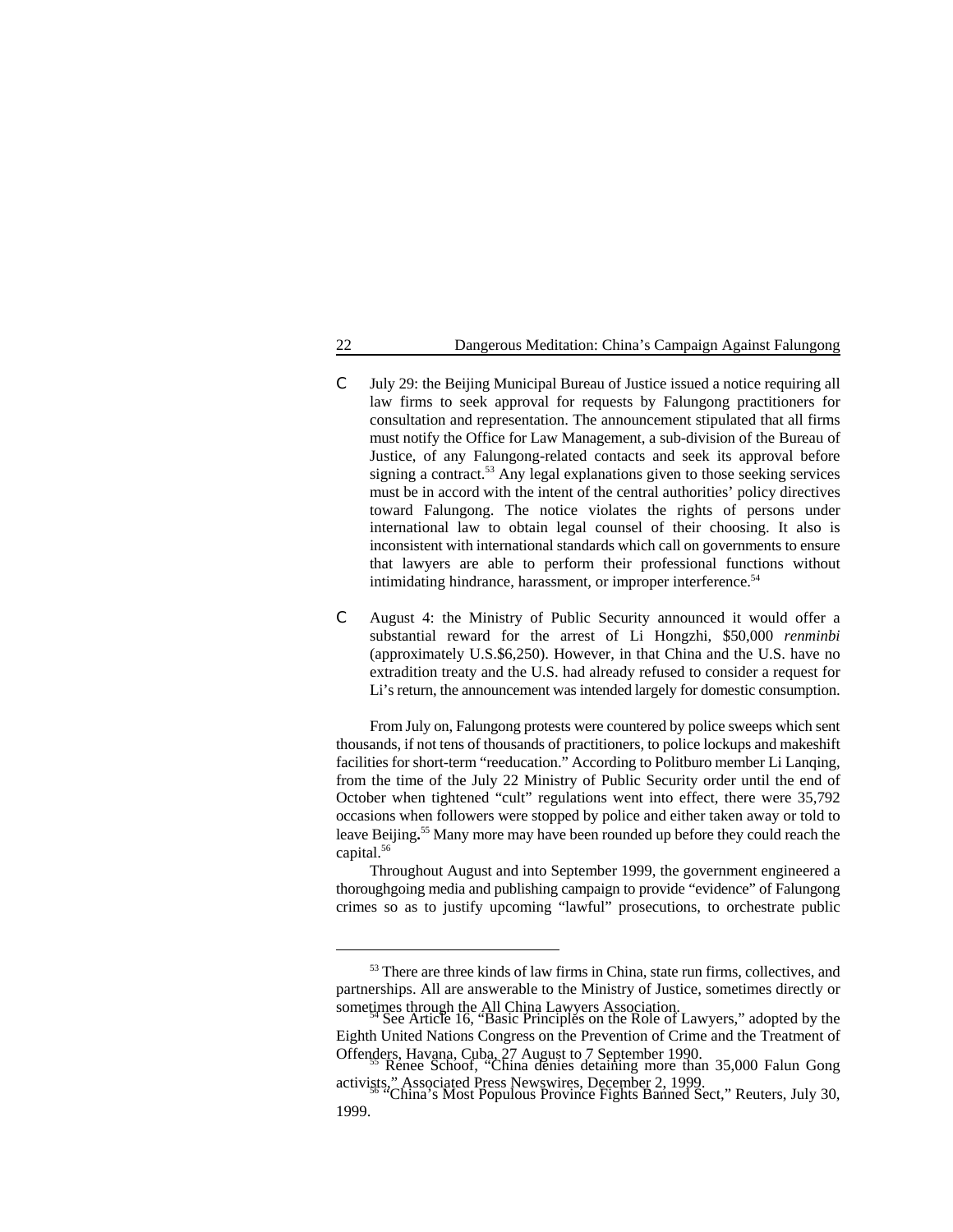## Defiance and Response: A Chronology 23

opinion to support the crackdown, to promote science and eradicate "pernicious" superstitious beliefs among the populace, and to cleanse the Party and all security organs of Falungong practitioners.<sup>57</sup> By then members of these units had been banned from practicing Falungong, participating in Falungong-organized activities, providing sites for such activities, holding any position in the organization, or spreading its materials.<sup>58</sup>

The media campaign featured an outpouring of rhetoric from just about every institution and social stratum on the "evil nature" of Falungong and its alleged efforts to hoodwink the public. Xinhua reported that "hundreds of thousands" of retired People's Liberation Army and People's Armed Police personnel avowed complete agreement with the Chinese Communist Party line on the Falun Gong issue."<sup>59</sup> So, too, did religious leaders (including a Tibetan Living Buddha) who claimed to be concerned with protecting religious freedom.<sup>60</sup> Academic experts in the fields of politics, philosophy, sociology, education, psychology, science, law, and medicine contributed "opinions."<sup>61</sup>

Other Xinhua articles exhorted workers to "stand in the very front line...

Monitoring, August 22, 1999, from Xinhua, August 5, 1999; "Tibetan Living Buddha Criticizes Falun Gong," *People's Daily*, August 3, 1999; "Report: Falungong Ban Does Not Hurt Religious Freedom in China," Agence France-Presse, August 4, 1999; **"**Completely and Correctly Implement the Party's Religious Policy and Criticize the 'Falungong' in a Clear-cut Manner," Xinhua, August 4, 1999, in "CPC Committees Hold Lecture Criticizing Falungong," FBIS, August 4, 1999; "Religious Affairs Administration Director on Falungong," FBIS, August 19, 1999, from Xinhua, August 18, 1999.<br>"Scholars Pledge Support for CPC Decision on Falungong," FBIS, August

6, 1999, from Xinhua, July 29, 1999; "CASS Scholar Urges Elimination of Social Causes of Cults," FBIS, August 9, 1999, from Xinhua, August 6, 1999; "CCTV To Air 10-Part Series On Fighting Superstition," Xinhua, July 29, 1999, in FBIS, August 11, 1999; "PRC Scientists Launch New Fight Against Superstition," FBIS, July 19, 1999, from Xinhua, July 16, 1999.

<sup>&</sup>lt;sup>57</sup> Jasper Becker, "Falun Gong propaganda blitz ends," *South China Morning Post*, August 25, 1999.<br>"Party Members Admit Being Fooled by Falungong Heresies," FBIS,

August 27, 1999, from Xinhua, August 21, 1999; *Beijing Jiefangjun Bao*, "Be Models in Following Regulations...," FBIS, August 2, 1999.<br>The People's Armed Police (PAP) is a paramilitary force, under military

rather than police control, which deals with border control, domestic security, and social stability. Its duties sometimes overlap with those of public security bureaus (the police), and its members are often employed as prison guards. "China: Retired servicemen criticize Falun Gong cult," BBC Worldwide <sup>60</sup>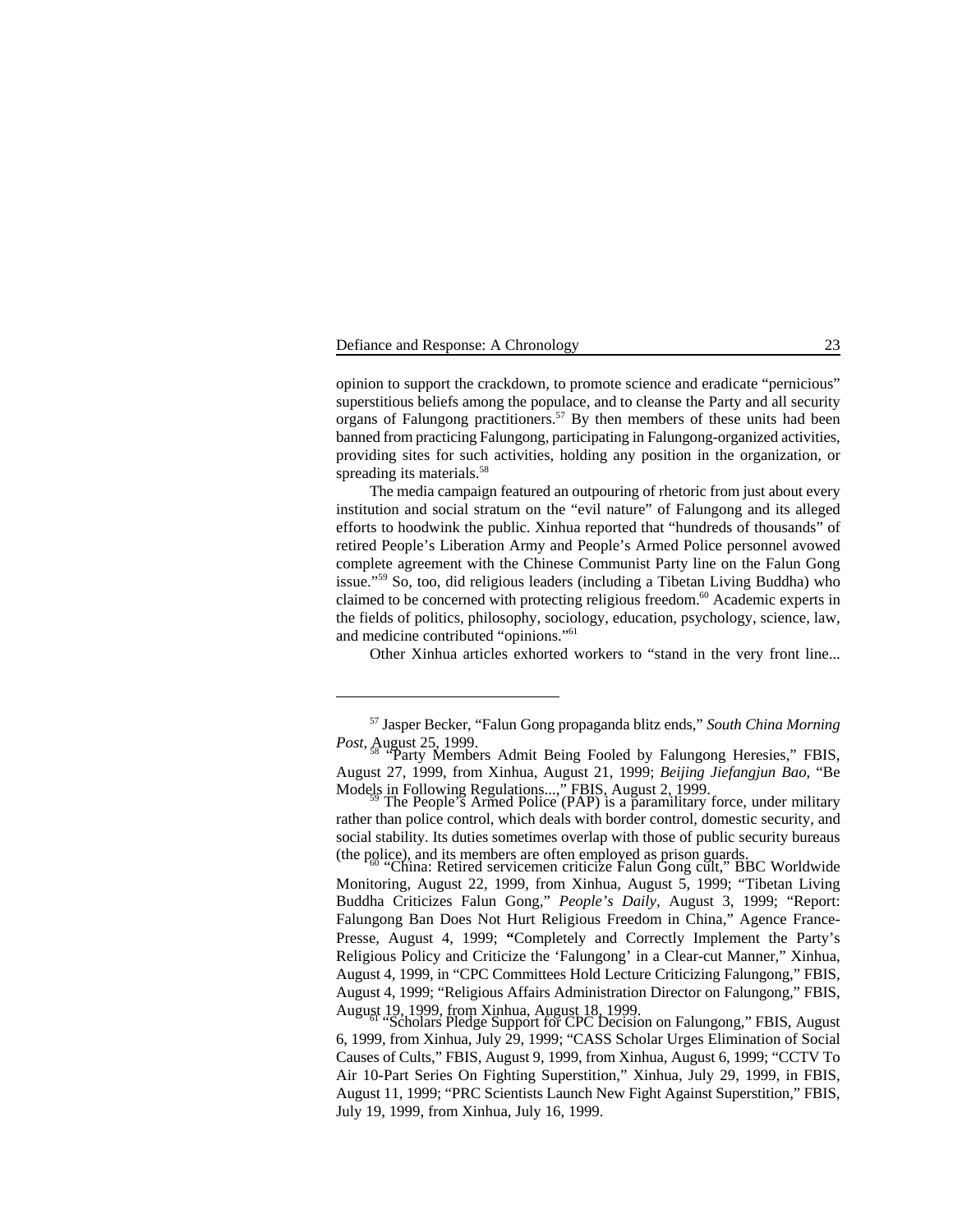[against Falungong]" and called on women to uphold modernity and women's organizations to "help women improve their overall quality and establish right viewpoints... [toward Falungong]." $62$  The Xinhua appeal reflected the fact that women make up probably close to half of Falungong practitioners. Within China, women generally are viewed as less interested in science and technology and more likely to perpetuate traditional superstitious beliefs; they are also perceived as "play[ing] an irreplaceable role in families," with the potential for passing on to the next generation the meaning and practices of Falungong.

The most important part of the media campaign may have been the "investigatory" reports into Falungong's accounts of its activities and motives which purported to show duplicity and subversive intent on the part of Falungong leaders. These accounts provided a justification for a legal assault on the organization and its individual practitioners. One such report purported to prove that Li Hongzhi and his lieutenants (who later received lengthy prison terms) meticulously orchestrated the April 25 protest for political gain. In so doing, the report argued, they posed a critical and unlawful threat to social order.<sup>63</sup> Another account similarly analyzed what it claimed was the political intent and social order danger behind other Falungong demonstrations.<sup>64</sup> Still another gave "evidence" of a tightly knit hierarchical organization unregistered with the Ministry of Civil Affairs and, therefore, operating illegally.<sup>65</sup>

Other accounts went to great lengths to refute Li Hongzhi's theories on "disease-relief and health," calling them "ungrounded gross inferences with absurd conclusions, absolutely lacking in science, truth, reliability and believability, to the point of being sheer nonsense."<sup>66</sup> From the beginning of the crackdown,

<sup>&</sup>lt;sup>62</sup> "Workers exhorted to battle cult," Michelle Chak, *South China Morning Post*, August 3, 1999; "Xinhua Commentator Discusses Falungong, Women," FBIS, August 6, 1999, from Xinhua, August 5, 1999.

<sup>&</sup>lt;sup>63</sup> "Nature of and Harm Done by Falun Gong," *People's Daily Online*, August 5, 1999; "Falun Gong founder staged 'illegal gathering' at China's leadership compound," BBC Worldwide Monitoring, August 13, 1999, text of Xinhua report August 12, 1999.

<sup>&</sup>lt;sup>64</sup> "Political Aim Behind 300-Odd Sieges," People's Daily Online, August 5,

<sup>1999.&</sup>lt;sup>65</sup> "Handwritten Instructions Show Evidence of Falungong Group," FBIS, August 2, 1999, from Xinhua, July 31, 1999; "Ban Illegal Organizations to Safeguard Social Stability," Xinhua, July 30, 1999, in "Commentator Calls for Banning Falungong," FBIS, August 2, 1999.<br>"Confusing What People See and Hear and Deceiving the People to Build

Up a False Reputation-- Five Investigation Reports that Reveal the Secret of the Socalled 'Effect of Eliminating Diseases and Strengthening the Body,'" Xinhua, July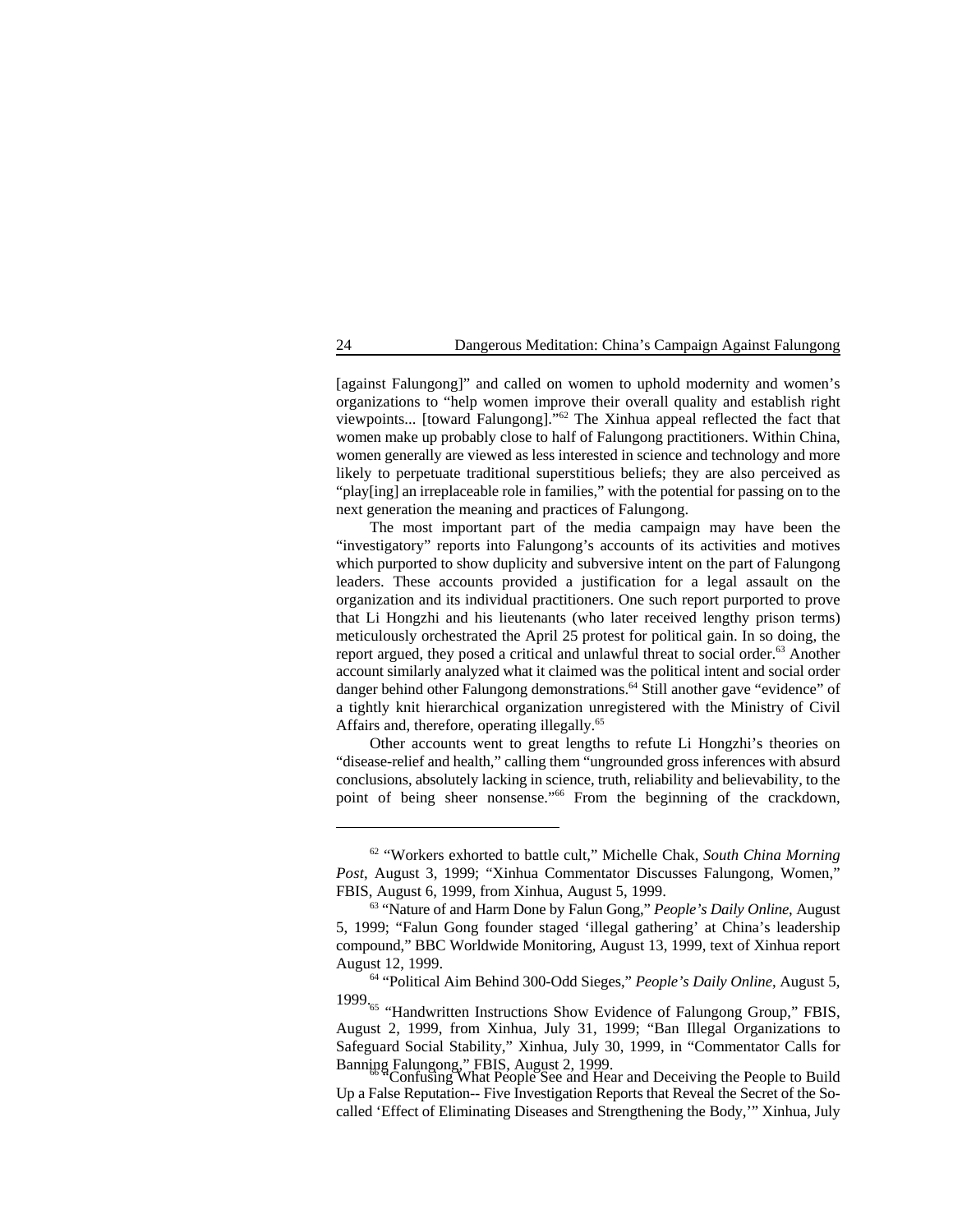## Defiance and Response: A Chronology 25

government authorities highlighted the dangers to public health implicit in Falungong theories, and suggested that Li Hongzhi and his lieutenants bore personal responsibility for the deaths of practitioners who heeded their fallacious medical advice.<sup>67</sup> Such emphasis allowed the Chinese leadership to claim it was on solid legal ground in shutting down the organization and jailing its "backbone elements."<sup>68</sup> The text of Li's warrant began, "Li Hongzhi has caused the deaths of people by organizing and utilizing the Falun Dafa Research Society and the Falun Gong organization."<sup>69</sup> An official Chinese news agency commentary on the leaders' trials cited "using cult organizations in causing deaths" as one of their many crimes.70

In late August, the Communist Party and State Council together issued a circular stating that "the overwhelming majority of 'Falun Gong' practitioners were themselves victims" who must be patiently educated, converted, and extricated. Core members who "made a clean ideological break" would be spared significant punishment.<sup>71</sup> It would be another month, however, before the government completed a legal framework designed specifically to justify prosecution of leading "cult" organizers and proselytizers.

In the meantime, Falungong leaders organized a two-track approach, on the one hand calling for dialogue with the government so as to peacefully settle the issues between them; on the other, demonstrating the organization's ability to persuade foreign governments and non-governmental organizations to criticize the Chinese government's crackdown.<sup>72</sup> Falungong members' experience with e-mail

<sup>29, 1999,</sup> in "Article on Falungong Medical Claims," FBIS, August 5, 1999.<br>"Xinhua Commentary: Falungong Infringes on People's Rights," FBIS,

August 4, 1999, from Xinhua, August 4, 1999; "The crackdown on Falun Gong and other so-called 'heretical organizations,'" Amnesty International, AI Index: ASA

<sup>17/11/00,</sup> March 23, 2000, pp. 6-7.<br>
<sup>69</sup> "Wanted Order Issued by the Ministry of Public Security of the People's<br>
<sup>69</sup> "Wanted Order Issued by the Ministry of Public Security of the People's Republic of China," *Chinese Law and Government*, Volume 32, No.5 (issue titled "The Battle Between the Chinese Government and the Falun Gong," Ming Xia and Shiping Hua, eds.), September-October 1999, pp.33-34; document originally published in *People's Daily, Overseas Edition*, July 30, 1999, p.1.

 $70$  "Four Leading Falun Gong members tried and sentenced," BBC Worldwide Monitoring, December 28, 1999, from Xinhua, December 27, 1999. "China: Circular urges punishment...," BBC Worldwide Monitoring, August <sup>71</sup>

<sup>25, 1999; &</sup>quot;Authorities prepare to charge key sect figures," *South China Morning Post*, August 25, 1999, quoting Xinhua.<br>"As China Cracks Down on Falun Gong Practitioners, Falun Gong Founder

Li Hongzhi Calls for Dialogue with China's Government; International Intervention to Stop Human Rights Abuses," from press release titled "Statement by Master Li: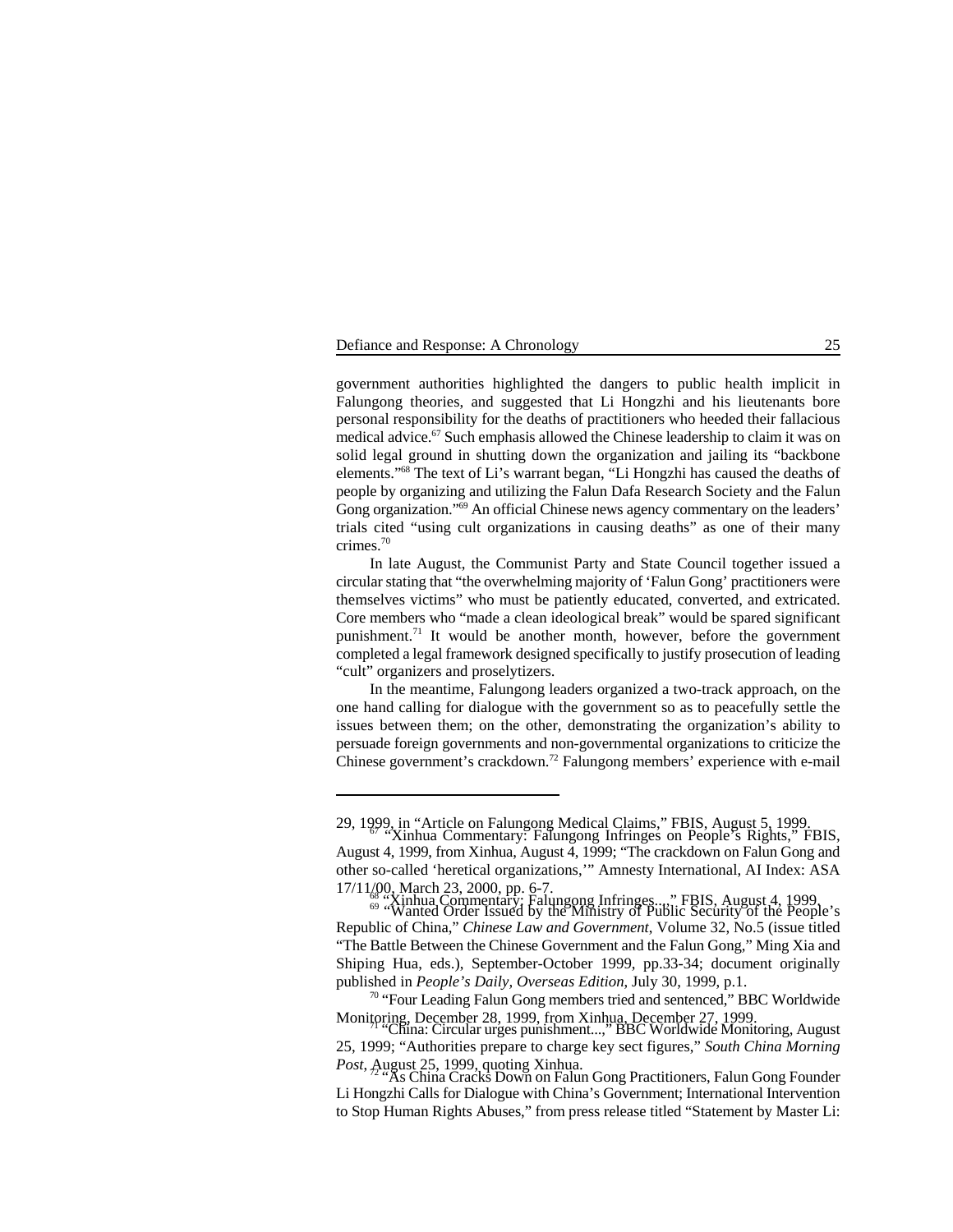and the Internet allowed the organization to evade Chinese authorities' repeated attempts to block such communication and to spread information about what was happening day by day into and out of China.<sup>73</sup>

Events culminated in October and November 1999, some three months after the arrests of Falungong leaders and the first massive roundups of rank-and-file members. In the course of a month, the Standing Committee of the National People's Congress (the legislature) and the judiciary took a series of four "legal" steps to make it possible to more easily prosecute those allegedly organizing and using cults to commit crimes. Although Chinese authorities maintained there was nothing extralegal about the crackdown, they applied the new regulations retroactively, violating well-established international criminal justice standards against *ex post facto* laws.74

First, on October 8 and 9, 1999, the Supreme People's Court and the Supreme People's Procuratorate issued "Explanations...Concerning Laws Applicable to Handling Cases of Organizing and Employing Heretical Cult Organizations to Commit Crimes." The document clarified the application of existing criminal law to cases allegedly involving organizing and making use of cult organizations. The document defined "heretical cults" as "those illegal organizations that have been established under the guise of religion, qigong or other forms, deifying their leading members, enchanting and deceiving others by concocting and spreading superstitious fallacies, recruiting and controlling their members, and endangering the society." The "explanations" were made public at the end of October.<sup>75</sup>

<sup>73</sup> Craig S. Smith, "Online Resistance: Falun Dafa Defies Authority by Preaching in Cyberspace," *Asian Wall Street Journal*, September 10, 1999.<br>See International Covenant on Civil and Political Rights, Article 15, "No

Worldwide Monitoring, October 30, 1999, from Xinhua, October 30, 1999.

On Falun Gong and the Situation in China," July 23, 1999; "Falun Gong practitioners in the New York area will be demonstrating Falun Gong exercises outside the United Nations and appealing peacefully for United Nations involvement to help resolve this crisis," in *China Crisis News Bulletin #7*, "Monitoring News of the Persecution of Falun Dafa (Falun Gong), Photo Op and Press Availability," September 17, 1999; Edith M. Lederer, "Falun Gong launches campaign to pressure China to Lift Ban," Associated Press Newswires, October 6, 1999; "Sect asks UN to speak out against ban," Associated Press, October 8, 1999; "Falun Gong International Appeal For Dialogue With China," www.clearwisdom.net/eng/flyers/appeal\_letter.pdf, December 7, 2000.

one shall be held guilty of any criminal offence on account of any act or comission which did not constitute a criminal offence, under national or international law, at the time when it was committed."<br>"Chinese agency on use of criminal law to deal with cults," BBC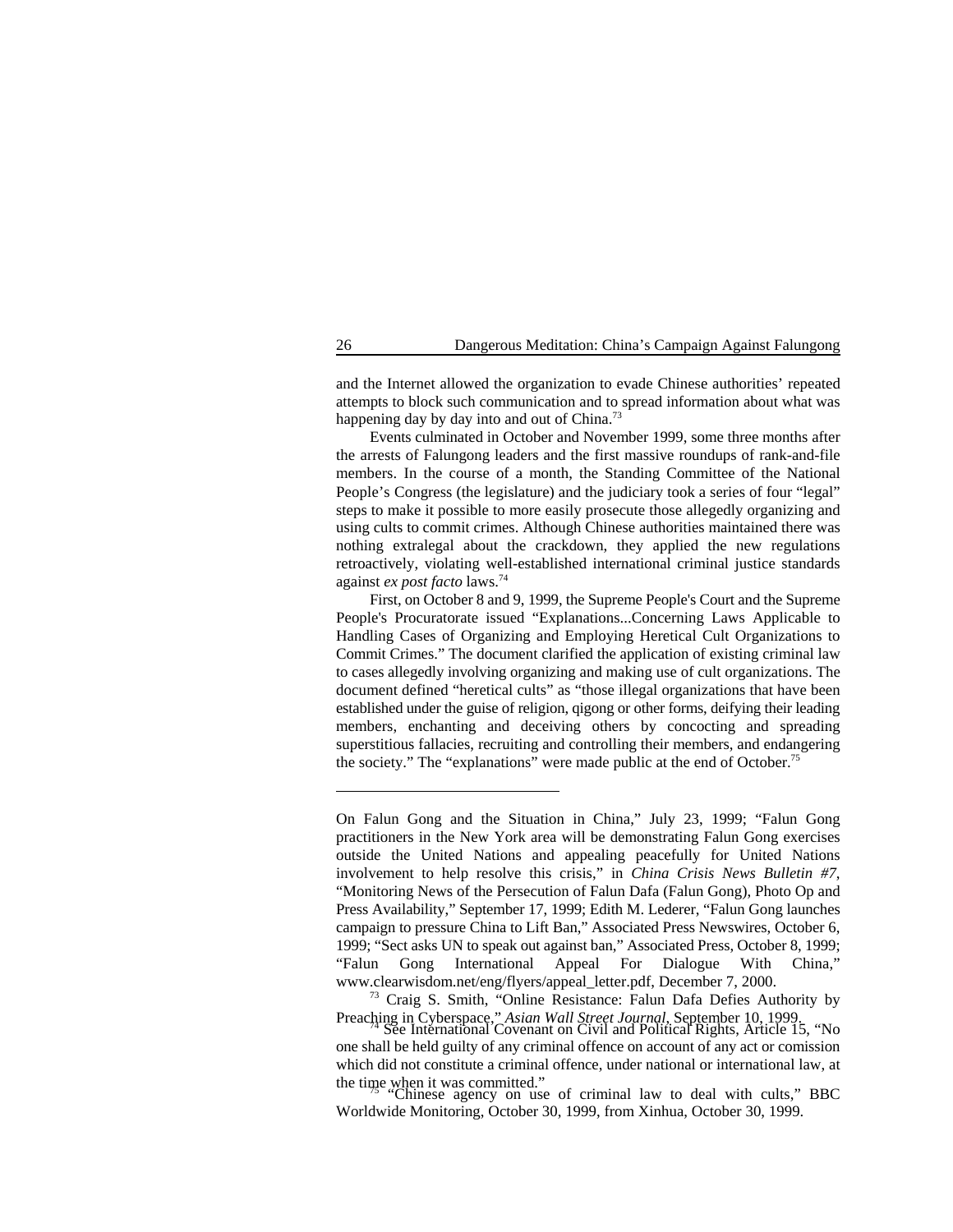On October 27, a *People's Daily* article concluded that there was sufficient evidence to prove that Falungong was a true cult and, therefore, subject to the "Explanations" issued earlier in the month. Accusations included members' willingness to sacrifice for their leader, their strict obedience to his will, an established hierarchical structure, a system of mind control, and heretical and salvationist ideas.<sup>76</sup> "The article concluded, "The Chinese Communist Party, which takes the welfare of its people as its prime concern, will take firm action in its ban on cults."

On October 30, the Standing Committee of the National People's Congress made a "Decision...on Banning Heretical Cult Organizations and Preventing and Punishing Cult Activities."<sup>77</sup> The government, having publicly demonstrated in the *People's Daily* article three days earlier that Falungong was indeed a true heretical cult, could now ban it for that reason alone, and not merely because it had not registered, the reason the government announced on July 22 when it initially banned the organization.

Finally, on November 5, the Supreme Court completed the process with a circular giving instructions to people's courts for trying criminal cases related to cults.<sup>78</sup> A week later, the first one-day trials took place in Haikou (Hainan province) Intermediate People's Court.79

Even before the "legal" infrastructure was finalized, the judicial authorities had prepared charges against four major Falungong leaders. Although the news was not released until the day after the October 30 Standing Committee "Decision," the leaders had been formally charged on October 19 with crimes ranging from organizing a cult to "stealing, illegally possessing and leaking state secrets" and "running an illegal business."<sup>80</sup> By November 22, according to the director general of the State Council Information Office, at least 150 people had been detained or were being sought on similar charges; by November 28, forty-four people had been indicted. Charges included causing the deaths of members, disturbing social order,

<sup>&</sup>lt;sup>76</sup> "China party paper says Falun Gong 'true cult," BBC Worldwide Monitoring, October 27, 1999, from Xinhua.

 $17$  "China issues anti-cult law," BBC Worldwide Monitoring, October 30, 1999, from Xinhua.<br><sup>78</sup> "Supreme Court Issues Circular on Falungong," World News Connection,

November 5, 1999.<br><sup>79</sup> Renee Schoof, "China sentences four Falun Gong members in first sect

trial," Associated Press Newswires, November 12, 1999.

<sup>&</sup>lt;sup>80</sup> "Sect leaders charged with leaking state secrets," South China Morning *Post*, November 1, 1999.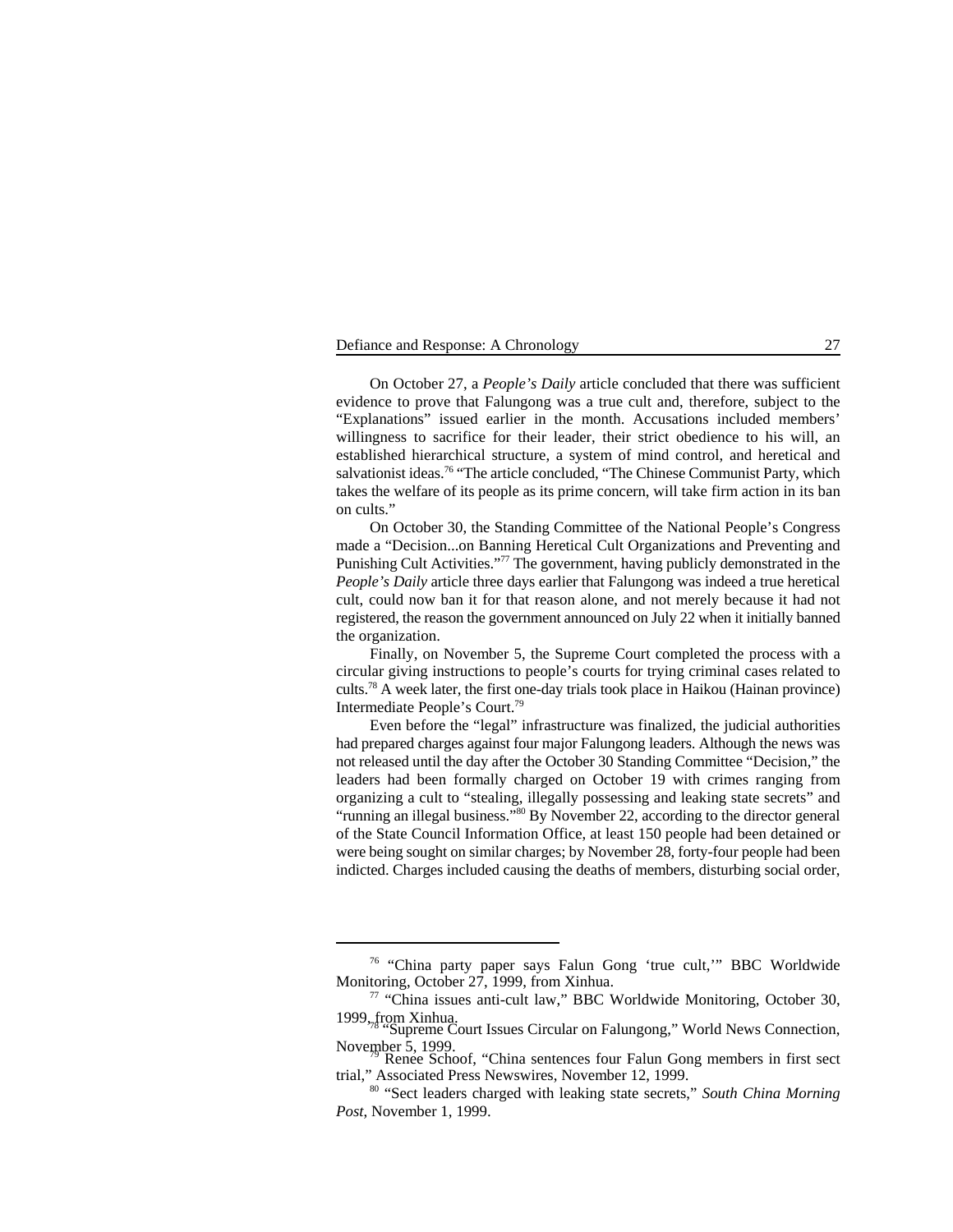using a cult to sabotage the law, and providing unauthorized medical services. $81$ 

Falungong supporters did not stay silent. On October 25, practitioners mounted defiant protests in Tiananmen Square—thousands had surreptitiously infiltrated Beijing—and succeeded in capturing the world's attention and highlighting police abuse.<sup>82</sup> But the protests did nothing to bring the two sides to the bargaining table or force retraction of the "evil cult" label. On December 26, 1999, as roundups continued and the protests diminished, at least for a time, the Chinese leadership sent its clearest message to date with the sentencing of four key Falungong organizers by the Beijing No.1. Intermediate People's Court. Two of the four, members of the Chinese Communist Party, received sixteen- and eighteenyear prison terms for "organizing and using the cult organization to undermine the implementation of laws, causing human deaths by organizing and using the cult organization and illegally obtaining state secrets." $\frac{33}{8}$  Police responded to the immediate resumption of peaceful protests by questioning and detaining several dozen practitioners, in some cases forcibly dragging them out of Tiananmen Square. 84

Throughout 2000, every action taken by Chinese authorities to stop Falungong activities and punish its leaders met carefully orchestrated defiance. China's periodic claims to have won the war rang hollow in the face of Falungong's success in rallying international condemnation of the crackdown.<sup>85</sup> It was able to do so in part through continuous protests in Tiananmen Square, in part through a sophisticated media strategy, and in part through vigorous lobbying of Western governments.

<sup>&</sup>lt;sup>81</sup> "China Denies Mass Sect Detentions, Details Cases," Reuters, December

<sup>2, 1999.</sup> Charles Hutzler, "Falun Gong protests intensify as police step up security," Associated Press Newswires, October 29, 1999; Elisabeth Rosenthal, Erik Eckholm, "Vast Numbers of Sect Members Keep Pressure on Beijing," *New York Times*, November 28, 1999.

<sup>&</sup>lt;sup>83</sup> "Just Trial, Destruction of Evil -- Viewing the Towering Crimes of 'Falungong' from the Verdict on Backbone Elements of the 'Falungong' Cult," Xinhua, in "Xinhua on Crimes of 'Falungong' Members," World News Connection, source: World Reporter, December 27, 1999; Erik Eckholm, "China Sentences 4 in Spiritual Group to Long Jail Time," *New York Times*, December 26, 1999.

<sup>&</sup>lt;sup>84</sup> "Dozens Detained in Tiananmen Square---Authorities Smother Protest of Prison Sentences for Falun Dafa Leaders," *Asian Wall Street Journal*, December 28, 1999; "Chinese Police Detain 20 Protestors Linked to Falun Gong," Dow Jones

China's news agency reviews Falun Gong sect struggle," BBC Monitoring, May 11, 2000, from Xinhua.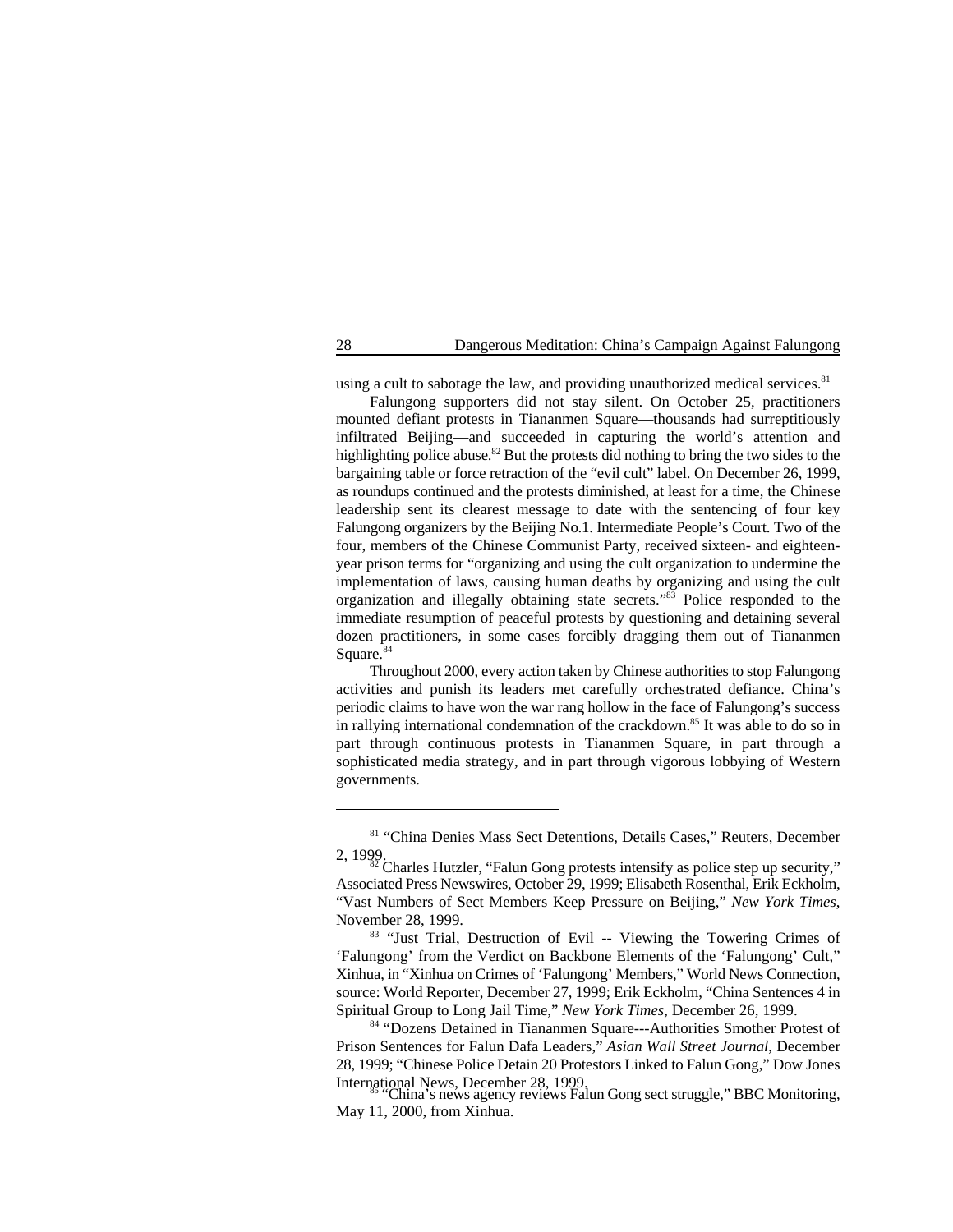According to official Chinese media, the quiet, persistent protests in Beijing by small groups or individual practitioners had grown to involve hundreds of protesters daily by December 2000.<sup>86</sup> On holidays such as October 1, 2000 (National Day), New Year's Eve, Chinese New Year, or days that carried particular significance for Falungong, participants could number 1,000 or more.<sup>87</sup> Falungong members, many of them middle-aged women, courted detention by unfurling banners or meditating. Within minutes, police hustled them off to waiting vans; kicking, punching, dragging them by their clothes or their hair; and knocking them over if they did not move quickly or if they tried to get away. Falungong organizers saw to it that the international media was on hand to witness the juxtaposition of peaceful protest and violent response, and they drew attention to the details of formal arrests, detentions, and suspicious deaths in custody. Falungong spokespersons issued media alerts; information was posted on the many overseas Falungong websites; and journalists were alerted to planned demonstrations.

China's crackdown on Falungong demonstrations in Tiananmen Square and elsewhere has violated the right to freedom of assembly as protected under Article 21 of the International Covenant on Civil and Political Rights (ICCPR). Freedom

<sup>&</sup>lt;sup>86</sup> "Article by Tiananmen District Subbureau of Beijing Municipal Public Security Bureau: 'Enforcing Law in Civilized Way, Honoring Our Mission, Sparing No Effort to Protect Normality of Social Order in Tiananmen Area -- First of a Series of Summaries of Speeches Delivered at Report Meeting on Advanced Deeds in Struggle Against 'Falungong' Cult,'" Xinhua, February 27, 2001, in "Tiananmen Police Account of Confrontations with Falungong Followers," FBIS, March 2,

<sup>2001&</sup>lt;sub>'87</sub> "China Falun Gong Protesters Seized," Associated Press, December 10, 2000; Martin Fackler, "Falun Gong, police square off in China's Tiananmen Square," Associated Press Newswires, October 26, 2000; Martin Fackler, "More than 350 sect protesters detained on China's National Day," Associated Press Newswires, October 1, 2000; Charles Hutzler, "Chinese police arrest protesters on anniversary of Falun Gong crackdown," Associated Press Newswires, July 20, 2000; "50 sect members held in birthday protest," *South China Morning Post*, May 14, 2000; "China detains 1,200 Falun Gong Followers," Associated Press Newswires, June 26, 2000; Duncan Hewitt, "100 sect followers held in Tiananmen," *The Guardian*, April 26, 2000; "China: Beijing police detain up to 200 Falun Gong followers," BBC Monitoring, May 11, 2000; John Schauble, "New Wave of Sect Arrests and Beatings," *The Age*, February 7, 2000; John Leicester, "Falun Gong members arrested as China welcomes Year of Dragon," Associated Press Newswires, February 4, 2000; Renee Schoof, "Chinese police detain bannerwielding Falun Gong members," Associated Press Newswires, November 16, 1999.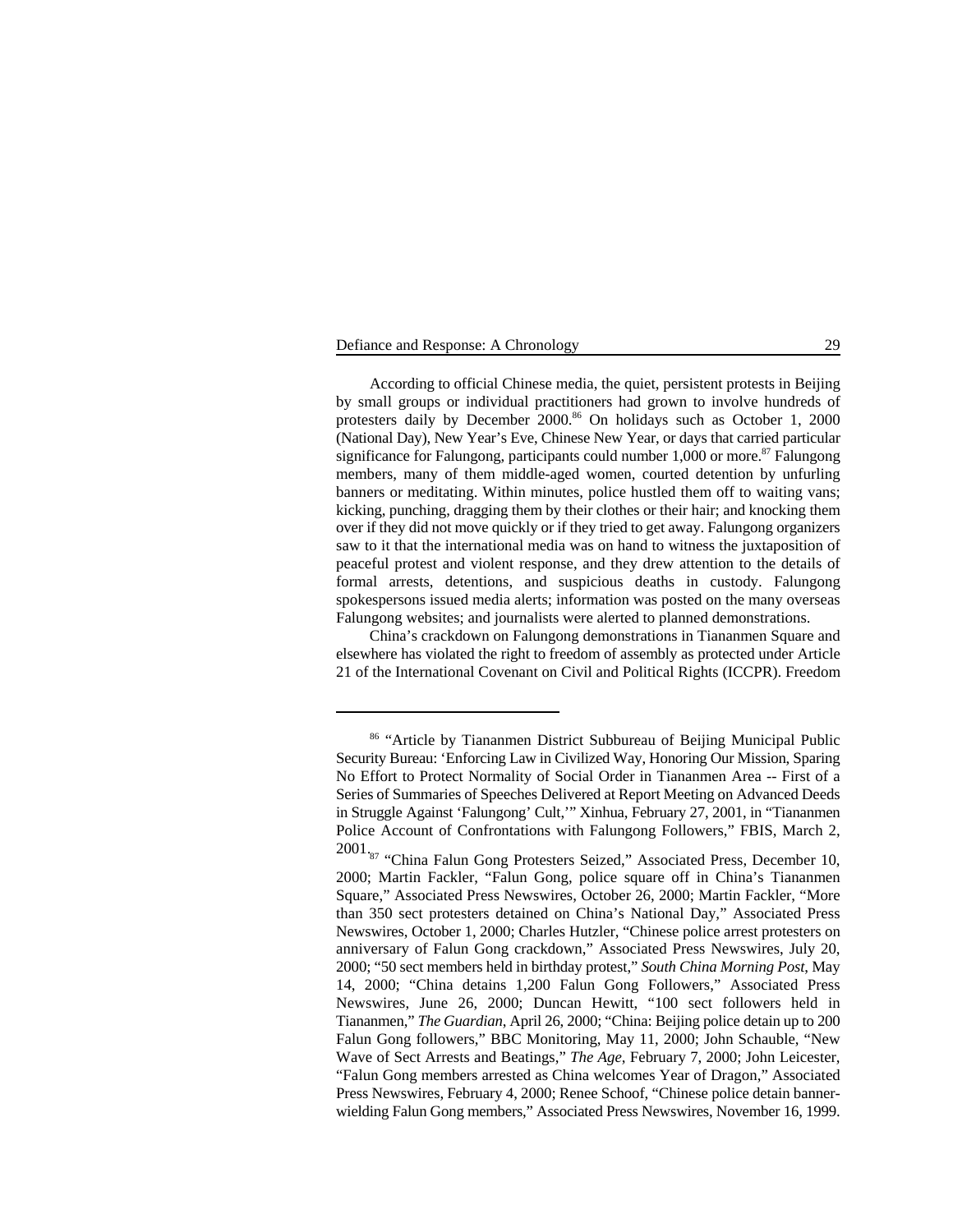of assembly has been described as "a special institutionalized form of freedom of expression."<sup>88</sup> Falungong practitioners when they assembled did no more than silently perform their slow-motion exercises, hold up banners, or scatter leaflets. Public security officers, in their hurry to clear demonstrations from public areas as quickly as possible, did not hesitate to use violence. This use of force to break up Falungong gatherings is clear interference by the state of the rights to peaceful assembly and expression.

Under the ICCPR, the right of peaceful assembly may be restricted "in the interests of national security or public safety (ordre public), the protection of public health or morals or the protection of the rights and freedom of others." China has asserted that its actions against Falungong met these criteria. However, such derogation of fundamental rights must be imposed in conformity with law, serve one of the listed purposes and be necessary for attaining the stated purpose.<sup>89</sup> A national security rationale requires a serious case of political or military threat to the entire nation, a charge made by the government, but never substantiated. For a public safety rationale to be credible, a specific threat to the personal safety or physical integrity of persons is necessary. Again, the government relied on generalities in invoking the exception, as it did in its attempts to legitimatize its crackdown for reasons of public order, public health and morals, and rights and freedoms of others.<sup>90</sup> Falungong protests have not even blocked traffic, let alone caused a public disturbance.

Overseas practitioners traveled to the mainland, many on Chinese passports, from Canada, the U.S., Australia, Japan, and other countries in part to demonstrate the worldwide appeal of Falungong, in part to help organize protests and devise strategies. Many were quickly caught, held briefly for questioning, and deported.<sup>91</sup> Once home, they publicized their own experiences in custody as well as the pressures their Chinese counterparts faced. By the end of November 1999, *People's Daily* had denounced Falungong for colluding with "foreign anti-China forces"; by mid-April 2000, the government accused Li Hongzhi and Falungong of having "publicly given themselves up to the anti-China forces and actively served as their

<sup>&</sup>lt;sup>88</sup> Manfred Nowak, *U.N. Covenant on Civil and Political Rights: CCPR Commentary*, N.P. Engel, Publisher, Strasbourg, 1993, pp. 373-74.

<sup>&</sup>lt;sup>90</sup><br><sup>91</sup> "Alabama Couple Arrives from China After Detention," Dow Jones International News, October 25, 2000; Annemarie Evans, "Falun Gong seven arrived by boat," *South China Morning Post*, March 11, 2000; "Bridgewater woman freed after arrest in China for belonging to Falun Gong," Associated Press Newswires, February 5, 2000.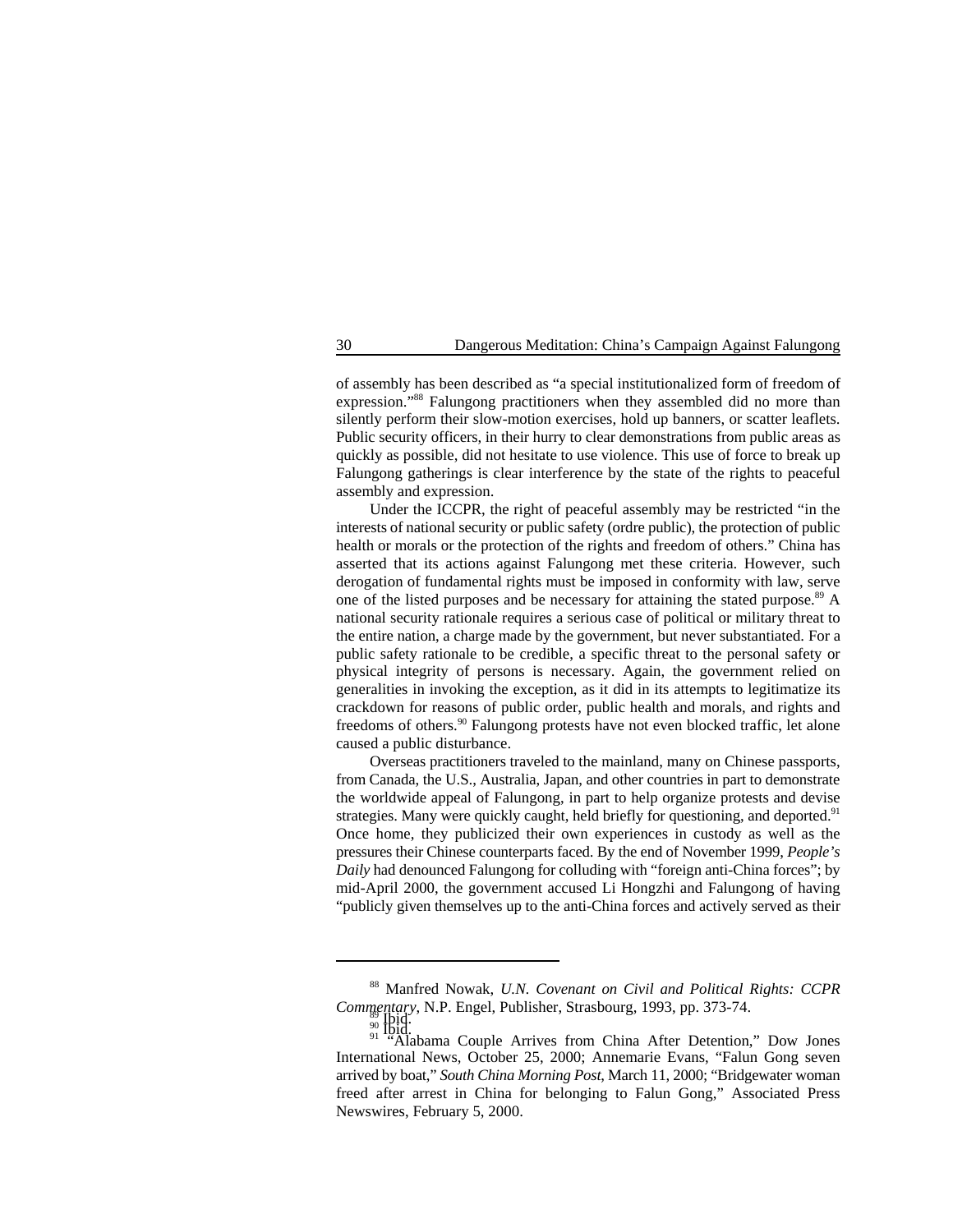anti-China tool."<sup>92</sup> By May, Teng Chunyan, a U.S. permanent resident and Falungong member, was in detention. Her three-year sentence in December 2000 for "spying and illegally revealing information to overseas agents" effectively shut down overseas participation in Falungong activities within China proper.<sup>93</sup>

Other Falungong activities were curtailed as the risks associated with them escalated. In December 1999, the central government had instituted a policy which made local officials, from governors on down, personally responsible if residents from their areas reached Beijing to protest. $94$  As the incidence of demonstrations increased and as the central government's frustration grew, so did the pressure on local officials to stem the flow of protestors.

In at least one city, Weifang, Shandong province, the results were disastrous. The city's proximity to Beijing, only some 300 miles distant, the existence of a direct railroad link and relatively good roads, and the large concentration of Falungong followers in the area made it reasonably easy for practitioners to travel to Tiananmen Square time and again. As the protests escalated, so did the threat to local officials' careers, even the governor's.<sup>95</sup> He responded by setting up a system of fines for officials who allowed practitioners to reach Beijing. The provincial government fined mayors and county heads who in turn fined Political and Legal Commission members; $<sup>96</sup>$  they then fined village chiefs who fined the police officers</sup> in what had come to be called "transformation centers," special detention facilities

<sup>&</sup>lt;sup>92</sup> Joe McDonald, "China detains American, Australians, Swede," Associated Press Newswires, November 25, 1999; "Chinese official accuses Falun Gong sect of pursuing 'anti-China' line," BBC Monitoring, April 19, 2000, from Xinhua; Christopher Bodeen, "US-based Falun Gong member put on trial for spying," Associated Press Newswires, November 23, 2000.

<sup>&</sup>lt;sup>93</sup> "FM Spokeswoman on Imprisonment of Spy," *People's Daily Online*. http://english.peopledaily.com.cn, December 14, 2000.

<sup>&</sup>lt;sup>94</sup> For details, see Ian Johnson, "Death Trap: How One Chinese City Resorted to Atrocities to Control Falun Gong --- Pressured by their Superiors, Weifang's Police Tortured Members of Banned Sect --- The Makeshift Jail in Beijing," *Wall Street Journal*, December 26, 2000.

<sup>&</sup>lt;sup>95</sup> Ian Johnson, "China Reports Suicide by Sect Adherent -- Beijing Speedily Releases an Account, but Stays Tight-Lipped on Motives," *Wall Street Journal*, February 20, 2001.<br>The Political and Legal Commission is a Chinese Communist Party organ

that gives policy direction to several government bodies including the judiciary. There is a national-level commission as well as provincial, municipal, and countylevel commissions, organized hierarchically. The decisions of the commissions can directly affect verdicts and sentences.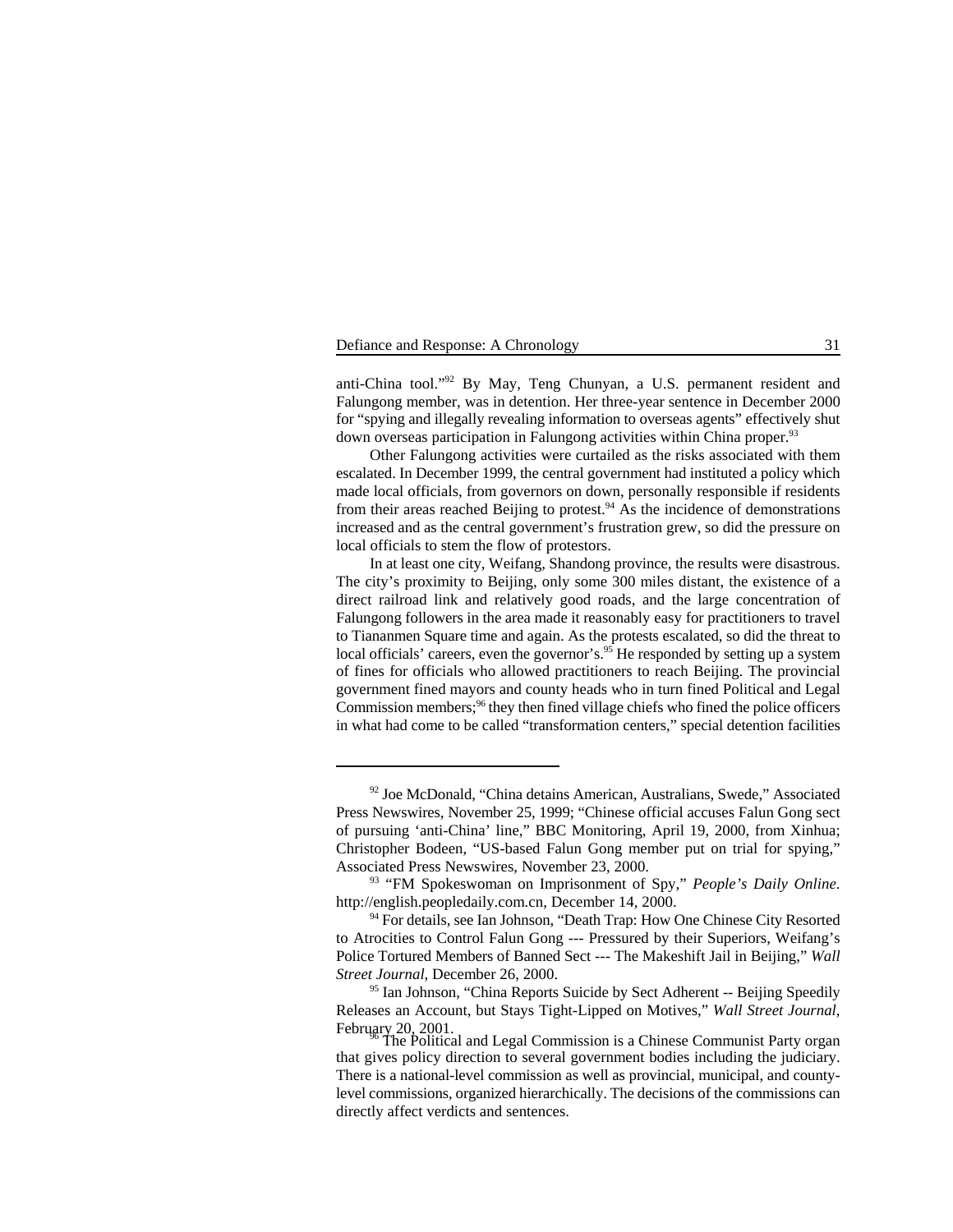that used brainwashing and physical abuse to "help" practitioners renounce Falungong beliefs. As a result of the new system, police beatings in the Weifang area increased in severity, partly as a warning to practitioners to stay out of Beijing, and partly to extort money to cover the officers' fines.<sup>97</sup> Suspicious deaths in custody in Shandong province significantly outstripped those in other parts of China.<sup>98</sup>

By October 2000, a year after the "evil cult" regulations went into effect, the government was demonstrating less and less tolerance for rank-and-file practitioners who continued to defy the government by participating in protest rallies. Instead of sending them back to their hometowns for "transformation," they were immediately detained. If they were identified as repeat offenders, they were quickly sentenced administratively and shipped to reeducation through labor camps, some to serve sentences as long as three years. <sup>99</sup> In addition, officials apparently cared so little about international condemnation that they hardly bothered to hide the daily brutality in Tiananmen Square.

The leadership's frustration with the failure of its efforts to quickly and thoroughly dismantle Falungong was also evident in its media campaign. A long Xinhua commentary in October 2000 restated allegations of the cult's danger, detailing how totally corrupt it was, how little support it had among the masses, and how it "openly opposes the party and government and has transformed completely from head to tail into a reactionary political organization with the aim of overthrowing the People's Republic of China and the socialist system." $100$  By January 2001, the government had to admit that, contrary to earlier statements, the war had not yet been won, and the "broad masses" had to be made to understand the "duration, complexity and ferocity of our battle with Falun Gong."<sup>101</sup> In an effort to showcase Falungong's tenacity and deviousness, China Central Television, for the first time, aired footage of protests and of followers claiming divinity.

By the Lunar New Year 2001, the government's campaign began to make significant headway. On January 23, New Year's Eve, and for China the eve of the new millennium, a group of men and women attempted to set themselves on fire in Tiananmen Square. One woman died on the spot; her twelve-year-old daughter

<sup>&</sup>lt;sup>97</sup> Johnson, ''Death Trap…,'' *Wall Street Journal.*<br><sup>98</sup> Ibid.<br><sup>99 ''</sup>HK Paper: Beijing Decides to Send Falungong Members to Labor Reform Camps," FBIS, October 16, 2000, from Hong Kong *Ming Bao* (Internet Version-WWW), October 12, 2000.

 $100$  "Falun Gong separatists forming anti-Chinese Communist Party Front -Xinhua," BBC Monitoring, October 10, 2000.

<sup>&</sup>lt;sup>101</sup> "China turns up heat on banned meditation sect," Associated Press Newswires, January 12, 2001.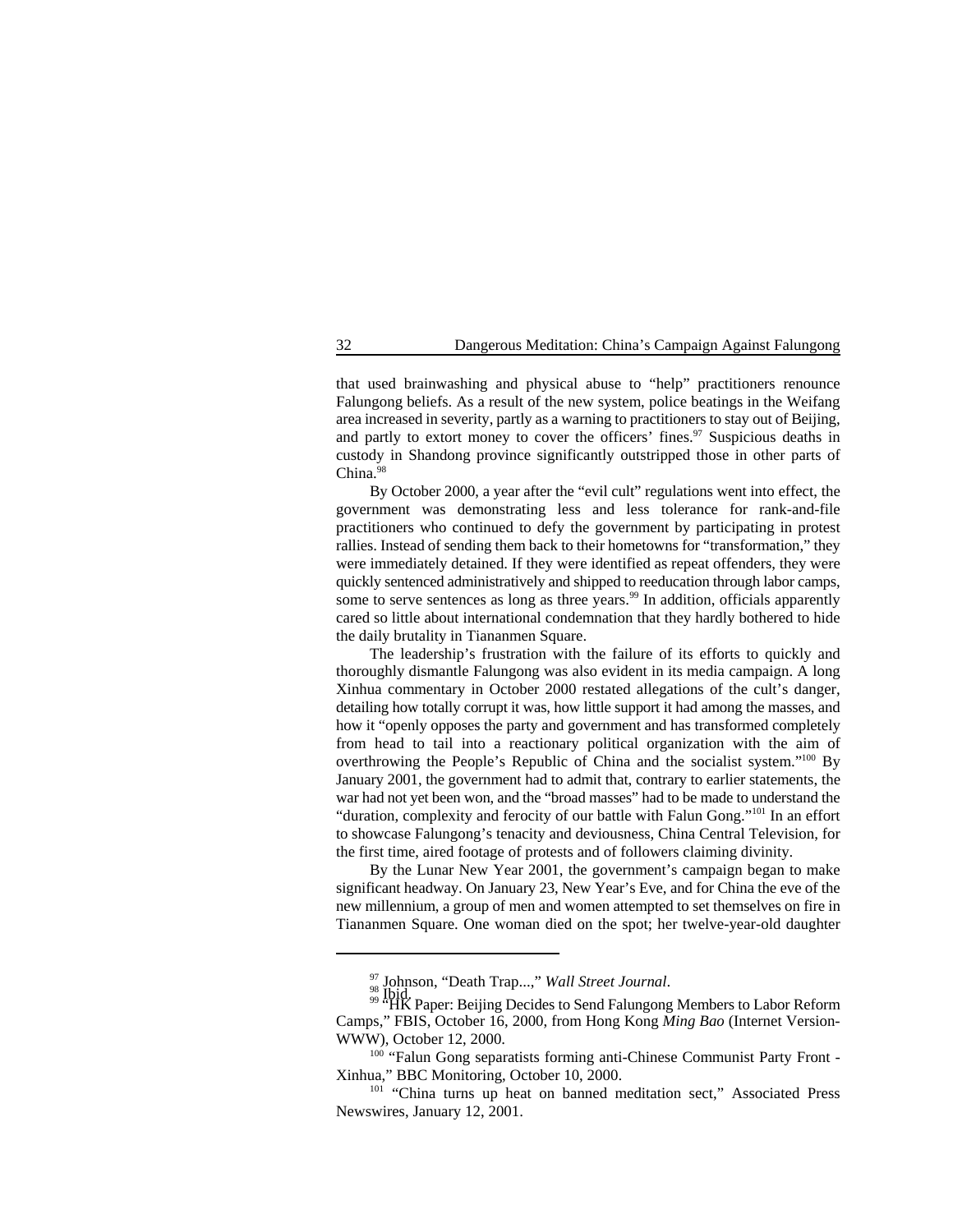succumbed weeks later; three people were hospitalized; and two failed to ignite the gasoline they carried.<sup>102</sup> On March 1, Chinese authorities announced the arrest of two persons who, they said, had helped orchestrate the self-immolations.<sup>103</sup>

Li Hongzhi and Falungong spokespersons immediately denied that practitioners were involved, pointing out first that Falungong doctrine forbade suicide, and later that inconsistencies in the Chinese reports of the incident suggested Chinese authorities had staged the immolations.<sup>104</sup> Others viewed the Falungong disclaimer with a good deal of skepticism, and questions about the incident, such as whether practitioners were involved and the role of security officers, remain unresolved.<sup>105</sup>

China responded to the event unusually quickly, completely shutting down Tiananmen Square and whipping up public revulsion. Within a month, authorities issued a print run of glossy pamphlets entitled "The Whole Story of the Self-Immolation Incident Created by Falun Gong Addicts in Tiananmen Square," which featured color photographs of the charred bodies. Officials also attempted to claim the moral high ground by presenting their response to Falungong as protection of human rights, energetic participation in a worldwide effort to limit the ravages caused by cults, and patient, professional efforts to deprogram misguided Falungong victims. $106$  According to the secretary general of the State Council's

<sup>&</sup>lt;sup>102</sup> "Girl Who Immolated Herself in Beijing Dies," Associated Press, March 19, 2001; "Chinese TV carries interview with suicide bid woman," BBC Monitoring, January 30, 2001, from China Central TV, January 20, 2001.<br>"Two arrested for organising group suicide," Associated Press, March 1,

<sup>2001; &</sup>quot;China: Police give details of events leading up to Falun Gong selfimmolations," BBC Monitoring, March 1, 2001, from Xinhua, February 28, 2001.

<sup>&</sup>lt;sup>104</sup> "Falun Gong denies tie to self-immolation attempts: One dead, 4 injured in Tiananmen Square, Beijing," CNN, January 24, 2001; "Self-Immolation or Deception?" http://www.clearwisdom.net/emh/articles/2001/4/28/9139.html; "China National Security Bureau Involved in Self-Immolation Incident," http://www.clearwisdom.net/emh/articles/2001/4/25/6762.html.<br>Ian Johnson and Peter Wonacott, "Immolations Mark Protests by China

Sect," *Wall Street Journal*, January 24, 2001.<br>In February 2001, the official death count was 1,660 of which 239 allegedly were suicides. "Chinese Official Says Falungong Leads to 1,660 Deaths," FBIS, February 28, 2001, from Xinhua, February 27, 2001; "Cults Harm Lives," *Renmin Ribao*, March 1, 2001, in "RMRB Commentator Blasts Falungong Leader Li Hongzhi," FBIS, March 2, 2000; "CAS President Lu 'Shocked,' 'Outraged' by Falungong Incident," FBIS, February 1, 2001, from Xinhua, January 31, 2001; "PRC Official: Falungong Banned to Safeguard Human Rights," FBIS, February 28, 2001, from Xinhua, February 27, 2001; "China Urges World to Join in Battle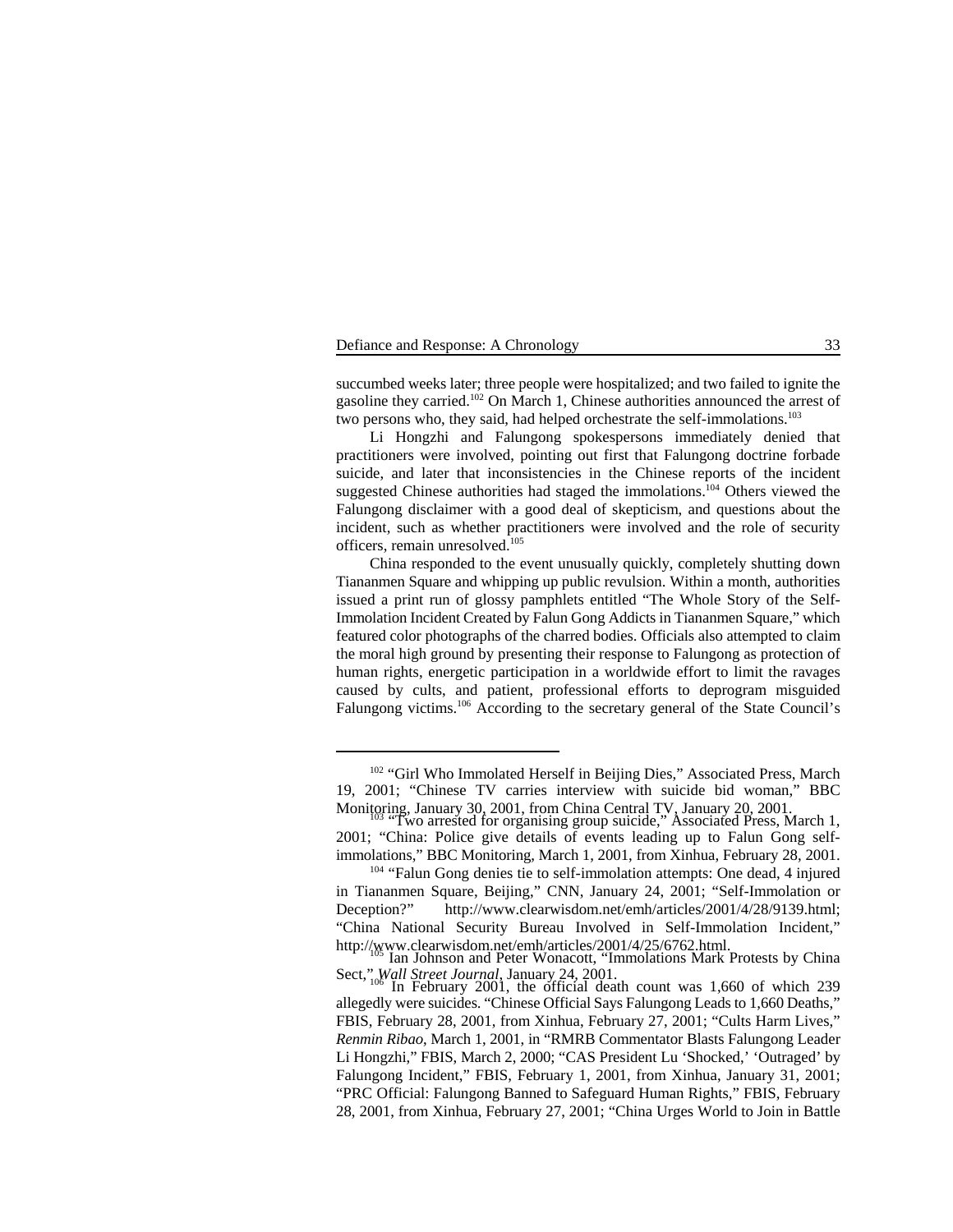Office for the Prevention and Handling of Evil Cults (established in November 2000), "China's effort to expose and criticize 'Falungong'[is] part of the world's anti-cult struggle. We are ready to form the broadest united front with the global anti-cult struggle." $107$  He went on to compare Falungong to the Branch Davidians in the U.S., the Aum Shinrikyo in Japan, and the Movement for the Restoration of the Ten Commandments of God in Uganda.

Chinese authorities used the tragedy of the twelve-year-old immolation victim as an opportunity to stress their concern for children and to educate youngsters to the alleged evils of Falungong.<sup>108</sup> "Veteran comrades," members of provincial committees of the government-established Work of Caring for Future Generations, held forums to expose the "true nature" of Falungong to students and teachers.<sup>109</sup> In response to a call from the official Communist Youth League, some eight million students joined the newly formed Anti-Cult Action by the Youth Civilized Communities Across the Nation and began propaganda and educational activities in one hundred cities using window displays, posters, leaflets, video displays, and

<sup>109</sup> "Xinhua: Veteran Comrades Denounce Falungong, Li Hongzhi," World News Connection, February 12, 2001, from Xinhua.

FBIS, February 23, 2001.

Against Cults," Agence France-Presse, February 12, 2001; "Falun Gong Practitioners' Life at Re-education Institute," *People's Daily Online*, http://english.peopledaily.com.cn/200102/18/print/20010218- 62663.html, February 18, 2001; "Under Fire, China Defends Falun Gong Crackdown," Reuters, February 27, 2001.

<sup>&</sup>lt;sup>107</sup> Zheng Wen, "China's Efforts to Expose and Criticize 'Falungong' Are a Component Part of the World's Anti-Cult Struggle," Xinhua, February 12, 2001, in "PRC Official Calls on Other Nations To Support China's Anti-Cult Struggle," FBIS, February 14, 2001; Zheng Li, "Evil Cults Have Become Public Enemy of Mankind," *Renmin Ribao* (Guangzhou South China News Supplement) (Internet Version-WWW), February 9, 2001, in "'Evil Cults' Said Public Enemy of Mankind," FBIS, February 14, 2001. In August 2001, in response to a written question submitted by the *New York Times*, President Jiang Zemin reiterated the charge, saying, "Cult is a public hazard of the present-day world. All countries should therefore strengthen cooperation to combat cults." ("Jiang's Responses to Questions Submitted Prior to Interview," by the *New York Times*, August 10, 2001.) "All China Women's Federation Stresses Protecting Children Against Cult," *People's Daily Online*, February 23, 2001; "Campuses Reject Evil Cult, Students From All Universities, High Schools and Middle Schools Actively Throw Themselves Into Struggle to Oppose Evil Cult of 'Falungong,'" Xinhua, February 12, 2001, in "PRC Schools, Colleges Engage in Struggle Against 'Falungong,'"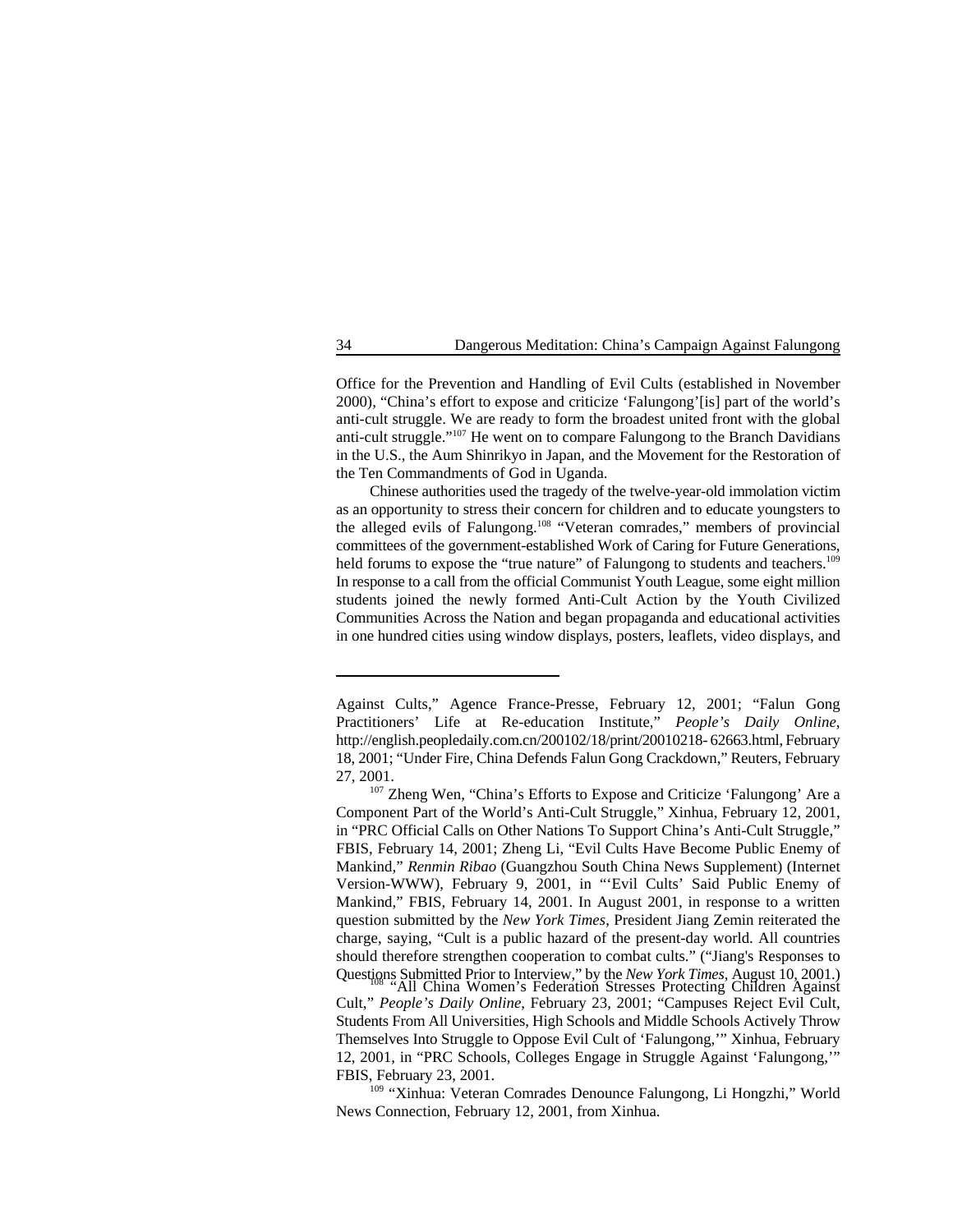lectures to advocate science and denounce Falungong. Anti-Falungong classes were scheduled in schools; and 12 million youngsters nationwide reportedly denounced Falungong in writing. $110$ 

Officials saved their harshest rhetoric for Li Hongzhi, comparing him to Hitler, and labeling the self-immolations a direct result of his "incitement and spiritual control." $111$  As evidence, they cited brief passages of Li's writings out of context that appeared to support their claims.<sup>112</sup> The incident also provided an opportunity for the Chinese leadership to disparage "heresies" which, it claimed, Li had deliberately spread through "cheating, hinting, rumor-mongering, intimidating" in order to deceive practitioners. $113$ 

In a more virulent replay of the August 1999 effort, all sectors of society were mobilized. *People's Daily*, the Party newspaper, and Xinhua, the official news service, ran lengthy "exposés."<sup>114</sup> In Shanghai, a petition to combat "evil cults," first circulated on February 13, was expected to yield 100,000 signatures within a tenday period.<sup>115</sup> Religious leaders expressed their anger, and jurists insisted on further legal action.<sup>116</sup> High on the list of the leadership's priorities was publication of

<sup>&</sup>lt;sup>110</sup> "12 million young 'sign up to denounce sect," *South China Morning Post*, February 19, 2001; "8 Million Youngsters Plunge Into 'Anti-Cult' Action by Youth Civilized Communities Across Nation,'" Xinhua, February 5, 2001, in "8 Million Youngsters Across China Join in 'Anti-Cult' Action," FBIS, February 12, 2001; Clara Li, "Schools ordered to teach Anti-Falun Gong classes," *South China Morning Post*, February 3, 2001.

<sup>&</sup>lt;sup>111</sup> "Falungong' and Fascists," *Renmin Ribao*, February 3, 2001, in "RMRB Compares Falungong to Hitler, Other Fascists," FBIS, February 12, 2001.<br>"Why Does Li Hongzhi Induce His Followers to Burn Themselves to Death

in Groups?"; Zhongguo Tongxun She, February 9, 2000, in "ZTS on Li Hongzhi's 'Falungong' Burning Themselves to Death," FBIS, February 27, 2001; "Tiananmen Tragedy: A Conspiracy by Falun Gong Cult," Xinhua, February 28, 2001, in "PRC Police Blame Tiananmen Self-immolations on Falungong 'Conspiracy,'" FBIS, March 2, 2001.

<sup>&</sup>lt;sup>113</sup> "Heresies Are Injurious to Lives: Commentary," *People's Daily Online*, March 1, 2001.

<sup>&</sup>lt;sup>114</sup> "Falun Followers Urged to Wake Up," Xinhua, in *People's Daily Online*, February 20, 2001; "Li Hongzhi's Malicious Fallacies Denounced," *People's Daily*

*Online*, February 12, 2001.<br>
"Shanghai Residents Sign Petition To Show Opposition To Evil Cults," World News Connection, February 13, 1001, from Xinhua.

<sup>&</sup>lt;sup>116</sup> "Chinese Religious Leaders Indignant over Falun Gong," *People's Daily Online*, February 1, 2001; "Falun Gong denies tie...," CNN, January 24, 2001; "Beijing Jurists Call for Legal Actions Against Falun Gong," *People's Daily*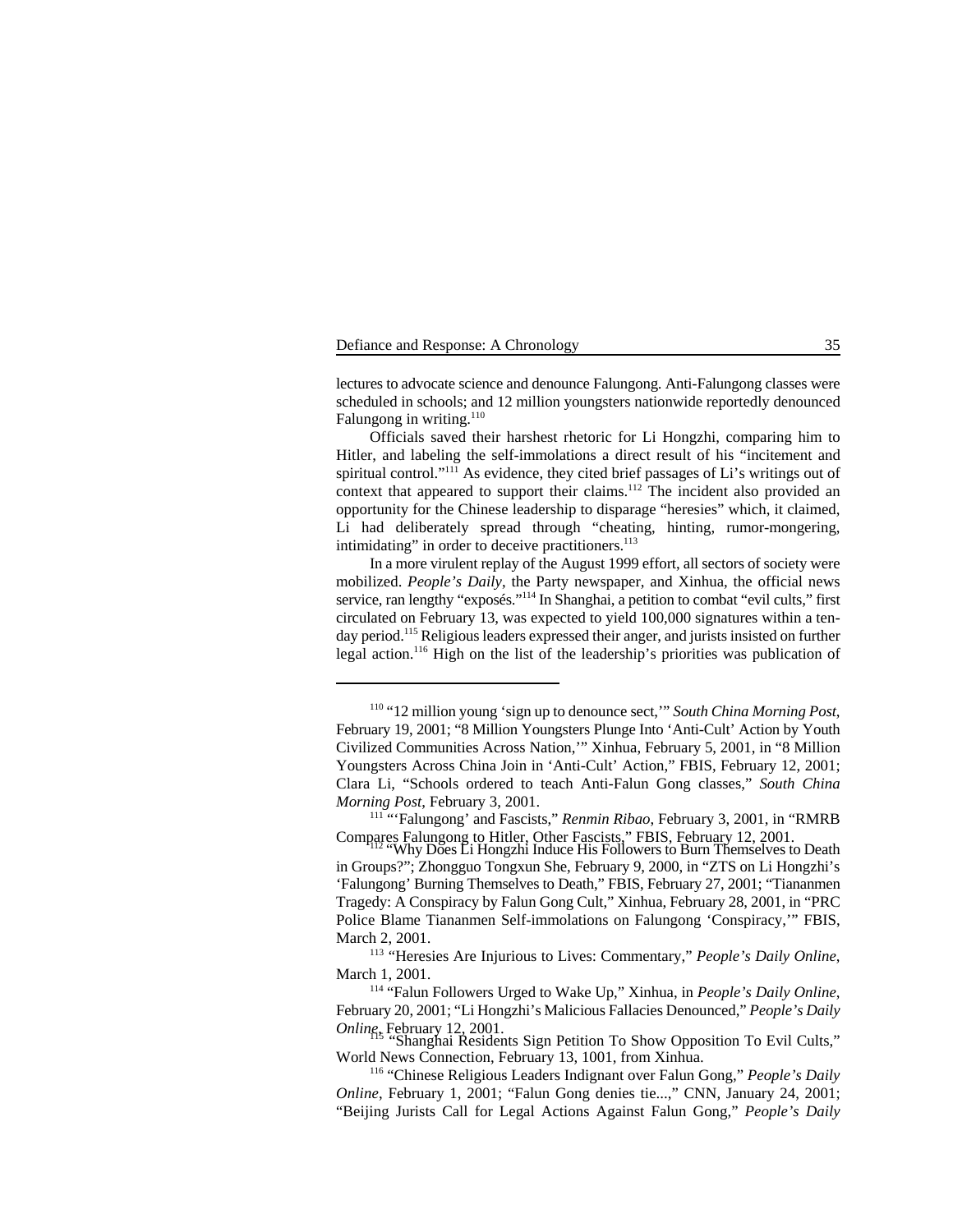recantations by former Falungong members.<sup>117</sup>

The most significant changes came after a Central Work Conference (a meeting of high Party officials from all over China called by the Party Central Committee) in mid-February 2001, when President Jiang told provincial and municipal Party officials to strengthen local control over Falungong practitioners.<sup>118</sup> The plan called for the immediate formation of local "anti-cult task forces" and similar units in universities, state enterprises, and social organizations to augment the "610 office" (named for the date of its founding), which reportedly had been directing the crackdown since June 10, 1999, and the "propaganda work office, which was in charge of the media campaign."<sup>119</sup> It ordered local officials to detain active practitioners and to make certain that families and employers guaranteed the

*Online*, February 5, 2001.

<sup>117</sup> "Coming Out of a Haze, Re-molding One's Life -- Analysis of Typical Cases of Transformation of Obsessed 'Falungong Adherents,'" Xinhua, May 22, 2001, in "Xinhua Reports Experiences of 'Reformed' Falungong Members, FBIS, June 1, 2001; "China Publishes Excerpts of Alleged Falun Gong Diary," Agence France-Presse, February 11, 2001; "To Live, Keep Away From Falun Gong," Xinhua, March 1, 2001, in "Xinhua: Former Falungong Member Says Practice Made Her 'Whiny,' Suicidal," FBIS, March 2, 2001; "Former Falungong Followers Say 'Sorry' To Government," FBIS, March 2, 2001, from Xinhua, March 1, 2001; "The Reason I Deserted the Cult: Confession of Former Falun Gong," Xinhua, February 15, 2001, in "PRC: Confession of a Former Falungong Practitioner Reveals Reasons To Leave Cult," FBIS, February 16, 2001; "Dialogue With A Former Falungong Practitioner," Xinhua, February 15, 2001, in "Xinhua Interviews 'Former Falungong Practitioner,'" FBIS, February 16, 2001.<br>A Central Work Conference is called when the Party leadership wants to

ensure that central Party directives are relayed to all locales; it is an "informal" meeting to work out logistic details before a "formal" Party conference. The membership varies with the topic to be discussed. See "New phase in fight against sect," Vivien Pik-kwan Chan, *South China Morning Post*, February 13, 2001. See also, "Forecast on 'Two Sessions' Issue," Zhongguo Xinwen She, February 20, 2001, in "'Two Sessions' To Discuss 'Falungong,'" FBIS, February 22, 2001.

<sup>119</sup> "PRC Intensifies Falungong Crackdown, Sets Up Anti-Cult Task Forces," FBIS, February 16, 2001, from *Hong Kong iMail* (Internet Version-WWW), February 15, 2001; "Provincial On-the-Spot Conference on Educating and Transforming 'Falungong' Followers Stresses Need To Tighten Measures for Addressing the 'Falungong' Issue Radically," *Nanjing Xinhua Ribao*, June 9, 2001, in "Jiangsu Deputy Secretary Speaks on Educating, Transforming Falungong 'Diehards,' 'Zealots,'" FBIS, June 22, 2001.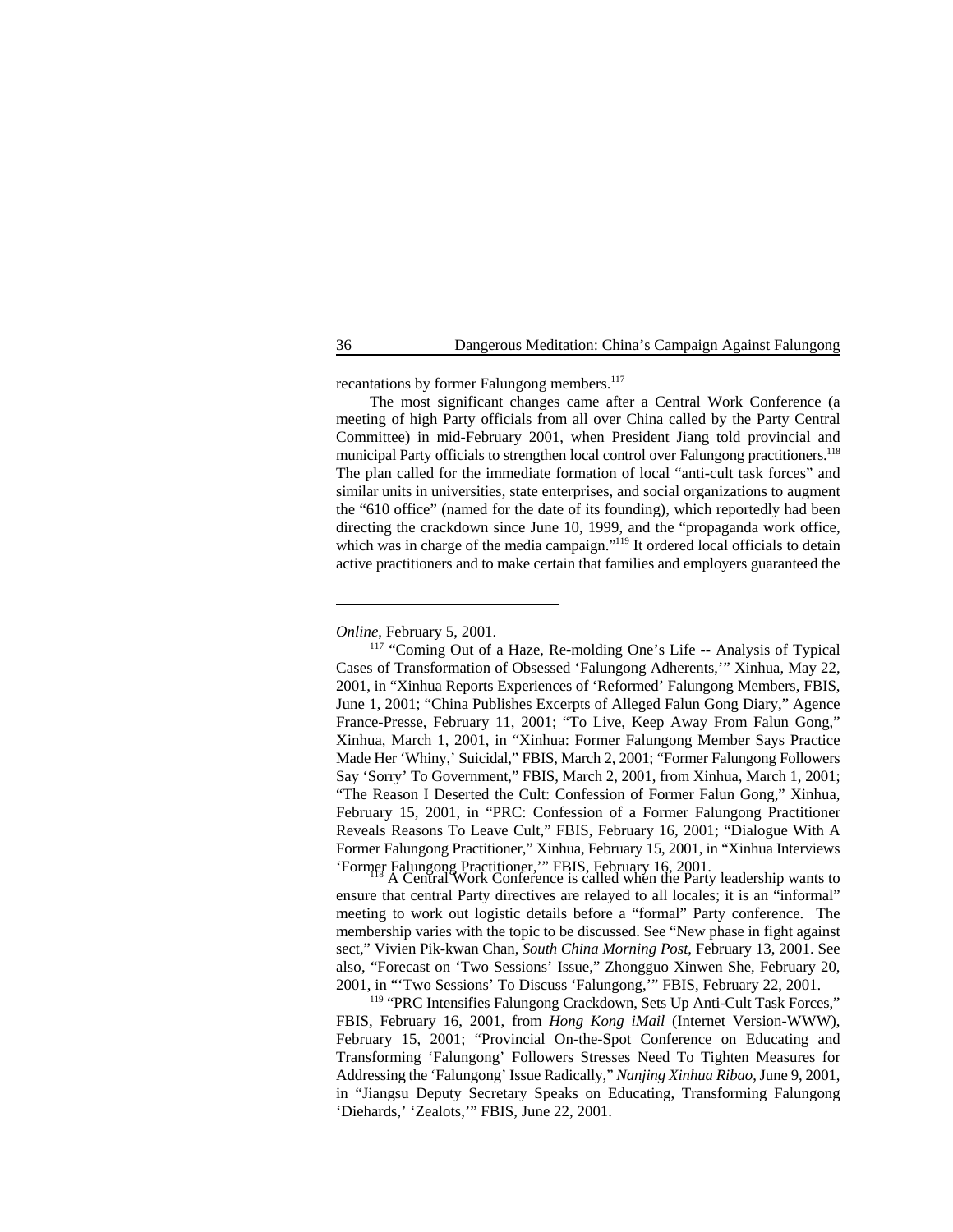isolation of those unwilling to formally recant. There were reports that the central government had ordered local officials to use systematic violence and stepped up psychological coercion, the latter conducted by former adherents, against hard-core practitioners.<sup>120</sup> Estimates at the time suggested that  $10,000$  practitioners were in custody, 5,000 were refusing to renounce their beliefs, and 1,000 known activists were at large. <sup> $121$ </sup> In addition, officials worried that many of those who had been held only briefly—estimated in the tens of thousands—would return to practice if controls were even minimally relaxed.<sup>122</sup>

In sum, China's leaders seemingly were leaving nothing to chance. At the same time as they were again claiming "a great victory" and rewarding some 1,600 citizens who had contributed to it, they warned that the goal of completely eliminating Falungong entailed a "complicated, sharp and long-term" struggle.<sup>123</sup>

The deaths in Tiananmen Square also forced a change in Falungong tactics. The daily small-scale demonstrations in Beijing ceased all together. The leadership may have concluded that the protests had outlived their usefulness for demonstrating Chinese abuses or for informing an overseas audience of Falungong's harmlessness. The organization's tacticians may also have been fearful of additional self-immolations and the damage that another such incident might do to Falungong's international reputation. In addition, stepped-up surveillance by China's security forces may have prevented practitioners from reaching Beijing, or the danger to protestors may have become too great to tolerate.<sup>124</sup>

Falungong's new strategy was directed towards getting the word out, both within China and overseas, about the treatment of Falungong practitioners in custody. The organization raised its concerns at the March-April 2001 meeting of the United Nations Human Rights Commission (CHR) in Geneva, on the anniversaries of the April 1999 protest and the July 1999 ban, and during the

<sup>&</sup>lt;sup>120</sup> John Pomfret and Philip Pan, "Torture Is Breaking Falun Gong, China Systematically Eradicating Group," *Washington Post*, August 5, 2001.

<sup>&</sup>lt;sup>121</sup> Charles Hutzler, "Falun Gong Feels Effect of China's Tighter Grip --Shift Means Even Private Practice is Banned," *Asian Wall Street Journal*. April 26, 2001.

<sup>&</sup>lt;sup>122</sup> Hutzler, "Falun Gong Feels Effect...," Asian Wall Street Journal; Erik Eckholm and Elisabeth Rosenthal, "China's Leadership Pushes for Unity," *New York Times*, March 9, 2001.

<sup>&</sup>lt;sup>123</sup> "Li Langing Addresses Meeting for 1,600 Anti-Falungong Personnel," FBIS, January 27, 2001, from Agence France-Presse, January 26, 2001; "People's Daily Editorial on Fighting Falun Gong Cult," *People's Daily Online*, http://english.peopledaily.com.cn/200102/26/print20010226-63456.html, February

<sup>26, 2001. &</sup>quot;Falungong Members Arrested in China on Key Anniversary," FBIS, April 26, 2001, from Agence France-Presse, April 25, 2001.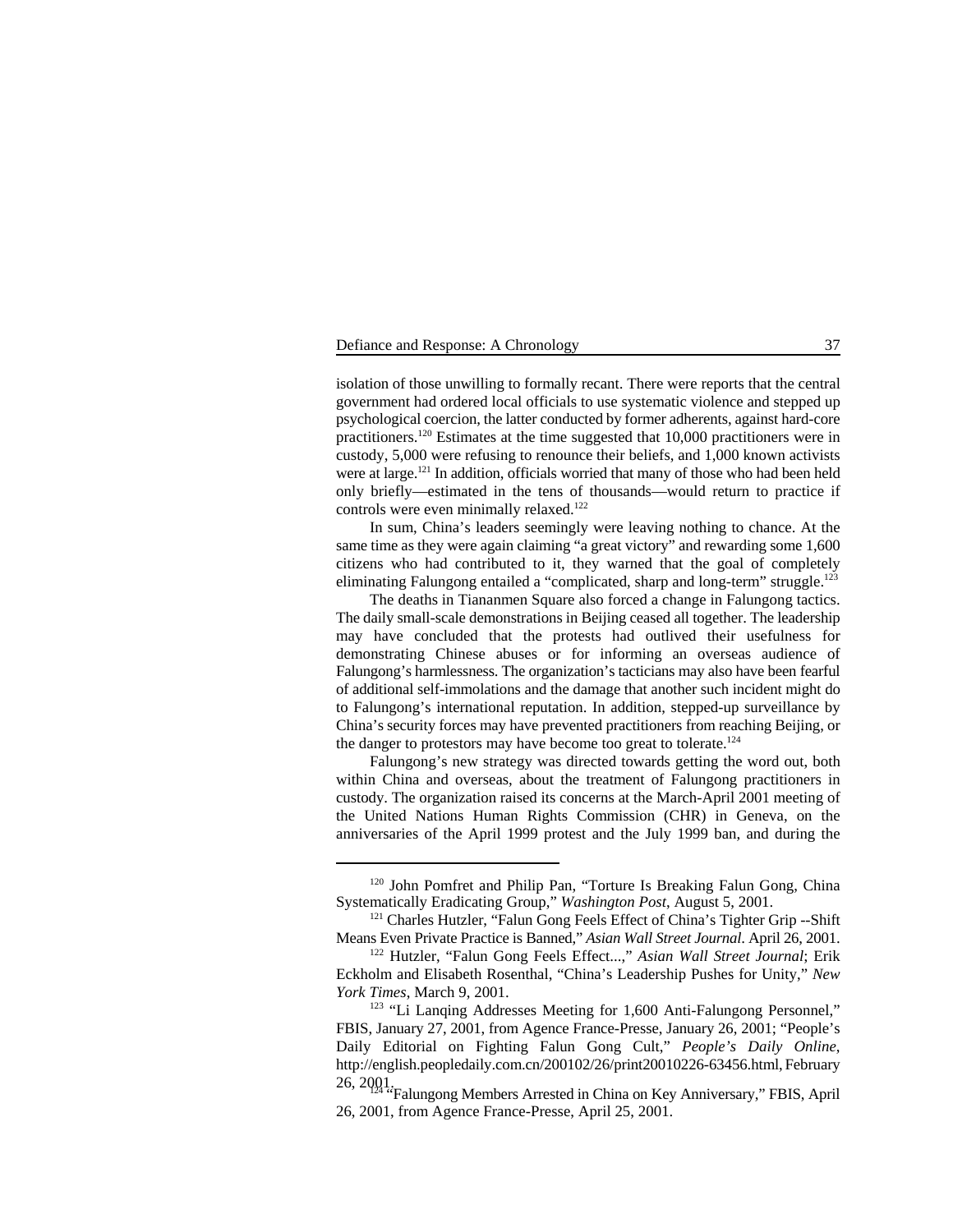unexpected presence in New York of an official from Hubei province allegedly closely associated with the crackdown.<sup>125</sup> Falungong spokespersons arranged press conferences and rallies in major world cities, organized marches and motorized processions, orchestrated hunger strikes around the world, and issued numerous press releases. Falungong websites, accessible from some forty-five countries, continued to document China's human rights abuses.

Within China, Falungong used mass mailings and handouts instead of demonstrations to "spread the truth" and to counter the ubiquitous official version of Falungong as an "evil cult."<sup>126</sup> In a press release dated August 9, 2001 and issued in New York, Falungong acknowledged the tactic and indicated that "Practitioners sometimes also manage to post large posters and banners in major thoroughfares. They even set up loudspeakers on rooftops or trees around labor camps and in densely populated areas to broadcast news about the human rights abuses..."<sup>127</sup>

Through a series of web-based pronouncements, Li Hongzhi sought to hold together core practitioners inside China.<sup>128</sup> With Falungong's tight organizational structure compromised by the on-going crackdown, computer savvy Falungong followers risked arrest in order to circumvent government computer firewalls and relay Li's words to other practitioners.<sup>129</sup> It was not until December 24, 2001 that word of the arrests of six such practitioners between January and April 2001 came to light. On December 13, Beijing First Intermediate Court reportedly sentenced the six, all associated with Qinghua University, China's most prestigious science and technology institution, to terms ranging between three and twelve years for

press release, August 9, 2001.<br>
Current lists and reports available at

http://www.clearwisdom.net/book4/Category

<sup>&</sup>lt;sup>125</sup> "Press Statement by Falun Gong Practitioners in Geneva During the United Nations Human Rights Commission," March 19, 2001. http://www.clearwisdom.net/eng/2001/Mar/28/NMR032801-1.html.

<sup>&</sup>lt;sup>126</sup> Agence France-Presse, "Falungong Members Arrested...," FBIS, April 26, 2001; Ian Johnson, "Falun Gong Faces Added Pressure As Crackdown Grows -- In China, Founder's Demand Entails Risk and Sacrifice -- Why Ms. Zhang Can't Go Home<sub>127</sub> *Wall Street Journal*, March 28, 2001.<br>"Falun Gong: Torture and Escape Across 8,000 Miles," Falun Dafa News,

Index.htm; "Coercion Cannot Change People's Hearts," http://www.clearwisdom.net/emh/articles/2001/3/6/6679.html; "Falun Gong leader calls China crackdown futile," *South China Morning Post*, March 8, 2001.

<sup>&</sup>lt;sup>129</sup> Craig S. Smith, "Sect Clings to the Web in the Face of Beijing's Ban," *New York Times*, July 5, 2001.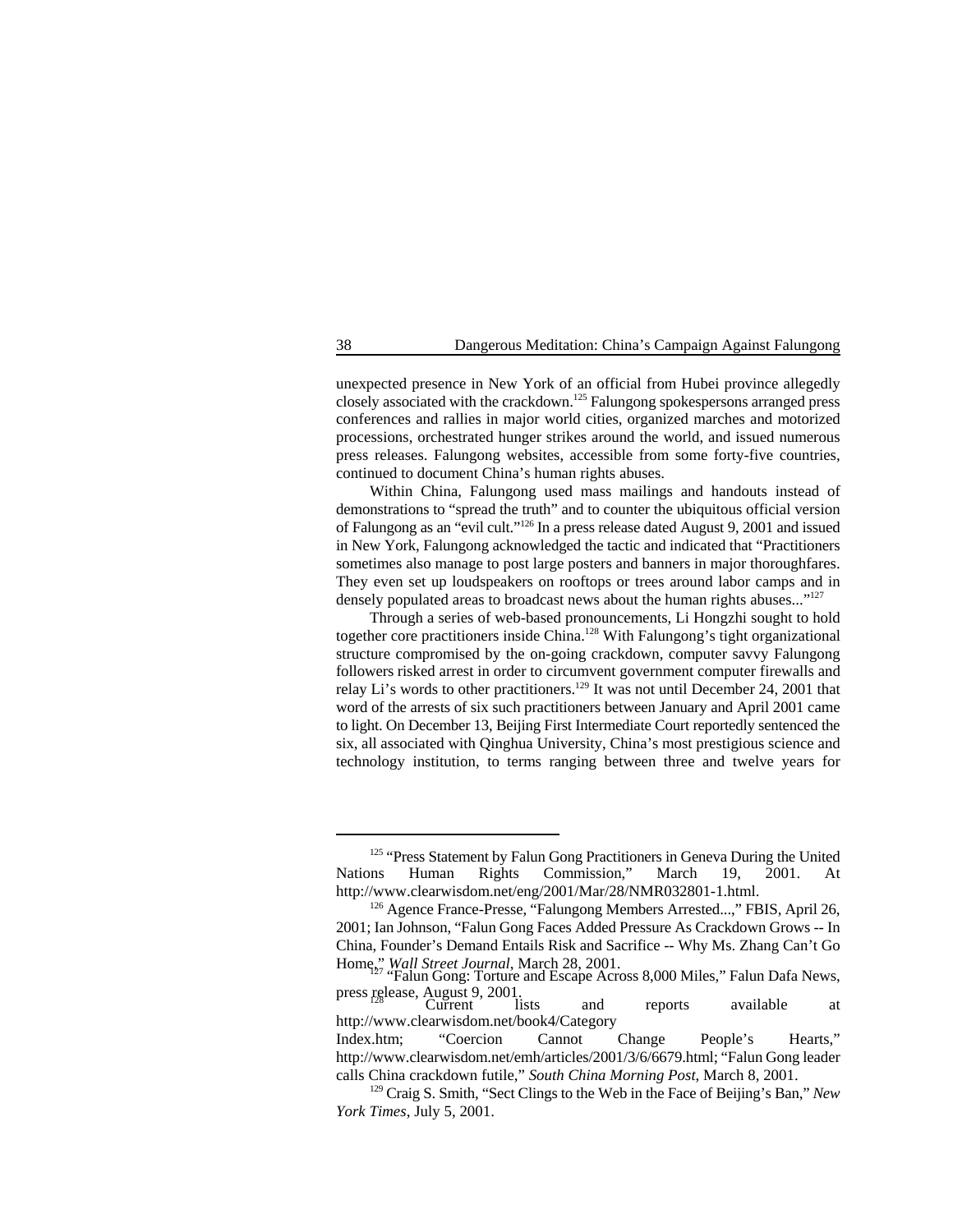distribution of Falungong material downloaded from the Internet.<sup>130</sup>

In preparation for the CHR meeting, Falungong issued three lengthy reports, on abuses against women, on psychiatric abuse, and on conditions in labor camps.  $^{131}$  In a January 19, 2001 letter, the U.N. Special Rapporteur on Violence Against Women communicated to Chinese authorities her "grave concerns" about the persecution of women in labor camps and transformation centers and inquired about forty specific cases. $132$  As of late December 2001, the government had not responded, though it is not unusual for a government to take more than a year to do so. Nor are there any reports that Beijing has responded to a request for information submitted by the U.N. Special Rapporteur on Torture submitted on August 10, 2000.

In Geneva, Chinese delegates were unsuccessful in their attempts to counter Falungong's presence at the CHR by, for example, removing the organization's literature from outside the meeting room.<sup>133</sup> A Chinese demand for cancellation of a Falungong press event scheduled to be held at a U.N. building was rebuffed by the sponsoring organization, the Geneva Association of U.N. correspondents.<sup>134</sup>

Falungong held demonstrations around the world commemorating the second anniversary of the mass protest at Zhongnanhai on April 25, 1999. In Tokyo, some sixty practitioners marched; in Hong Kong, some  $200$ .<sup>135</sup> Other followers gathered in cities in Europe, the U.S., and Australia. In Beijing, some thirty scattered

<sup>&</sup>lt;sup>130</sup> Elizabeth Rosenthal, "China Jails 6 for Spreading Sect's Material," *New York Times,* December 24, 2001.

<sup>&</sup>lt;sup>131</sup> "Women of Conscience: A Report on the Persecution of Female Practitioners of Falun Gong in the People's Republic of China," Falun Dafa Information Center, April 2001; "Special Report: Psychiatric Abuses," Falun Dafa Information Center, Human Rights Abuses Against Falun Gong in People's Republic of China, April 2001; "Special Report: Labor Camps, Detention Centers, Police Departments, and other State Facilities," Falun Dafa Information Center, Human Rights Abuses Against Falun Gong in People's Republic of China, February

 $2001$ . <sup>132</sup> "Integration of the Human Rights of Women and the Gender Perspective: Violence Against Women," United Nations Economic and Social Council, E/CN<sub>r</sub>4/2001/73/Add.1, 13 February, 2001.<br>Personal communication from Human Rights Watch staff present in

Geneya, April 2001.<br>
"China makes formal complaint about Falun Gong meeting," Associated

Press Newswires, April 9, 2001.<br>"Falun Gong Members Hold Vigil in New York," Reuters, April 26, 2001;

<sup>&</sup>quot;Police beat and drag away 32 sect protestors," *South China Morning Post*, April 26, 2001; Hutzler, "Falun Gong Feels Effect...," *Asian Wall Street Journal*.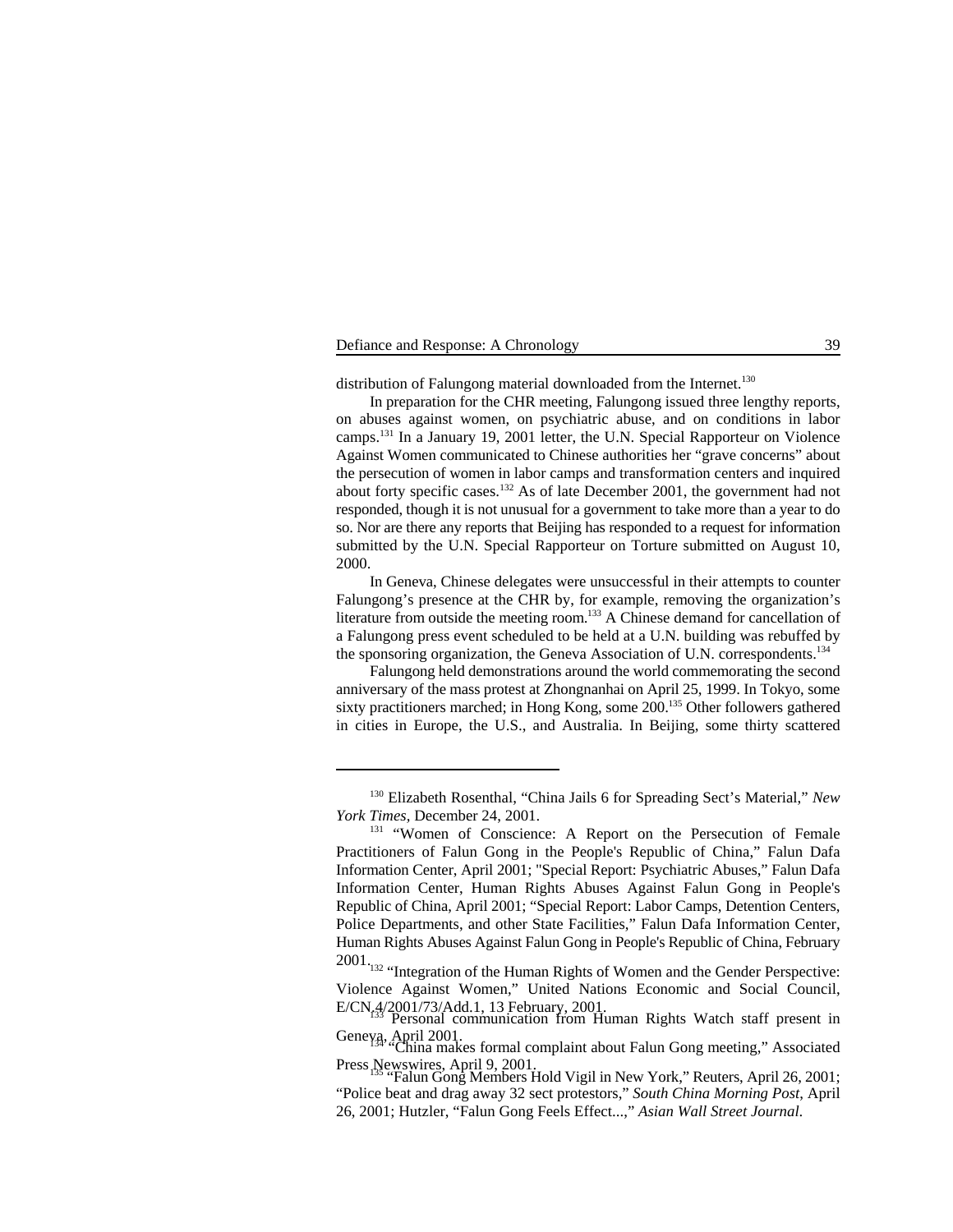practitioners braved extraordinarily tight security to demonstrate, but police officers broke up the protests within minutes, dragging participants to waiting vans. Police officers also forced tourists photographing the incidents to expose their film. 136

Falungong practitioners' preparations for the second anniversary of the July 22, 1999 ban on their activities were more extensive. Organized around the theme "SOS! Urgent: Rescue the Falun Gong Practitioners Persecuted in China," the campaign highlighted alleged torture, beatings, and deaths inside and outside prisons and labor camps. Most of the activity took place in the U.S. with followers from New York, Boston, Philadelphia, and Orlando marching to Washington D.C. to join followers from California in a July 19 rally. Groups in Taiwan and Hong Kong and marchers in Australia, Sweden, and Germany, relayed the same demand.<sup>137</sup>

An official Chinese government report intimated that overseas Falungong practitioners bore some responsibility for the deaths highlighted in the "SOS! Urgent" campaign through messages they allegedly had sent to their Chinese counterparts implying that "going to heaven after death is the highest level of practising."<sup>138</sup> Falungong representatives countered, as they had after the Lunar New Year's Eve deaths in Tiananmen Square, that "Falun Gong teaching does not permit killing, even ourselves."<sup>139</sup> However, on June 23, Li Hongzhi had written that "the old, evil forces...have taken advantage of the unremoved notions that are at Dafa disciples' human surface...to make their righteous thoughts falter. That is why some students aren't able to endure amidst the agony of the persecution, and have done what a Dafa disciple can and should not do." He went on, "Those who are 'reformed' and those who are being saved can only be beings deceived by the

<sup>&</sup>lt;sup>136</sup> "Anniversary of China Sect Crackdown," Associated Press, July 20, 2001; "Protests Mark Falun Gong Anniversary, Associated Press, July 22, 2001; "Police Quell Falun Gong Protests," Reuters, July 23, 2001; "Police beat and drag...," *South China Morning Post*, April 26, 2001.

 $137$  "Falun Gong followers march for 10 days to Australian capital," Reuters, July 20, 2001; Kong-La-fan, "Taiwan Falun Gong rallies on crackdown anniversary," *South China Morning Post*, July 21, 2001; "Hong Kong Falun Gong Mark Second Anniversary of China's Ban," Agence France-Presse, July 20, 2001; "Report from the SOS March in Sweden," Falun Dafa Clearwisdom.net, http://www.clearwisdom.net/emh/articles/2001/

<sup>7/18/12373.</sup>html; "German Practitioners Hold SOS March in Berlin on July 20," Falun Dafa Clearwisdom.net, http://www.clearwisdom.net/emh/articles/2001/7/25/12514.html.

<sup>&</sup>lt;sup>138</sup> "Sect suicides 'ordered from overseas,'" South China Morning Post, July 5,  $2001$ . Ibid.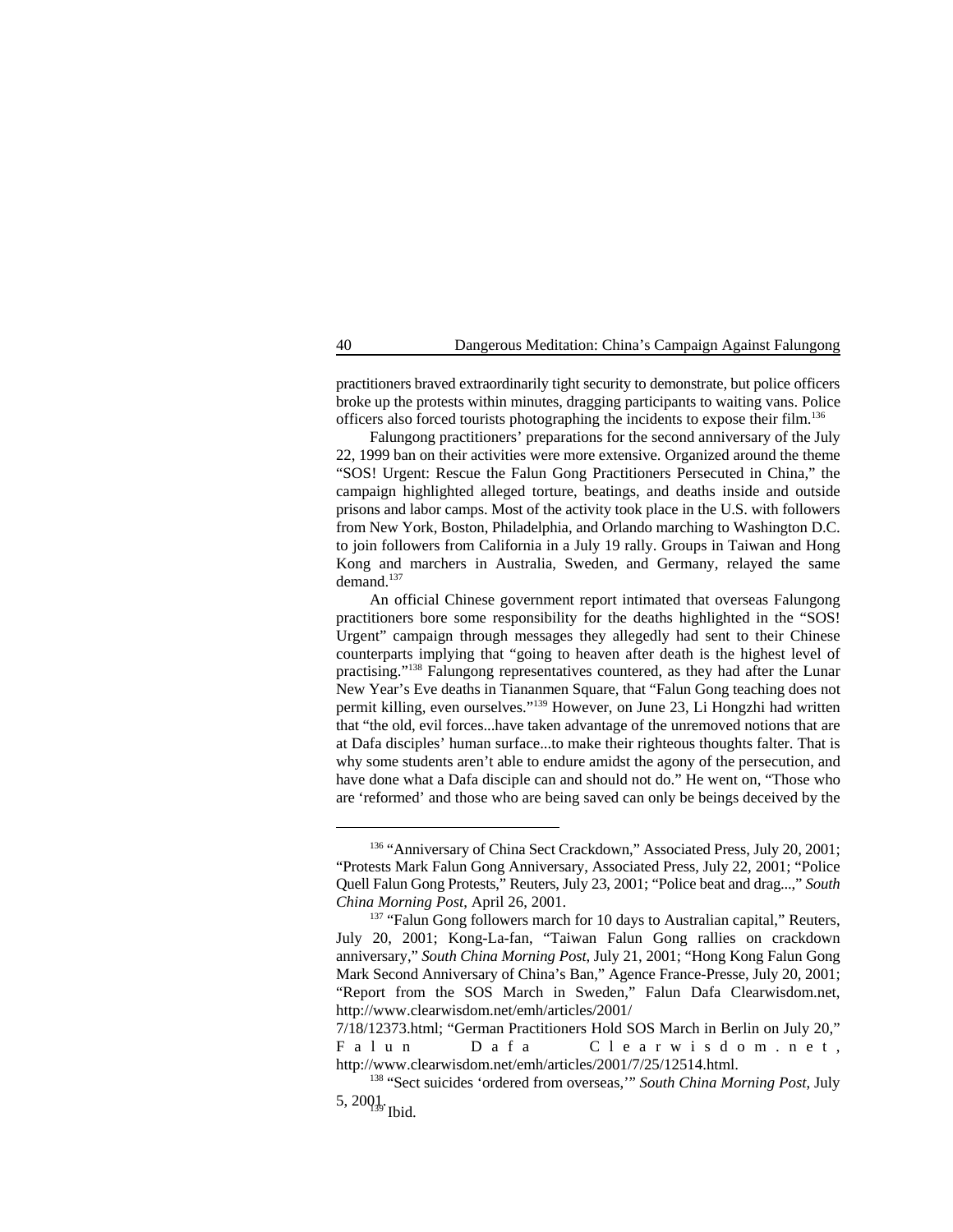evil."<sup>140</sup> This message to practitioners, although ambiguous, has been interpreted by some academics studying Falungong as a call not to recant, and as a declaration that the sufferings practitioners are made to endure will bring them nearer to "consummation," that is enlightenment and an indestructible body

Chinese officials signaled through public statements and legal initiatives and through less-well publicized security strategies that they had no intention of relaxing the pressure. Public activities included an anti-cult exhibit in Beijing, a media blitz on the evils of Falungong featuring former adherents, and announcements about the trials of those allegedly responsible for orchestrating the self-immolation deaths in Tiananmen Square in January  $2001$ .<sup>141</sup> More importantly, behind the scenes, China's leaders continued to enforce the "responsibility system," whereby "all levels of government leaders, police, neighborhood cadres, work units and family members must receive punishment" if a practitioner reaches Beijing to protest.  $142$  The tactic made it possible to keep Falungong from making international headlines and allowed local authorities to continue to persecute believers with little chance of eyewitness international coverage. Overseas, Chinese embassy officials took on the task of weakening international support for Falungong.<sup>143</sup>

In March 2001, in speeches before the National People's Congress, Premier Zhu Rongji and the second highest ranking figure in the CCP, former premier Li Peng, had made clear that elimination of Falungong was one of the year's top priorities.<sup>144</sup> On June 11, promulgation of a new interpretation of the Criminal Law by the Supreme People's Court and the Supreme People's Procuratorate further escalated the crackdown. Interpretation II, as it was known, applied specifically to "cult organizations" and, according to Chinese authorities, was a response to

<sup>140 &</sup>quot;Dafa is Indestructible," http://www.clearwisdom.net/emh/articles/2001/6/25/

<sup>11694.</sup>html, June 23, 2001.

 $141$  "China puts Falun Gong suicide planners on trial," Reuters, July 20, 2001.

<sup>&</sup>lt;sup>142</sup> Ouoted from a Communist Party document seen by *Time* magazine. See

Matthew Forney, "The Breaking Point," *Time Asia*, June 26, 2001.<br><sup>143</sup> "China Expanding Its Campaign against Overseas Falun Gong," Associated Press, July 9, 2001; "China Urges U.S. Not to be 'Blinded' by Falun Gong,"

Agence France-Presse, July 20, 2001.<br>Christopher Bodeen, "China: Full text of premier's report to NPC on 10th Five-Year Plan," BBC Monitoring, March 5, 2001, from China Central TV, March 5, 2001; "Top Chinese Legislator Warns Colleagues About Corruption," Associated Press, March 10, 2001.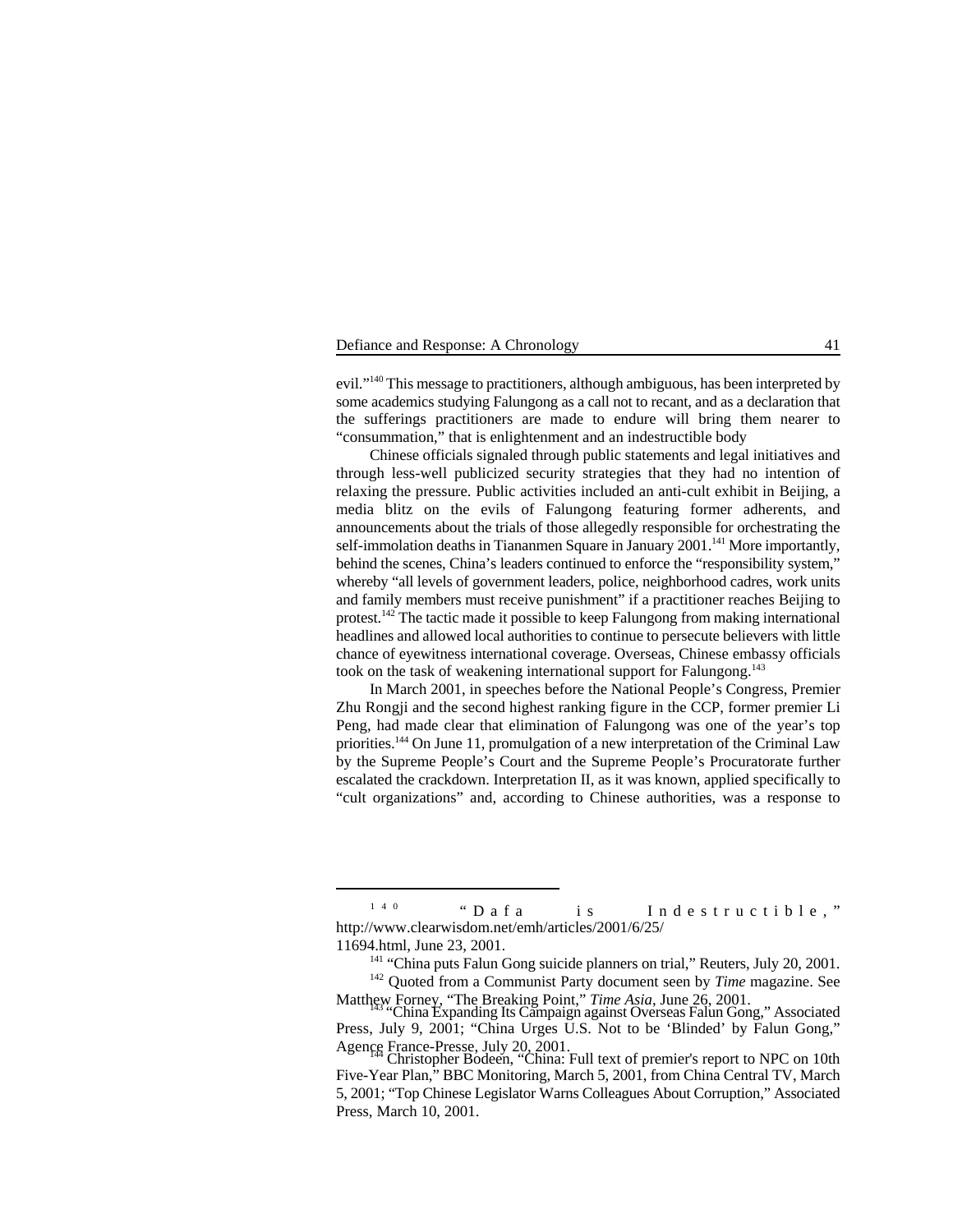Falungong's "new schemes" and "new means."<sup>145</sup> It clarified the punishments for a range of crimes, including incitement to injure oneself, self-immolation, leaking state secrets, subversion, separatist activities, small-scale "assemblies" by members of a banned sect, and small-scale publishing and distribution. 146

At roughly the same time, "Opposing Religious Cults, Upholding Civilization," an anti-cult exhibition in Beijing's Chinese Revolutionary Military Museum, served as the centerpiece of the government's public activities, attracting more than 200,000 visitors according to official reports.<sup>147</sup> Li Lanqing, vice-premier and member of the Standing Committee of the Politburo, was one of many high officials who made an appearance to warn that Falungong "will definitely use other tricks to make a last-ditch struggle, to create chaos and to destroy."<sup>148</sup> State television followed his progress through the exhibition as he examined photographs of charred bodies and other macabre displays intended to showcase Falungong's evil ways and emphasize the harm belief could precipitate. Television coverage also made a point of informing viewers of China's involvement in what it alleged was a worldwide effort to eradicate dangerous cults. Official newspapers featured a group of more than one hundred former practitioners at the exhibit who had nothing

<sup>&</sup>lt;sup>145</sup> "Responsible Persons of the Supreme People's Court and Supreme People's Procuratorate Answer Questions by a Xinhua Reporter: Correctly Apply Laws To Crack Down On the Criminal Activities of Cult Organizations," Xinhua, June 10, 2001, in "Responsible Persons of Supreme People's Court and Supreme People's Procuratorate Answer Xinhua Questions on Cracking Down On Cult Organizations," FBIS, June 13, 2001.

<sup>&</sup>lt;sup>146</sup> See for example, "Falun Gong followers arrested," Agence France-Presse, March 10, 2001; "China jails 13 more Falun Gong activists," Reuters, March 13, 2001.

<sup>&</sup>lt;sup>147</sup> "Pursuing Civilization, Keeping Away From the Evil -- Sidelights on Beijing Exhibition Against the Falungong," Xinhua, July 16, 2001, in "Beijing Exhibition Against Falungong Jointly Sponsored by Central Organs," FBIS, July 20, 2001; "Comments from China's Anti-Cult Exhibition," *People's Daily Online*, http://english.peopledaily.com.cn/200107/27/eng20010727\_75930.html, July 27, 2001.

<sup>&</sup>lt;sup>148</sup> "Li Lanqing Visits Anti-Falungong Exhibition," FBIS, July 17, 2001, from Xinhua, July 16, 2001; "Leader Sees 'Last-ditch Struggle' by Falun Gong," Deutsche Presse-Agentur, July 17, 2001; "Anti-Cult Exhibition to Be Held in Beijing," *People's Daily Online* , http://english.peopledaily.com.cn/200107/15/eng20010715\_75004.html, July 15, 2001.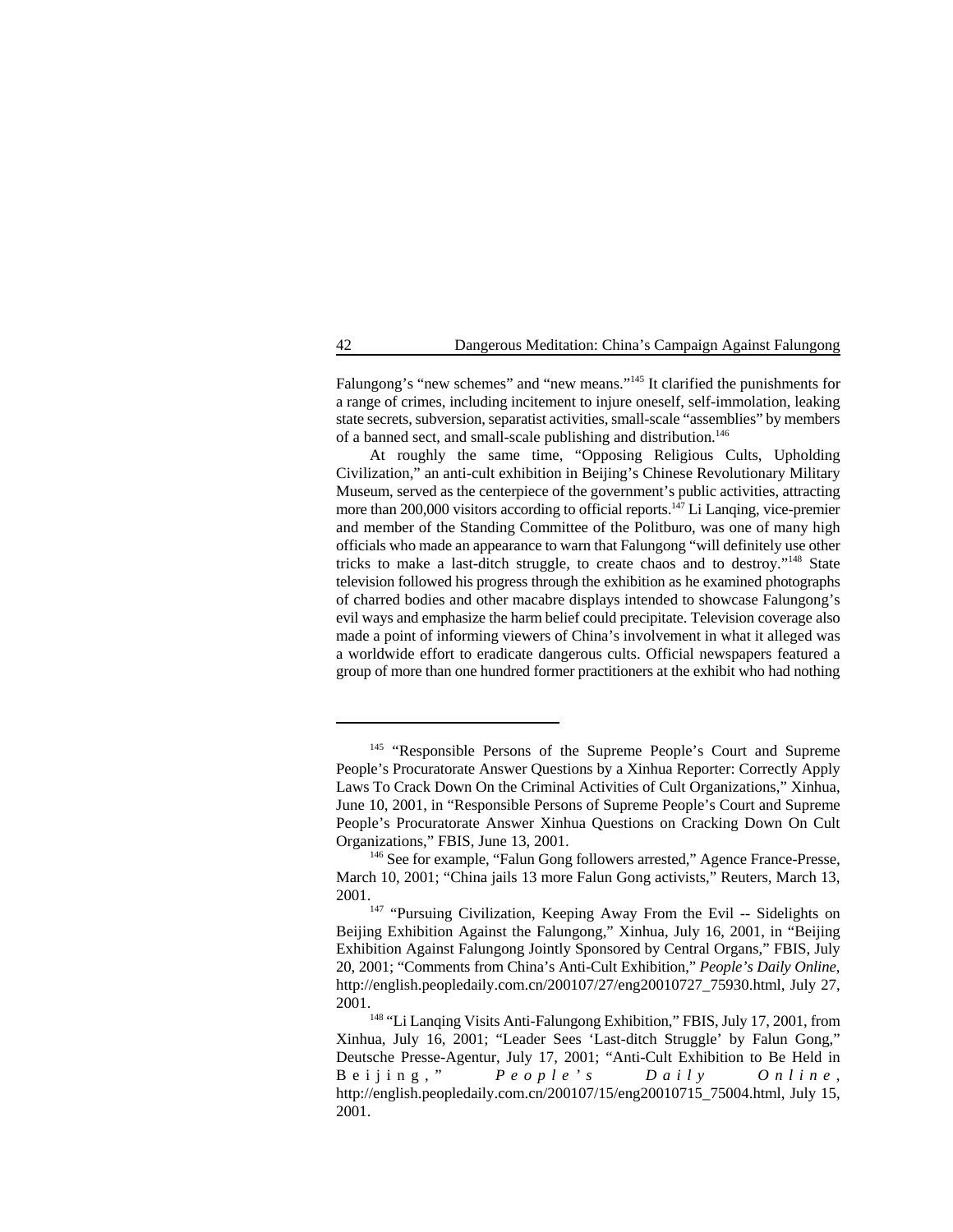but praise for the government's success in "rescuing" them.<sup>149</sup> Sponsoring organizations included the Party's Central Propaganda Department and its Central Commission for Guiding the Work of Spiritual Civilization Building, the State Council Office for Guarding Against and Handling Cult-Related Issues, the Public Security Ministry, the Ministry of Justice, and the Chinese Association of Science and Technology.150

On July 19, five followers, including immolation survivor Wang Jindong, went on trial "for using an evil cult to organize a homicide." Interpretation II had made clear that those found guilty of "organizing suicide plots" would be charged with murder and subject to the death penalty.<sup>151</sup> The following day, *People's Daily* denounced Falungong's "anti-humanity" stance with a story, complete with a picture of the corpse, about a dedicated practitioner who allegedly neglected her health to support Li Hongzhi and whose death did not affect other practitioners' support for Falungong. To draw attention to China's policy of ever greater efforts to help followers understand Falungong's fallacies, the article highlighted the revulsion allegedly felt not only by the general public but by those former practitioners who had been "successfully" reeducated.<sup>152</sup> On August 17, Beijing's

<sup>&</sup>lt;sup>149</sup> "Former Falun Gong Addicts Visit Anti-Cult Exhibition," *People's Daily Online*, http://english.peopledaily.com.cn/200107/22/eng20010722\_75531.html, July 22, 2001; "Police quell Falun Gong Protests," Reuters, July 23, 2001. The "spiritual civilization" campaign, begun in early 1996 by President <sup>150</sup>

Jiang Zemin, called for a return to socialist orthodoxy, warning that ideology, i.e., adherence to the Party line, could not be sacrificed for economic development. "Large Exhibition 'Opposing Religious Cults, Upholding Civilization,' Opens in Beijing," Xinhua, July 15, 2001, in "Propaganda Official Addresses Opening of Exhibition Against 'Falungong,'" FBIS, July 17, 2001.<br>Xinhua, "Responsible Persons of the Supreme People's Court..." FBIS,

June 13, 2001.

<sup>&</sup>lt;sup>152</sup> "Another Irrefutable Evidence of Falun Gong's Anti-Humanity," *People's Daily Online* , http://english.peopledaily.com.cn/200107/20/eng20010720\_75398.html, July 20, 2001; "People Across China Denounce Falun Gong Cult," *People's Daily Online*, http://english.peopledaily.com.cn/200107/23/eng20010723\_75613.html, July 23, 2001. See also,"Scrupulously Fulfilling Our Duty and Stressing Actual Results," *Renmin Ribao* (*Internet Version* -WWW), June 18, 2001, in "RMRB Commentator Stresses Educating Falungong Followers; Calls for Results," FBIS, June 19, 2001; "Provincial On-the-Spot Conference on Educating and Transforming 'Falungong' Followers Stresses Need To Tighten Measures for Addressing the 'Falungong' Issue Radically," *Nanjing Xinhua Ribao*, June 9, 2001, in "Jiangsu Deputy Secretary Speaks on Educating, Transforming Falungong 'Diehards,' 'Zealots,'"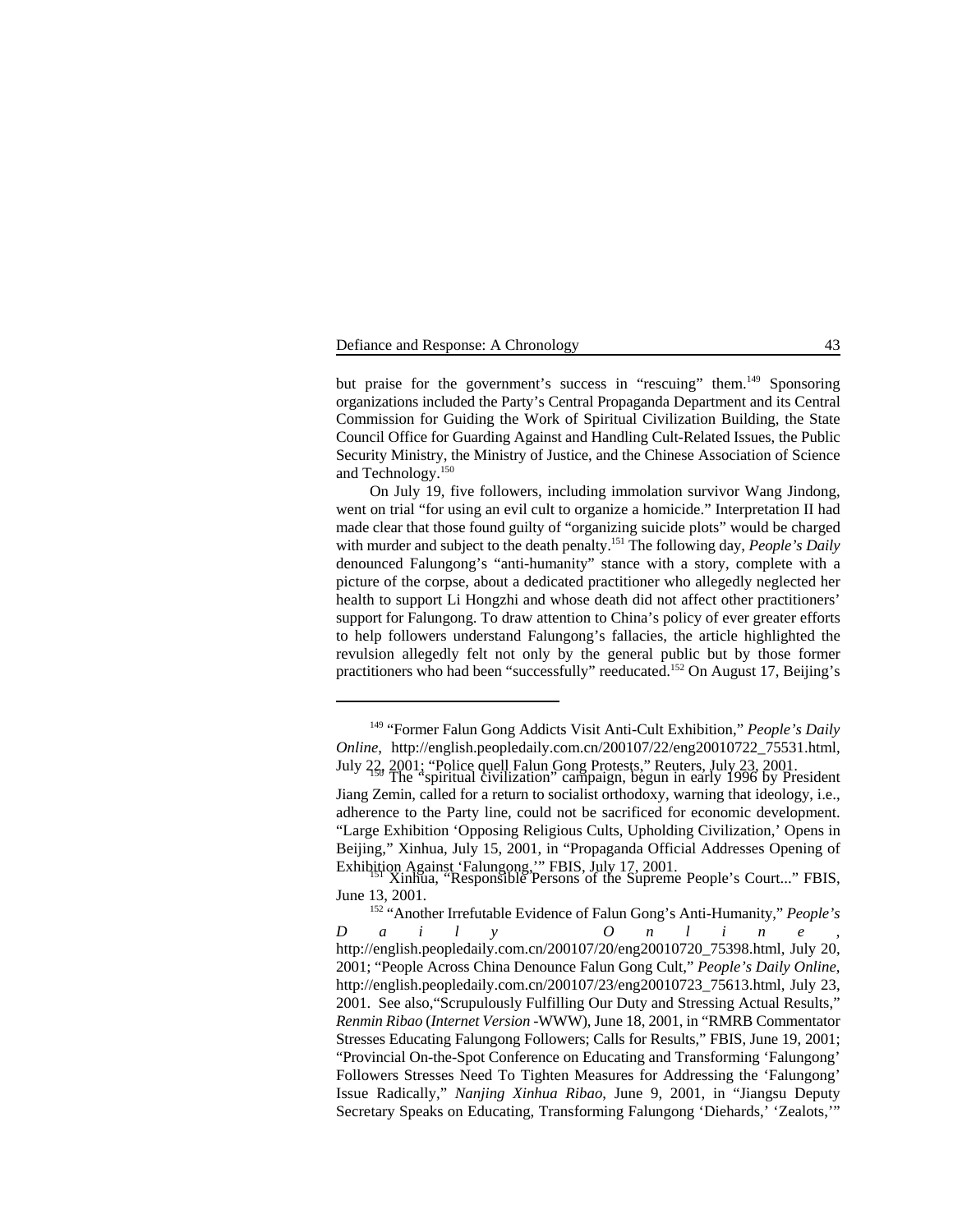No.1 Intermediate People's Court found the five defendants in the immolation case guilty of murder. Four of the five received sentences ranging from seven years to life in prison. The fifth, who reportedly confessed to her crime and implicated the others, was exempted from punishment. On August 19, the *Beijing Daily* (*Beijing Ribao*) reported that forty-five followers had been tried in nine separate cases over the "past few days." At least five were sentenced to terms of up to thirteen years for a variety of offenses including renting a safehouse, organizing the printing of leaflets and banners, and recruiting followers for protests.<sup>153</sup>

As of December 2001, there was reason to believe that Falungong was having a hard time keeping its movement alive. China, using an array of legal and extralegal tools had completely shut down public practice and demonstrations by Falungong adherents. Practice at work units was further curtailed. Some units had always summarily fired known practitioners, with job loss often meaning lost housing, lost schooling, lost pensions, and a report to the police. Other work units, especially those far removed from Beijing, had for a time overlooked solitary exercise and meditation until controls were tightened nationwide after the January 2001 deaths.<sup>154</sup> Although followers presumably could continue with solitary practice at home, even private practice proved dangerous when it was brought to the attention of the police or to Party officials.

FBIS, June 22, 2001; "Falun Gong Crime Widely Condemned," *People's Daily Online*, http://english.peopledaily.com.cn/200107/21/eng20010721\_75494 .html, July 10, 2001.

<sup>&</sup>lt;sup>153</sup> "China jails 45 Falun Gong organizers," South China Morning Post, Reuters, August 20, 2001.

<sup>&</sup>lt;sup>154</sup> Hutzler, "Falun Gong Feels Effect...," Asian Wall Street Journal.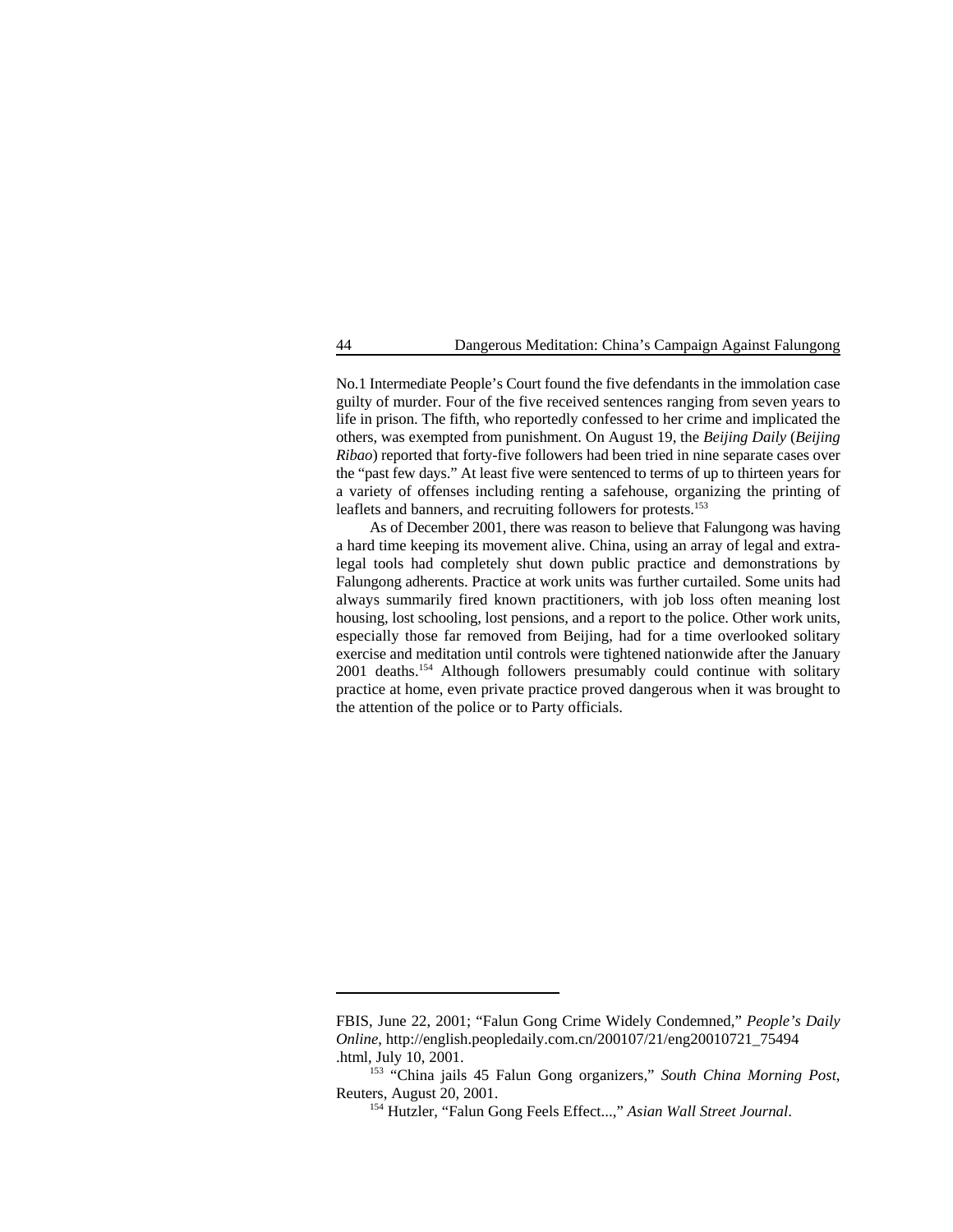# **IV. ZHANG KUNLUN -- AN ILLUSTRATIVE CASE 155**

Zhang Kunlun, a dual citizen of Canada and China, was detained four times in China between June 30, 2000 and his final release on January 10, 2001 for being a Falungong practitioner.<sup>156</sup> The last arrest on November 14, 2000 resulted in his being sentenced administratively to a reeducation through labor term. He has said that he was never officially told the length of his sentence, but he thought it was for three years. With a 900-person Canadian trade delegation due to visit China in February 2001, camp authorities released Zhang less than two months into his term after he allegedly renounced his belief in Falungong. As described in detail below, Zhang's case illustrates important themes running through China's response to the Falungong "threat" and Falungong's response to China's repression.

Mr. Zhang, accompanied by his wife, Zhang Shumei, and two daughters, left China for Canada in 1989 to take up a one-year visiting scholarship invitation from McGill University for research in sculpture. After his scholarship ended, he elected to stay on to work professionally as a sculptor and to become a Canadian citizen. Qigong had been a part of Zhang's and his wife's routine before they left China. In February 1996, after a visit there to see her ailing mother, Zhang Shumei brought Falungong materials back to Canada. Feeling that "Falungong was better than other qigong," the couple switched.

In April 1996, a family emergency in China required that Zhang and his wife immediately travel there. Rather than wait for visa applications to be processed, they used their Chinese passports. For personal reasons, the family decided to stay in China, settling in Jinan, the capital of Shandong province. Zhang continued to sculpt and to pursue his research interests at Shandong Art University, where earlier he had been dean of the art department.

Once back in China permanently, Zhang and his wife practiced with others in public. As Zhang told Human Rights Watch: "There was no trouble...no problems. Falungong was available in almost every park. There was no need to join an organization or tell anyone..." Zhang practiced with a group of forty or fifty, "a mixed group, students, old people, government officials, everyday people, half men, half women." The group met twice a day for an hour each time. "You could go to both or one or the other; you could switch; if you had more time you could go longer... We met outside all four seasons..."

He also said that, "during the peaceful time," as he called the time before the

<sup>&</sup>lt;sup>155</sup> Based on Human Rights Watch telephone interviews with Zhang Kunlun, January 23, 25, 29, 30, 2001.

 $156$  Mr. Zhang was not certain whether the detention actually took place on June 30 or July 1.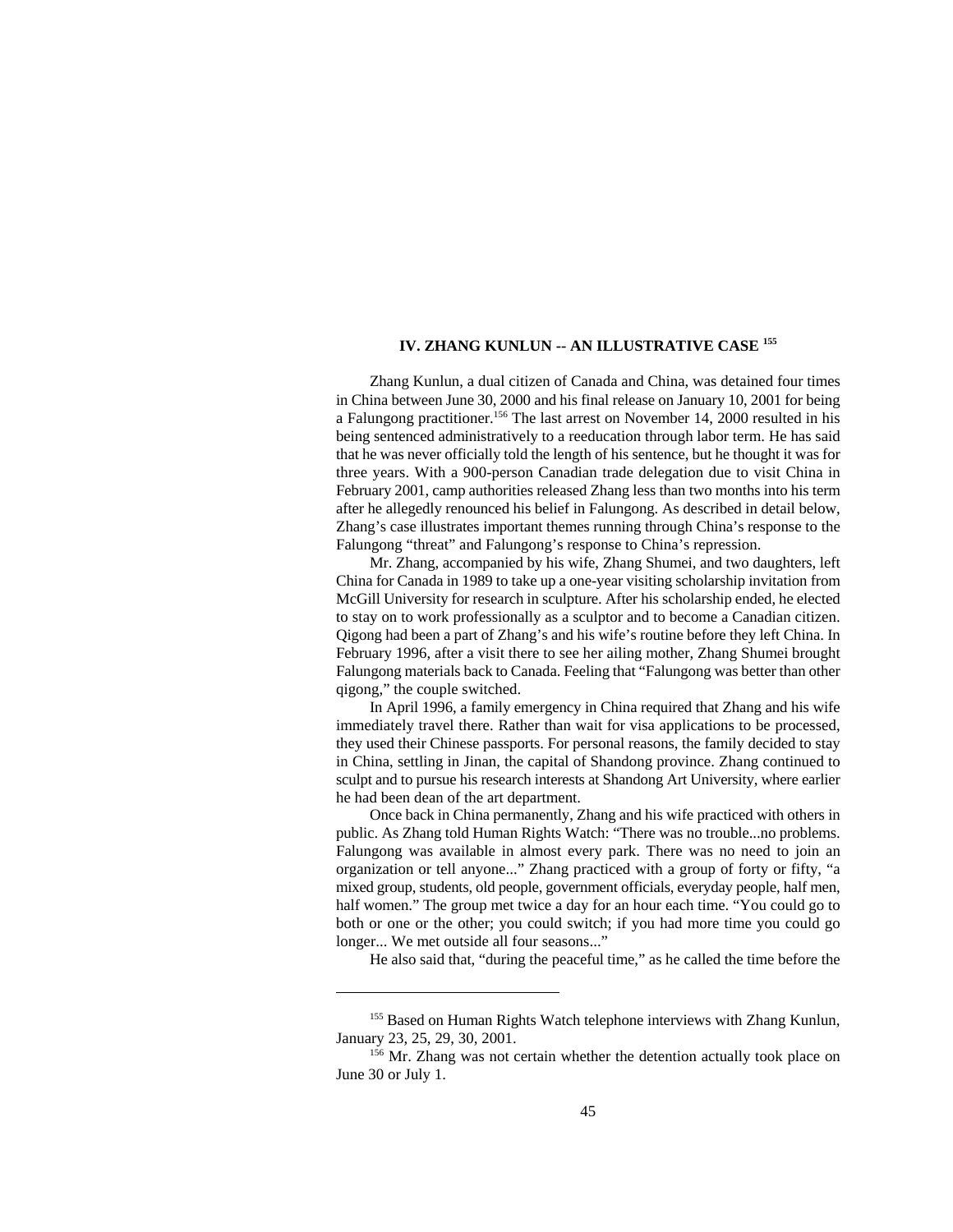10,000-person April 25, 1999 protest in Beijing, he was not an activist: he did no Falungong organizing, no recruitment of practitioners, or anything else that might draw the attention of the police. Nor did he take part in the April 25 Beijing protest or in major protests in Tianjin several days earlier.

Zhang told Human Rights Watch that "After April 25, soon after that, there was interference at practice sites." He gave several examples, water on site surfaces, or dust and dirt deliberately spread on them, or motor bikes coming close and revving their engines. "It was," he said, "annoying and disturbing and got worse. It was not done directly by the authorities but encouraged by them." But Zhang then acknowledged that he had had no personal experience with these kinds of "annoyances." He had, he said, heard it happened in other places, especially in the suburbs and the countryside with some minor disturbances in Jinan itself.

Zhang sounded as if he proceeded cautiously when the crackdown first started. In response to a question about whether his own practice had changed after the July 22, 1999 ban, he said that "around July, [before the ban] he was very busy with his research work, so hadn't been outside much at all." After the official ban, he occasionally went outside to practice, and "even privately only did the exercises irregularly." Some practitioners did go outside regularly until arrests became "severe." He cited work pressures to explain his reduced practice.

Asked whether he had done anything special that might have drawn police attention to him, Zhang told Human Rights Watch that one time, "when the weather was still hot," (suggesting that it was within a few months after the ban went into effect) he "happened to visit a practitioner's home" and was asked to sign a letter to the Shandong Party Secretary, "requesting him to see for himself that Falungong was good." Some twenty people signed on. Zhang said they particularly wanted him to sign as he was "well-known and respected in the province." He did not know the other signatories. Zhang also acknowledged a visit to his house from a student of his accompanied by a woman from another province. They came to rally support for a presentation to President Jiang Zemin when he visited Shandong. The display was to consist of materials downloaded from a Falungong site. Zhang wasn't home at the time of the visit and his wife left the house briefly to go to the market while the guests were still there. The police later said the visitors had made phone calls from the Zhang's home.

On July 22, 1999, the date the Falungong ban became official, Zhang and another person started for Shandong's provincial headquarters, but were stopped en route by two policemen who, without asking any questions, ordered them to "get on a bus." Basically the police said, "Okay, you want to practice, I'll take you to a place to practice." There was no violence; Zhang and his companion did not resist. They were driven to a schoolyard. Zhang estimates some 2,000 people were there. "The police expected us." The practitioners had to leave their names and addresses; then branch police stations were called to escort them to their home districts.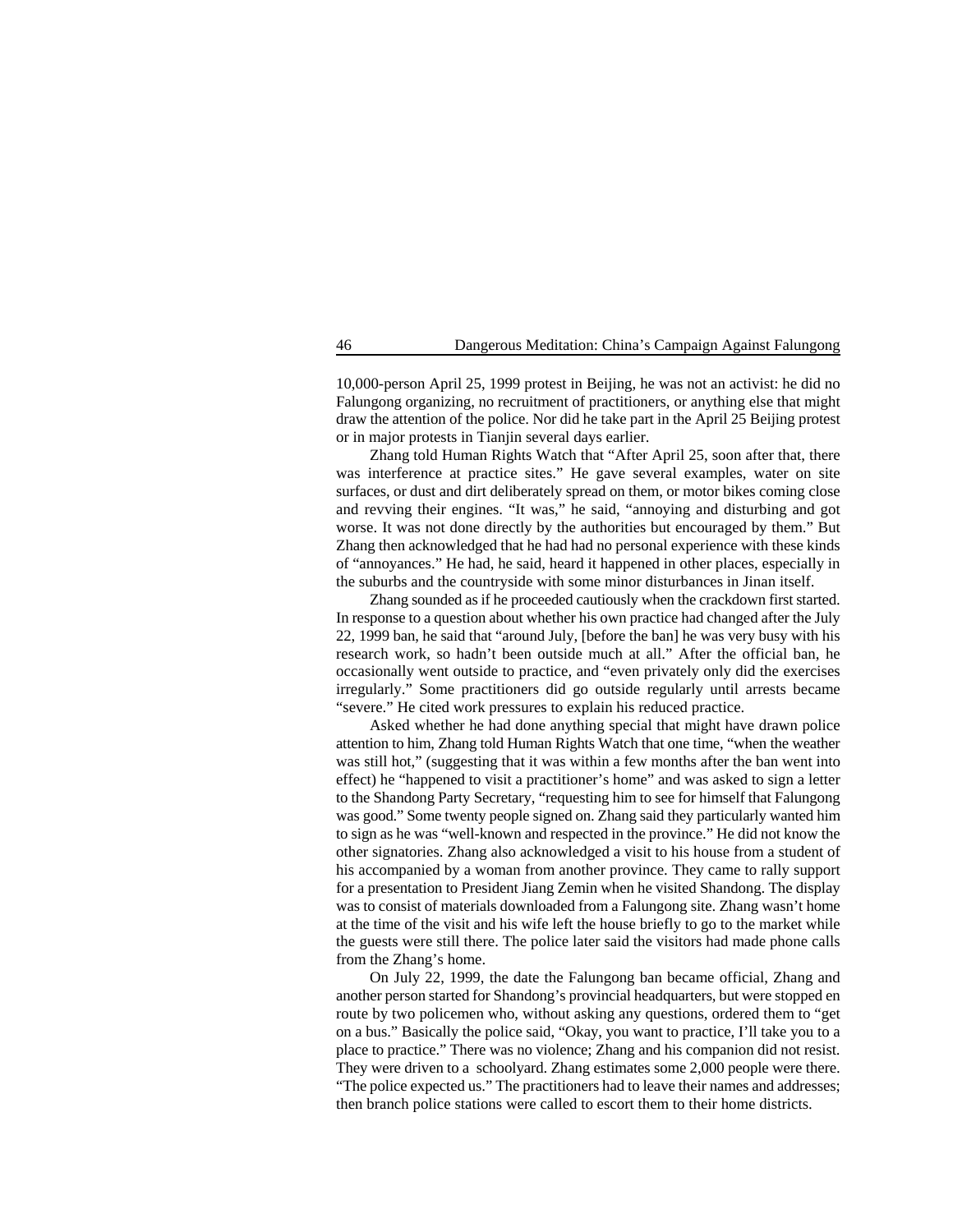## Zhang Kunlun—An Illustrative Case 47

Zhang said he had no sense that he was being watched, but some months before his first detention and several times while he was in custody, an official from the city's security bureau came to his house for a "casual visit." During the first visit, Zhang and his wife talked to the official "sincerely" about their feelings for Falungong, and they related stories they had heard at "sharing conferences," such as how people had been cured through practice or how judges and police became such good workers after they took up Falungong that they were officially commended. Zhang told Human Rights Watch that he didn't take the visits very seriously.

The first detention came some time after dark on June 30, 2000 (Zhang said it might already have been July 1, he wasn't sure) in connection with flyers he had been distributing about a Falungong radio program made by overseas practitioners and scheduled for broadcast in China on July 1. He had put some hundred flyers in bicycle baskets and handed a few to a man whom the police later questioned. That night, after two uniformed officers searched Zhang's house and confiscated Falungong materials, they took him to the local police station.

Zhang described his treatment. Police officers, he said, were "waiting" for him. Several knocked him to the ground and forced him to listen to a speech by the station chief about Jiang Zemin's characterization of Falungong as an "evil cult." The director went on to say that the police could do what they wanted to cult members. "If you die, we will bury you and tell everyone you committed suicide because you were afraid of a criminal charge." The officers then shocked Zhang with electric batons, threatening that if he screamed they would use them in his mouth. He was beaten on the face; the kicks to his leg took three months to heal. Zhang said he "lost his mind"; he had no idea how long the whole episode lasted, "twenty minutes, a half-hour, longer."

Two days after the beating, the chief escorted Zhang to his office. The electric baton was in its charger, but this time the police chief asked him to sit, and then tried to persuade him to tell the origin of the flyers. A higher-level officer, who replaced the chief, counseled Zhang that it was no use denying he knew nothing; he might as well cooperate. When the chief returned, the long interrogation that followed alternated between persuasion and fierce anger. Zhang reported his reply: "I have never seen policemen use this kind of method. I never believed it when I heard about it before. Now I believe it. It won't work. I'm ready to die. Communist police shouldn't do this." Later, Zhang was told that the chief was ill, and that if he, Zhang, did not tell him what he needed to know, the chief would not be able to finish his work. Zhang was told, "be sympathetic and compassionate." So, he said, he told the chief what he knew without incriminating anyone.

Around midnight, Zhang was escorted to a small room housing five other practitioners held for offenses similar to his, copying out information and sharing it with others. A few had downloaded information from the Internet, including Li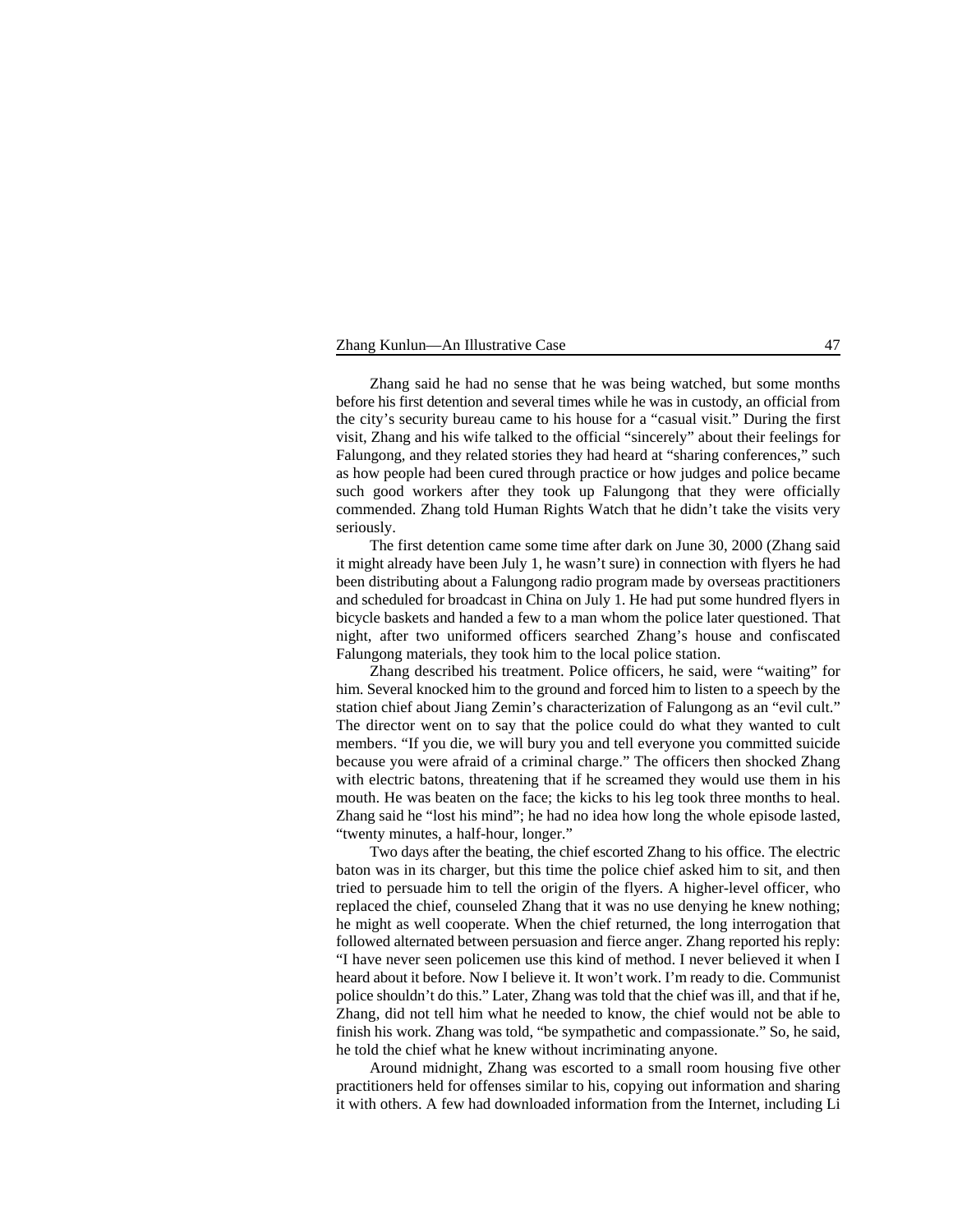Hongzhi's articles, and distributed them. All those in the room, including Zhang, were taken out for questioning. Zhang said he was interrogated maybe four more times by three different people. The questions were always the same. Zhang said personally he experienced hardly any more violence, just mood changes on the part of his interrogators. At least once he was hit on the face with a thick book. One of the people in the room, the man to whom Zhang had given a few flyers, said interrogators used electric batons on him on three separate occasions. Zhang was released without explanation on August 3.

The second detention came a few days later and lasted thirty-three hours. Three practitioners had called to say they were coming to see him, a call which probably had been monitored because two police officers arrived on the visitors' heels. Zhang held off the officers, while the visitors escaped through a back door. The officers then called the local police station and determined that Zhang was to report there the following morning, which he did.

Zhang was detained a third time in October 2000. On October 26, the security head at the university called Zhang to say he was needed at the school. Once there, he was told that he could not leave and that someone would be talking with him about Falungong. The following day, Zhang was driven first to the local police station and from there to a school in a small town some forty-five minutes distant for mandatory Falungong "conversion education." The university was forced to pay 10,000 *renminbi* (approximately U.S.\$1,250) for what was scheduled to be a threemonth session; he was expected to reimburse the university half the money. "I knew my working place would be annoyed because I don't give up. And my family would feel the same because of the money." If officials determined Zhang was not sufficiently reeducated at the end of the three-month period, in part determined by a written recantation, he would be forced to undergo a second session. Some forty people were "enrolled"; the official plan was to double that number. Police and officers of the People's Armed Police (an armed paramilitary police force with responsibility for controlling social unrest), residence committee and court workers, and even family members helped staff the facility.

On the third day of his stay, Zhang joined other "enrollees" already on a hunger strike. He told Human Rights Watch that one of the program's directors told them angrily, "We're not afraid if you don't eat. We can send you to a mental hospital; we can feed you with liquid food and give you shots." For Zhang, the strike lasted six days, after which he was released. He does not know why, but he did say he was treated better than others in the detention center and thought it was because of how much attention his case had attracted.

On November 13, a local policewoman called Zhang to say she was coming to see him. When she arrived accompanied by the policeman who had detained Zhang back in June, he said he "didn't feel very good." His premonition was accurate; he was ordered to take some clothes and accompany them immediately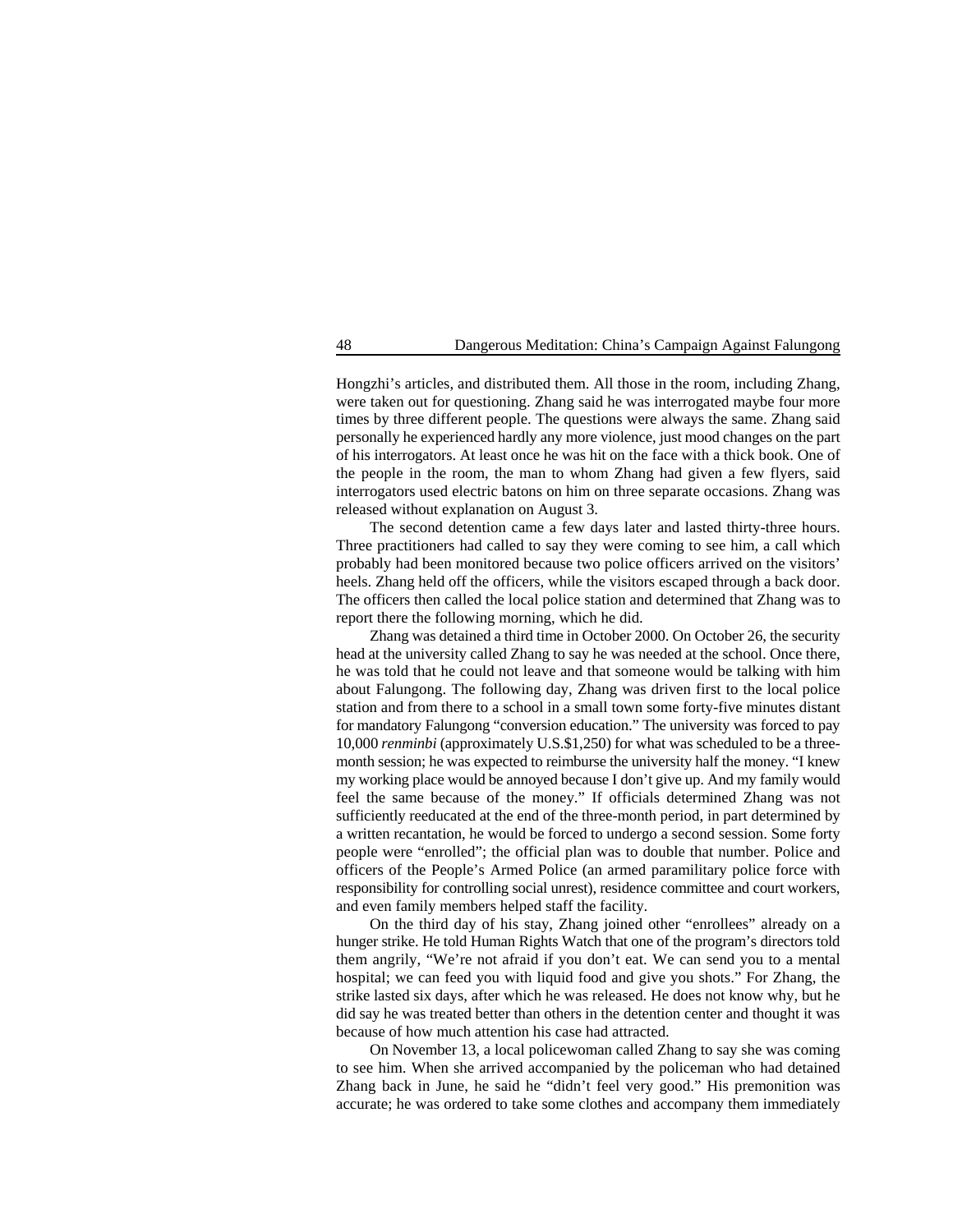### Zhang Kunlun—An Illustrative Case 49

to the police station. Both officers ignored his and his wife's pleas that he was not fully recovered from his hunger strike. Upon arrival at the station, the policeman told Zhang he was headed for Jinan's labor camp. However, he was refused admission to that camp's first division because he lacked the requisite medical approval from a facility outside the camp. The following day, Zhang was sent instead to the camp's second division where a prison doctor checked his physical condition. When, in reply to the doctor's query, Zhang admitted he still practiced Falungong, the doctor, not unkindly, advised him that if he did not stop "you will probably leave your body here."

Some thirty practitioners were housed at the camp; Zhang was assigned to a cell with three others and four monitors. Practicing, reading, and teaching Falungong were strictly prohibited. In spite of the book of rules given to each new prisoner, an old-timer let the new arrivals know that the "camp did not work without violence."

As Zhang described it to Human Rights Watch, the routine the first few days was simple: wake-up at 6:30; 10-15 minute run in the yard; clean cell, hall, washroom; eat breakfast; sit on low stools in one position, no moving or talking except for bathroom and meal breaks. Several days later, an officer announced that since they had not practiced Falungong while at the camp, and if they would promise not to in the future, they could move to the other end of the building where they would have a little more freedom. Their new quarters housed ten inmates; the prison monitors sometimes left them alone; they could talk. It was here that Zhang heard about prison discipline. The day before, he was told, a prisoner had been badly beaten for doing Falungong exercises. Sympathetic practitioners who began a hunger strike were also beaten. Zhang saw the scars.

Prisoners did no work because the facility had no production contract at the time.<sup>157</sup> Much of the inmates' time was taken up with compulsory viewing of television programs denigrating Falungong or with mandatory attendance at what Zhang described as defamatory lectures. Every Friday each practitioner had to write a review of what he had learned. Zhang and four others wrote how good Falungong was and included appeals for review of their cases. All five were returned to the less desirable end of the building.

Zhang said he hadn't thought about the consequences. He "had to say the truth to get the Chinese government to realize they were wrong to treat Falungong people this way. Not just for himself, but for the whole movement."

Within two weeks, Zhang was moved to Wangcun Labor Camp. The camp

<sup>&</sup>lt;sup>157</sup> Prisons and labor camps specialize in a variety of productive enterprises for which inmates supply the labor. According to Zhang, at the time he was in Jinan labor camp, its second division had satisfied its contract demands.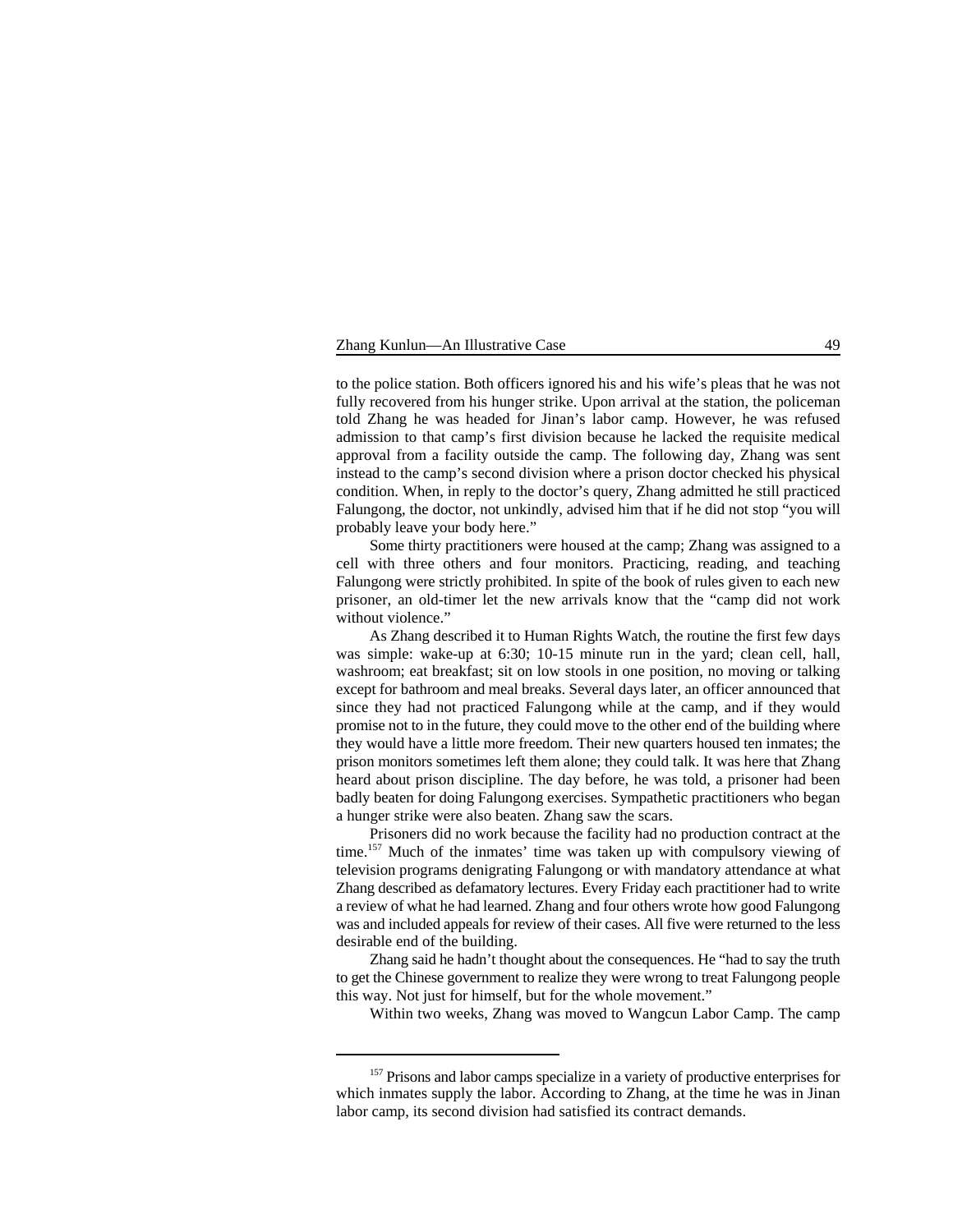had a bad reputation and Zhang said "he was afraid he would die there." Much to his surprise, it was the antithesis of what he expected. He received a very friendly and kind welcome from the director and other staff. The food was good. Only after his release did Zhang realize the move and his treatment at Wangcun were in response to Canadian government efforts on his behalf.

At Wangcun, Zhang was subjected to 24-hour monitoring and prevented from speaking with any other inmates, though staff insisted he watch others play chess. Instead of the staff trying to convince him to give up Falungong, the director sent individuals purporting to be former Falungong practitioners to try to persuade him. Zhang said they talked very systematically, but they "confused" him and, he acknowledged, he became agitated. He said they told him that the good people have learned what there is to learn, the rest don't deserve Falungong, therefore Falungong must be destroyed. He began to believe they were right and he had misunderstood Falungong teachings. Prison staff encouraged Zhang to write down his new perceptions and to continue to write more and more "in the correct direction."

Zhang said that sometimes, one police officer, sometimes a few officers together, sometimes the director, would ask, "aren't we treating you nicely." When he acknowledged that they were, they asked him to "write it down." When he did, they asked him to write more, then suggested he had not said it the right way and recommended different language. Zhang complied, he said, because he thought they wanted the praise on record to bolster their end-of-year bonuses.

Two days before Zhang's release, the vice-Party secretary talked with him and asked—in fact, insisted—he do a painting. The following day, Zhang was escorted to the city hospital for a thorough health check. But he was not aware of his imminent release until just before he was let go. Personnel from both labor camps with gifts in hand were there for the occasion. Zhang's painting was displayed as his reciprocal gift. A car and driver from his university took him home. The only conditions for his release were that he "stay home," study communist works, do his job, and be law-abiding. In less than a week, Zhang was back in Canada.

Only after his release did Zhang realize what had been happening to him. Once back in Canada, he rescinded his confession and wrote to both camps to renounce what he had put in writing while in custody. (Appendix I.)

A month after Zhang's return to Canada, Zhang Shumei, still in China, eluded surveillance, avoided detention, and escaped back to Canada. The family was reunited on February  $15^{158}$  Zhang continues to be an effective spokesman for

<sup>&</sup>lt;sup>158</sup> For details see, Colin Freeze, "Falun gong follower's flight aided: Canadian embassy helped Ottawa woman return home to her husband and daughter," *Globe and Mail*, February 17, 2001.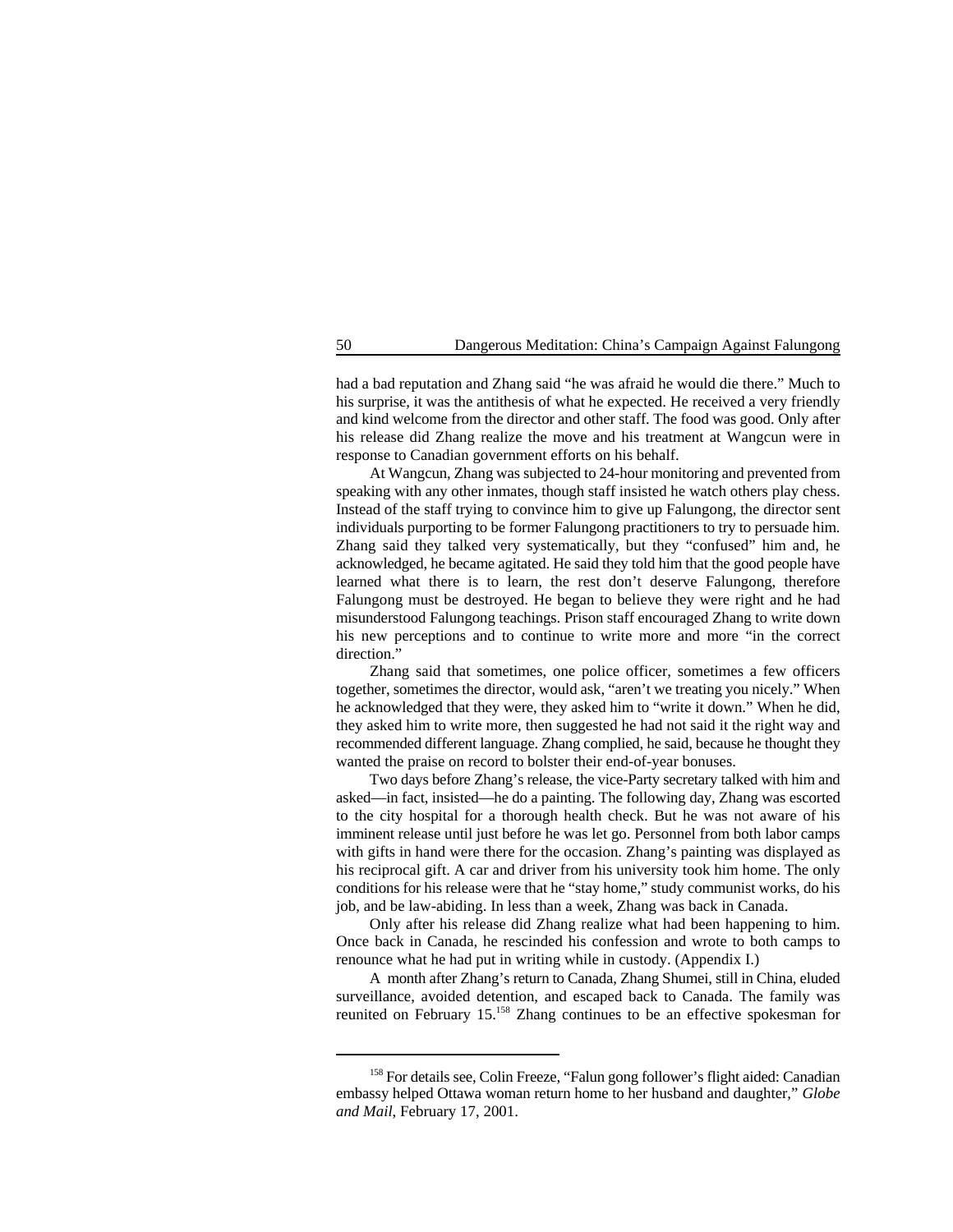| Zhang Kunlun-An Illustrative Case |  |
|-----------------------------------|--|
|-----------------------------------|--|

Falungong much to the chagrin of Chinese officials committed to discrediting him.

#### **Analysis**

Zhang Kunlun's case is an example of the abuses suffered by Falungong practitioners assigned to the middle category of the three into which the government divides followers: ordinary practitioners, so-called leading members, and "backbone elements."<sup>159</sup> It illustrates how Chinese officials ordered a change in tactics when they realized the timetable for destroying Falungong had to be extended in the face of its practitioners' tenacity and the group's ability to generate ad hoc local leaders determined to prove the organization's worth and expand its membership. Zhang's successive arrests and releases demonstrate how local authorities responded to the increasingly severe instructions from Beijing and reveal something of the tensions created by differing local and central concerns. Zhang's situation also exemplifies the complications for China in dealing with an active practitioner with international connections. His first-hand account adds to our knowledge of the inherently arbitrary sentencing practices and the coercive psychological practices associated with the non-judicial reeducation through labor system.

Chinese authorities decreed that Falungong followers would receive punishment dependent on the category of offender to which they were assigned, the severity of the government's response increasing with the offender's importance to the organization. The system is much the same as the one used against religious offenders who refuse to practice within the limits set by the state. The objective, in addition to punishment, has been to separate those identified as core leaders from their followers so as to make it easier to reintegrate rank-and-file practitioners and, where possible, "leading members" into Chinese society as conceived by the state. To accomplish that end, the government ordered that ordinary practitioners willing to give up their Falungong beliefs were to be treated as victims. Leading members who repented and provided intelligence would also be treated leniently. The criteria for determining who fit in which category appear to have been flexible.

Zhang fits the leading member category for several reasons. He was a recidivist, i.e. someone who refused to give up commitment to Falungong beliefs even after short-term detentions and warnings. In fact, his dedication seems to have hardened with time and persecution. In addition, authorities seem to have perceived him as a person of some stature and influence in his scholastic community, one who could effectively rally others to the Falungong cause through his personal commitment and whose defection, if it could be arranged, might bring others in its wake. But it does not appear as if he were a core organizer.

<sup>&</sup>lt;sup>159</sup> "Beijing Government Vows Punishment for Sect Leaders," Associated Press News Service, August 25, 1999.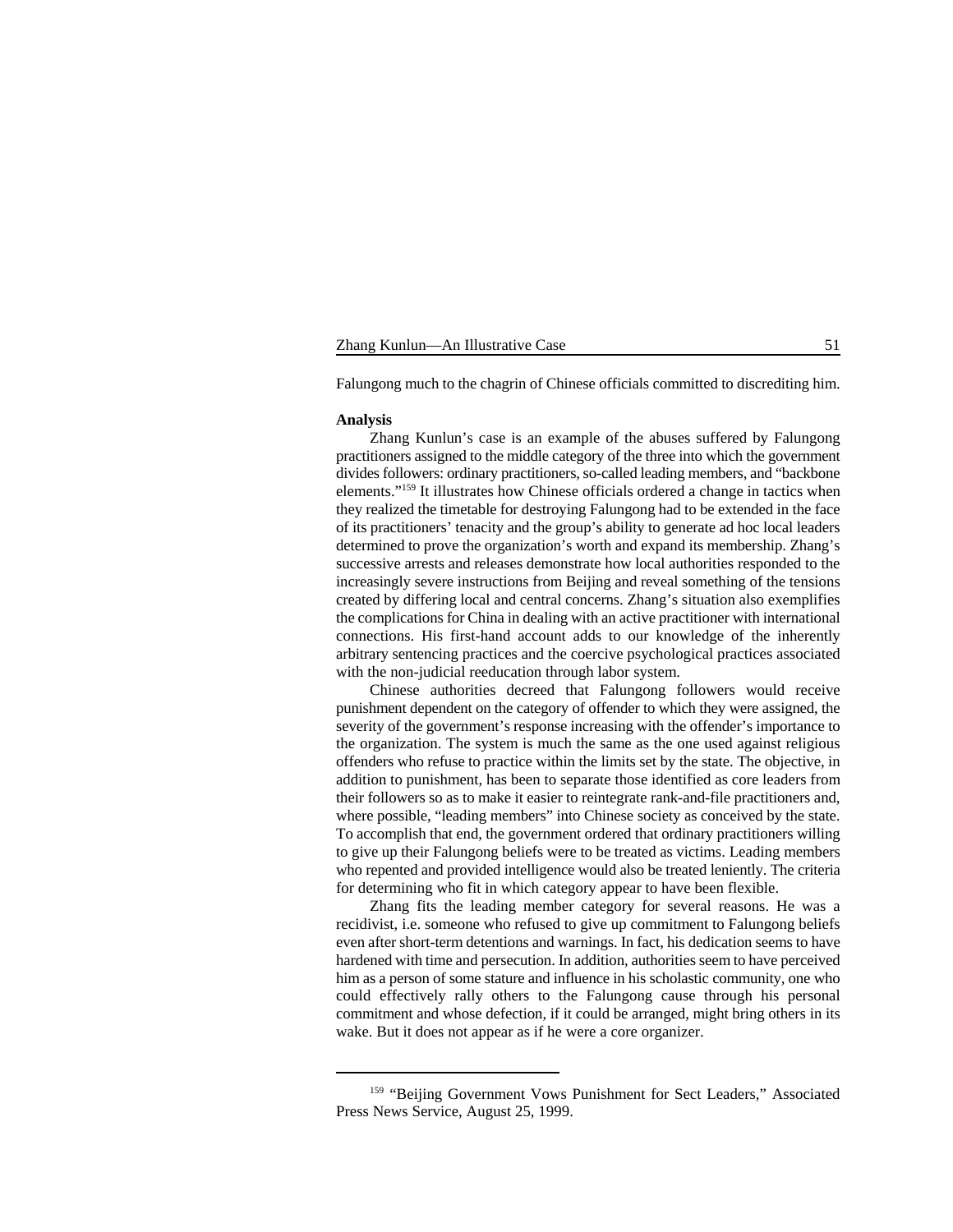Chinese officials made it clear that although Zhang was a Canadian citizen, because he held dual citizenship and had traveled to China on a Chinese passport, he had no rights to Canadian consular access as requested.<sup>160</sup> The Chinese government's messages seemed clear: practitioners from abroad would not escape prosecution if they defied the ban on Falungong activities; and foreign governments would have difficulty intervening in such cases.

The Canadian government, nevertheless, continued to press hard, perhaps concluding that the Chinese leadership would not want to jeopardize Canada's trade mission and would have to do more than grant consular access to Zhang.<sup>161</sup> In freeing Zhang, Chinese authorities used the domestic media to make clear they were doing so solely on their own initiative because he had come to a "correct understanding of the nature of Falun Gong" and had helped other followers to "understand the nature of the cult." $^{162}$  A nationally televised television program showed Zhang, flanked by guards, praising the staff at his re-education camp. "In this place," he said, the staff use "care, patience and sincerity, and the principles of education, persuasion and rescue."<sup>163</sup>

Zhang's recantation, thus, gave Chinese officials an opportunity to showcase China's "concern" for ordinary Falungong practitioners misled by their own leaders and to illustrate the effectiveness of reeducation through labor, a non-judicial sentencing procedure, which the United Nations High Commissioner for Human Rights and interested human rights organizations have pressed the Chinese

<sup>163</sup> "China shows Canadian-Chinese Falungong member praising his jail staff," Agence France-Presse, January 13, 2001.

<sup>&</sup>lt;sup>160</sup> "Canada seeks access to jailed Falun Gong follower in China," Deutsche-Presse Agentur, December 1, 2000; "Canadian Falun Gong follower is imprisoned in China," Associated Press, December 2, 2001.<br>"China releases Canadian Falun Gong follower," Associated Press

Newswires, January 10, 2001; Paul Adams, "China releases interned Canadians Falun gong follower tortured, kin say," *The Globe and Mail*, January 11, 2001; "Falungong practitioner arrives in Canada," Agence France-Presse, January 16, 2001; "Ontario: Falun Gong member is home," *National Post*, January 16, 2001; "Chinese rights abuse more than 'disturbing,'" *Toronto Star*, February 14, 2001. "Chinese TV reports early release of naturalized Canadian Falun Gong <sup>162</sup>

member," BBC Monitoring, January 13, 2001, from China Central TV, January 13, 2001. See also "Former Falun Gong follower denounces group - China's Xinhua news agency," BBC Monitoring, January 18, 2001; "Rehabilitated Chinese Falungong Member Call to Abide by Chinese Laws," World News Connection, January 18, 2001; Paul Adams, "Canadian outcry helped Zhang avoid torture Falun Gong follower says Chinese jailers treated him better than other prisoners," *The Globe and Mail*, January 18, 2001.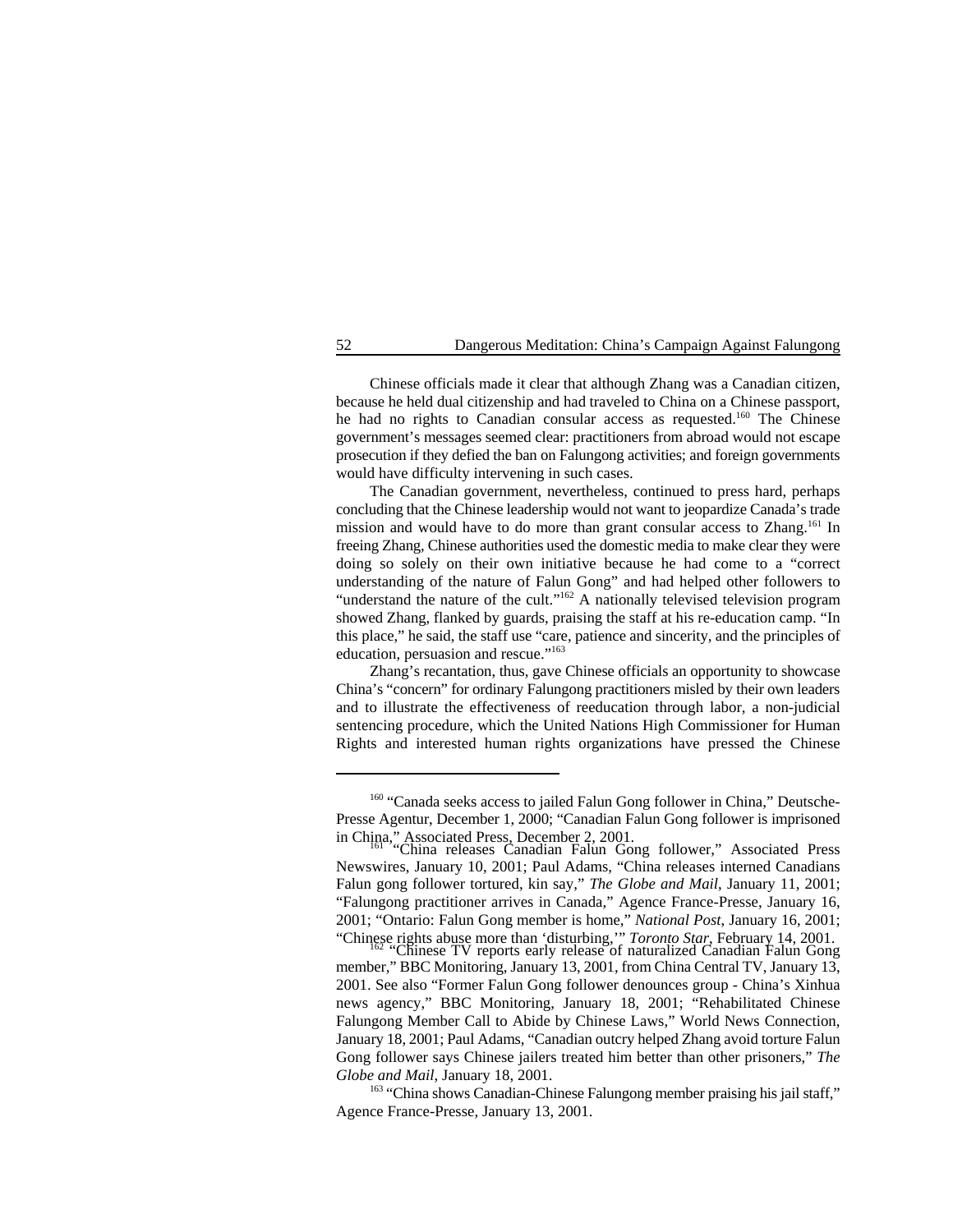| Zhang Kunlun—An Illustrative Case |  |  |
|-----------------------------------|--|--|
|-----------------------------------|--|--|

government to abolish. The foreign media attention to Zhang's case offered an opportunity for worldwide attention to what at least appeared to be a genuine recantation.

Once home, Zhang told the rest of his story: how harshly he and others were treated in detention centers and reeducation camps;  $164$  and how private Falungong practice (ostensibly allowed by the authorities) and limited dissemination of Falungong literature could lead to very serious trouble, particularly for someone relatively well-known, such as Zhang, who Chinese authorities might view as influential within his community.

Zhang ultimately recanted his recantation.<sup>165</sup>

<sup>&</sup>lt;sup>164</sup> "Freed Chinese-Canadian Falungong member recounts Chinese camp torture," Agence France-Presse, January 18, 2001; "Falun Gong follower recounts incidents of torture in Chinese prison," The Canadian Press, January 18, 2001.

<sup>&</sup>lt;sup>165</sup> For details see, "Former Falun Gong follower denounces group - China's Xinhua News Agency," BBC Monitoring, January 18, 2001; "AFP: China Shows Canadian-Chinese Falungong Member Praising Jail Staff," World News Connection, January 13, 2001; "Rehabilitated Chinese Falungong Member Call to Abide By Chinese Laws," World News Connection, January 18, 2001.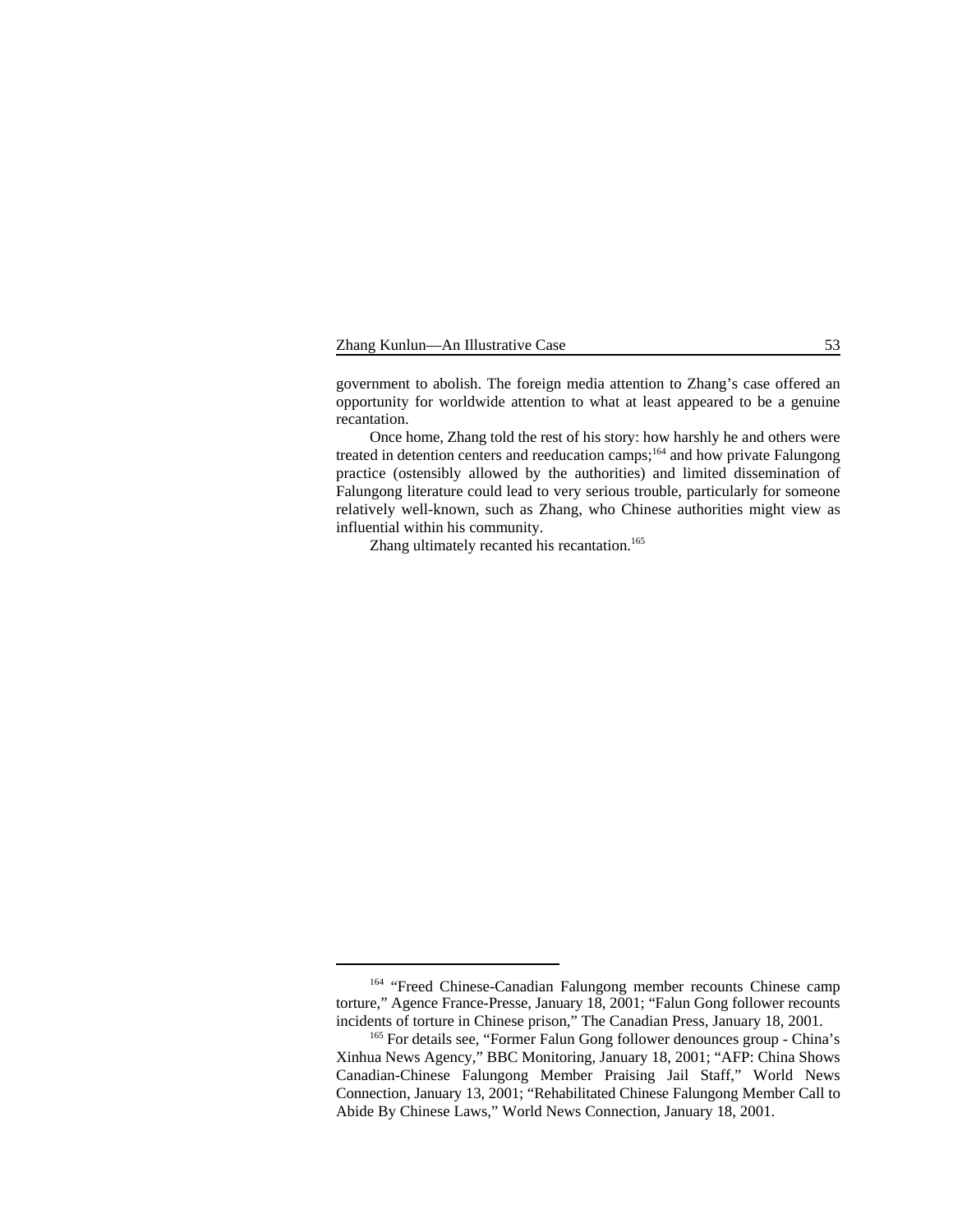# **V. FALUNGONG IN CUSTODY: COMPETING ACCOUNTS**

This chapter examines the available information about Falungong practitioners detained in prisons, reeducation through labor camps, psychiatric institutions, and other incarceration facilities. It looks at the demographic characteristics of those being held; the charges, if any, against them; and the kinds of rights violations they have suffered in custody. The analysis is necessarily provisional and far from complete. China does not allow independent monitors into prisons and reeducation camps and has made it too dangerous for family members, friends, or workmates to speak with journalists or other outsiders except under strictly controlled conditions.

Almost all the information available to Human Rights Watch comes from either official Chinese government or Falungong sources, both of which obviously have a stake in releasing data that supports their respective claims. Chinese government information is designed to show the numbers of people whose lives have been destroyed by Falungong practice; Falungong seeks to demonstrate the extent of government repression. There is no sure way of checking the information from either source, making it impossible to fully assess competing claims about the numbers of judicial sentences, reeducation through labor terms, deaths in custody, and so on.

Despite this fundamental limitation and the need for extreme caution, certain tentative conclusions can be drawn. Examination of the available data yields details about who gets detained, in what kinds of facilities, what kinds of charges are brought against them, how they are treated in custody, and who the Chinese government chooses to punish most harshly. The number of practitioners sentenced judicially is small and appears to be limited to Falungong's core leaders and largescale publishers and distributors; the overwhelming majority have been sentenced to reeducation through labor terms, a form of administrative punishment that allows for no judicial input. A marked discrepancy exists between Falungong and Chinese explanations for deaths in custody and accounts of treatment of inmates in prisons, labor camps, and other facilities, but there is substantial evidence that torture and other abuses are common in at least some of the facilities.

### **Judicial Prosecutions**

As indicated above, only a small proportion of Falungong members in custody are prosecuted through the judicial system. Although Chinese government public relations materials have repeatedly alleged that Falungong leaders won converts through fraud, disturbed social order through public protest and rumor mongering, and compromised the health of the nation by campaigning against medical treatment, there is little evidence that more than a handful of Falungong adherents were tried on the basis of such charges. Instead, until mid-2001, the focus of formal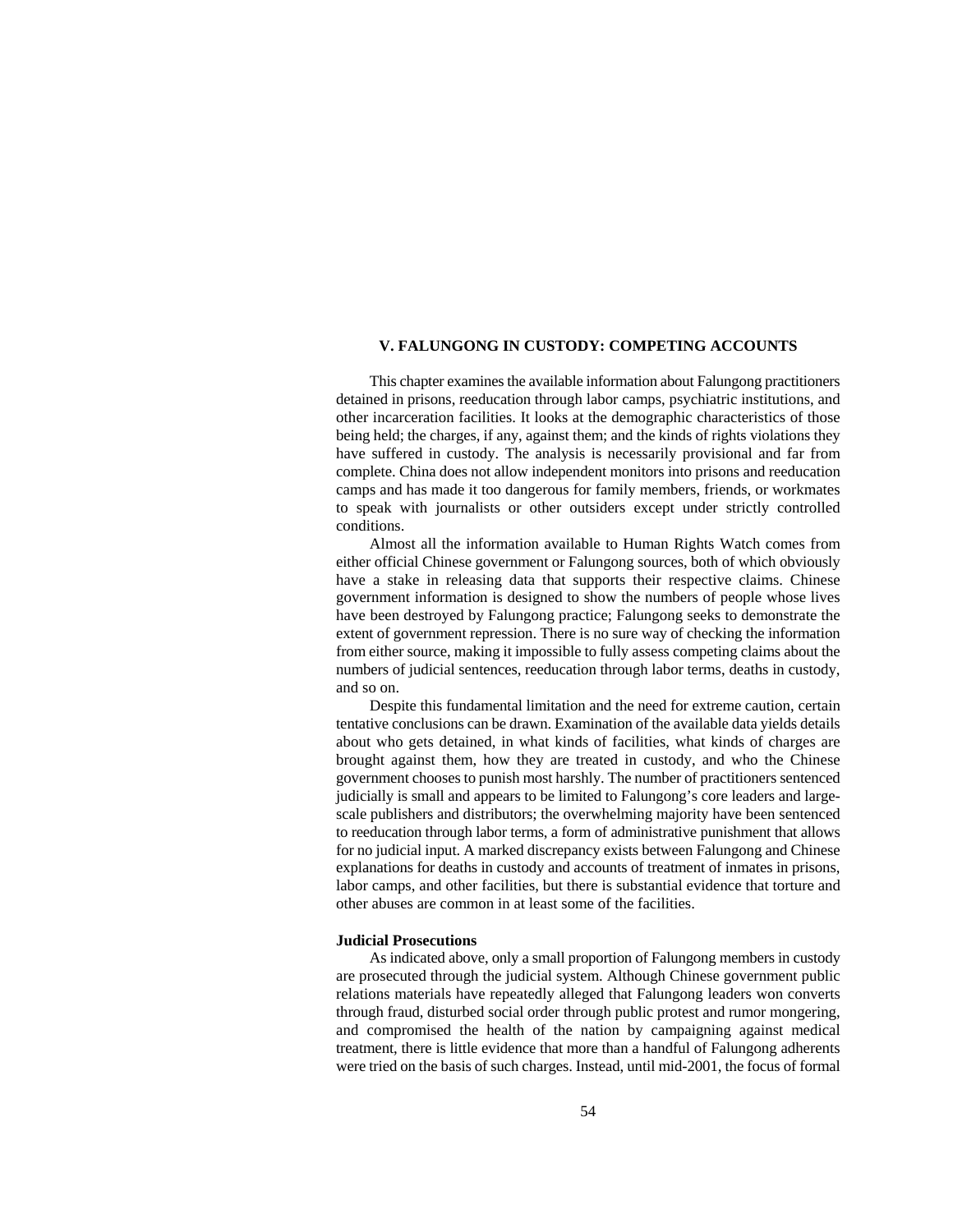### Falungong in Custody: Competing Accounts 55

judicial prosecutions appears to have been concentrated on two groups, key Falungong organizers tried for organizing and using a cult organization to disrupt the law, organizing illegal assemblies, disseminating superstitious fallacies, and leaking state secrets; and followers involved in large-scale printing, publication, and distribution of Falungong materials for use within China and in publicizing abuses to an overseas audience. As such, the prosecutions, resulting in sentences ranging between three to eighteen years, directly violated Falungong members' basic rights to freedom of expression, belief, and association.

By August 2001, after Falungong had moved away from such activities under intense government pressure, heavy prison sentences, in the worst case up to thirteen years, were imposed on those charged with organizing the printing of leaflets and banners, using the Internet to circulate Falungong materials, or arranging meetings of practitioners. One alleged practitioner received a life sentence for his alleged part in organizing the self-immolation incident in January 2001.166

As of August 20, 2001, the Chinese government officially reported over 350 judicial prosecutions. $167$  Only some of the names have been made public. As of April 27, 2001, Falungong sources listed 193 named prisoners and reported that another sixty-six were serving sentences but did not identify them.<sup>168</sup> No figures for those whose cases are awaiting adjudication are available from either government or Falungong sources.

In January 2001, eighteen months after the original ban on Falungong and a reaffirmation of the ban on Falungong materials, the Xinhua news agency featured an exposé of publishing violations, citing 3,000 cases of unlawful printing and

<sup>&</sup>lt;sup>166</sup> Erik Eckholm, "4 Are Jailed for Falun Gong's Public Suicides," *New York Times*, August 18, 2001.

Ethinese official says 242 Falun Gong members prosecuted," BBC Monitoring, January 29, 2001, from Xinhua, January 15, 2001; "Shandong Court Jails Two for Publicizing Falungong," FBIS, February 13, 2001, from Xinhua, February 9, 2001; "China Jails 37 Who Spread Falun Gong Fliers," Reuters, March 2, 2001; "China jails 13 more Falun Gong activists," Reuters, March 13, 2001; "China jails 45 Falun Gong organizers," *South China Morning Post*, Reuters, August 20, 2001; "Five jailed for organising Falun Gong meetings," Associated Press, August 20, 2001; "Beijing Legal Times Reports Six Falungongers Sentenced to Up to Six Years," FBIS, August 10, 2001, from Agence France-Presse, August 9, 2001.

These statistics were compiled from two Falungong documents: "An incomplete list of Falun Gong practitioners sentenced to prison," January 26, 2001, and an update on April 27, 2001. As of May 2, 2001, both could be accessed on http://hrreports.faluninfo.net/book4/CategoryIndex.htm.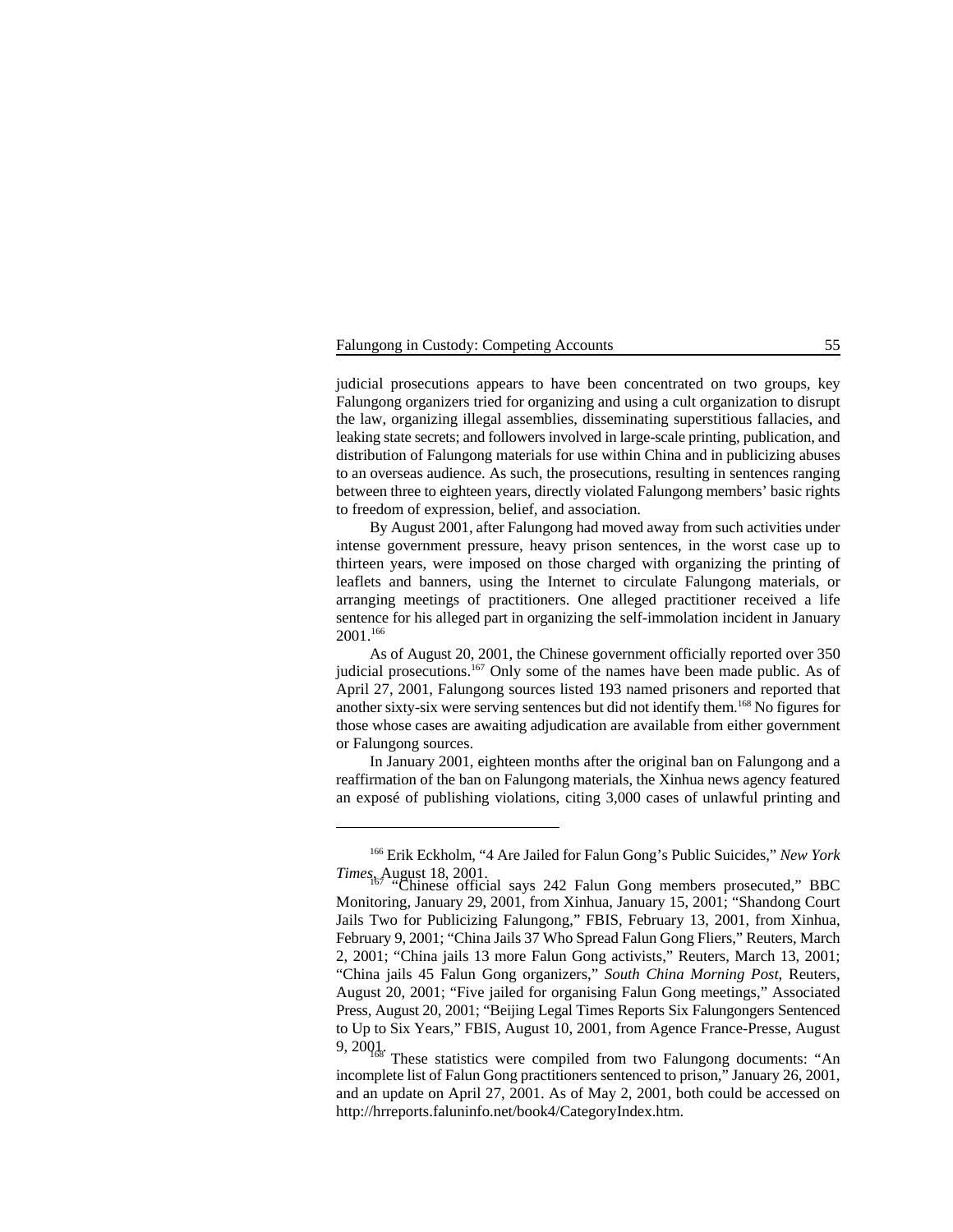distribution uncovered by public security organs.<sup>169</sup> Although the report included only a few examples, official sources publicly acknowledged others. A few examples follow to illustrate the kinds of cases that end up being prosecuted.

- C August 19, 2001; a court in Beijing sentenced Zhang Xiongwei to thirteen years in prison in part for banding with others to print 98,000 leaflets and make 2,800 banners.<sup>170</sup>
- C March 1, 2001: the Beijing No.1 Intermediate People's Court sentenced Xue Hairong to a seven-year term for downloading information off a Falungong web site, turning it into pamphlets, and organizing their distribution.<sup> $171$ </sup> He was in detention when he died of leukemia on March 22, 2001.<sup>172</sup>
- C December 5, 2000: Beijing No.1 Intermediate Court sentenced Peng You, Mu Chunyan, Chen Suping, and Zhang Lixin to terms ranging up to eight years for "illegally printing publicity about the Falun Gong cult." They allegedly printed and distributed several hundred thousand fliers and 200 compact  $\mathrm{disks}$ <sup>173</sup>
- C June 14, 2000: a court in Shijiazhuang, Hebei province, secretly tried Gu Linna, one of the principal organizers of a clandestine press conference held with foreign journalists in October 1999. She was sentenced to a four-year prison term presumably the same day as she was tried. Until April 23, 1999, when Gu aired a program favorable to Falungong, she was a reporter as well as director of a program on the economy for the Shijiazhuang People's Radio Station.<sup>174</sup>

<sup>&</sup>lt;sup>169</sup> "'Falungong' Illegal Publicity Materials Violate Law and Social Ethics," Xinhua, January 21, 2001, in "PRC Crackdown on Falungong Spreading Illegal 'Publicity Materials' Viewed," FBIS, January 24, 2001. "Five jailed...," Associated Press. <sup>170</sup>

<sup>&</sup>lt;sup>171</sup> Vivien Pik-kwan Chan, "37 jailed in latest anti-Falun Gong drive," South *China Morning Post*, March 3, 2001.<br>"CHINA: Falun Gong follower dies in custody in China," Reuters,

November 9, 2001.

<sup>&</sup>lt;sup>173</sup> "Beijing court rejects appeal of case on distributing Falun Gong material," BBC Monitoring, December 28, 2000, from Xinhua.<br>For Gu's defense statement, see

http://www.clearwisdom.net/eng/2000/Aug/10/ P008100\_1.html.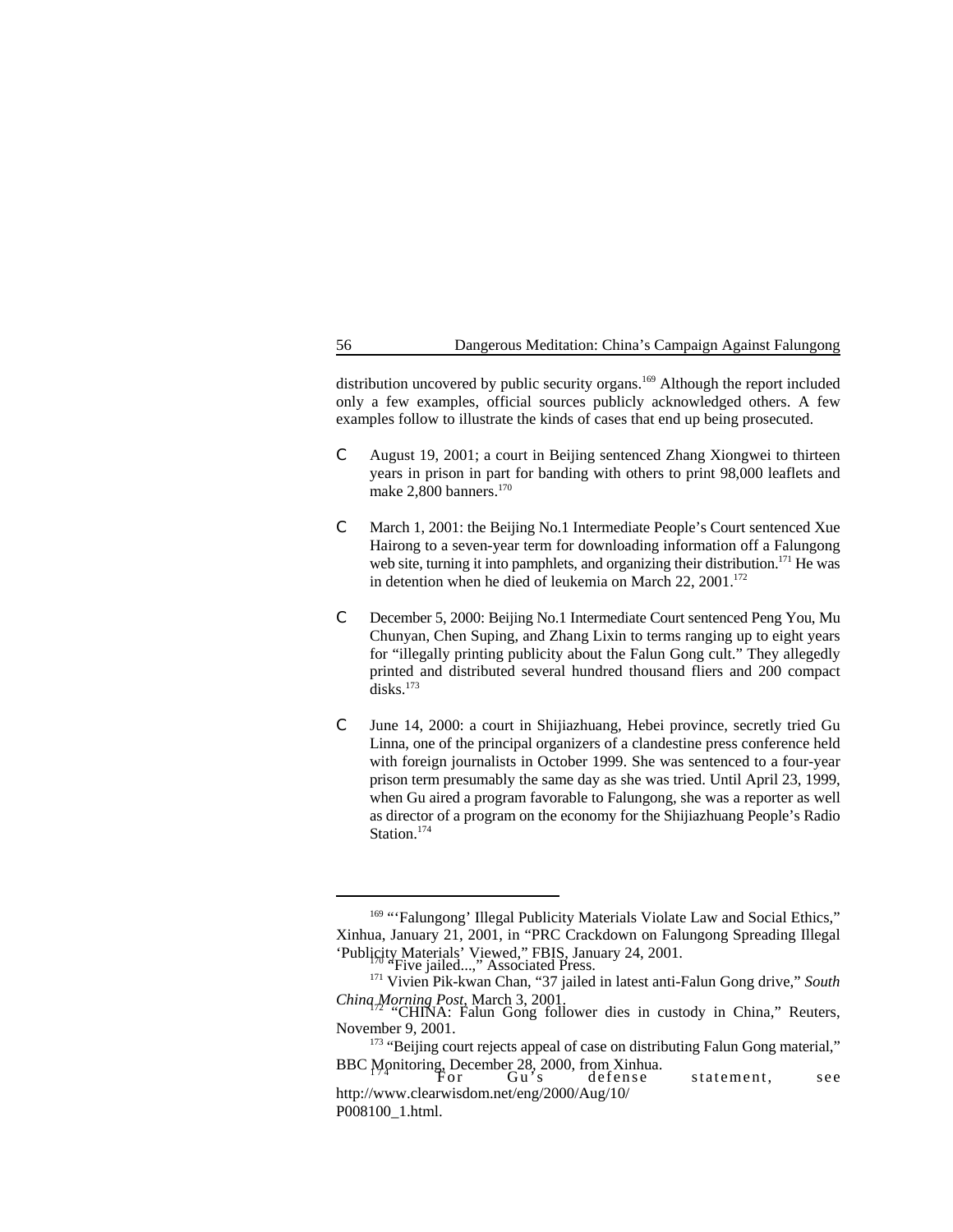# Falungong in Custody: Competing Accounts 57

- C January 26, 2000: Dongcheng District Court in Beijing sentenced two sisters, Li Xiaobing and Li Xiaomei, to six- and seven-year terms respectively for running an illegal business, the major location in Beijing for buying Falungong books, tapes, and related materials. Authorities claimed 1.8 million books had been sold from the shop.<sup>175</sup>
- C January 6, 2000: Wuhan Intermediate People's Court sentenced a husband and wife team, Wang Hansheng and Xu Xianglan, to six-and eight-year prison terms in part for publishing, printing, copying, and selling some four million books, over a million pictures, and over half a million audio-video products.<sup>176</sup>

#### **Reeducation through Labor; Transformation Centers**

Chinese government persecution has not been limited to key organizers, bigtime publishers, major distributors, or small-scale proselytizers. It has been directed against scores of low profile practitioners—rank and file followers—willing to publicly defend Falungong. Penalties for this latter group have typically been lighter, but its members have been subjected to grave mental and physical abuse including torture and mistreatment. At the start of the crackdown, most detained protesters were held for only a few days of "reeducation," in part because the government appears to have misjudged the depth of commitment, in part because there were insufficient permanent facilities for long-term incarceration of tens of thousands of practitioners. As it became evident that dismantling Falungong could not be accomplished quickly, and as demonstrations became daily occurrences, officials apparently grew impatient with briefly detained practitioners who, as soon as they were released, rejoined public protests in Tiananmen Square. In October 2000, China's policy changed. Instead of the Public Security Bureau rounding up protestors and escorting them home or detaining them for a few days or weeks, "relevant Beijing departments...decided to practice a 'close style management' on stubborn Falungong members." $177$  In the hope of facilitating the permanent "transformation" of identified "recidivists," such individuals were to be immediately sentenced administratively to reeducation through labor, in some cases

<sup>&</sup>lt;sup>175</sup> Renee Schoof, "32 Falun Gong members get prison in secret trials," Associated Press Newswires, February 1, 2000.<br>"Sentenced Falun Gong members 'displayed repentance,'" BBC

Worldwide Monitoring, January 7, 2000, from Xinhua, January 6, 2000.<br>"HK Paper: Beijing Decides to Send Falungong Members to Labor Reform

Camps," FBIS, October 16, 2000, from Hong Kong *Ming Bao* (Internet Version-WWW), October 12, 2000.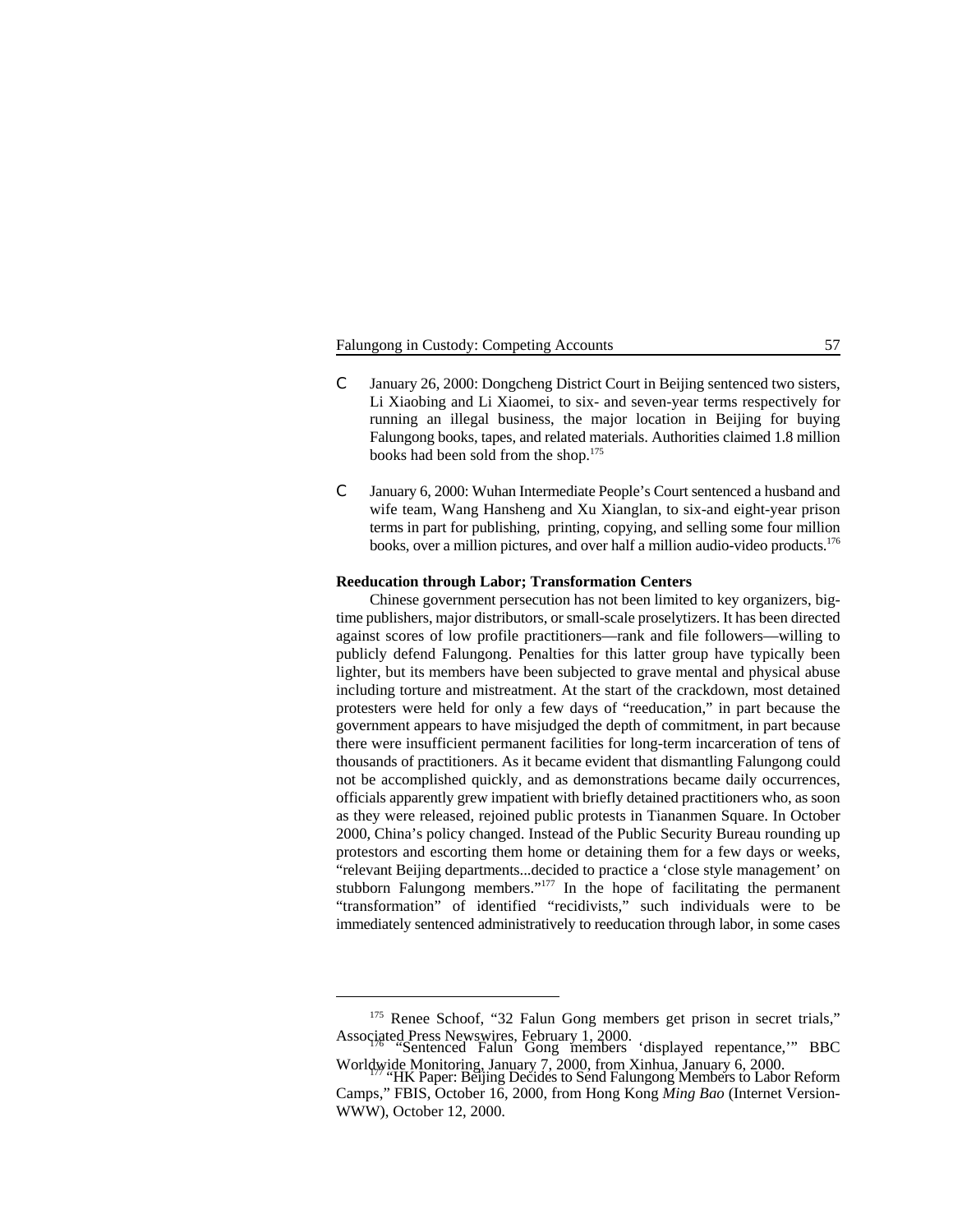for as long as three years. $178$ 

According to some estimates, since the start of the crackdown as many as 10,000 followers may have been sentenced administratively to reeducation terms. The government has released few numbers, much less names, although a May 2001 story in the official press depicting the rehabilitation process at the Masanjia Reeducation Through Labor Institute in Shenyang, Liaoning province, provided one clue. It put the total number of women Falungong practitioners housed there at about 1,000, 90 percent of whom had been "successfully reeducated." Three hundred of the women had completed their terms; another 300 had had their terms reduced or were permitted to complete them outside the camp.<sup>179</sup> A second account reported that, in June 2001, the Tuanhe Reeducation Through Labor Camp on the outskirts of Beijing had 340 Falungong practitioners in custody and had released another eighty.180

Three-year terms can be imposed judicially or administratively, and both methods have been used in Falungong cases. It is unclear what dictates the decision in any given case, but an official Chinese source noted that no one is sent for reeducation simply because of Falungong practice, but rather for the "slight" crime of breaking the law and disturbing public order. His comment suggests that judicial sentences were reserved for those who actively organized protests or the dissemination of Falungong publications.<sup>181</sup> As noted, available case information is consistent with this interpretation.

Falungong's own list of those administratively sentenced is dependent on

<sup>&</sup>lt;sup>178</sup> Hong Kong *Ming Bao*, "HK Paper: Beijing Decides...," FBIS, Oct. 12, 2000. It is unclear if the directive applies to those who are first-time offenders. In addition, there is evidence that in some places the practice persists of holding active proselytizers briefly, then handing them over to their work units for supervision.

<sup>&</sup>lt;sup>179</sup> "Falun Gong Practitioners' Life at Re-education Institute," *People's Daily Online*, http://english.peopledaily.com.cn/200102/18/print/20010218- 62663.html, February 18, 2001. In May 2001, foreign journalists were invited to tour the camp. See "Falun Gong Re-education Camp Exposed to Foreign Media," *People's Daily Online*, http://english.peopledaily.com.cn/20010524/eng20010524\_70866.html, May 24, 2001.

<sup>&</sup>lt;sup>180</sup> "Re-education Camp: Cult Addicts Transformed Heart and Soul," *People's Daily Online* , http://english.peopledaily.com.cn/200106.12/eng20010612\_72452.html, June 12, 2001.

<sup>&</sup>lt;sup>181</sup> "Torture and Ill-treatment of Prisoners Prohibited in China," Xinhua, February 19, 2001; "Chinese Official Discusses Handling of Falungong Cult," FBIS, February 28, 2001, from Xinhua, February 27, 2001.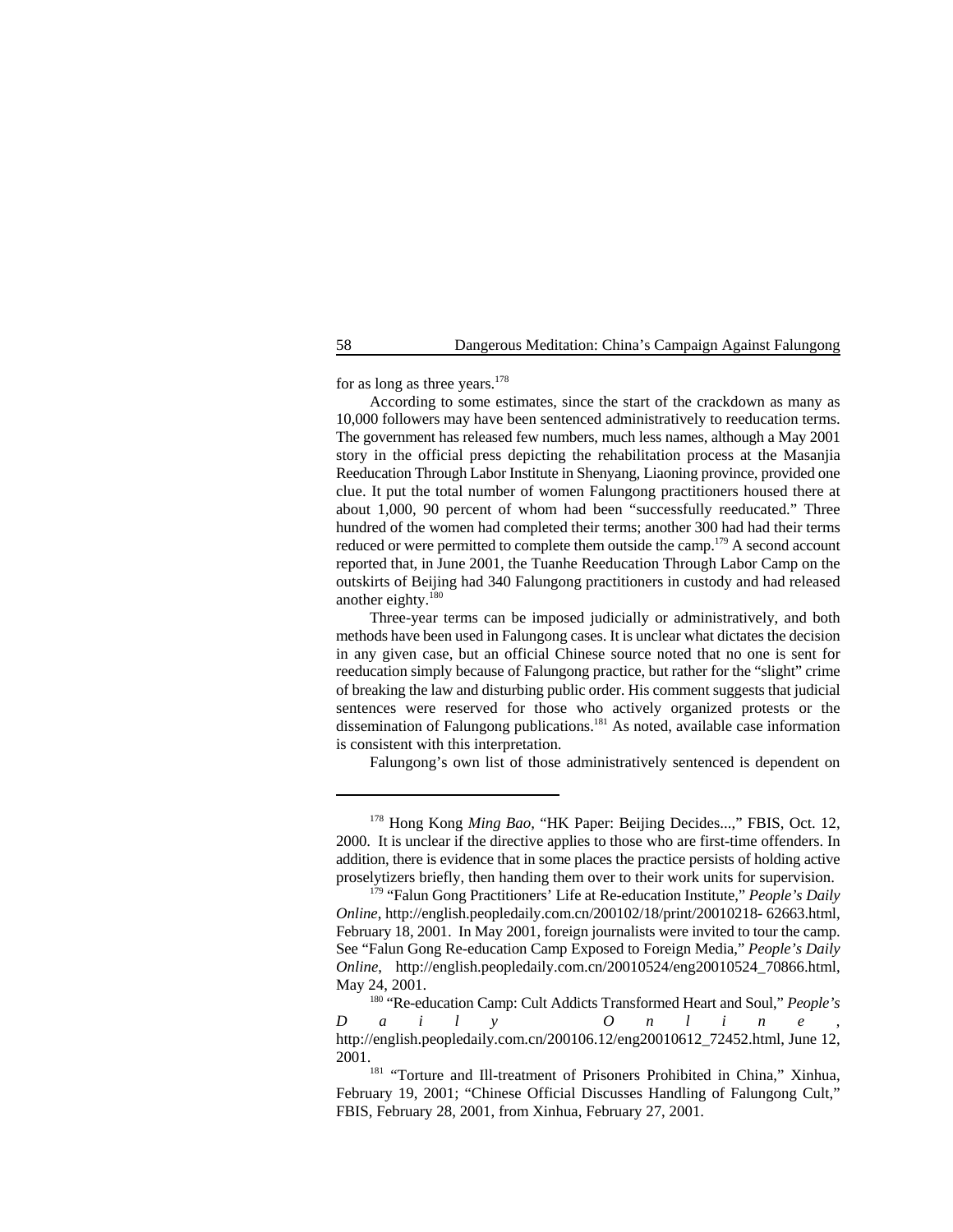### Falungong in Custody: Competing Accounts 59

leaked information, and is often missing crucial data, such as dates of detention, length of terms, and home towns, making corroboration difficult.<sup>182</sup>

In addition to prisons and reeducation camps, reports indicate that provincial authorities have set up a system of extra-judicial "transformation" points or centers "to actively carry out work to educate and transform the minds of Falungong practitioners."<sup>183</sup> Early official reports presented the process as benign, but reports of meetings after the immolation event in January 2001 and the February 2001 Central Work Conference indicated a much harder line. At a meeting in Jiangsu province in June, the Party deputy secretary called on "all local authorities and departments" to create the "necessary mechanisms" for furthering the work, including "teams of education assistants and workers," leading cadres, and people from all walks of life. $184$  He informed those present that half the Falungong "diehards" and "zealots" had to be transformed by the end of the year, and 80 percent must remain transformed. Although no mention was made of transformation methods, Falungong and journalist accounts indicate that the mental and physical abuse could be extraordinarily severe.<sup>185</sup>

### **Death in Custody, Torture and Other Ill-treatment**

There is evidence of a range of serious abuses against Falungong members in custody, including beatings, electric shock and other forms of torture, forced feeding and administration of psychotropic drugs, and extreme psychological pressure to recant. Analysis of Falungong and government reports provides some insights about treatment in custody and about who is likely to suffer the worst abuses. However, as indicated above, it is difficult to verify practitioner accounts

Systematically Eradicating Group," *Washington Post*, August 5, 2001.

 $182$  The list can be accessed through www.clearwisdom.net. (Click first on "Human Rights Violation Reports," then on "Reports and Name List Compiled After August 2000," and finally on "Labor Camp Cases.")

<sup>&</sup>lt;sup>183</sup> "Shanxi reports on re-educating Falun Gong members," BBC Worldwide Monitoring, March 5, 2000, from Xinhua, February 25, 2000; Charles Hutzler, "Beijing is Breaking Down Spiritual Group ---Newly Aggressive Assault on Falun Gong Follows Immolations in January," *Wall Street Journal*, April 26, 1001; John Leicester and Charles Hutzler, "Members of sect sent to camps," Associated Press, January 16, 2001.

<sup>&</sup>lt;sup>184</sup> "Provincial On-the-Spot Conference on Educating and Transforming 'Falungong' Followers Stresses Need To Tighten Measures for Addressing the 'Falungong' Issue Radically," *Nanjing Xinhua Ribao*, June 9, 2001, in "Jiangsu Deputy Secretary Speaks on Educating, Transforming Falungong 'Diehards,' 'Zealots,'" FBIS, June 22, 2001.<br><sup>185</sup>John Pomfret and Philip Pan, "Torture Is Breaking Falun Gong, China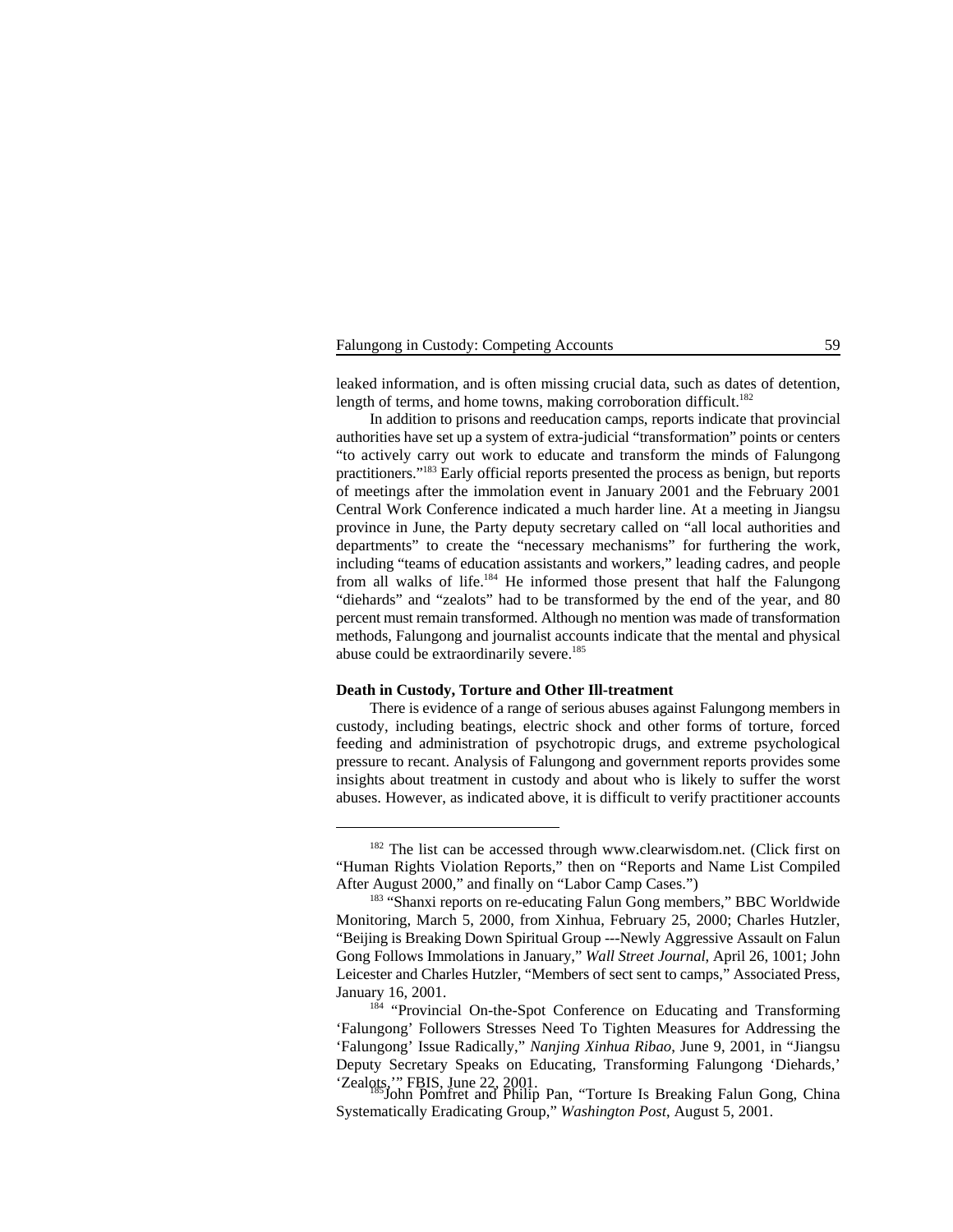or the occasional official report.

As of June 27, 2001, Falungong claimed that some 234 practitioners had died suspicious deaths in custody or immediately following release, and that countless others were victims of torture and mistreatment.<sup>186</sup> Chinese public security officers either had "no comment" or offered alternate explanations for the deaths, such as "died of a heart attack."

The first of the deaths reported by Falungong dates from July 1999, four days after the organization was banned.<sup>187</sup> The cases divide almost evenly by sex and are concentrated by region. Over 50 percent of the practitioners whose residence was noted lived in Shandong or the three northeastern provinces of Heilongjiang, Jilin, and Liaoning. Falungong began in the northeast and had its greatest following there.

The same four provinces accounted for place of death in over 40 percent of the cases that listed where death occurred. Although only seven practitioners on the list were Beijing residents, eighty were arrested there and twenty-seven, more than 10 percent, died there. Falungong centered its protests in Tiananmen Square, and that is where many Falungong followers who had traveled to Beijing from their home provinces had their initial encounters with public security officials. Most were immediately delivered into the custody of provincial governments stationed in Beijing. Of the thirty-six who were transported back to their home provinces, ten died en route.

The available data yields two other observations. The first is the discrepancy between official and Falungong explanations for the deaths. Chinese government sources say very little about the deaths. According to Falungong, Chinese authorities had explanations for only seventy-two cases, over one-third of which the government attributed to suicide. Medical problems, including heart attack, pneumonia, and "blood poisoning," accounted for another thirty cases; six people allegedly died from hunger strikes; three were said to have jumped out of buildings and two from moving vehicles; three allegedly fell to their deaths, and one was reported to have died in a car accident. One death is listed only as "natural." The Falungong review lists only one case in which authorities appear to acknowledge foul play— a local hospital autopsy report lists the cause of one death as "beating with blunt objects."<sup>188</sup>

Falungong sources identify the cause of death in more than three times as many cases. Mistreatment is said to have accounted for 103 deaths, over 55 percent of the total; force-feeding for another twenty; and hunger strikes for sixteen. Two

 $^{186}$  "A List of Falun Gong Practitioners Who Have Died as a Result of the Crackdown," http://www.clearwisdom.net/emh/special\_column/death\_list.html. Crackdown," http://www.clearwisdom.net/emh/special\_column/death\_list.html.<br><sup>188</sup> <sup>Ibid.</sup> Ms. Zhao Jinhua of Shandong Province was Tortured to Death for

Practicing Falun Gong," http://www.clearwisdom.ca/eng/china/zhao\_jinhua.html.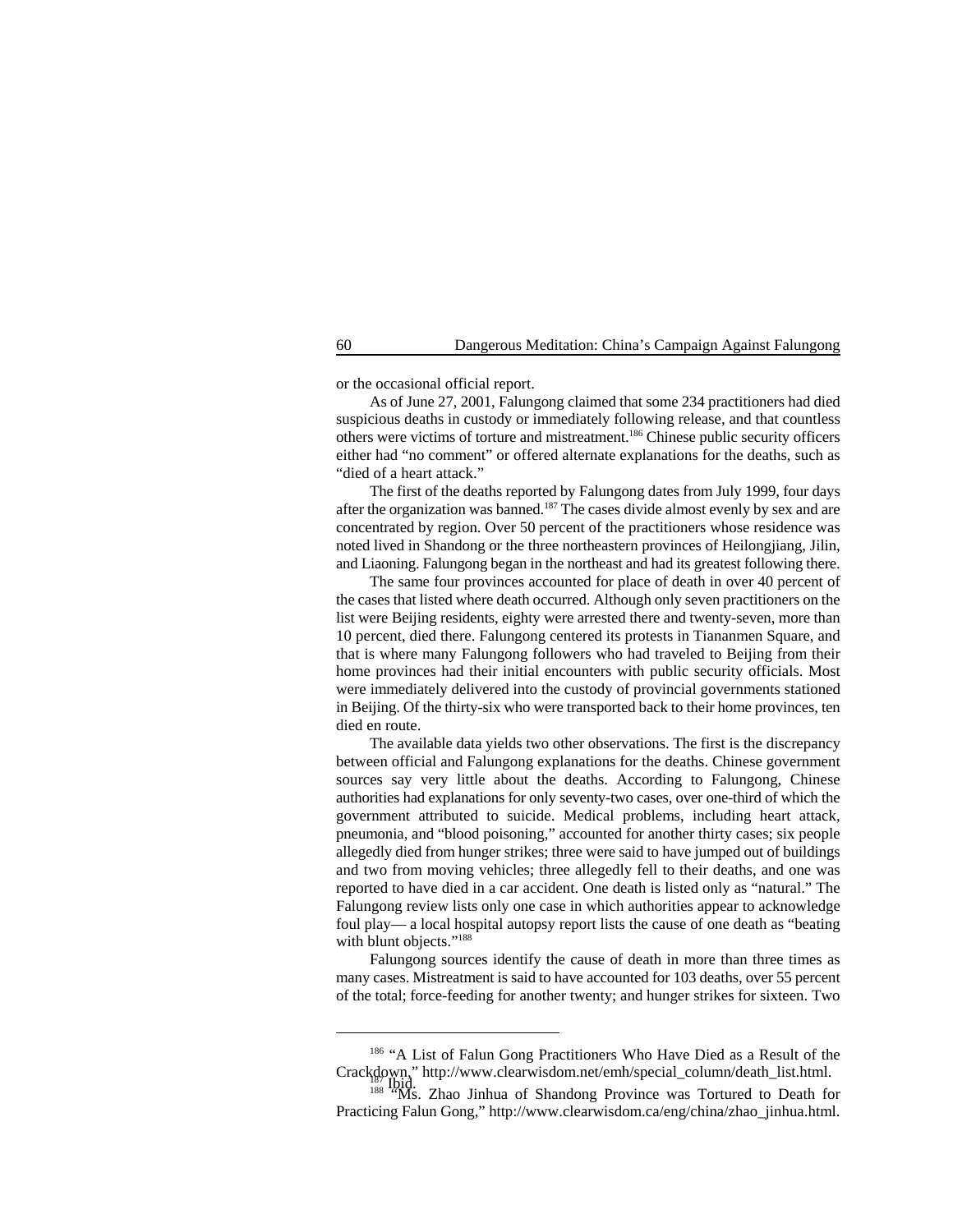### Falungong in Custody: Competing Accounts 61

people reportedly died from psychotropic drugs administered in psychiatric facilities; two others are said to have been poisoned; five reportedly died from illness, and seven deaths are attributed to suicide. Almost half the deaths reportedly occurred in police stations or detention centers, a pattern consistent with a presentencing policy of eliciting "voluntary confessions" from detainees.

A second important observation concerns the time interval between date of detention and date of death. Falungong sources list dates of detention and at least the months in which deaths occurred for 156 cases. Taking the most conservative reading, seventy-nine people, over half the total, died within two weeks of detention, forty-four of those within days. Another thirty-two died within two months; the remaining forty-five lived longer than two months.

As noted, reports of Falungong deaths in detention are reported on the Falungong web site; however, precise sources are rarely made known. Because of the danger of exposure to family, friends, or fellow inmates who disseminate information, the stories are usually attributed to "Practitioners from Mainland China." Journalists and humanitarian organizations have very rarely had access to sources other than official or Falungong sources. In one such case, Zhang Xueling, who told a foreign journalist that her mother, Chen Zixiu, had died of a police beating, was sentenced to a three-year reeducation through labor term. Ms. Zhang had been trying to obtain her mother's death certificate to help prove that she died as a result of police abuse and not, as officials would have it, of a heart attack.<sup>189</sup> Ms. Chen died in February 2000; Ms. Zhang was not sentenced until April 24, 2001, less than a week after the journalist involved won a prestigious award for his reporting on her odyssey.190

The Chinese government appears to bear responsibility for these deaths. Practitioners should never have been detained for activities such as peacefully assembling to protest the ban on Falungong, continuing to publicly practice Falungong exercises, and arranging to distribute Falungong literature. They should not have been compelled to renounce their beliefs as a condition of release from police lockups, detention centers, or reeducation camps. In many cases, their

<sup>&</sup>lt;sup>189</sup> Ian Johnson, "China's Bureaucracy Stymies a Daughter in Search of Justice -- Mrs. Zhang Tried to Prove Police Killed Her Mother -- A Great Wall of Silence," *Asian Wall Street Journal*, October 3, 2000; Ian Johnson, "China Tells U.N. No Wrong in Death of Falun Gong Member," *Wall Street Journal*, May 8, 2000; Ian Johnson, "Ms. Chen Believed Falun Gong a Right -- To Her Last Day -- Cellmates Recall Her Screams Before She Died in Jail -- 'No Measures Too Excessive,'" *Asian Wall Street Journal*, April 24, 2000.

<sup>&</sup>lt;sup>190</sup> "Sect member who questioned death of mother sentenced," Deutsche-Presse Agentur, May 10, 2001.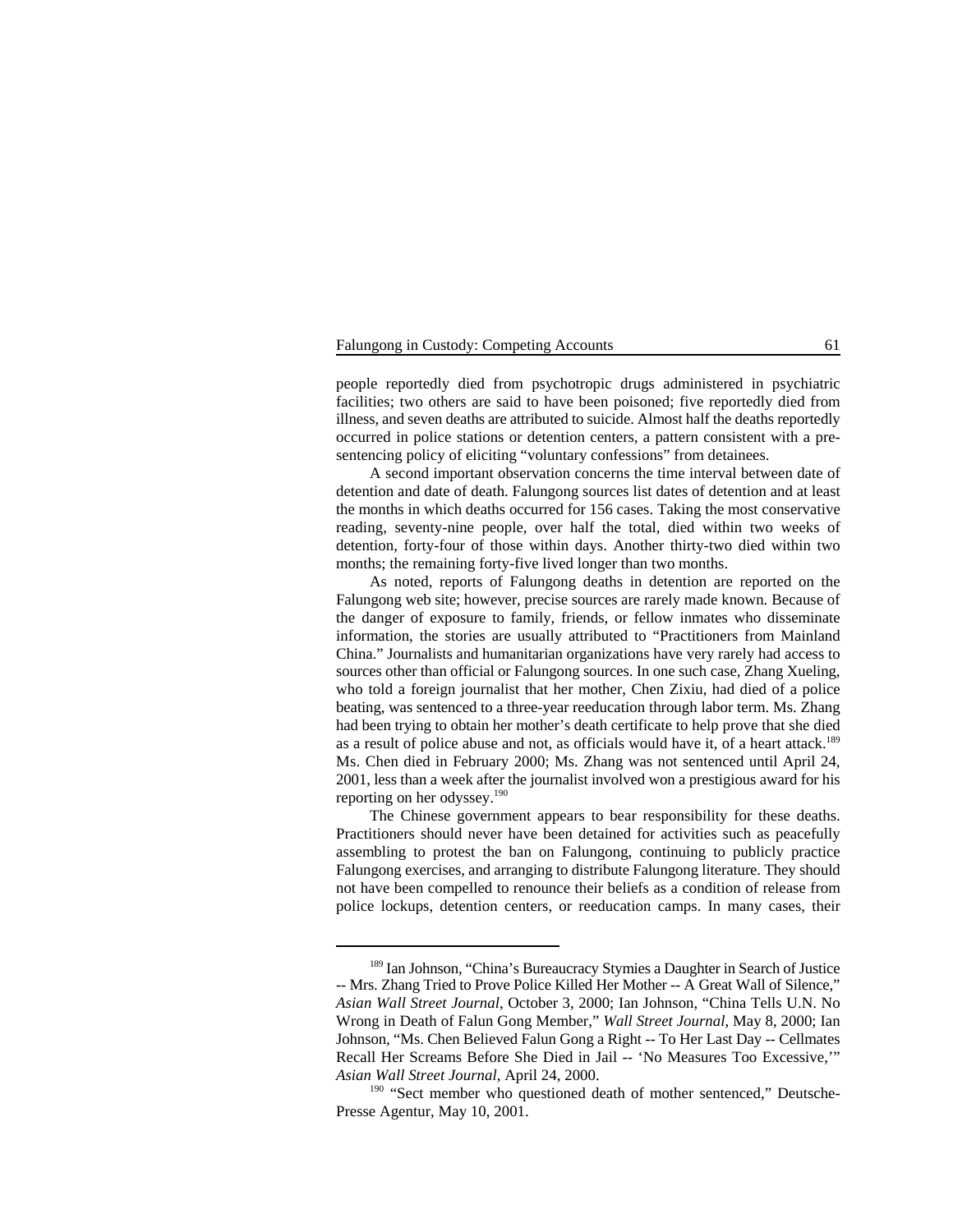refusals to capitulate during interrogations appear to have led directly to their deaths.

Falungong sources have also reported widespread torture in prisons and camps. In response, Chinese authorities have simply reiterated old themes. The director of Prison Administration, for example, said only that torture is prohibited by law, and that offices and special mailboxes to "deal with illegal practices" are available in all prisons. $^{191}$  As for reeducation through labor camp abuse, the head of China's anti-cult office repeated what an official newspaper said in 1997 when it called for strengthening the system, that reeducation is akin to the way parents treat their children, doctors their patients, and teachers their students.<sup>192</sup> For Falungong people, the aim is to "educate, reform, and rescue [them from] being misled..."<sup>193</sup> As detailed above, Canadian citizen Zhang Kunlun would vehemently disagree with this characterization. Both Zhang's case and other published accounts suggest that physical violence as well as psychological coercion are common in the camps and that the situation has worsened over time.<sup>194</sup>

Information on two cases comes from a Chinese government response to inquiries made by the U.N. Special Rapporteur on Torture in November 1999.<sup>195</sup> According to Chinese officials, Zhao Jinhua died after refusing to go to the hospital

<sup>&</sup>lt;sup>191</sup> "Torture and Ill-treatment of Prisoners...," Xinhua, February 19, 2001.<br><sup>192</sup> John Leicester, "China likens crackdown on Falun Gong to war on drugs,

assails Washington," Associated Press Newswires, February 27, 2001; "Work of Reeducation Through Labor Is To Be Strengthened, Not Weakened," *Legal Daily* (*Fazhi Ribao*), September 30, 1997, in "Vice Justice Minister Interviewed on 'Reeducation Through Labor,'" FBIS, October 1, 1997.<br>"Responsible Official of the State Council Office for the Prevention and

Handling of Evil Cults Answers Reporters' Questions," Xinhua, February 27, 2001, in "PRC's State Council Office for Handling 'Evil Cults' Holds News Conference," FBIS, March 1, 2001; "Falun Gong Practitioners' Life at Re-education Institute," *People's Daily Online* , http://english.peopledaily.com.cn/200102/18/print/20010218-62663.html, February

<sup>18, 2001.</sup> Paul Adams, "Canadian outcry helped Zhang avoid torture Falun Gong". Paul Adams, "Canadian outcry helped Zhang avoid torture Falun Gong". follower says Chinese jailers treated him better than other prisoners," *The Globe and Mail*, January 18, 2001; John Pomfret and Philip Pan, "Torture Is Breaking Falun Gong, China Systematically Eradicating Group," *Washington Post*, August

<sup>5, 2001. &</sup>quot;Civil and Political Rights Including Questions of Torture and Detention: Report of the Special Rapporteur, Sir Nigel Rodley, submitted pursuant to Commission on Human Rights Resolution 1999/32," United Nations, Economic and Social Council, E/CN.4.2000/9, 2 February 2000, paragraph 219.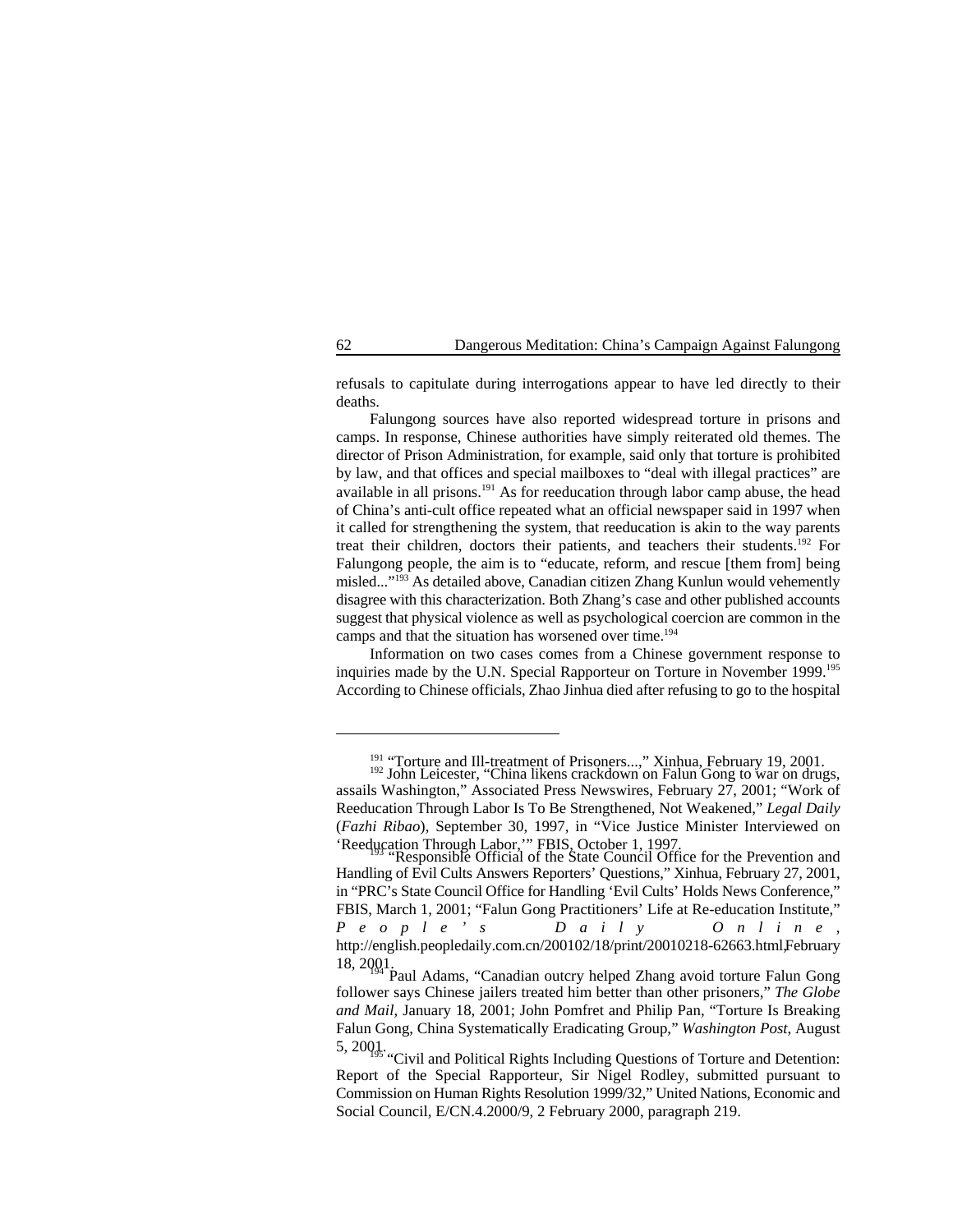|  | Falungong in Custody: Competing Accounts |  |
|--|------------------------------------------|--|
|  |                                          |  |

for treatment of her heart disease, rather than from police beatings as alleged.<sup>196</sup> In a second, case, that of Yu Hanxin, officials denied allegations of torture during interrogation.<sup>197</sup> Of the four other named cases submitted, the Chinese government either made no response or indicated that the practitioner could not be located.<sup>198</sup>

### **Psychiatric Incarceration**

Assessing how many Falungong members have been taken into custody and how they have been treated is further complicated by the Chinese government practice of treating or warehousing Falungong followers in mental institutions or psychiatric wards. According to a doctor with Beijing University's Mental Hygienics Institute, firm Falungong believers suffer from "delusion-like subcultural beliefs," that their state of mind is not "normal," and their "righteous choice is to seek help from psychiatrists in hospitals."<sup>199</sup> Her statement had nothing to say about forced placement and medication in mental hospitals. In February 2001, a foreign ministry spokesperson said that allegations of misuse of psychiatry were "totally groundless." $200$  As of March 18, 2001, Falungong's website listed the names of 214 practitioners reputed to be in psychiatric detention and mentioned another fifty-two for whom no names were given. At the time, Falungong spokespersons were estimating that the total number of psychiatric detainees approached 1,000.<sup>201</sup>

If there is a rationale for sending Falungong practitioners to psychiatric facilities, it is unclear. Robin Munro, author of a ground-breaking study of psychiatric abuse in China, has stated that many who end up in such facilities do not belong there. He goes on to say that "political criminals," the subset that includes Falungong practitioners, who evince "a perplexing absence of any normal instinct

<sup>&</sup>lt;sup>196</sup> "Civil and Political Rights Including Questions of Torture and Detention: Report of the Special Rapporteur, Sir Nigel Rodley, submitted pursuant to Commission on Human Rights Resolution 1999/32," United Nations, Economic and

Social Council, E/CN.4/2001/66, 25 January, 2001, paragraph 321.<br>E/CN.4.2000/9, paragraph 220; E/CN.4/2001/66, paragraph 322.

<sup>&</sup>lt;sup>198</sup> E/CN.4.2000/9, paragraph 220-221; E/CN.4/2001/66, paragraph 327.

<sup>&</sup>lt;sup>199</sup> "Chinese doctor says Falun Gongers suffer 'delusion-like subcultural beliefs," BBC Monitoring, February 4, 2001, from Xinhua, February 4, 2001.<br>"FM Spokesman Denies Report on Abusing Psychiatry for Political

Reasons," FBIS, February 21, 2001, from Agence France-Presse, February 20,

 $2001<sub>201</sub>$  For further discussion of forced placement of Falungong practitioners in psychiatric facilities, see Robin Munro, "Judicial Psychiatry in China and its Political Abuses," *Columbia Journal of Asian Law*, Vol.14, No.1, Spring 2000, pp. 106-120.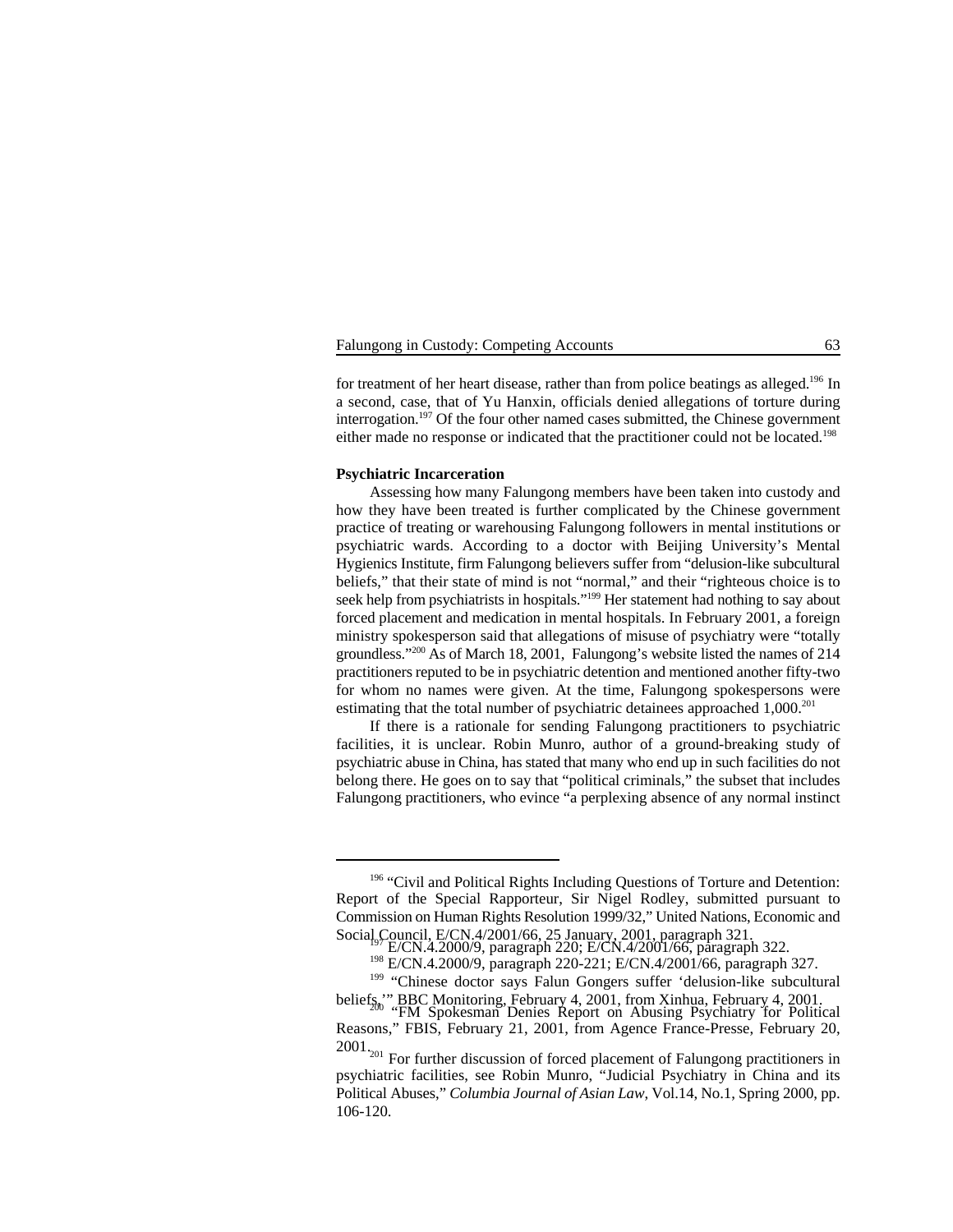for self-preservation" wind up in mental institutions."<sup>202</sup>

From what information is available about Falungong practitioners confined in mental facilities, judgments as to the appropriateness of the placements do not seem to be made on the basis of generally accepted psychiatric criteria. On the other hand, several pragmatic reasons for the practice have been suggested, that practitioners are sent to mental hospitals when they have been held in traditional detention facilities longer than the law allows or when overcrowding becomes too severe or when authorities at detention centers are trying to reduce their own costs. In any event, the basis for determining who is sent to what kind of facility is not apparent.

An analysis of the Falungong material on psychiatric placement of practitioners yields some general information about those being held, but raises questions about why particular practitioners have been singled out.<sup>203</sup> For example, more than 75 percent of those whose sex is listed are women, a profile which fits with reports that the majority of resolute protestors were women. Shandong province, where the crackdown has been most extensive, accounts for over 35 percent of cases for which location is listed; Beijing accounts for  $25$  percent.<sup>204</sup> The number of publicized cases or even those with some identifying information is too small to yield reliable judgments on such categories as occupation or status within Falungong, but a sampling included an intermediate court judge, a Party official, cadres at various government bureaus and commissions, military officers, police officials and traffic policemen, professors and teachers, accountants, engineers, bank employees, factory, mine, hospital, and retail store workers, a retired manager of an investment company, a researcher, and a fashion model.

The identified cases, many of professionals or security personnel, may be an artifact of the greater willingness of family members to divulge information to Falungong spokespersons, easier access to e-mail or other means of relaying information, or other unidentified factors. On the other hand, the government's preoccupation with security and the problem of disciplining recalcitrant army and police personnel and government cadres may account for the prevalence of such

<sup>&</sup>lt;sup>202</sup> Interview reported in Erik Eckholm, "Psychiatric Abuse by China Reported in Repressing Sect," *New York Times*, February 18, 2001.<br>"Name list of Falun Gong practitioners who have been sent to mental

hospitals," March 18, 2001, as of April 27, 2001 accessed at http://hrreports.faluninfo.net/book4/CategoryIndex.

 $204$  Ian Johnson, "Death Trap: How One Chinese City Resorted to Atrocities to Control Falun Gong --- Pressured by their Superiors, Weifang's Police Tortured Members of Banned Sect --- The Makeshift Jail in Beijing," *Wall Street Journal*, December 26, 2000.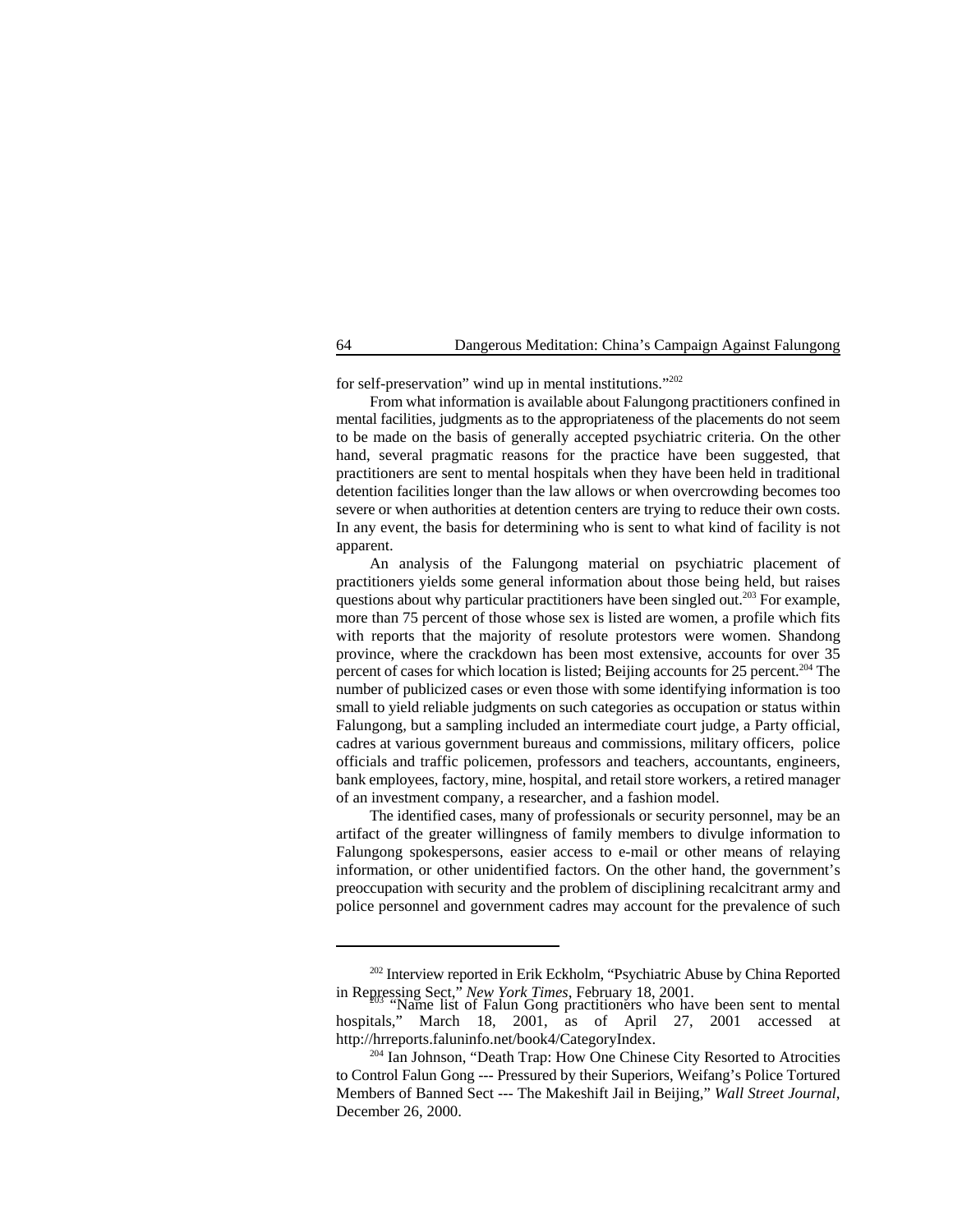Falungong in Custody: Competing Accounts 65

cases among those identified.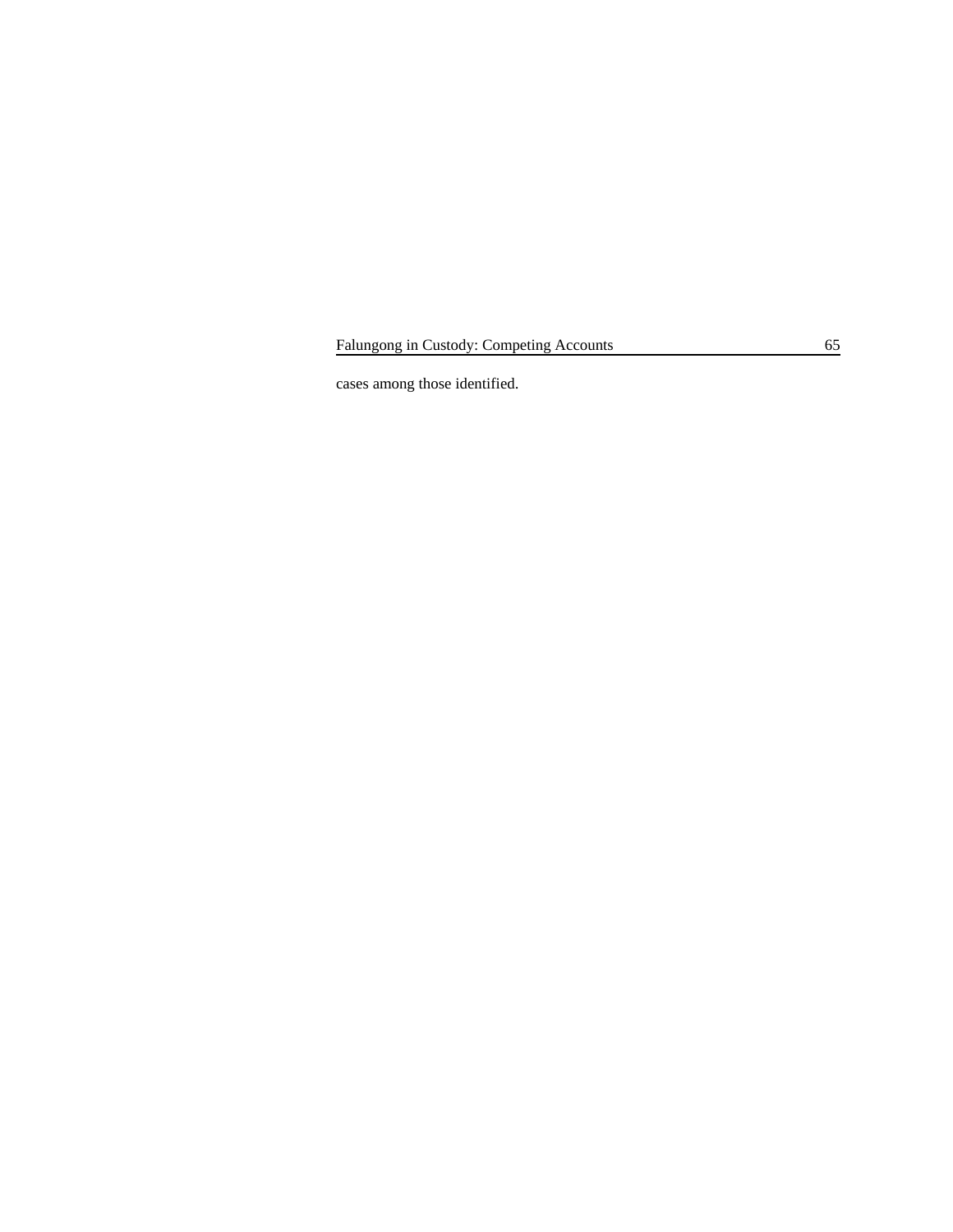## **VI. FALUNGONG OUTSIDE MAINLAND CHINA**

As soon as the crackdown started in July 1999, Falungong looked for support from foreign governments and multilateral organizations such as the office of the U.N. High Commissioner for Human Rights, and from Falungong practitioners outside China, estimated at thirty million by the organization's spokespersons. Falungong leaders sought leverage and legitimacy by urging governments in the West and throughout Asia to express outrage at China's human rights violations and to pressure the Chinese leadership to reverse its ban on Falungong. With the crackdown underway and the possibility that Falungong's visibility within China would wane, its leaders also promoted the growth of the movement in countries outside China to demonstrate Falungong's continued vitality and efficacy.

China responded to Western condemnation of the Falungong crackdown with accusations of interference, collusion, and ignorance of the danger Falungong presented to China and to individual practitioners. In Asian cities—Hong Kong, Singapore, Bangkok, Tokyo—where a vibrant Falungong presence might have helped sustain the movement, China went on the diplomatic offensive.

As a result, foreign governments generally have been unwilling to do much in the face of the crackdown beyond providing rhetorical defense for practitioners' basic rights. In many cases, foreign governments responded to Chinese pressure by turning their backs on reports of abuses or even denouncing Falungong. In isolated instances, some governments limited Falungong members' freedom of assembly and expression in their own countries.

Nowhere has more been at stake, pragmatically and symbolically, than in Hong Kong.

### **Falungong in Hong Kong**

Practitioners in the Special Administrative Region of Hong Kong (SAR), there since 1996, have supported the rights of those on the mainland from the time the crackdown began in July 1999.<sup>205</sup> The Hong Kong government, on the other hand, has quietly chipped away at the rights of SAR practitioners. On paper, Hong Kong has held the line and Falungong remains legal there; SAR authorities have not passed an anti-cult law or anti-sedition legislation, as some had feared, which would have provided a legal basis for banning the group. Nor has the SAR government seriously restricted Falungong followers from practicing and making their views publicly known through marches, meetings, and demonstrations. Responding to pressure from Beijing, Hong Kong authorities have, however, limited Falungong

<sup>&</sup>lt;sup>205</sup> Mark Landler, "Hong Kong to Monitor Falun Gong More Closely, Official Says," *New York Times*, February 4, 2001.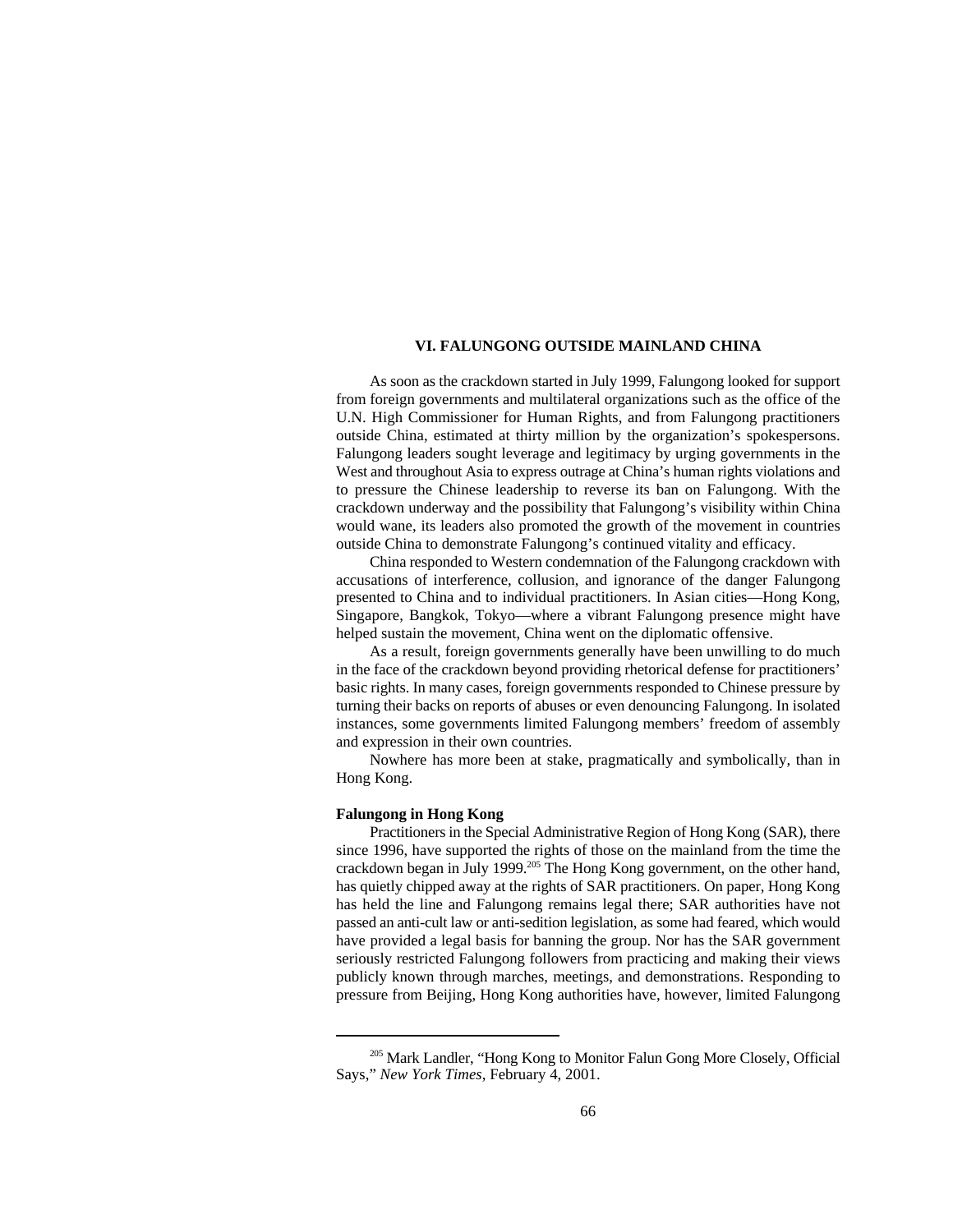practitioners' use of public facilities and restricted access to followers based outside the SAR. Authorities have also put Falungong on notice by declaring that the group has all the markings of an "evil cult," that it is being carefully monitored, and that it could be shut down quickly should Hong Kong authorities deem such action necessary.

Early Falungong-Hong Kong interaction was routine. On July 22, 1999, the same day Falungong was banned on the mainland, the Hong Kong government assured the Hong Kong chapter, legally registered as a society, that "[Falungong's] operation can continue so long as it abides by the law."<sup>206</sup> By the following day, Hong Kong practitioners openly staged the first of many protests, some with as many as 1,000 participants, denouncing actions taken by the Chinese government to destroy Falungong.<sup>207</sup> In the following weeks and months, however, concerns about pressure from mainland authorities mounted when, for example, several Hong Kong bookstores refused to stock Falungong publications and when a large paging company failed to deliver Falungong-related messages.<sup>208</sup> Some Hong Kong politicians objected to Falungong plans for a one-day international meeting in December 1999, and Chief Executive Tung Chee-hwa warned the organizers against "doing anything which was not in the interests of China, Hong Kong, or the 'one country, two systems'" policy.<sup>209</sup> A month before the one-year anniversary of the ban, Hong Kong immigration authorities refused admission to several Falungong members from other countries.<sup>210</sup>

At the same time, some practitioners flaunted their presence. Sidewalk distribution of a twenty-six page color brochure detailing alleged Chinese government atrocities seemed calculated to antagonize Hong Kong's pro-Beijing faction. But it was Falungong's efforts to hold a high-profile meeting at Hong

<sup>&</sup>lt;sup>206</sup> "Hong Kong: Government reportedly not to follow mainland ban on Falun Gong," BBC Worldwide Monitoring, July 22, 1999, from Kyodo News Service,

July 22, 1999.<br>Priscilla Cheung, "China Sect Stages Hong Kong Protest," Associated 207 Press Online, July 23, 1999. Falungong followers mounted a few earlier protests in the period between the April rally in Beijing and the official July ban.<br>"Hong Kong Won't Sell Sect Books," Associated Press Online, July 31,

<sup>1999; &</sup>quot;Pager Firm Blocks Sect Calls," *South China Morning Post*, November 6, 1999.

<sup>&</sup>lt;sup>209</sup> Alex Lo, "Falun Gong conference 'slap in the face," *South China Morning Post*, December 9, 1999; "Hong Kong chief executive warns Falun Gong to abide by the law," BBC Worldwide Monitoring, December 11, 1999.<br>"Falun Gong members denied entry into Hong Kong for the first time,"

BBC Monitoring, June 29, 2000; source, *Hong Kong iMail* (Internet Version-WWW), June 29, 2000.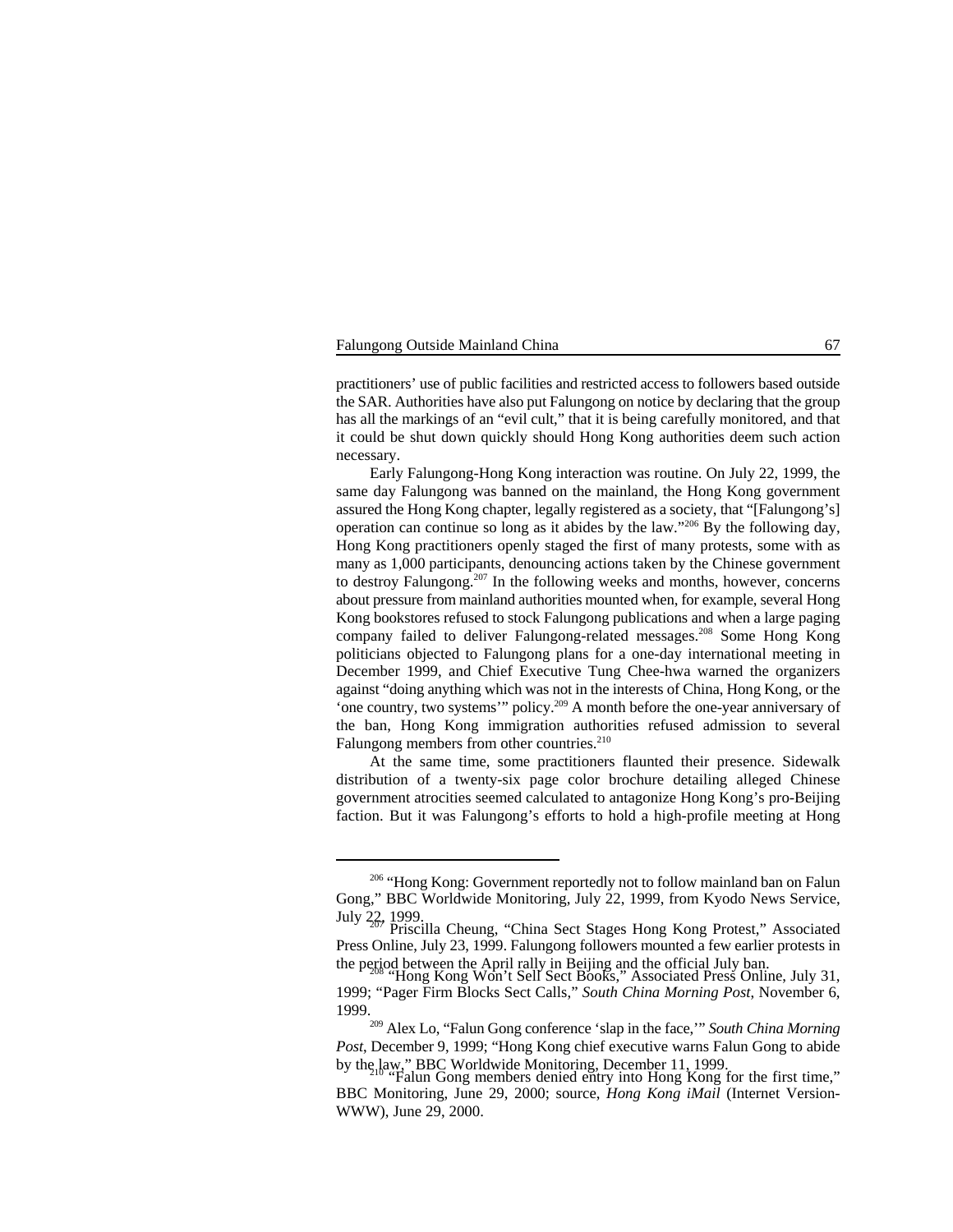Kong's City Hall on January 14, 2001 that demonstrated more clearly than ever the group's carefully thought through strategy of what might be called "peaceful provocation." It was clear that authorities in Beijing would be furious at such a move, in part because Falungong, at the point the meeting was being negotiated, had succeeded remarkably well in stalemating the government's effort to shut down the movement within China. It was clear that the international community, concerned about erosion of freedoms in Hong Kong, would be watching, and that the meeting would strain China-Hong Kong relations. It was also clear that Falungong was acting irreproachably, scrupulously following procedures for holding public meetings and acting entirely within the limits of the law.

On December 20, 2000, President Jiang Zemin visited Macao to help celebrate the first anniversary of the island's return to China after 450 years of Portuguese rule. His speech, indicating escalating impatience with all anti-mainland activities in Macao, gave Hong Kong's pro-Beijing media and business community the signal they needed.<sup>211</sup> As soon as it became known that the SAR Legal and Cultural Services Department had "routinely" approved Falungong's January 14 meeting application, the pro-Beijing forces mounted a full-scale campaign to shut down the organization in Hong Kong once and for all.<sup>212</sup> An unofficial understanding that at least during the meeting period Falungong would temper "provocative activities," such as putting up posters showing the bodies of those who allegedly died in custody in China, did nothing to assuage the China faction's animus.<sup>213</sup> Even those not wholly in the government's camp suggested Falungong members temper their

 $211$  "We must never allow a small number of people in Macao to carry out activities that are against the central government and split the country," quoted in "Jiang Warns Against Dissent at Macao Celebrations," Reuters, December 20, 2000; Loh Hui Yin, "Macau, HK told - Curb anti-China activities," *The Straits Times*, December 21, 2000.

<sup>&</sup>lt;sup>212</sup> May Sin-mi Hon, "Pro-Beijing media attacks sect meeting," *South China Morning Post*, January 11, 2001; Martin Wong, Stella Lee and Jimmy Cheung, "Sect claims offensive, says official: Falun Gong members accused of abusing government tolerance in order to challenge Beijing," *South China Morning Post*, January 16, 2001.

<sup>&</sup>lt;sup>213</sup> Alex Lo, "Banned Sect to Host SAR talks," *South China Morning Post*, January 4, 2001; "Falungong, Hong Kong Government Compromise on Planned Demonstration," FBIS, January 8, 2001, from *Hong Kong iMaiI* (Internet Version-WWW), January 5, 2001; "Expose the Heretical Nature of Falungong," *Wen Wei Po* (Internet Version-WWW), February 9, 2001, in "wwp editorial attacks heretical nature of falungong," FBIS, February 21, 2001.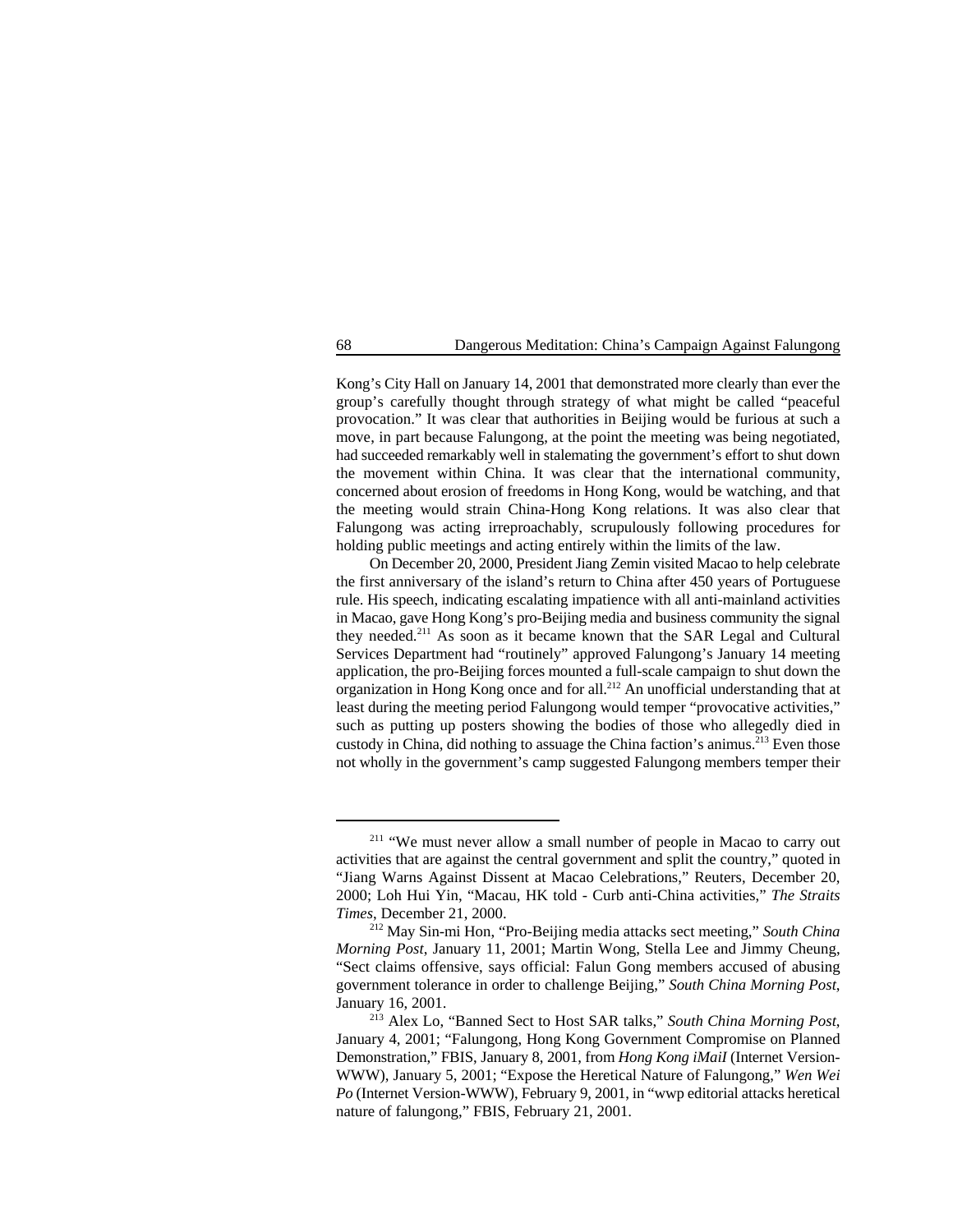activities to avoid a showdown.<sup>214</sup>

On January 14, some 800 to 1,200 practitioners, including 700 from twentythree other countries gathered in Hong Kong.<sup>215</sup> In a march across town in funeral attire, practice in a public park, a silent vigil, and delivery of petitions to the Chinese Government Liaison Office, they drew attention to the Chinese government's crackdown.<sup>216</sup> To ensure control, police split the marchers into twelve  $\frac{1}{2}$  sections.<sup>217</sup> Organizers said that in a compromise they had agreed not to carry any banners denigrating China's president, Jiang Zemin.<sup>218</sup> In addition, officials of the Leisure and Cultural Services Department refused to permit a display of photos of alleged torture victims, because, they said, approval for the photos had not been obtained when Falungong rented the Hong Kong City Hall Auditorium, and because their display was irrelevant to the stated purpose of "experience sharing" by members.<sup>219</sup> Falungong agreed to the restriction in order to preserve the event.

During the meeting, much of the "sharing" came from followers who had experienced mistreatment. Falungong charged that, using a Beijing-supplied black list, Hong Kong authorities had deliberately refused entry to those with the most compelling testimonies. $220$  Immigration authorities claimed the thirteen practitioners who had been barred from the territory had visa problems. $^{221}$ 

The first salvo directly from China relating to the January 14 event came in a lengthy article carried by Xinhua that labeled a Hong Kong spokesman for the

<sup>&</sup>lt;sup>214</sup> "SAR Falungong Pledges 'Low Profile,' Seeks Public Understanding," in FBIS, February 12, 2001, from *Hong Kong iMail* (Internet Version-WWW), February 8, 2001; "HK NPC Deputy on Hong Kong's Handling of Falungong Issue," FBIS, February 21, 2001, from *Hong Kong iMail* (Internet Version-WWW), February 20, 2001. Margaret Wong, "Falun Gong Sect Meets in Hong Kong," Associated

Press, January 14, 2001.<br>Clay Chandler, "Hong Kong Detains Adherents of Sect Denounced by

Beijing; Falun Gong Tests 'Two Systems' Policy," *Washington Post*, January 14, 2001; Agnes Lam, "Sect march on Beijing office," *South China Morning Post*, January 14, 2001.

<sup>&</sup>lt;sup>217</sup> Lam, "Sect march...," *South China Morning Post*.<br><sup>218</sup> Tyler Marshall, "Hong Kong's Political Autonomy Withstands Beijing's Ban on Falun Gong," *Los Angeles Times*, January 14, 2001.<br><sup>219</sup> Wong, "Falun Gong Sect Meets...," Associated Press.

<sup>&</sup>lt;sup>220</sup> Chandler, "Hong Kong Detains Adherents...," *Washington Post*; Manuel and Johnson, "Falun Dafa Says Hong Kong...," *Asian Wall Street Journal*. Gren Manuel and Ian Johnson, "Falun Dafa Says Hong Kong Is Less <sup>221</sup>

Tolerant of Movement --- Government Permits Conference, but Some Followers Are Turned Away --- Chinese Media Outlets in the City Have Openly Criticized Group," *Asian Wall Street Journal*, January 14, 2001.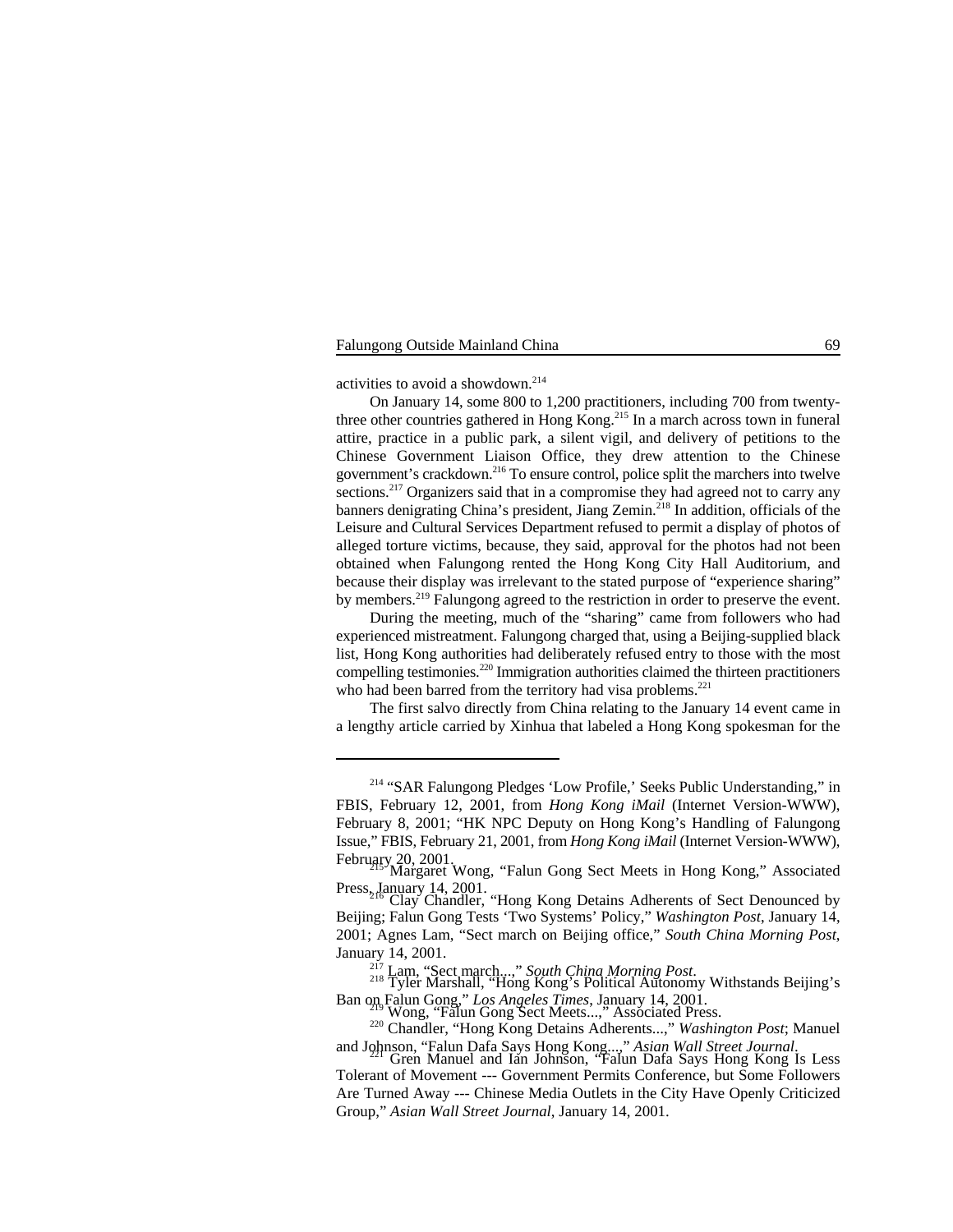group "a core member of the evil cult" and expressed alarm over Falungong's expansion to other Asian cities. A second article, published after the event, raised concerns over Hong Kong's becoming a base for subversion and charged Falungong with being a "cheap tool" of the West in collusion with anti-China forces and separatists in Tibet, Xinjiang, and Taiwan.<sup>222</sup> Pro-Beijing Hong Kong newspapers denounced the group in front-page articles; and local lawmakers commented on the dangers Falungong was said to pose to social order in Hong Kong.223

In February 2001, a Hong Kong member of the Standing Committee of China's National People's Congress (NPC) accused the local Falungong group of increased "ferocity" in directly attacking the central government. He indicated he planned to raise the issue at the Standing Committee meeting, scheduled for February 26-28, and at the NPC meeting the following week. $^{224}$ 

Hong Kong Secretary for Security Regina Ip added fuel to the fire with her February 1 objection to Falungong's higher profile and what she said was its targeting of the central government. At the same time as she acknowledged that members of the group had done nothing illegal, she insisted on the need to keep "watch on their activities."<sup>225</sup> On March 1, Ms. Ip labeled Falungong "devious," characterized by heterodoxy, and not an "ordinary" organization, in part because it was so well organized and funded, two charges Hong Kong practitioners denied.<sup>226</sup> In regard to complaints about Falungong's pamphleteering and use of email, she again suggested it would not be "abnormal for the Government to closely monitor it." Although Falungong had not yet broken the law she suggested, it

<sup>&</sup>lt;sup>222</sup> Hon, "Pro-Beijing media attacks...," *South China Morning Post*; "People's Daily Commentary: Falungong Leader Backed by Overseas Anti-China Forces," FBIS, January 8, 2001, from Xinhua, January 7, 2001; "There is a Profound International Background to Falungong's Ability to Fight Back Like a Cornered Beast," Zhongguo Xinwen She, February 8, 2001, in "ZXS Commentary Assails Foreign Support for Falungong," FBIS, February 12, 2001.

<sup>&</sup>lt;sup>223</sup> Stella Lee, "Falun Gong conference aims to disrupt social order," *South* 

*China Morning Post*, January 15, 2001.<br>"Tsang Hin-chi To Brief NPC Standing Committee Meeting on Falungong in Hong Kong," FBIS, February 27, 2001, from "NPC Standing Committee Member Tsang Hin-chi Accuses Falungong of Getting More and More Ferocious and Rampant," *Wen Wei Po* (Internet Version-WWW), February 26, 2001.

<sup>&</sup>lt;sup>225</sup> "Hong Kong authorities to 'keep a watch on' Falun Gong - security secretary," BBC Monitoring, February 1, 2001.

<sup>&</sup>lt;sup>226</sup> Stella Lee, "Falun Gong denies being well-funded," South China Morning *Post*, March 3, 2001.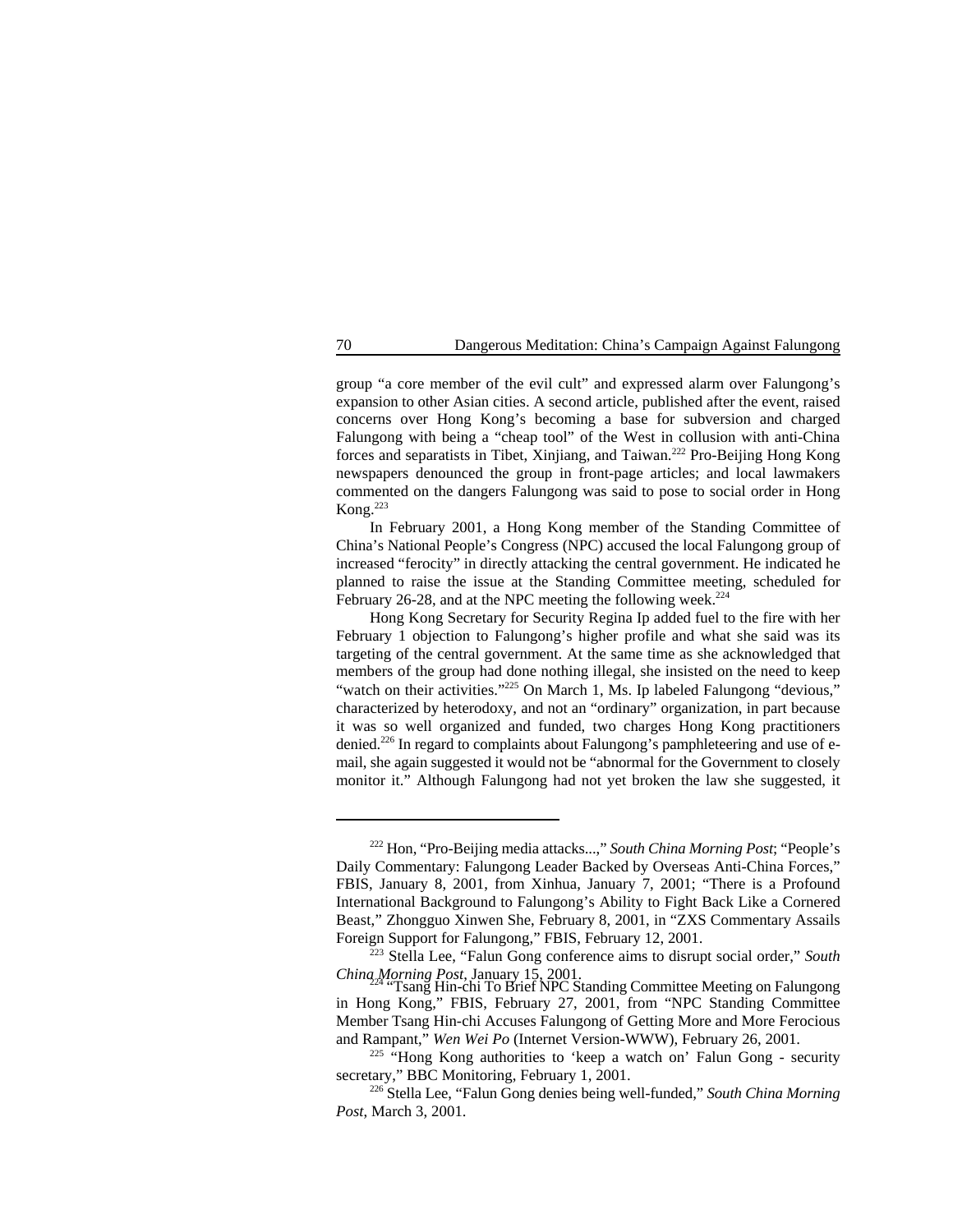"might do that in the future." $227$ 

By March 2, a Falungong spokesman in Hong Kong complained of increased pressure from the police including ID checks of practitioners distributing leaflets.<sup>228</sup> And a spokeswoman for the Leisure and Cultural Services Department confirmed that some 1,000 park managers had been told to "pay attention" to exercising Falungong practitioners.<sup>229</sup> There had been complaints, she said, about members causing disturbances while handing out leaflets.

Chief Executive Tung Chee-hwa initially was circumspect in his public denunciation of Falungong, caught as he was between Beijing's "one country" emphasis and the imperative in Hong Kong of stressing that the "two systems" remain largely independent. However, he too signaled approval of Beijing's stance with a statement on February 8 that Falungong "more or less [bore] some characteristics of an 'evil cult'" and that the group's activities in Hong Kong warranted monitoring.<sup>230</sup>

At the same time as Falungong's status in Hong Kong was under discussion, security arrangements for an international business meeting there, the Fortune Forum sponsored by AOL Time Warner, were in progress. President Jiang Zemin's scheduled appearance at the May event meant SAR officials were under pressure to curb protest activities, especially those promised by Falungong, to the satisfaction of all parties. By April 11, the news had leaked that no mainland tour groups could be present in Hong Kong or Macao during Jiang's visit.<sup>231</sup> By the middle of the month, security personnel from the Central Bodyguards Bureau and the Ministry of Public Security had begun to arrive in Hong Kong to monitor Falungong.<sup>232</sup> And at about the same time, Falungong practitioners in Hong Kong made public their intention to practice group exercises, distribute literature, and

 $227$  Kong Lai-Fan, "'Devious' Falun Gong needs monitoring says Regina Ip," *South China Morning Post*, March 2, 2001.

<sup>&</sup>lt;sup>228</sup> Stella Lee, "Sect complains of increased scrutiny by police," *South China Morning Post*, March 2, 2001.

<sup>&</sup>lt;sup>229</sup> Stella Lee, "Officials admit keeping an eye on sect," *South China Morning Post*, March 21, 2001. **Dirk Beveridge, "Shifting toward Beijing, Hong Kong leader brands Falun 230** 

Gong a 'cult,'" Associated Press Newswires, February 8, 2001.

<sup>&</sup>lt;sup>231</sup> "Travel ban will not affect protest plans: local Falun Gong," *South China Morning Post*, April 11, 1001.<br>"PRC Security Personnel Arriving in HK To Monitor Falungong Ahead of

Jiang Visit," FBIS, April 27, 2001, from *Hong Kong Sing Tao Jih Pao*, April 25, 2001, p. A13.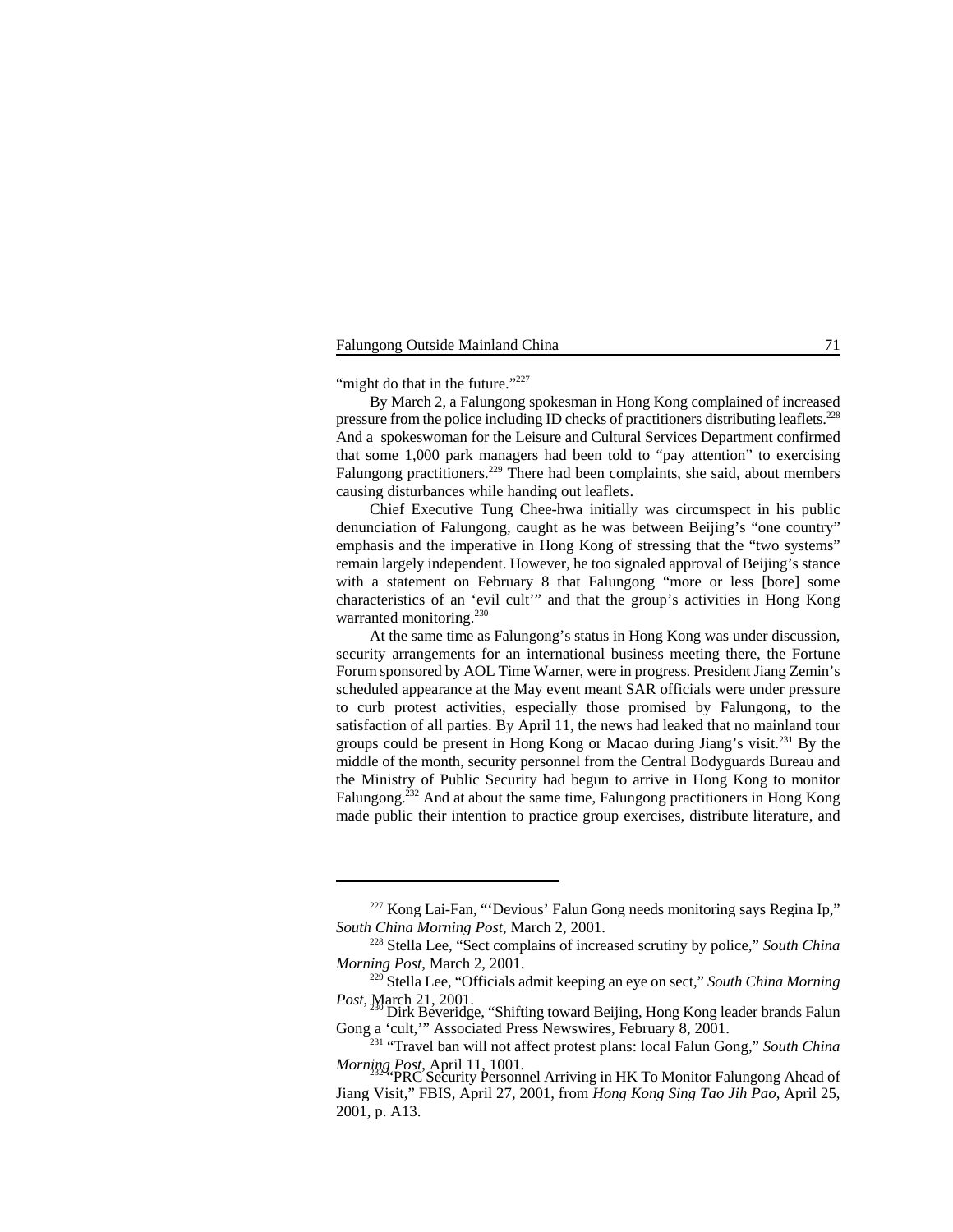mount a photo exhibition during the forum.<sup>233</sup>

Their announcement prompted Tung Chee-hwa to stress that his government "will not allow them [Falungong] to abuse Hong Kong's freedoms and tolerance or to affect public peace and order," adding that the group's plans to protest were "unacceptable to the community."<sup>234</sup> He characterized Falungong's motives as political rather than religious. Within days, Beijing signaled it agreed with Tung, as did Donald Tsang, Hong's Kong's new Chief Secretary for Administration.235 And just days before the visit, police readied a massive security force of some 3,000 officers, banned protests within 1,000 feet of the forum site, and limited Falungong demonstrators to twenty.<sup>236</sup> By then, Jiang had cut his visit from three days to one.<sup>237</sup>

The Hong Kong government, at the same time it denied having a blacklist, took steps to block entry to the territory to practitioners from abroad, including followers from Japan, Australia, the United Kingdom (U.K.), and the U.S., some of whom complained of rough treatment from immigration officials.<sup>238</sup> They, in turn, insisted the deportations had nothing to do with Falungong membership but refused to give any other reasons; the Chinese Foreign Affairs Ministry insisted that exit and entrance procedures were legal; and Security Secretary Ip defended the

<sup>&</sup>lt;sup>233</sup> "Falun Gong Plans Events in Hong Kong During Jiang's Visit," *South China, Morning Post*, April 18, 2001.

*Hong Kong Leader Criticizes Sect," Associated Press, April 26, 2001;* "Tung steps up attack on sect," *South China Morning Post*, April 26, 2001; "Hong Kong freedoms to be tested during Jiang visit," *South China Morning Post*, April 27, 2001.

<sup>&</sup>lt;sup>235</sup> "PRC Official Approves of Tung Chee-hwa's Remarks on Falungong in HK," FBIS, April 30, 2001, from *Wen Wei Po*, April 28, 2001; "Donald Tsang Vows to Keep Falungong in Check to Protect Citizens," FBIS, May 1, 2001, from *Hong Kong iMail* (Internet Version-WWW), April 30, 2001.

<sup>&</sup>lt;sup>236</sup> Niki Law, "Police justify protest ban," *South China Morning Post*, May 4, 2001; Stella Lee, "HK sect protest moved from forum," *South China Morning Post*, May 4, 2001; "Jiang Almost Meets the Falun Gong," *The Economist*, May 10, 2001.

<sup>&</sup>lt;sup>237</sup> "Jiang Zemin to Shorten Hong Kong Visit Due to Planned Protests," South *China Morning Post*, April 18, 2001.

<sup>&</sup>lt;sup>238</sup> "Hong Kong blocks entry of two U.S. Falun Gong members," South China *Morning Post*, May 6, 2001; "Group: Hong Kong Deports 2 U.S. Falun Gong Members," Reuters, May 6, 2001; Florence Ng, "Hostile reception for sect members," *South China Morning Post*, May 9, 2000.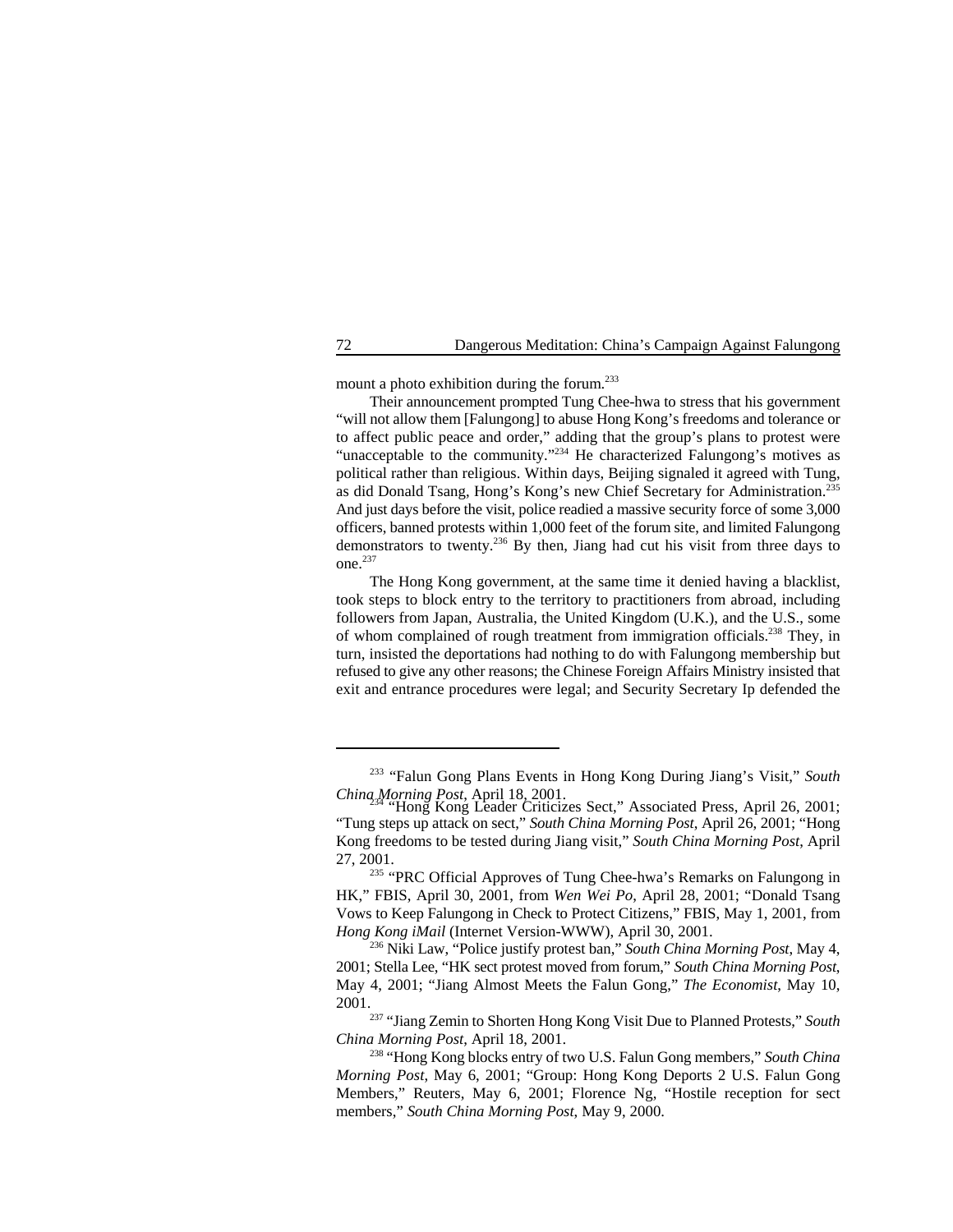expulsions.<sup>239</sup> "No one," she said, "was barred because of their religious belief or affiliation with any group," but "as part of the overall security strategy." $^{240}$  It should be noted that no government is under obligation to admit non-nationals to its territory. Under Article 154 of the Basic Law, Hong Kong has sole authority to apply immigration controls on entry, stay, and departure in the Hong Kong Special Administrative Region by persons from foreign states and regions.

Under pressure from Hong Kong lawmakers, Ms. Ip finally admitted the existence of a blacklist but refused to say whether Falungong members were on  $it.^{241}$  In an editorial, she also defended the security arrangements against charges that they deprived protestors of their rights to freedom of speech and assembly.<sup>242</sup>

Within days of the conclusion of the Fortune Forum, Falungong practitioners mounted another challenge to Hong Kong authorities with the announcement they would hold weekly "spiritual exercises" in a public park in Hong Kong's tourist district. Group leaders had done their homework. Since Falungong was not renting space, the Leisure and Cultural Services Department could not legally ban the meeting; and since less than fifty people were expected to attend, there was no need to notify the police seven days in advance as required by the Public Order Ordinance. 243

By mid-May, the Hong Kong government's stance toward Falungong had begun to shift. Officials made clear that although they viewed Falungong with a great deal of suspicion and would continue monitoring it closely, there would be no attempt to shut it down. Some commentators speculated that the decision reflected Tung's desire to show, in advance of elections for chief executive in March 2002, that "one country, two systems" was intact. Chief Secretary Donald Tsang, for example, said Hong Kong had "to consider all options, legislation included, in dealing with cults." "We must make adequate preparations," he said, "so that we will not be at a loss when things happen."<sup>244</sup> And he acknowledged that SAR

 $239$  "Falun Gong Members Demonstrate," Associated Press, May 8, 2001; "Expulsion of Sect Members 'Lawful,'" *South China Morning Post*, May 11, 2001.

<sup>&</sup>lt;sup>240</sup> "Hong Kong says not barring entry due to religion," South China Morning *Post*, May 16, 2001.

<sup>&</sup>lt;sup>241</sup> "Ip admits to existence of blacklist," *South China Morning Post*, May 22, 2001.

<sup>&</sup>lt;sup>242</sup> Regina Ip, "'Our force was justified," *South China Morning Post*, May 30, 2001.

<sup>2001&</sup>lt;sub>243</sub> "HK: Falungong Announces Weekly 'Spiritual Exercises' in Kowloon Park," FBIS, May 15, 2001, from *Hong Kong iMail* (Internet Version-WWW), May

<sup>14, 2001. &</sup>quot;Hong Kong Considers Legislation Over Cults Such As Falun Gong," Reuters, May 18, 2001.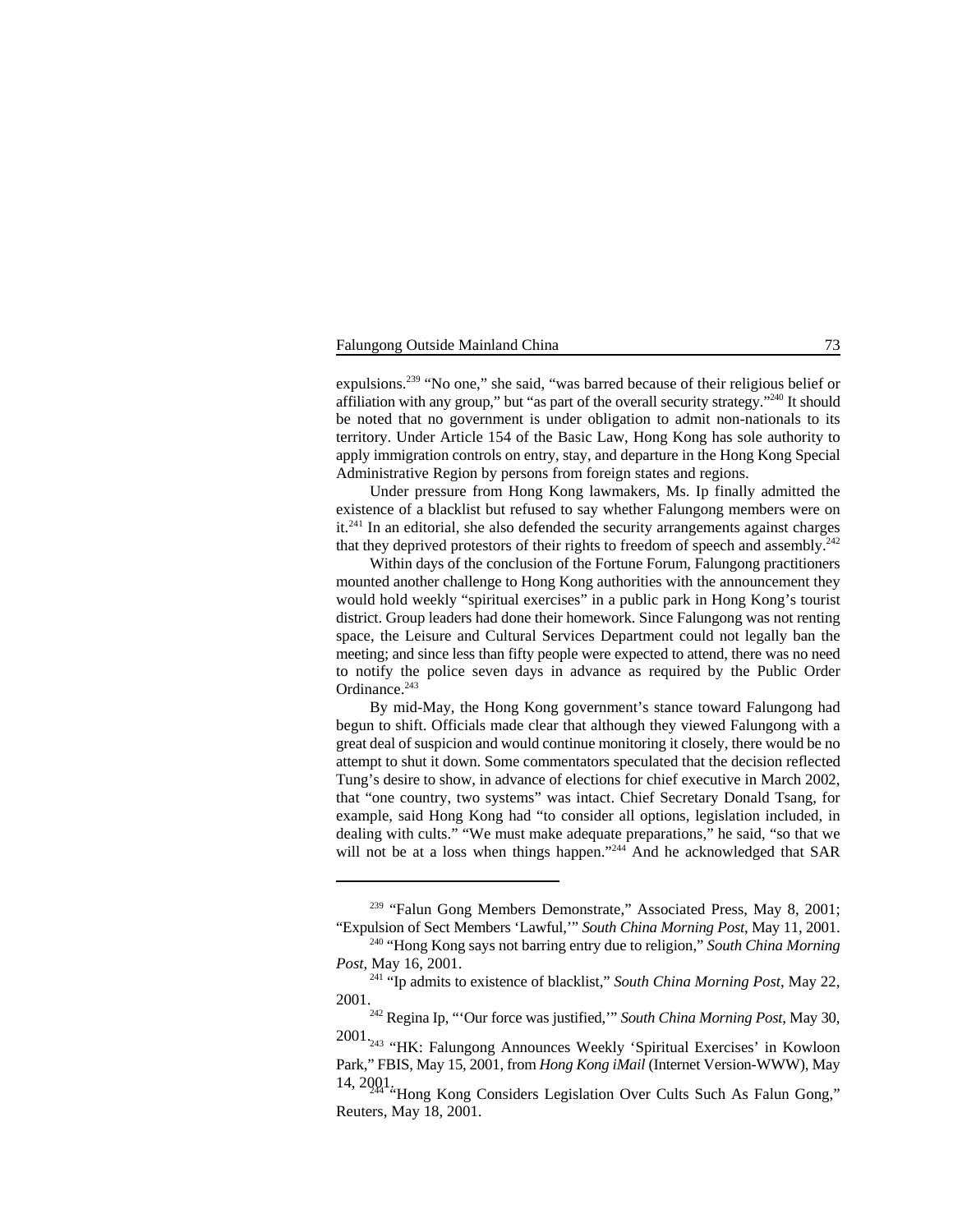officials and Falungong members were having "quiet chats."<sup> $245$ </sup> By mid-July, even Security Secretary Ip had backtracked, suggesting that since Falungong had not grown and that no law had been overtly breached, no new legislation or measures were needed "on the basis of the current situation."<sup>246</sup> Their statements taken together suggest that Hong Kong is striking a middle ground between Beijing's demands and pressure from Hong Kong's Falungong practitioners—some 500 in all—who are committed to continuing their protests, deliberately seeking confrontation and staging events that raise the group's profile in the territory and beyond, but at the same time staying well within the law.

Chief Executive Tung Chee-hwa's statement on the other hand, that "Falun Gong was without doubt an evil cult...and by no means apolitical," caused continuing apprehension that Hong Kong may behave differently should Beijing change its signal.<sup>247</sup>

### **Falungong Elsewhere in Asia**

As the examples below show, in many Asian countries Falungong fared poorly at the hands of government officials. The desire of many of these countries' leaders to do nothing that would jeopardize relations with China meant their governments took steps to limit Falungong's growth. In some cases they restricted international meetings within their borders, imprisoned and expelled practitioners for what would normally be minor offenses, refused tax breaks, or counseled against planned appearances by Li Hongzhi, Falungong's leader. At the same time as governments were restricting Falungong's activities, they permitted the Chinese government to organize anti-Falungong rallies. The Chinese embassy in Singapore organized a "say no to the cult" seminar for Southeast Asia; a similar event was held in Bangkok.<sup>248</sup> If Falungong's leadership had hoped to build a major constituency in an Asian country other than China, it had to be bitterly disappointed.

### *Thailand*

After Chinese officials became aware of plans for an international Falungong

 $245A$  source close to Hong Kong political leaders confirmed to Human Rights Watch in July 2001 that such discussions were ongoing.

<sup>&</sup>lt;sup>246</sup> Chris Yeung, "Britain welcomes stance on Falun Gong," *South China Morning Post*, July 20, 2001.

<sup>&</sup>lt;sup>247</sup> Ellen Chan, "Tung: Falun Gong without a doubt an evil cult," *South China Morning Post*, June 14, 2001.<br>"Say No To Falun Gong, China Urges People in SE Asia," Dow Jones

Newswires, March 2, 2001.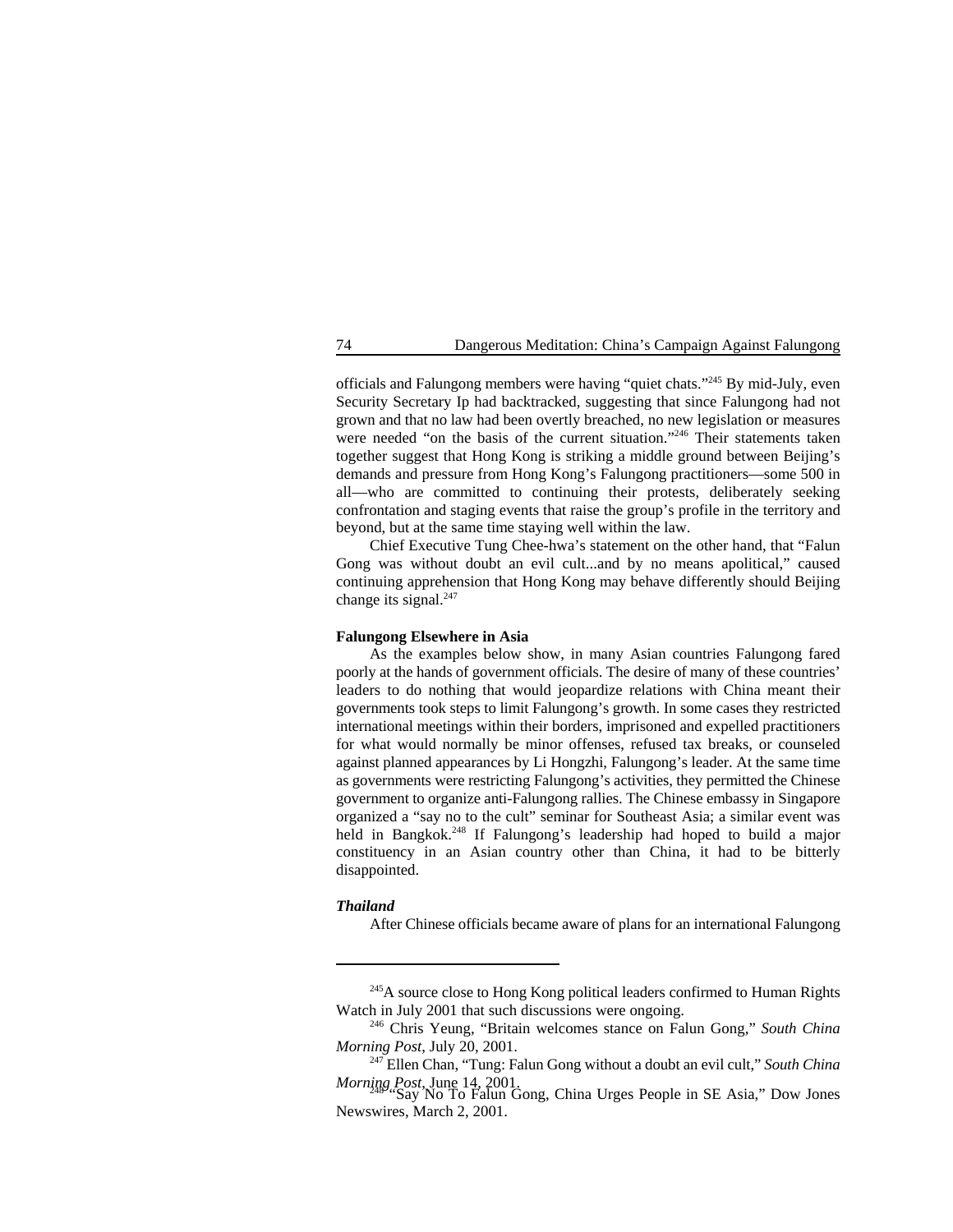meeting in Bangkok in April 2001, they complained to the Thai embassy in Beijing, suggesting the event would disrupt China-Thai relations.<sup>249</sup> Simultaneous with the arrival of a new Chinese ambassador in Bangkok, Chinese-language dailies there ran prominent advertisements faulting Falungong, the Chinese Chamber of Commerce spoke out against the proposed gathering, and President Jiang Zemin communicated his concern directly to the new Thailand ambassador to China.<sup>250</sup> Although practitioners called the proposed event "non-political," a Thai official made clear that Thailand valued its relations with China, and would not allow any group to use Thai territory to disparage another country.<sup>251</sup> Chinese authorities supplied Thai police with a list of blacklisted practitioners.<sup>252</sup> The Thai business community weighed in, suggesting that if Falungong was accepted in Thailand, groups such as Japan's Aum Shinri Kyo would move in. The press accused Falungong of denigrating Buddhism; Thailand's new government announced that Li Hongzhi would no longer be welcome in Bangkok.<sup>253</sup> On February 26, after a meeting with the Deputy Commissioner of Special Branch police, Falungong canceled the meeting. 254

The issue of Falungong's activities in Thailand arose again in mid-May 2001. In anticipation of a protest during Chinese Premier Zhu Rongji's visit to Bangkok, the special branch police announced it would closely monitor Falungong members.<sup>255</sup>

### *Singapore*

Singaporean officials discouraged Falungong practice almost immediately following the Chinese ban. They suspended the group's classes in four government-

<sup>&</sup>lt;sup>249</sup> John Martinkus, "Thailand's quiet crackdown," South China Morning Post, March 7, 2001.

<sup>&</sup>lt;sup>250</sup> "China Thwarts Cult's Thai Plans," *Far Eastern Economic Review*, March 15, 2001; "A sect under siege," *Straits Times*, March 11, 2001. "China Warns Thailand to 'Be Vigilant' Over Falungong Activities," <sup>251</sup>

Agence France-Presse, February 15, 2001; "Thai FM Spokesman Says Falungong Have Not Asked to Hold Meeting," FBIS, February 16, 2001, from *Bangkok*

*Matichon*, February 15, 2001.<br>"China Gives Thailand Blacklist of Falungong Leaders, Cult Coordinator Comments," FBIS, February 16, 2001, from *The Nation* (Internet Version-WWW), February 15, 2001.

<sup>&</sup>lt;sup>253</sup> "A sect under siege," *Straits Times*.

<sup>&</sup>lt;sup>254</sup> "Falun Gong Cancel Meeting in Thailand," Agence France-Presse, February 26, 2001.

<sup>&</sup>lt;sup>255</sup> "Thais to Monitor Falun Gong During Visit by Chinese Premier," Agence France-Presse, May 17, 2001.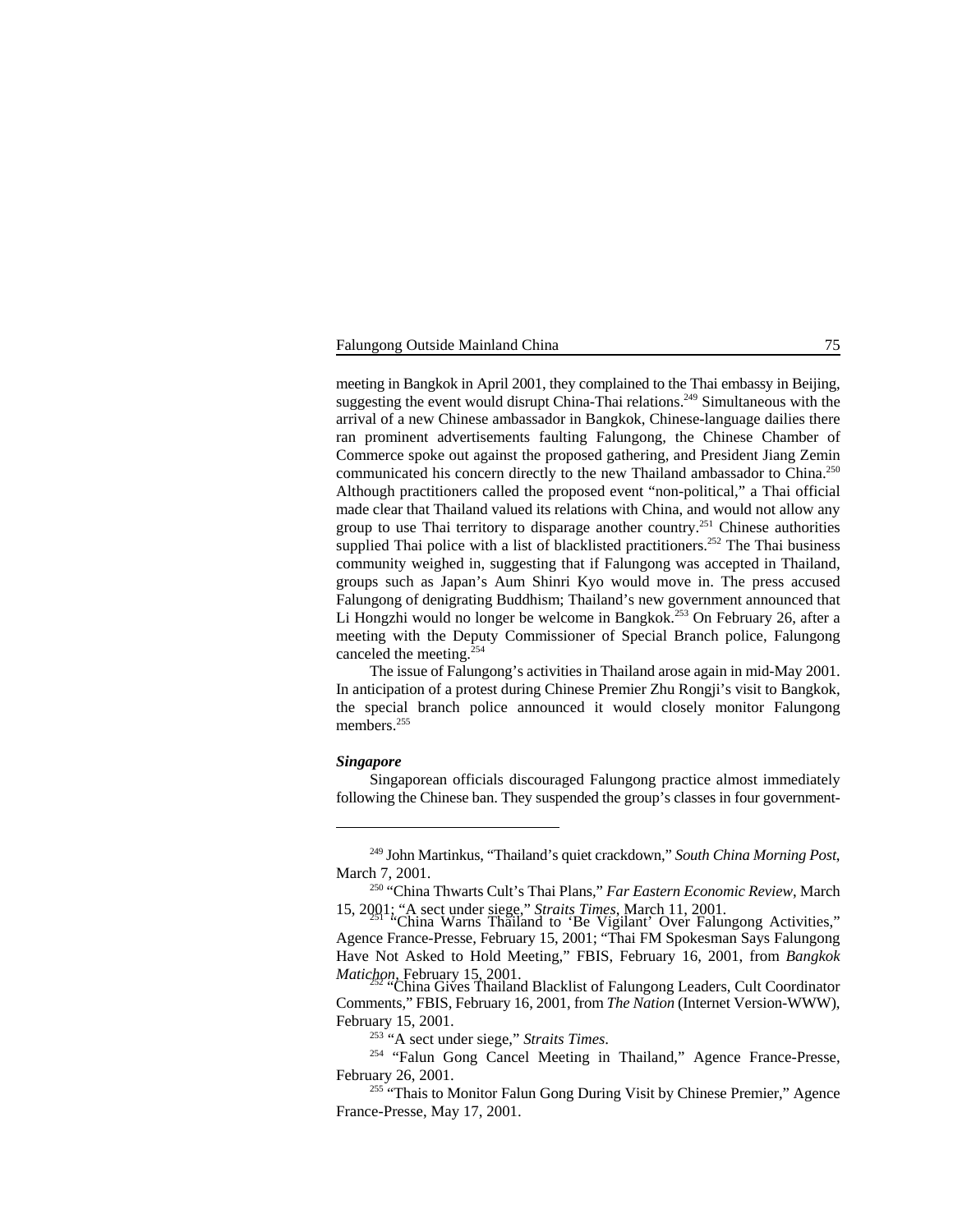run community centers; and, according to Falungong practitioners, the governmentcontrolled press refused to sell them advertising space, ignored their press releases and letters to the editor, and published accounts maligning the group.<sup>256</sup>

On March 29, 2001, Singapore convicted and sentenced fifteen Falungong practitioners on charges of illegal assembly and obstructing the police. Thirteen were Chinese nationals, and two were Singaporean. The fifteen were part of a group of approximately one hundred who had attempted to hold a New Year's Eve memorial for Falungong members who had died in Chinese custody. Eight participants were each fined the approximate equivalent of U.S.\$550; seven received four-week sentences. Of those, six were Chinese nationals, three with permanent resident status in Singapore and three with student passes. Singapore Immigration and Registration revoked the permanent residency status of one participant and canceled the student passes, but was willing to allow them to depart for countries of their choice rather than be repatriated to China.<sup>257</sup> One other non-Singaporean Falungong follower left after her employer canceled her work permit. 258

### *Japan*

Japan also apparently bowed to pressure. On March 8, 2000, the Tokyo metropolitan government refused non-profit status to the 400-member Japan Falun Dafa Society on the grounds that the application forms contained discrepancies. A Tokyo international affairs section chief acknowledged that a Chinese embassy official had called Falungong "a heresy" in urging the rejection, but insisted that the application was denied because Falungong did not meet applicable standards.<sup>259</sup> Few such applications had been rejected after the law permitting prefectural governments to grant non-profit status went into effect in December 1998.<sup>260</sup> On August 16, 2000, after the society turned to Japan's Economic Planning Agency for

<sup>&</sup>lt;sup>256</sup> Barry Porter, "Sect clampdown spills over," South China Morning Post, August 8, 1999; Jake Lloyd Smith, "Sect hits Singapore media over coverage, advertising 'ban,'" *South China Morning Post*, March 3, 2001.<br>"Singapore Ejects Falun Gong Four, But Not to China," Reuters, July 7,

<sup>2001.</sup>

<sup>&</sup>lt;sup>258</sup> "Singapore Strips Falungong Follower of Permanent Residence," April 27, 2001, World Reporter-TM Asia Intelligence Wire.

<sup>&</sup>lt;sup>259</sup> "China Asks Tokyo To Snub Falungong," Agence France-Presse, March 7, 2000; "Tokyo City Rejects Falungong Application for Non-Profit Status," Agence France-Presse, March 8, 2000.

<sup>&</sup>lt;sup>260</sup> "Xinhua: Falungong Denied Non-Profit Status in Japan," World News Connection, March 8, 2000.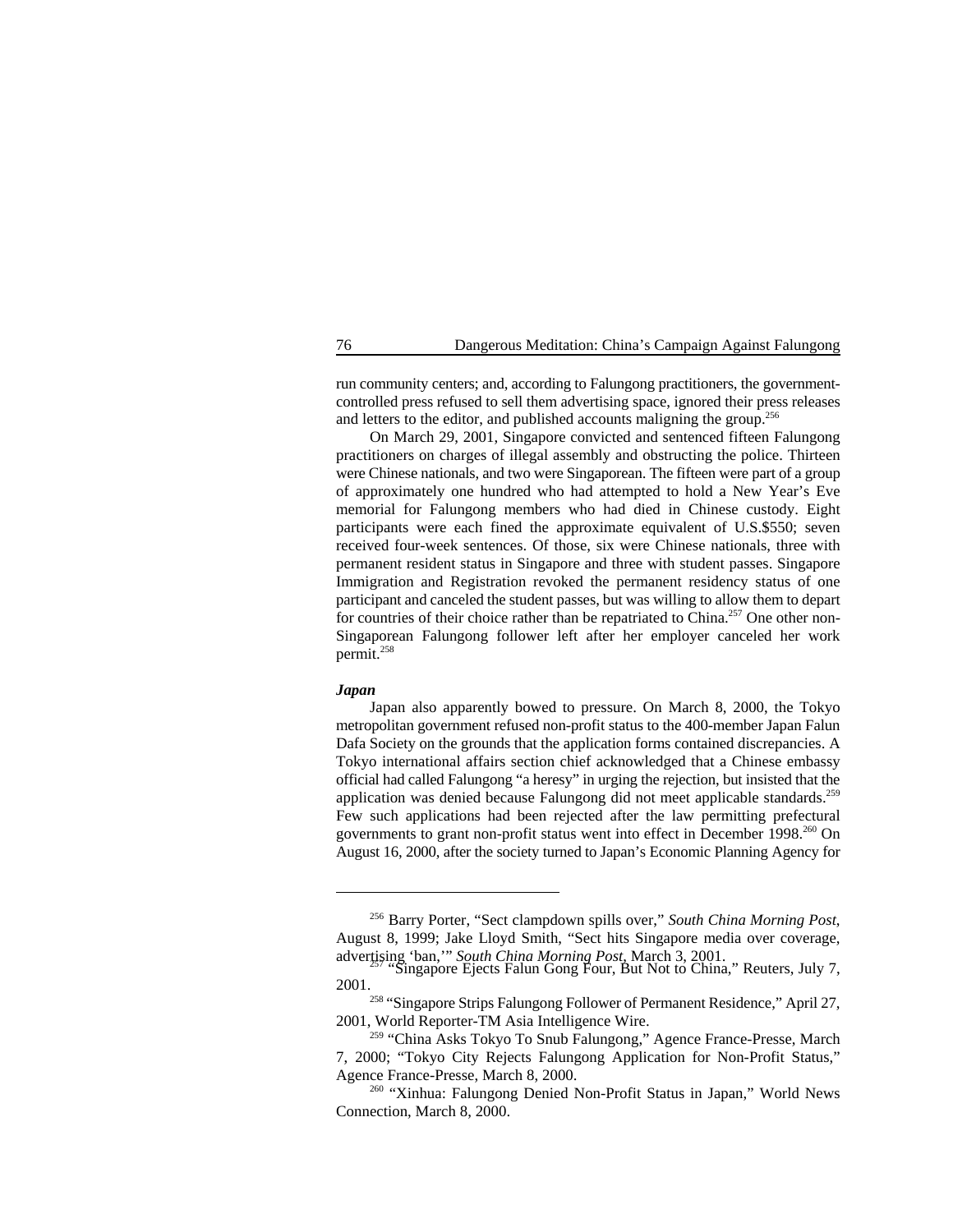help, the Overseas Chinese Council in Tokyo submitted a petition urging rejection. The letter's wording repeated the usual official Chinese accusations: Falungong had a political agenda, caused disturbance of public order, had heretical ideas, poisoned people's minds, and destroyed their health. $^{261}$  Finally, the petition warned against Japan becoming a "hotbed" for Falungong activities detrimental not only to Japan but to Chinese-Japanese relations. It is worth noting that news of the petition was publicized in an official Chinese source.

In July, the Japanese Consulate General stated that Japan's "Law to Control Organizations that have Committed Indiscriminate Mass Murders" did not apply to Falungong: "[G]roups that have not committed such activities in the past are beyond the scope of the law even if there is concern that they may commit such crimes in the future." The legislation, he said, "is not technically an 'anti-cult  $law.$ "<sup>262</sup>

At this writing, Japan had yet to decide if it would be willing to grant asylum to six Chinese Falungong practitioners whose applications were received in April 2001.

# *Australia*

Chinese officials were less successful in undermining Falungong in Australia despite the importance of Australia-China trade ties. In early 2001, the South Sydney mayor refused a request from the Chinese consulate in Sydney to prohibit a Falungong event.<sup>263</sup> Some six months earlier, the Australian government had refused to intercede after the Chinese consul general in Sydney railed against Falungong's year-long sit-in in front of the consulate.<sup>264</sup> Instead, the government responded by raising concerns about the embassy's surveillance and harassment of practitioners in Canberra.265

### *Taiwan*

According to China, Taiwan is a renegade province conspiring with

<sup>&</sup>lt;sup>261</sup> "Overseas Chinese urge Japan to deny Falun Gong request for charitable status," BBC Monitoring, September 4, 2000, from Zhongguo Xinwen She, September 1, 2000.

 $262$  Ambrose Leung, "Tokyo acts to clarify anti-cult legislation 'mix-up," *South China Morning Post*, July 24, 2001.

<sup>&</sup>lt;sup>263</sup> "A sect under siege...," *Straits Times*.

<sup>&</sup>lt;sup>264</sup> Wang Yongzhi, "PRC Consul General in Sydney Interviewed on 'Struggle' Against Falungong," World News Connection, July 20, 2000.

<sup>&</sup>lt;sup>265</sup> "Australia raises Falun Gong concerns with China," *The Age*, August 17, 2000, source AAP.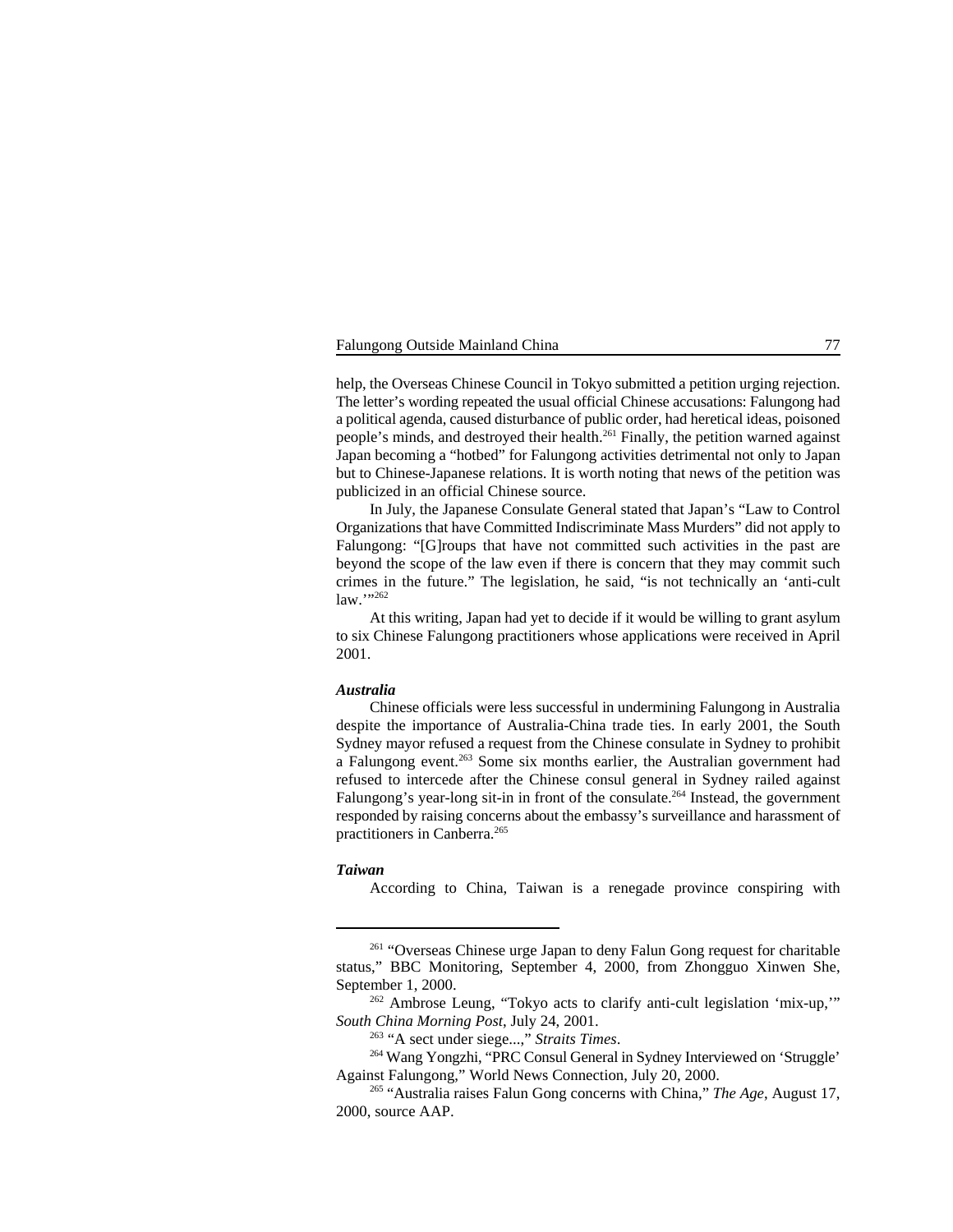Falungong to "overturn Chinese political power" and Falungong's presence and growth there must be monitored and restricted.<sup>266</sup> Taiwan, looking not to exacerbate cross-Straits strains, has been willing to compromise, allowing Falungong practitioners, numbering some 7,000, the freedom to practice without obvious restriction; at the same time, the government has steered clear of seeming to support the movement. Two planned visits by Li Hongzhi, one in July 1999 at the time China banned Falungong, and another in December 2000, were canceled.<sup>267</sup> In each case, Falungong spokespersons said Li had changed his schedule, but both sides admitted that political factors played a role. Li's comment before the December trip that, "the timing for visiting Taiwan is not appropriate," most likely reflected a request he stay away.<sup>268</sup> Taiwan's Mainland Affairs Council reportedly was against the trip, fearful it would exacerbate already tense mainland-Taiwan relations.<sup>269</sup> The December visit was to have been part of a two-day Falungong summit, the Falun Dafa Asia-Pacific Region Cultivation Exchange. The event went ahead as planned, and Taiwan's vice-president did address assembled practitioners but only to read a one-sentence statement and promptly depart.<sup>270</sup> Some Taiwan practitioners managed to reach Hong Kong to protest during Jiang's May 2001 visit; others were refused permission to enter. $271$ 

# **Falungong in the West**

Although Western leaders from Europe, the U.S., and Canada spoke out for human rights principles in the face of Chinese insistence that the Falungong "problem" was an internal one brooking no outside interference, there were times they were less than forthcoming in their condemnation of abuses. As the cases below illustrate, Western leaders remained silent or even implied in their remarks that Chinese authorities knew much better than they the intransigence of the Falungong problem and how best to deal with it. At sensitive times, such as when a Chinese dignitary was visiting, some leaders effectively looked the other way

 $266$  "China: Journal says 'hostile forces' back Falun Gong to overturn political power," BBC Monitoring, March 19, 2001, from *Qiushi*, March 1, 2001, pp.40-42.

<sup>&</sup>lt;sup>267</sup> "Sect leader's Taipei visit thrown into doubt ..." *South China Morning Post*, December 22, 2000; "Li Hongzhi has delayed a planned trip to Taiwan amid heightened...," *South China Morning Post*, July 23, 1999.

<sup>&</sup>lt;sup>268</sup> "Sect leader's Taipei visit...," *South China Morning Post*.

<sup>&</sup>lt;sup>269</sup> Jason Blatt, "Annette Lu addresses sect summit," South China Morning *Post*, December 24, 2000.

<sup>&</sup>lt;sup>270</sup> "Falun Gong members march in support of PRC compatriots," *China Post*,

December 24, 2000; Blatt, "Annette Lu addresses...," *South China Morning Post*. "Taiwan Falun Gong Followers Detained at HK Airport," Dow Jones <sup>271</sup> Newswires, May 7, 2001.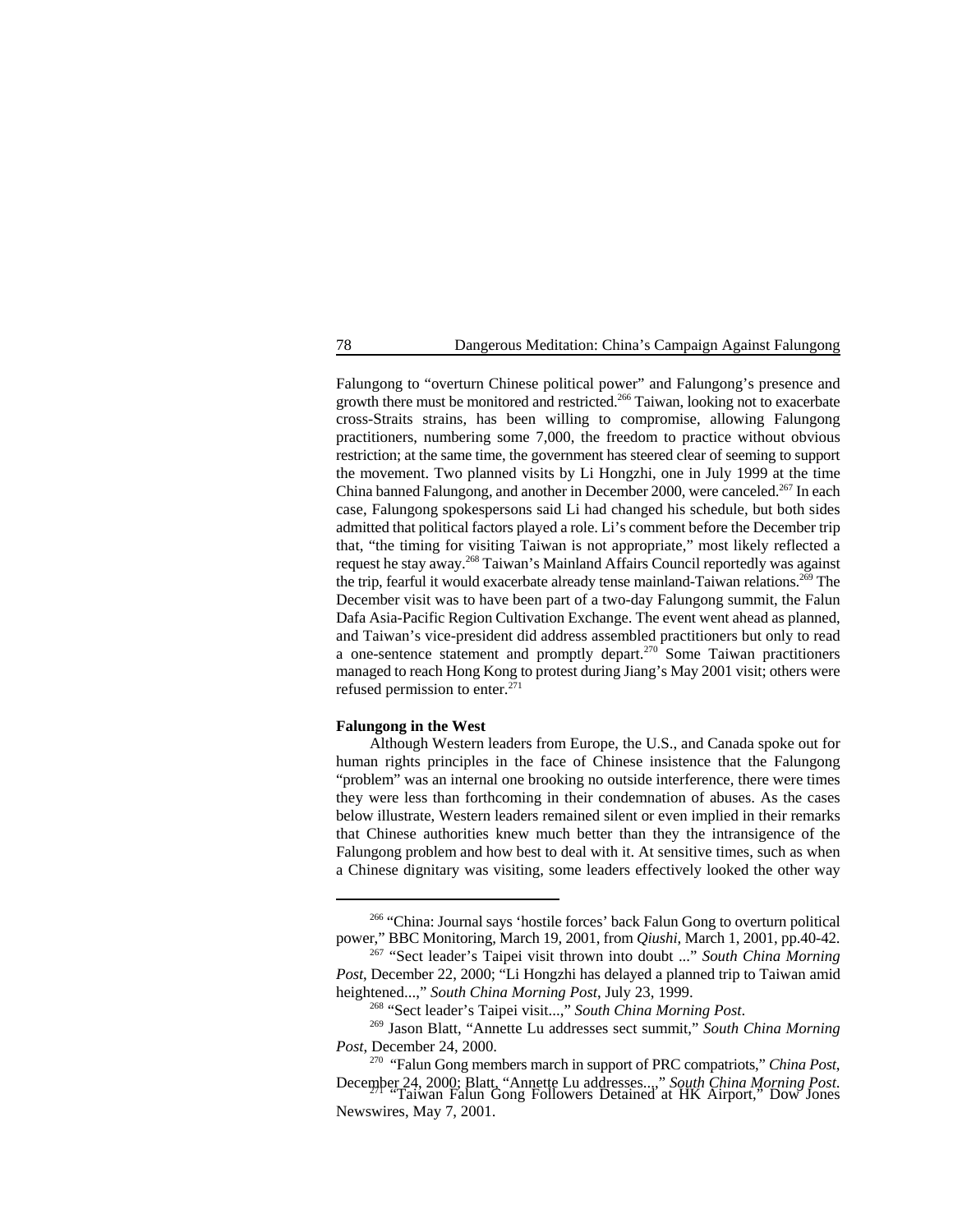when their own authorities compromised Falungong practitioners' rights. But no country has done anything to directly impede Falungong's growth. Only when their own citizens or permanent residents were clearly threatened, or when China's leaders tried to interfere with their right to meet with Falungong followers outside China, did Western governments become actively engaged.

China has strenuously objected to any and all Western support for the basic rights of Falungong practitioners, no matter how mild or pro forma, often accusing the country involved of collusion and threatening retaliation.<sup> $272$ </sup> Much of the ire has been directed against the U.S.

# *Europe*

Li Hongzhi's plan to meet with Falungong practitioners in the U.K. on August 22, 1999, one month after the organization was banned in China, sparked a disagreement between the two countries, with Chinese authorities warning a visit would hurt the relationship.<sup> $273$ </sup> Claiming Li was a security threat, they urged the U.K. to deny him admittance and urged Interpol to detain him if he tried to cross into Britain. Both requests were refused.<sup>274</sup> Li eventually canceled the trip, citing a busy schedule. However, two months later, when President Jiang Zemin visited the U.K. as part of a six-country tour, police refused to allow Falungong practitioners as well as other groups' members to demonstrate on the basis of a little used law banning demonstrations in royal parks.<sup>275</sup> On the other hand, a small protest in front of the Chinese embassy in London on Chinese New Year 2001 took place without incident; and the Greater London Assembly refused to rescind its statement censuring China for its treatment of Falungong despite repeated Chinese

 $272$  "E.U.: China says human rights meddling may harm E.U. ties," Reuters, March 2, 2001; Fu Jing, "Religious Leaders Refute US Report," *China Daily*, May 7, 2001; "HK Paper on Beijing Concerns Over CIA's Involvement in Falungong," FBIS, February 18, 2001, from *Hong Kong Sing Tao Jih Pao* (Internet Version-WWW), February 18, 2001.

Simon Macklin, "U.K. warned letting sect leader in would hurt ties," *South* <sup>273</sup> *China Morning Post*, August 18, 1999; "Chinese spiritual leader declines invitation to religious meeting," Associated Press Newswires, August 24, 1999.

<sup>&</sup>lt;sup>274</sup> "UK Rejects Plea to Ban Chinese Cult Leader," FBIS, August 19, 1999, from London Press Association, August 17, 1999.<br>Rupert Cornwell and Sara Bonisteel, "So, did that visit leave Britain feeling

proud?" *The Independent*, October 24, 1999; "China's British Friends," *The Economist*, October 23, 1999; "Pro-democracy protest shown zero tolerance," *Times of London*, October 20, 1999; "Falungong sect protest banned in France during Jiang visit," Agence France-Presse, October 21, 1999.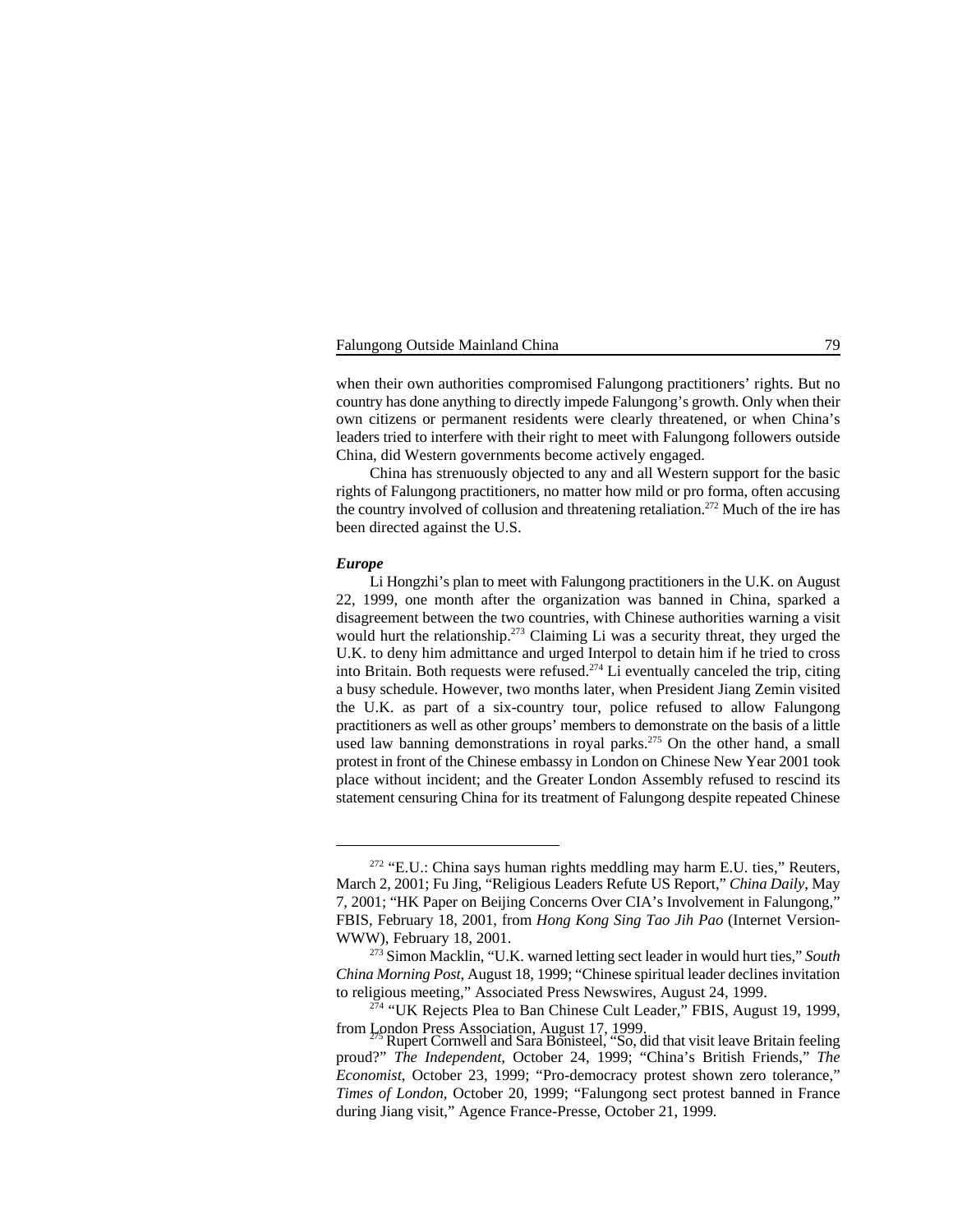pressure to do so.<sup>276</sup>

French officials banned a planned Falungong protest during President Jiang's October 1999 visit to Paris, charging such a demonstration posed a "risk of public order disturbances."<sup>277</sup> Days later in Beijing, when German Chancellor Gethard Schroeder was asked to comment on the suppression of Falungong, he replied he was "not an authority on sects." Throughout his visit, police routinely rounded up protesting practitioners in Tiananmen Square without comment from the chancellor. $278$ 

The Netherlands faced problems in February 2001 after Chinese representatives in Hong Kong strenuously objected to the Dutch human rights ambassador's plan to include Falungong among the NGOs invited to meet with her in the territory.<sup>279</sup> The meeting had been scheduled to take place during a stopover by a Dutch delegation, led by Foreign Minister Jozias van Aartsen, on its way home from Beijing. Instead of acquiescing to the mainland government's pressure to cancel the Hong Kong meeting, the Dutch postponed the entire trip, stating, "It cannot be the case that part of the program is changed under pressure from the Chinese government." $280$  Xinhua reported that the change in plans was due to time constraints.281

<sup>&</sup>lt;sup>276</sup> "Falun Gong Protest in London," Agence France Presse, January 24, 2001; "London assembly in spat with Chinese ambassador over Falun Gong," Agence France-Presse, February 21, 2001.

<sup>&</sup>lt;sup>277</sup> "Falungong sect protest banned in France...," Agence France-Presse, Oct. 21, 1999.

<sup>&</sup>lt;sup>278</sup> Mary Kwang, "Schroeder: Use soft approach with Beijing," *Straits Times*, November 6, 1999; "Germany's Schroeder, China's Zhu Discuss Human Rights," Dow Jones International News, November 4, 1999.

<sup>&</sup>lt;sup>279</sup> Heike Phillips, "Dutch visit considered 'unwise," *South China Morning Post*, February 8, 2001.

*Postally 6, 2001.* "Dutch minister cancels China, Hong Kong trip amid sect row," Agence France-Presse, February 7, 2001; Gren Manuel, "Dutch Postpone Visit to China," *Wall Street Journal Europe*, February 7, 2001.<br>In contrast, Italy's foreign minister Lamberti Dini appears to have

acquiesced to Chinese pressure. After talks with his Chinese counterpart, who contended that the West did not understand the Falungong menace, Dini agreed that other countries were in no position to judge the issue. "Chinese, Italian foreign ministers discuss rights, missile shield," BBC Monitoring, March 21, 2001, from ANSA. In 2000, Italy was one of several countries that reportedly blocked moves by the European Union to co-sponsor a U.S. resolution at the U.N. Commission on Human Rights meeting in Geneva condemning China for its human rights abuses. "China Averts U.N. Human Rights Censure; U.S.-Sponsored Resolution Fails on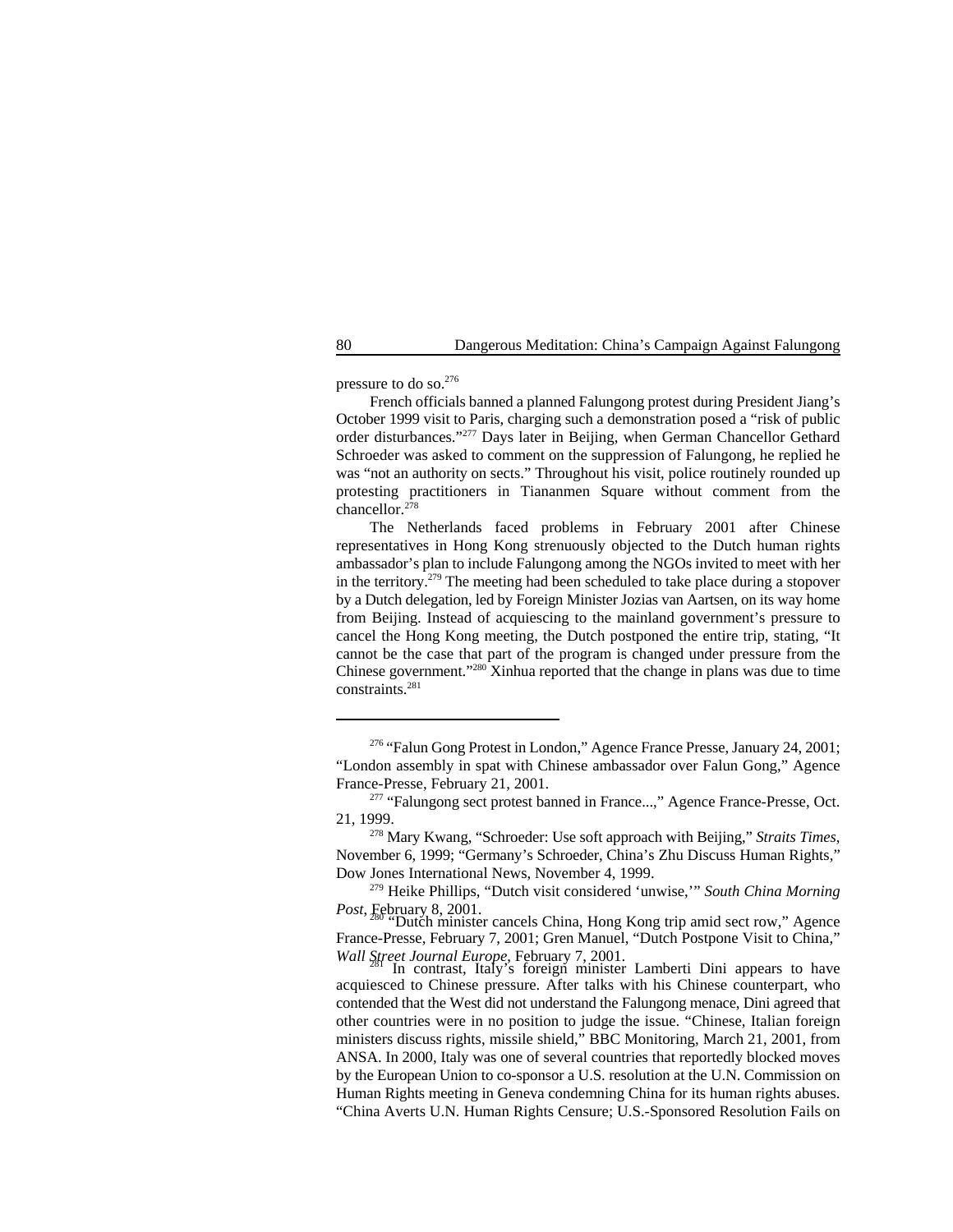On a number of occasions, the European Parliament and the European Union (E.U.) reproached China for its human rights record, including its treatment of Falungong. Each time the Chinese leadership immediately warned the offending body of potential adverse consequences to China-European relations. In January 2000, after the European Parliament adopted a critical resolution, a spokesman for the Chinese Foreign Ministry responded that the resolution was "groundless" and that its confrontational nature would prove damaging.<sup>282</sup> A year later, after E.U. foreign ministers issued an equally condemnatory statement and the European Parliament passed a second critical resolution, China's ambassador to the E.U. warned of the "negative impact."<sup>283</sup> China's officials also reminded France, Italy, and Germany of their own problems with "cults," and offered to collaborate against the common threat.<sup>284</sup>

# *Canada*

When Zhang Kunlun, a dual Chinese-Canadian citizen was detained in China for his Falungong-related activities, the Canadian government was forced to defend its policy of trade and private dialogue as a catalyst for changing China's human rights policies.<sup>285</sup> By helping secure Zhang's release and assisting in his wife's escape, Prime Minister Jean Chretien was able to keep to his scheduled mid-February 2001 trade mission to China with minimal political fallout. During the visit, Canadian companies signed agreements worth approximately U.S.\$3.8 billion.<sup>286</sup> To his credit, the prime minister delivered a strong speech denouncing the

Procedural Vote; Cuba, Yugoslavia Cited," *Washington Post*, April 19, 2000.<br>"Chinese spokesman criticizes EU's resolution on China's human rights,"

BBC Worldwide Monitoring, January 26, 2000, from Zhongguo Xinwen She,

January 25, 2000.<br>"E.U. Moves to Step up Human Rights Dialogue with China," Agence France-Presse, January 22, 2001; "Chinese spokesman criticizes EU's resolution...," BBC Worldwide Monitoring, Jan. 26, 2000; "E.U. urges China to stop oppression of opponents," Associated Press Newswires, February 23, 2001; "E.U.: China says human rights meddling...," Reuters, March 2, 2001.

<sup>&</sup>lt;sup>284</sup> "China: Anti-cult Association ends week-long visit to France," BBC Monitoring, April 1, 2001, from Xinhua, March 31, 2001; "China: Falun Gong, a cult, should be combated in any country," *China Daily*, August 18, 1999; "China slams European resolution on rights, Tibet, persecution," BBC Worldwide Monitoring, January 31, 2000, from Xinhua, January 31, 2000.

<sup>&</sup>lt;sup>285</sup> "Chretien turns up the heat on China," *Globe and Mail*, February 15, 2001; "PM vows to press China on rights," *Globe and Mail*, March 17, 2001.

<sup>&</sup>lt;sup>286</sup> "Canadian companies sign pacts worth \$27b," South China Morning Post, February 14, 2001.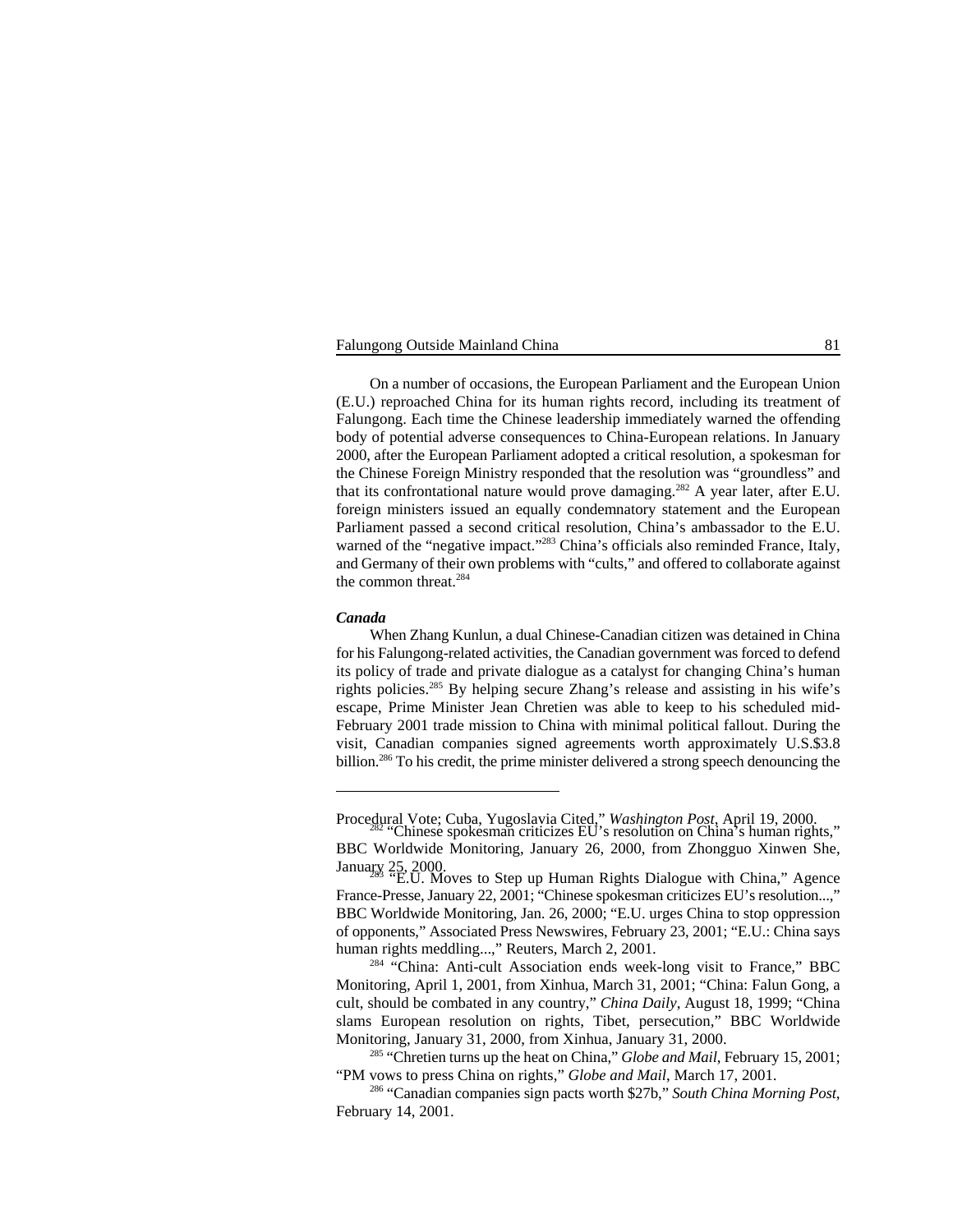Chinese government for its human rights abuses including its treatment of Falungong practitioners. A week before the 900-person mission left for China, Canadian Falungong followers charged that Chinese diplomats in Toronto were engaging in a campaign of "direct interference, threat, intimidation, and assault." Foreign Affairs Minister John Manley promised to investigate the complaint, but at the end of November 2001 no further information was available.<sup>287</sup> In April, the Chinese consulate in Calgary protested a proclamation by the city of Saskatoon honoring Falungong. The city council refused to withdraw it.<sup>288</sup>

### *United States*

The Clinton administration went on record immediately after the Chinese government banned Falungong, noting it was "disturbed by reports of the ban, and of some heavy-handed tactics being used to prevent citizens from exercising internationally-protected fundamental human rights and freedoms."<sup>289</sup> But it was not until the following month, after the U.S. government criticized China for its plan to put Falungong leaders on trial, that Chinese officials went on the offensive against the U.S. position. $290$  In October, Beijing expressed outrage after a State Department spokesman, in answer to a reporter's question, said that the U.S. had "repeatedly communicated our concern about the crackdown on the Falun Gong at high levels to the Chinese government...We will continue to raise...our concerns..."<sup>291</sup> In April 2000, the Clinton administration bluntly told the Chinese government to end its crackdown but did nothing to back up the warning.<sup>292</sup> A state department spokesman on October 2, 2000 found China's treatment of demonstrators in Tiananmen Square the day before "very disturbing" and said the

in "US Accused of Thwarting Anti-Falungong Movement," FBIS, August 30, 1999.  $291$  US Department of State, Daily Press Briefing, October 27, 1999, Transcript by Federal Document Clearing House; "China resentful over US official Rubin's remarks on Falun Gong sect," BBC Worldwide Monitoring, October 28, 1999, from

<sup>&</sup>lt;sup>287</sup> "Canada To Investigate Falun Gong Complaints," Central News Agency (Taiwan), February 8, 2001, from World Reporter (TM) - Asia Intelligence Wire. "Chinese consulate criticizes Saskatoon's proclamation honoring Falun <sup>288</sup>

Gong<sub>1</sub><sup>2</sup> *Canadian Press*, April 1, 2001. <sup>1</sup> **Canadian Press** 2011 **Canadian Press** 2015. **U.S.** disturbed by China's decision to ban sect," Associated Press

Newswires, July 22, 1999.<br>"State Department urges China not to prosecute religious group," Associated Press Newswires, August 25, 1999; "Beijing slams U.S. 'Meddling over sect,'" *South China Morning Post*, August 27, 1999; "China Lashes Out at United States for Thwarting the Rectification of Falungong," *Ming Pao*, August 27, 1999,

Xinhua, October 28, 1999.<br>
"The Clinton administration has told Beijing to stop its crackdown on...," *South China Morning Post*, April 27, 2001.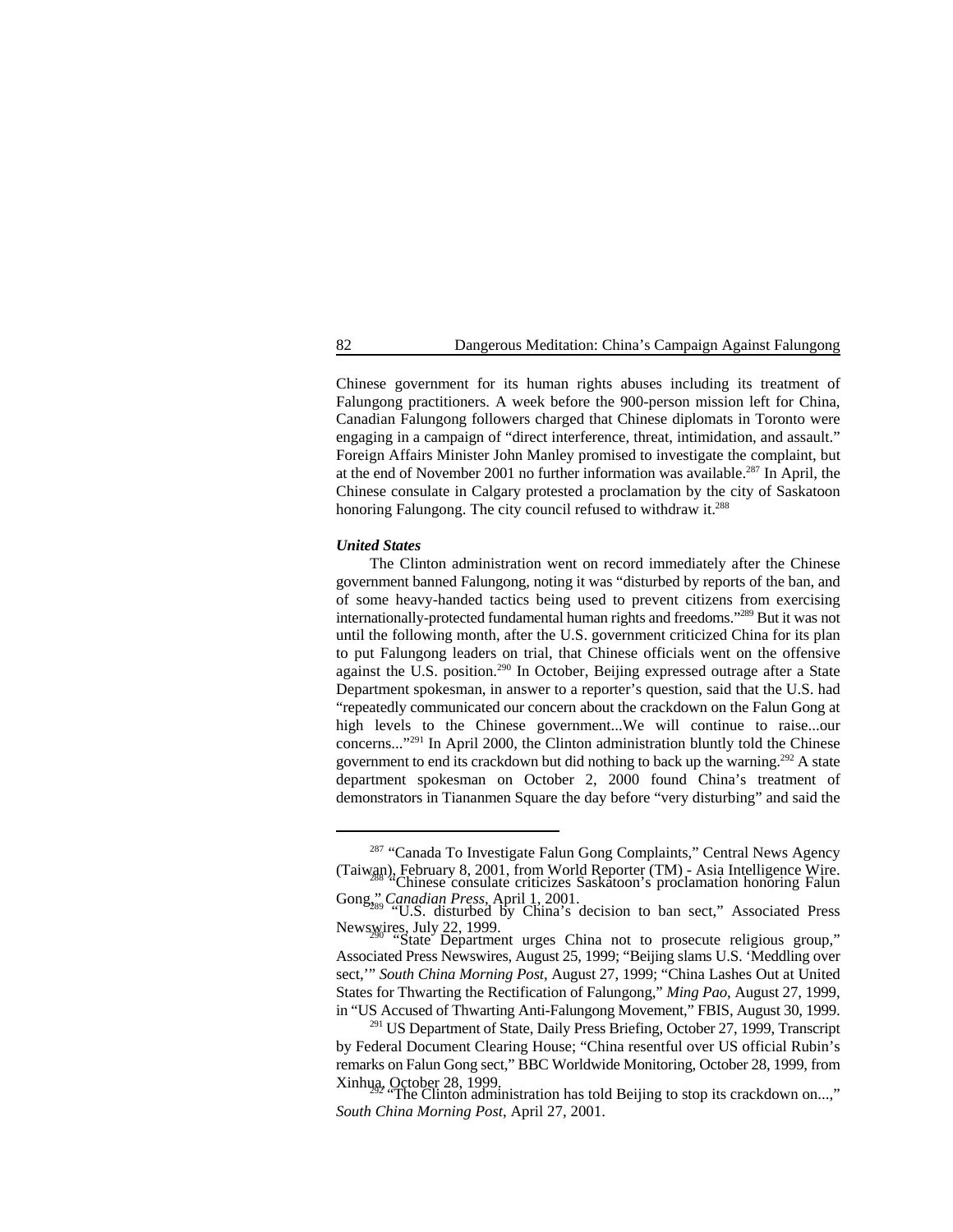U.S. would not stop urging China to respect internationally recognized human rights. 293

The U.S. Congress weighed in beginning on August 6, 1999. In November, the House of Representatives passed a resolution calling on China to release Falungong adherents and permit followers to resume practice. A congressional letter on February 5, 2001 emphasized the international standards violated by China in its treatment of Falungong practitioners.

Within a week of President Bush's inauguration, the State Department called for the release of Falungong members who had engaged in peaceful protest.<sup>294</sup> In the following months, President Bush continued to express concern about the crackdown on Falungong in the context of his disquiet over religious repression in general. In March, he told visiting Vice-Premier Qian Qichen that it would be "easier [for the U.S. and China] to move forward in a constructive way" if religious freedom prevailed in China.<sup>295</sup> In May, President Bush again cited persecution of Falungong practitioners as an example of "intensifying attacks" on religious freedoms.<sup>296</sup> In July, he queried Hong Kong's chief executive over his administration's treatment of Falungong. 297

The repeated U.S. denunciations of the crackdown on Falungong drew sharp rebukes from Chinese officials and the Chinese-controlled press. These accounts typically characterized China's dealings with Falungong as "an expression of China's sovereignty" and U.S. criticism as unwarranted interference in China's internal affairs.<sup>298</sup> At times, Chinese officials accused the U.S. administration of

 $293$  "U.S. disturbed by Chinese crackdown on spiritual movement," Associated Press Newswires, October 2, 2000.<br>"China criticizes U.S. comments on Falun Gong crackdown," Associated

Press Newswires, January 25, 2001.

<sup>&</sup>lt;sup>295</sup> Jim VandeHei, "Bush Signals Hard Line to China's Vice Premier," *Wall Street Journal*, March 23, 2001.<br>Scott Lindlaw, "President criticizes Chinese religious restrictions,"

Associated Press Newswires, May 4, 2001.

<sup>&</sup>lt;sup>297</sup> "Bush quizzes Tung over treatment of Falun Gong," *South China Morning Post*, July 13, 2001.<br>See for example, "Newspapers Urge U.S. Govt Not to Interfere in China's

Internal Affairs," January 28, 2001; Editorial, "Banning Cult According to Law is an Internal Affair Which Brooks No Interference," *Ta Kung Pao*, January 27, 2001, in "TKP Editorial Blames USA for Interfering in China's Handling of Falungong Sect," FBIS, January 27, 2001; Wen Wei Bao Editorial, "Opposition to the United States' Shielding 'Falungong's' Anti-China Activities," *Wen Wei Po*, January 27, 2001, in "Wen Wei Po Editorial Slams US Support of Falungong," FBIS, January 29, 2001; "China Refutes Alleged 'Falun Gong' Crackdown," *People's Daily*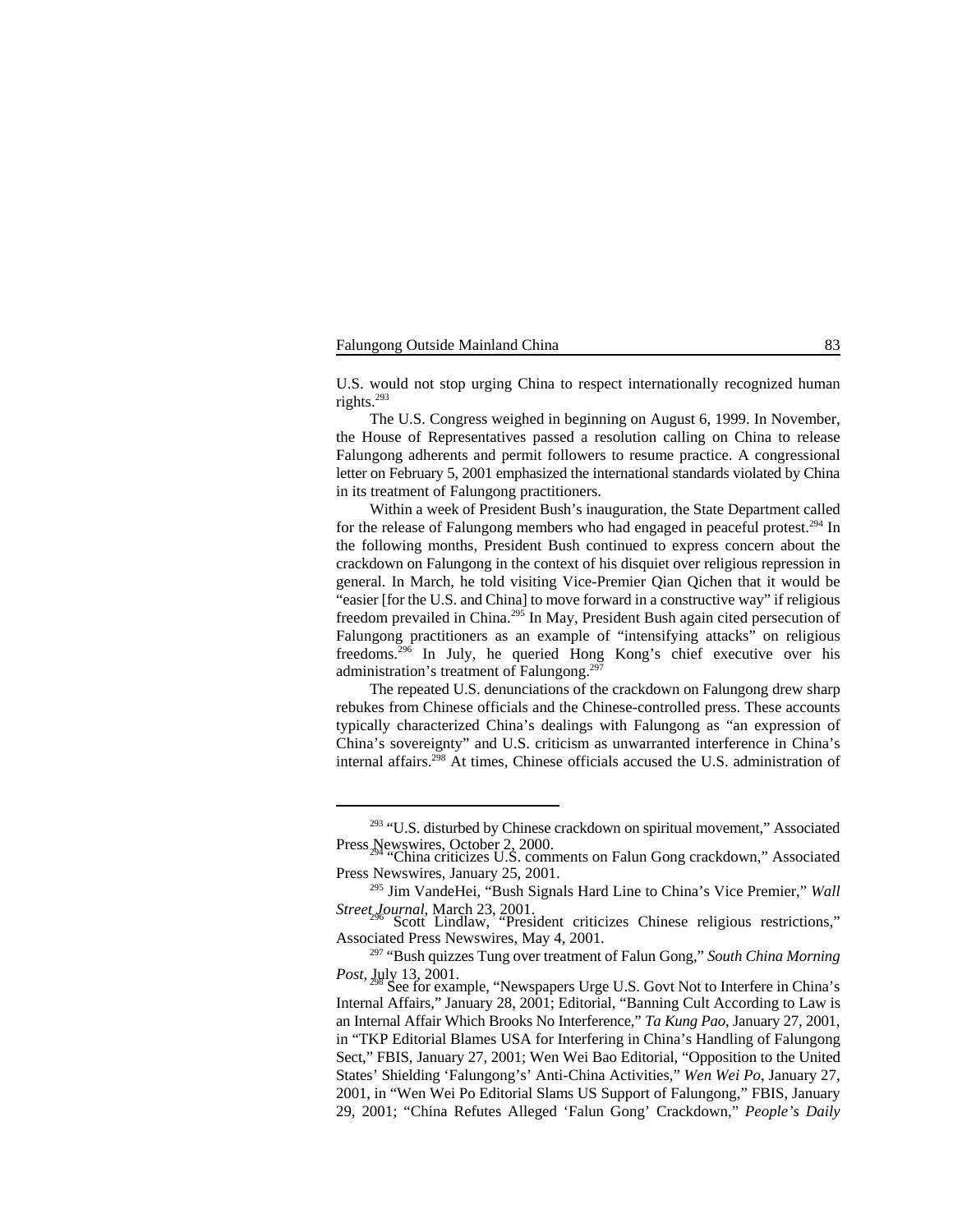"ulterior motives." At other times, officials chastised U.S. diplomats and lawmakers for what they characterized as a failure to understand how dangerous and evil Falungong was.<sup>299</sup> For example, Beijing stated its "strong resentment" and "firm opposition" to the November 1999 House of Representatives resolution, even accusing a few congressmen of manipulating the vote.<sup>300</sup> China put the new administration on notice that it would brook no interference in its affairs, labeling the Bush administration's initial statement on Falungong "totally unacceptable."<sup>301</sup>

Beijing also responded indignantly to two of the State Department's annual *Country Reports on Human Rights Practices*, one in February 2000, the other a year later; to the State Department's reports on religious repression around the world; and to the reports of the U.S. Commission on International Religious Freedom (USCIRF). $^{302}$  Religious leaders in China called the USCIRF's 2001 report a "sheer fabrication," commenting that, "[t]he report went so far as to treat the evil cult Falun Gong, rejected in disgust by the Chinese religious circles and the Chinese people, as a religion." 303

*Online*, January 26, 2001.<br>Erik Eckholm, "Beijing, Turning Tables, Defends its Repression of Sect," *New York Times*, February 28, 2001; "China Says West Aiding Falun Gong Revolt Plot," Reuters, September 29, 2000; Joe McDonald, "China detains American, Australians, Swede," Associated Press Newswires, November 25, 1999.

<sup>&</sup>lt;sup>300</sup> "China, US resolution causes strong resentment, opposition," *China Daily*, November 20, 1999.<br>
"China criticizes U.S. comments...," Associated Press Newswires, January

<sup>25, 2001.</sup>

<sup>&</sup>lt;sup>302</sup> "Country Reports on Human Rights Practices: China," Released by the Bureau of Democracy, Human Rights, and Labor, U.S. Department of State; http://www.state.gov/g/drl/rls/hrrpt/2000/eap/index.cfm?docid=684, February 2001; http://www.state.gov/g/drl/rls/hrrpt/1999/index.cfm?docid=284, February 2000. U.S. Department of State Annual Report on International Religious Freedom for 1999, Released by the Bureau for Democracy, Human Rights, and Labor, September 9, 1999, http://www.state.gov/www/global/human\_rights/irf/irf\_rpt/1999/index.html; for 2000, Septem ber 5, 2000, http://www.state.gov/www/global/human\_rights/irf/irf\_rpt/irf\_toc.html. Report of the United States Commission on International Religious Freedom, May 1, 2001, http://www.uscirf.gov/reports/01May01Report\_Index.php31; May 1, 2000,

http://www.uscirf.gov/reports/01May00Report\_Index.php3.<br>"Chinese religious leaders protest against US report on religious freedom," BBC Monitoring, May 5, 2001, from Xinhua, May 5, 2001; Eckholm, "Beijing, Turning Tables...," *New York Times*.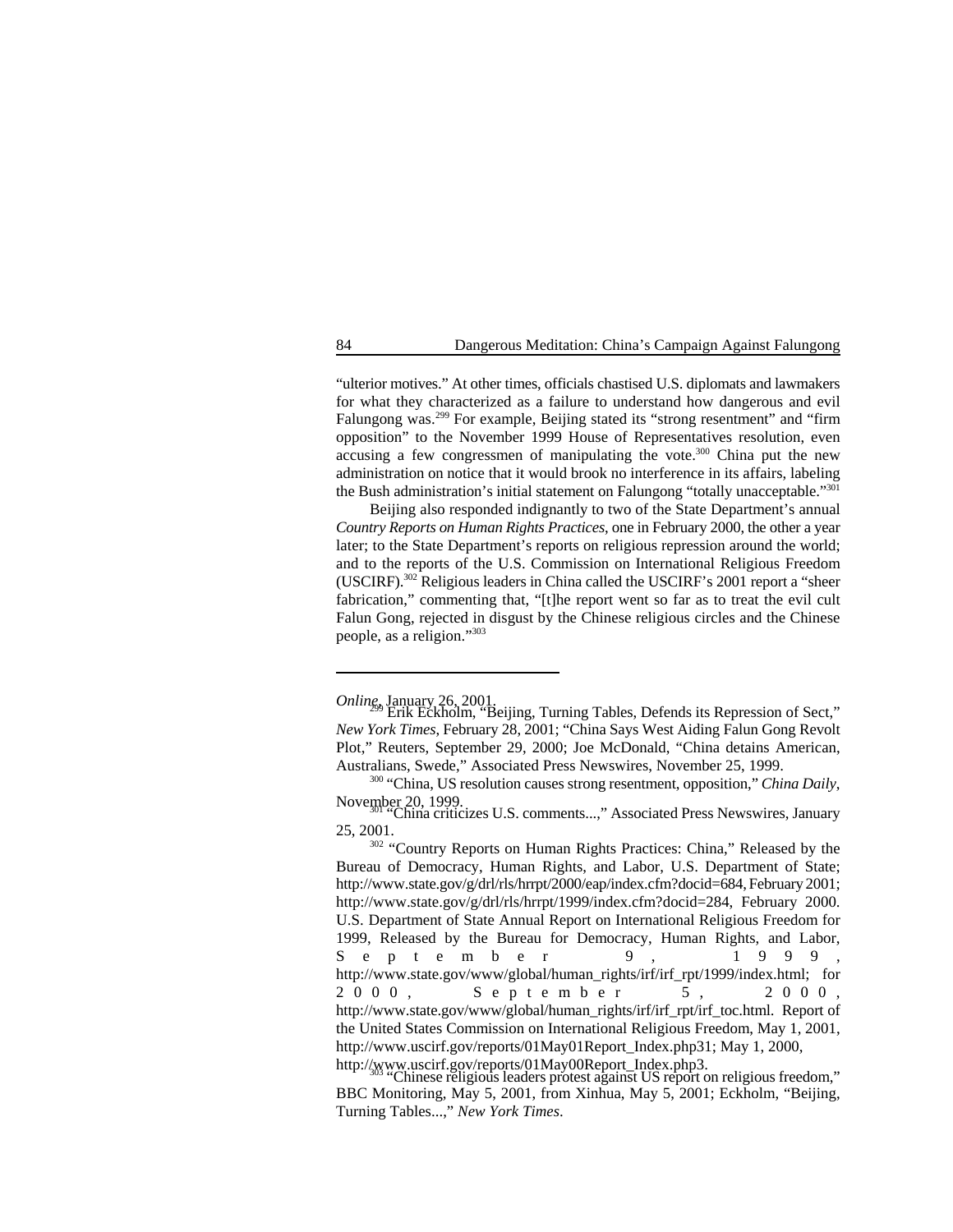Chinese authorities also reacted strongly to U.S. willingness to grant political asylum to a Falungong follower, voicing a demand that "this erroneous act" be rectified.<sup>304</sup> The outburst did not deter the U.S. Immigration and Naturalization Service from granting some asylum requests and stating unequivocally that asylum was possible if a petitioner could show "a fear of living in China."<sup>305</sup>

In spite of the rhetoric, the Chinese government has been careful in its treatment of U.S. citizens or permanent residents detained in connection with Falungong activities in China. Until November 2000, they were briefly detained, then expelled.<sup>306</sup> The harder line was signaled when Chinese authorities ignored a U.S. request that Teng Chunyan, a U.S. permanent resident who had been jailed in China in May 2000 be allowed to return home. Instead, within months she was sentenced to a three-year prison term for "disclosing national security information to foreigners."<sup>307</sup> Thus far, U.S. efforts on her behalf have been ineffective; and until November 2001 China's intransigence appeared to have succeeded in stopping U.S. residents from traveling to China in support of Falungong.<sup>308</sup>

<sup>&</sup>lt;sup>304</sup> "US asylum offer for Falun Gong member infuriates Beijing," South China *Morning Post*, November 10, 1999.<br>"US Official: Falun Gong Members May Be Granted Asylum," Dow Jones

Newswires, February 16, 2000; Amy Westfeldt, "Falun Gong member wins asylum

in New Jersey," Associated Press Newswires, April 25, 2000.<br>"Alabama Couple Arrives from China After Detention," Dow Jones International News, October 25, 2000; "Detained Falun Gong Member Released," Associated Press Newswires, February 11, 2000; "Bridgewater woman freed after arrest in China for belonging to Falun Gong," Associated Press Newswires, February 5, 2000; "China To Free Coloradan Highlands Ranch Woman, Was Arrested As Member of Spiritualist Movement Suppressed By Government," *Denver Rocky Mountain News*, December 15, 1999.<br>Christopher Bodeen, "China sentences U.S. based Falun Gong member for

spying," Associated Press Newswires, December 12, 2000; "U.S. Pressures China Over Jailed Falun Gong 'Spy,'" Reuters, December 14, 2000.

<sup>&</sup>lt;sup>308</sup> On November 20, thirty-five Falungong practitioners from the U.S., Europe, Australia, and Canada raised a banner in Tiananmen Square to protest China's treatment of Chinese Falungong members. In less than a minute, security officials dragged the demonstrators to waiting vans, apparently roughing up several in the process. Philip P. Pan, "China Arrests Foreigners at Rally; Group Protests Violence Against Falun Gong," *Washington Post*, November 21, 2001. They were detained for approximately a day before being deported. According to a Chinese spokesperson, from the start of the protest, the protestors were treated in accordance with the law. "Chinese spokeswoman says deported Falun Gong members treated 'humanely,'" BBC Monitoring, November 23, 2001, from China National Radio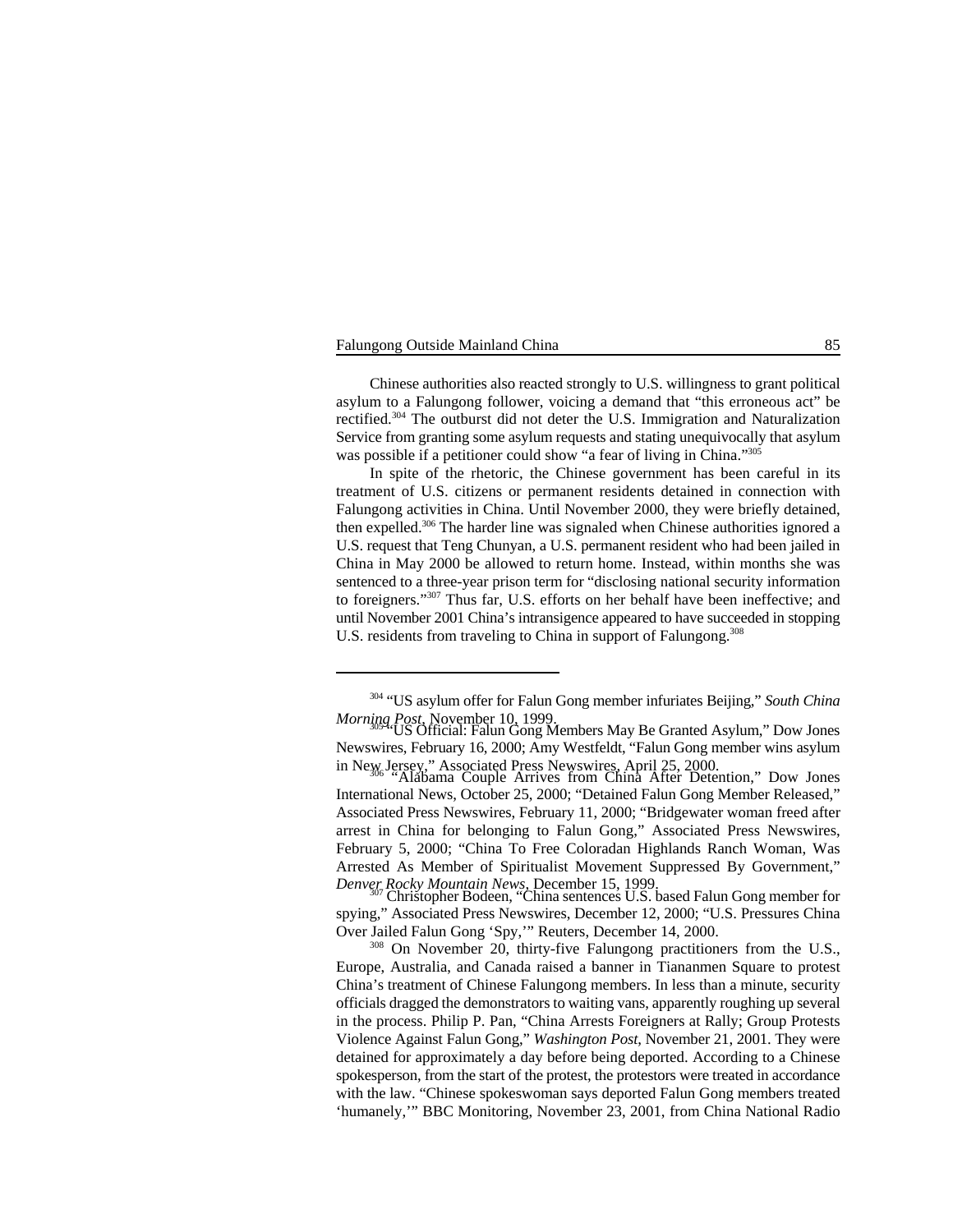The invective China directed at the U.S. over the latter's criticism of the crackdown on Falungong may have been diplomatic posturing, little more than a warning to the U.S. to limit the scope of its criticism. However, despite Chinese warnings, at the annual meetings of the U.N. Commission on Human Rights in 2000 and 2001, the U.S. sponsored of resolutions condemning China's human rights record. Both resolutions made mention of the Falungong crackdown; both resolutions failed.

### **United Nations**

United Nations High Commissioner for Human Rights Mary Robinson has repeatedly brought to the attention of China's leaders her concern about the treatment of Falungong and the use of arbitrary detention to hold practitioners.<sup>309</sup> But other U.N. agencies have sent a different message. In November 2000, the United Nations Development Program (UNDP) co-sponsored an "International Symposium on Cults." The opening remarks of Kerstin Leitner, the agency's resident representative in China, gave official media an opportunity to justify China's crackdown and boast of other countries' support for its efforts.<sup>310</sup> She suggested, for example, that "Under some circumstances [religious beliefs] can lead to situations where individuals lose their sense of reality and are led to do things which are not in their best interest. It is at this point that religion becomes more than a personal matter." Ms. Leitner went on to say that "tolerance seems to leave us vulnerable to groups which defy mainstream thinking and values in the name of religious mission."<sup>311</sup> A year earlier, in October 1999, U.N. Secretary-General Kofi Annan remarked during a visit to China that after Foreign Minister Tang gave him

Taiwan, November 22, 2001. According to practitioners, police kicked, punched, and otherwise assaulted at least some of the protestors. S.C. Chang, "CNA: Canadian Falungong Protestors Say PRC Authorities Broke Law," World News Connection, November 30, 2001; Christopher Bodeen, "Sweden protests treatment of Western Falungong demonstrators," Associated Press Newswires, November 22, 2001. Several international journalists were detained and questioned by Chinese authorities for covering the protest. "China: RSF says foreign journalists still persecuted for covering Falun Gong," BBC Monitoring, December 5, 2001, from Reporters Sans Frontieres press release, December 1, 2001.<br>"U.N. chief cites deterioration in China's rights record," Associated Press

Newswires, March 3, 2000; "Mary Robinson clashes with China over sect," *Irish Times*, February 28, 2001.

<sup>&</sup>lt;sup>310</sup> Ian Johnson, "U.N.-Backed Conference in Beijing on Evil Cults," *Wall* Street Journal Europe, November 22, 2000.

*Street Line Specifical Lines Lines 22, 2000.* Depresentative in 2000. The Depresentative in  $\overline{a}$ China International Symposium on Cult Issues," November 9, 2000.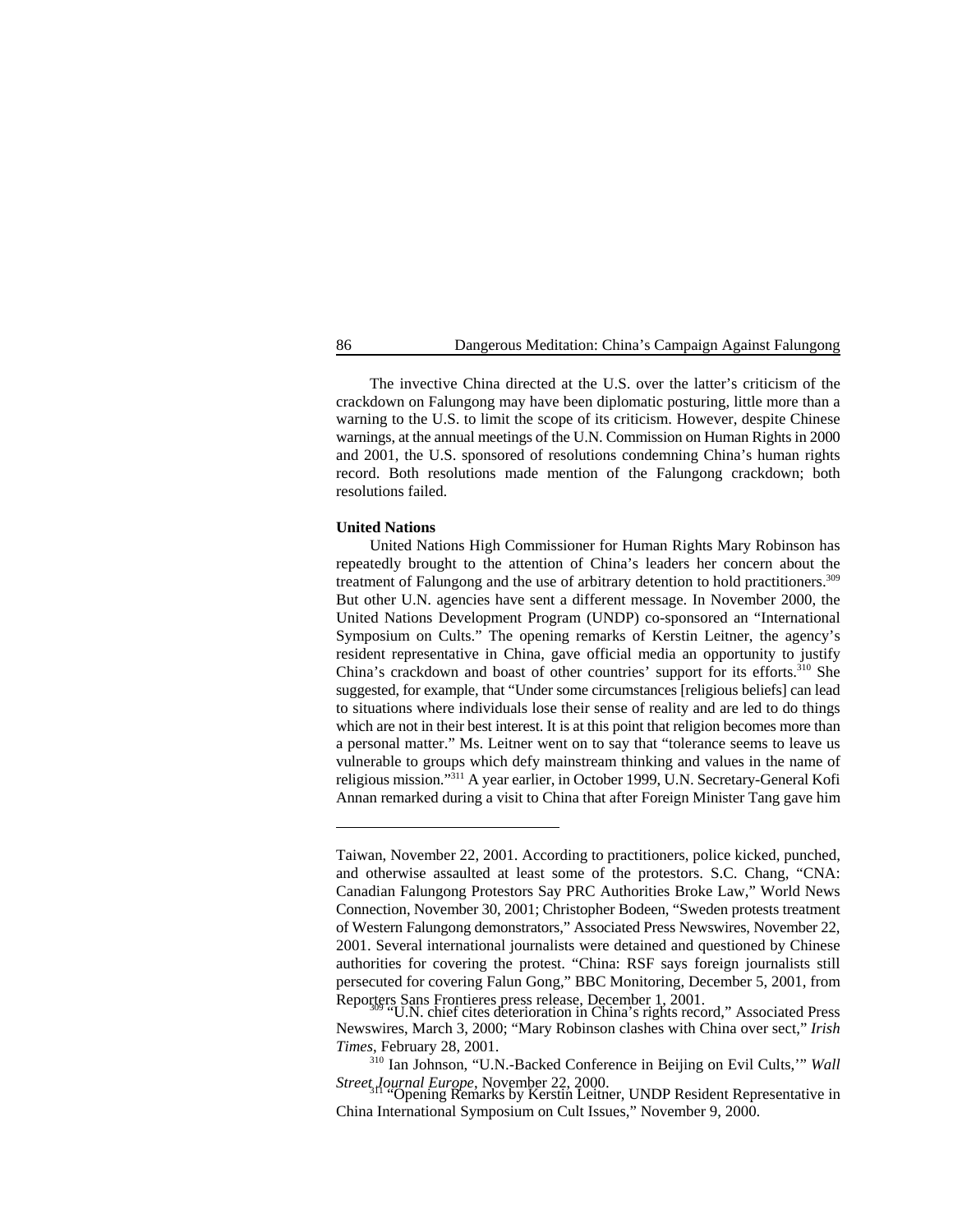"a full explanation as to how the government sees the group," he had "a better understanding" of what was involved. "In dealing with this issue, the fundamental rights of citizens will be respected and some of the actions they are taking are for the protection of individuals," he said. At the time, Falungong had already been banned and declared an "evil cult," over one hundred practitioners had been formally arrested, others had been administratively sentenced, and police were using violence in their roundups of peacefully demonstrating practitioners in Tiananmen Square.<sup>312</sup>

<sup>&</sup>lt;sup>312</sup> Renee Schoof, "20 Falun Dafa members arrested as Annan questions ban," Associated Press, November 17, 1999.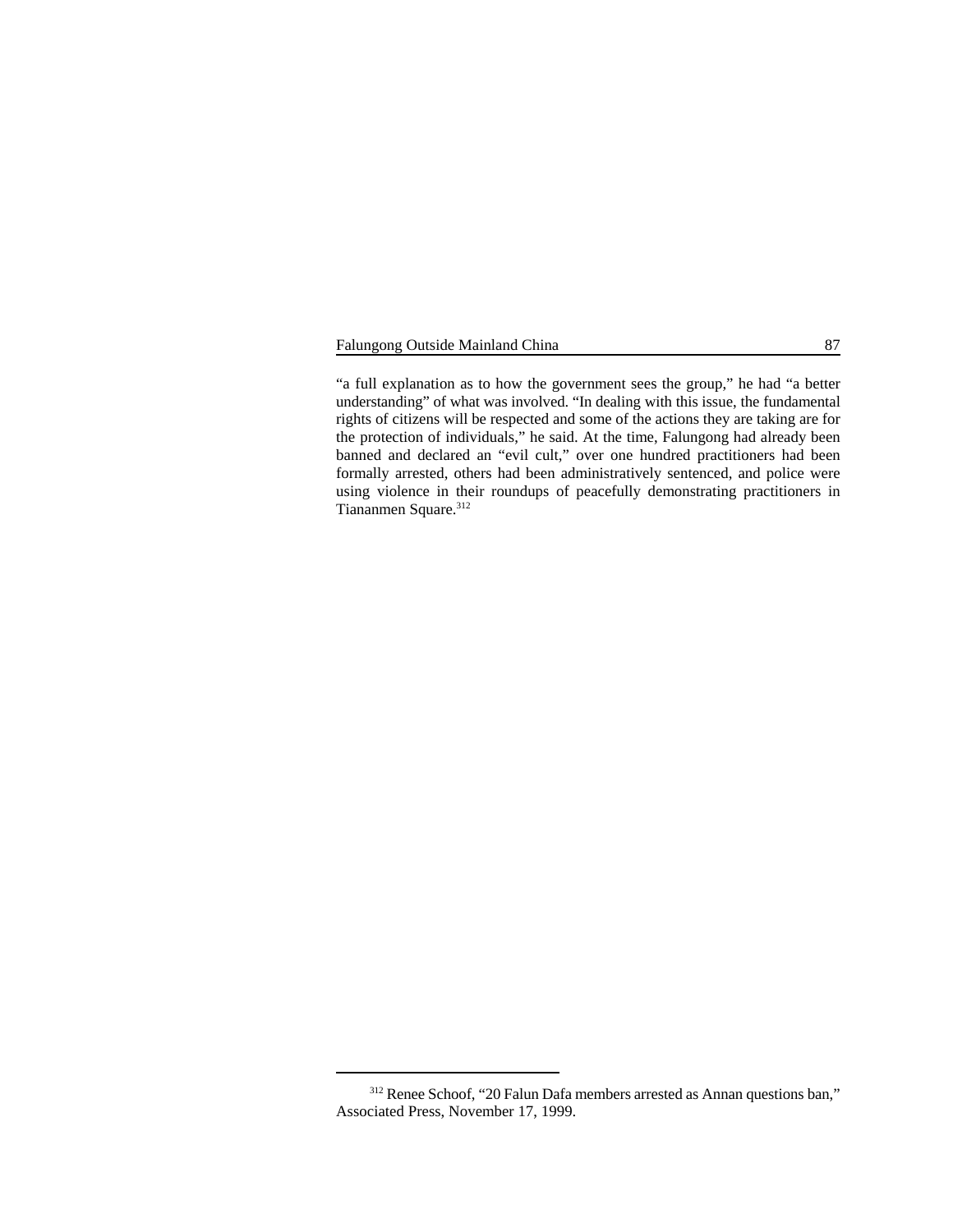### **VII. ANALYSIS OF THE GOVERNMENT RESPONSE**

This chapter looks in some detail at two important features of the Chinese leadership's response to Falungong. It examines first of all the reasons Beijing decided almost immediately following the April 25, 1999 demonstration outside Zhonganhai to eradicate Falungong rather than coopt and regulate it, a strategy the government continues to employ effectively in dealing with the five religions it regards as legitimate. Secondly, the chapter examines the Party's decision to craft a series of laws, decisions, explanations, and interpretations to justify and implement the crackdown. The calculated use of a so-called rule of law campaign to further the anti-cult crackdown has much to say about the Party's manipulation of the legal system in China at present.

# **Why Eradication?**

Two political considerations appear to have underlain the decision of the Chinese leadership, led by President and Communist Party leader Jiang Zemin, to mount a full-fledged campaign to eradicate Falungong and to allocate the necessary manpower and financial resources. One such consideration was the alleged danger posed by Falungong to social stability and thus Communist Party power, both already eroded by urban unemployment, widening income disparities, rural poverty, and corruption. The other was Jiang's preoccupation with his own political influence and his historic reputation after he steps down as General Secretary of the Central Committee of the CCP at the 2002 Party Congress and as president of China in 2003.

The linkage of stability and Party power to the demise of Falungong was readily apparent at the February 2001 Central Work Conference described above. At Jiang's insistence, some 2,000 Party leaders listened to each of the seven members of the Standing Committee—China's de facto rulers—testify in turn to the need to eradicate the movement.<sup>313</sup> Noting the importance of stability and Party unity, the seven emphasized to those in attendance how critical it was for recalcitrant local leaders to participate wholeheartedly in an accelerated drive against Falungong.

Preoccupation with stability was also evident at the 2001 National People's Congress (NPC) meeting in March with almost every speaker stressing its importance for China's development, and with many pointing out what they saw as Falungong's destabilizing effects and its collusion with China's alleged internal and

<sup>&</sup>lt;sup>313</sup> Vivien Pik-kwan Chan, "China's Leadership Pushes for Unity," *New York Times*, March 9, 2001;"New phase in fight against sect," *South China Morning Post*, February 13, 2001.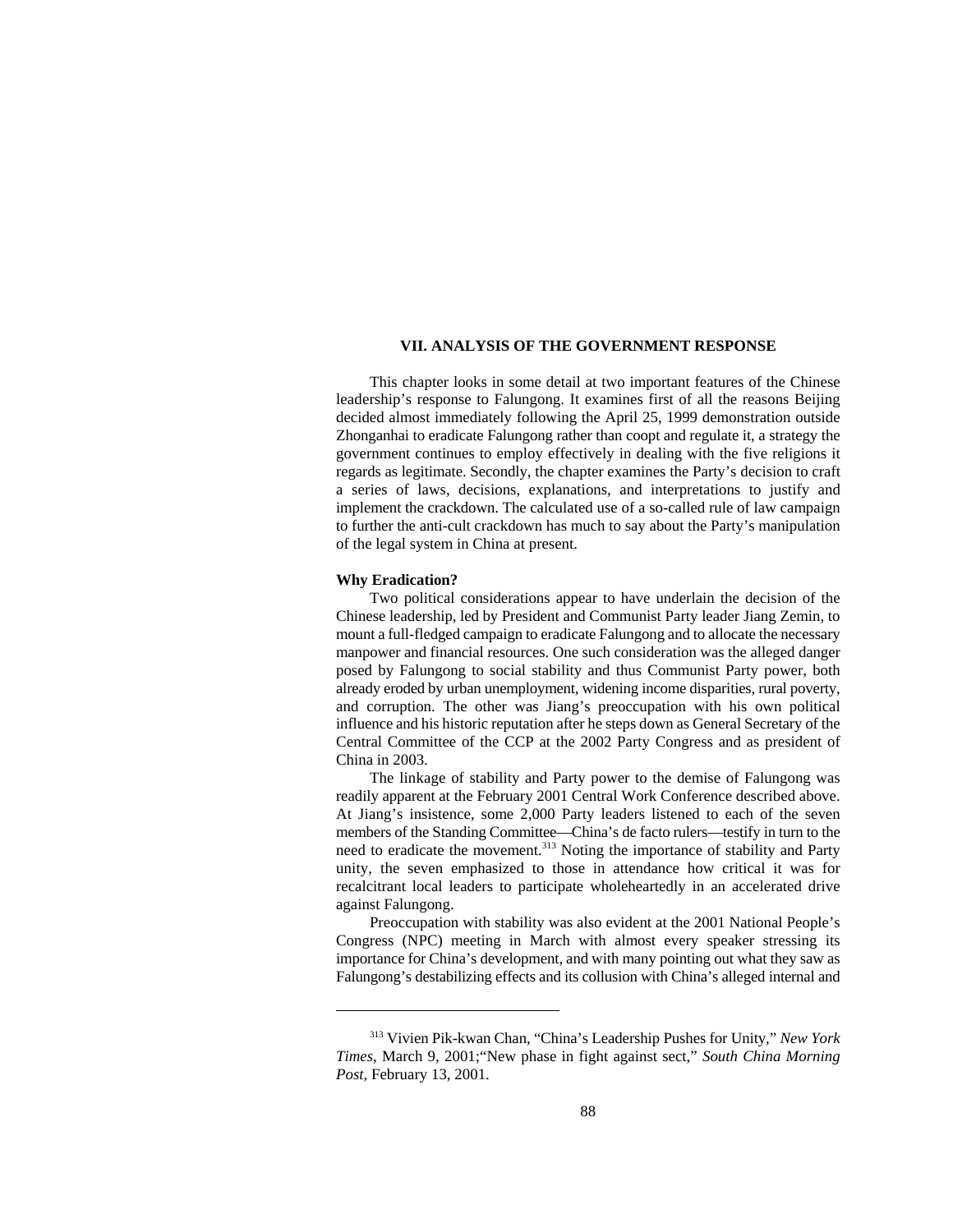Analysis of the Government Response 89

external enemies.<sup>314</sup> Premier Zhu's "Report on the Outline of the 10th Five-Year Plan for National Economic and Social Development" addressed social stability and Falungong in the same paragraph:

We need to improve public order through comprehensive measures and crack down on criminal activities that pose a threat to social order and national security. We must crack down according to law on ethnic separatist activities, religious extremist forces, violent and terrorist activities, cults, and illegal activities carried out under the guise of religion. We need to continue our campaign against the Falungong cult, and further expose and condemn its antihuman, antisocial and antiscience nature, and its reactionary feature of letting itself become a tool used by domestic and overseas hostile forces to oppose our socialist government. We need to mete out severe punishment in accordance with the law to the small number of criminals while making unremitting efforts to unite, educate and rescue the vast majority of people who have been taken in.315

President Jiang, discussing Falungong in general and Hong Kong in particular, said: "I have to make it very clear the Falun Gong is an evil cult... Stability is overriding. Any countries or societies will have no prospects if they have no stability. Only stability will make the economy develop and prosper."<sup>316</sup> The message was clear: Falungong membership impedes China's growth and modernization; patriotic Chinese will avoid any and all ties to the organization and will assist in its demise.

There is considerable evidence that China's leaders were genuinely concerned with stability and feared that more and more urban disaffected might join an already large and highly organized movement whose political motives were unclear. By

<sup>&</sup>lt;sup>314</sup> "China Opens Annual Legislative Session, Falun Gong Attacked," Agence France-Presse, March 3, 2001; "Falun Gong ban attacked," *South China Morning Post*, March 3, 2001; "Li Peng Says China to Continue Work Against Abuse of Power, Falungong," FBIS, March 9, 2001, from Xinhua, March 9, 2001; Vivien Pik-kwan Chan, "Law chiefs get tough on state graft," *South China Morning Post*, March 11, 2001.

<sup>&</sup>lt;sup>315</sup> "Report on the Outline of the 10th Five-Year Plan for National Economic and Social Development," Xinhua, March 16, 2001, in "Comparison -- Full Text of Zhu Rongji's 10th Five-Year Plan Report," FBIS, March 16, 2001. "President Jiang Zemin said yesterday Beijing would leave dealing..." <sup>316</sup>

*South China Morning Post*, March 6, 2001.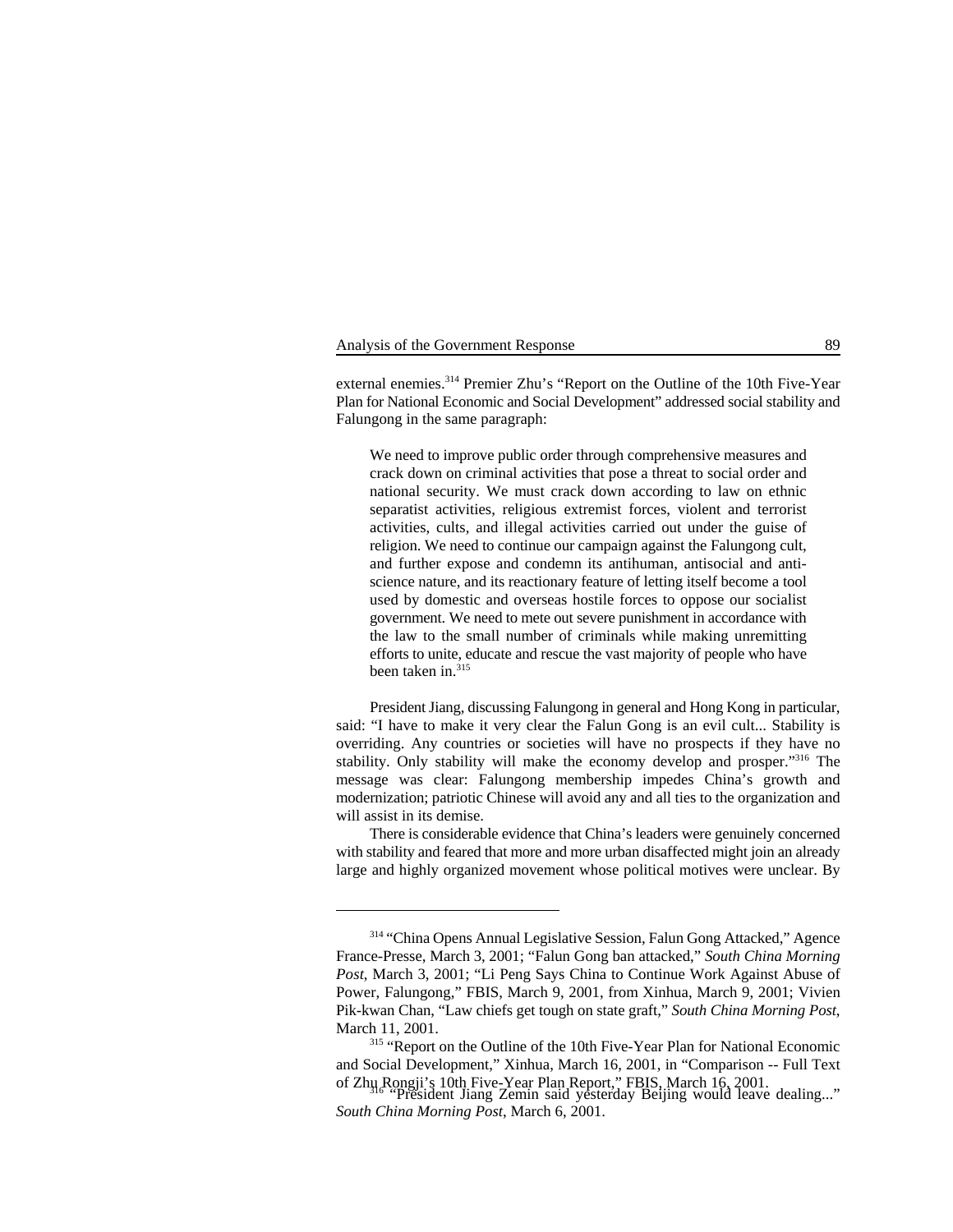1999, when Falungong members appeared en masse outside Zhongnanhai, the dismantling of state-owned enterprises had fueled untold numbers of protests, some violent, by the unemployed and by forcibly retired workers who were receiving neither back wages nor full pensions.  $317$  Farmers, the poorest group in China, were facing new barriers in their efforts to supplant falling farm incomes through temporary work in urban areas.<sup>318</sup> In their home villages, faced with exorbitant and illegal fees which the government repeatedly promised but then failed to rectify,

<sup>&</sup>lt;sup>317</sup> "AFP Reports on Worker Discontent in China's Shandong, Sichuan, Shaanxi," FBIS, April 3, 2001, from Agence France-Presse, April 2, 2001; "Workers Block Roads in Protest Over Unpaid Benefits," Agence France-Presse, March 26, 2001; "Thousands of Chinese Miners Clash With Police Over Layoffs," Agence France-Presse, March 9, 2001; "Farmers Recruit Urban Laborers," FBIS, March 1, 2001, from Xinhua, February 28, 2001; "Workers Block Railway Over Pay," Reuters, December 5, 2000; "Angry Workers Besiege City Hall," Reuters, May 17, 2000. The Ministry of Labor and Social Security admitted on April 30, 2001, that the "reemployment rate for retrenched workers in China hit a historic low in the first quarter of the year." See "What's News," *South China Morning Post*, http://www.scmp.com/, May 2, 2001, from China Central TV. To further complicate the employment picture, some three million laid-off workers reclassified as unemployed in June 2001 had their monthly stipends reduced. In August, Xinhua reported that job searches were becoming more competitive with 2.2 million people registered at employment centers and only 1.54 million jobs available. See "What's News," *South China Morning News*, http://www.scmp.com/, August 24, 2001, from Xinhua; Vivien Pik-kwan Chan, "Looming danger of the 'newly' jobless," *South China Morning Post*, June 5, 2001; "China's Premier Zhu says reforms to slow," Reuters, June 8, 2001; Clara Li, "More jobs lost than created, says expert," *South China Morning Post*, June 29, 2001. Endemic corruption, benefiting officials and enterprise managers at the expense of rank-and-file workers, continued to be another destabilizing factor. See Chan, "Law chiefs get tough...," *South China Morning Post*; Mark O'Neill, "Dismal story of Hua Lu's asset-stripping finally revealed," *South China Morning Post*, April 16, 2001.

<sup>&</sup>lt;sup>318</sup> "Major Event Affecting General Situation of National Economy," *People's Daily Online* , http://english.peopledaily.com.cn/200103/23/eng20010323\_65808.html, March 23, 2001; "Wen Jiabao On Importance of Lightening Peasant Burdens," FBIS, September 29, 2000, from Xinhua, September 27, 2000; "UN says graft foils eradication of poverty," Reuters, April 7, 2000; "China Fails to Raise Farmers' Incomes Threatening Stability," Agence France-Presse, July 18, 2001.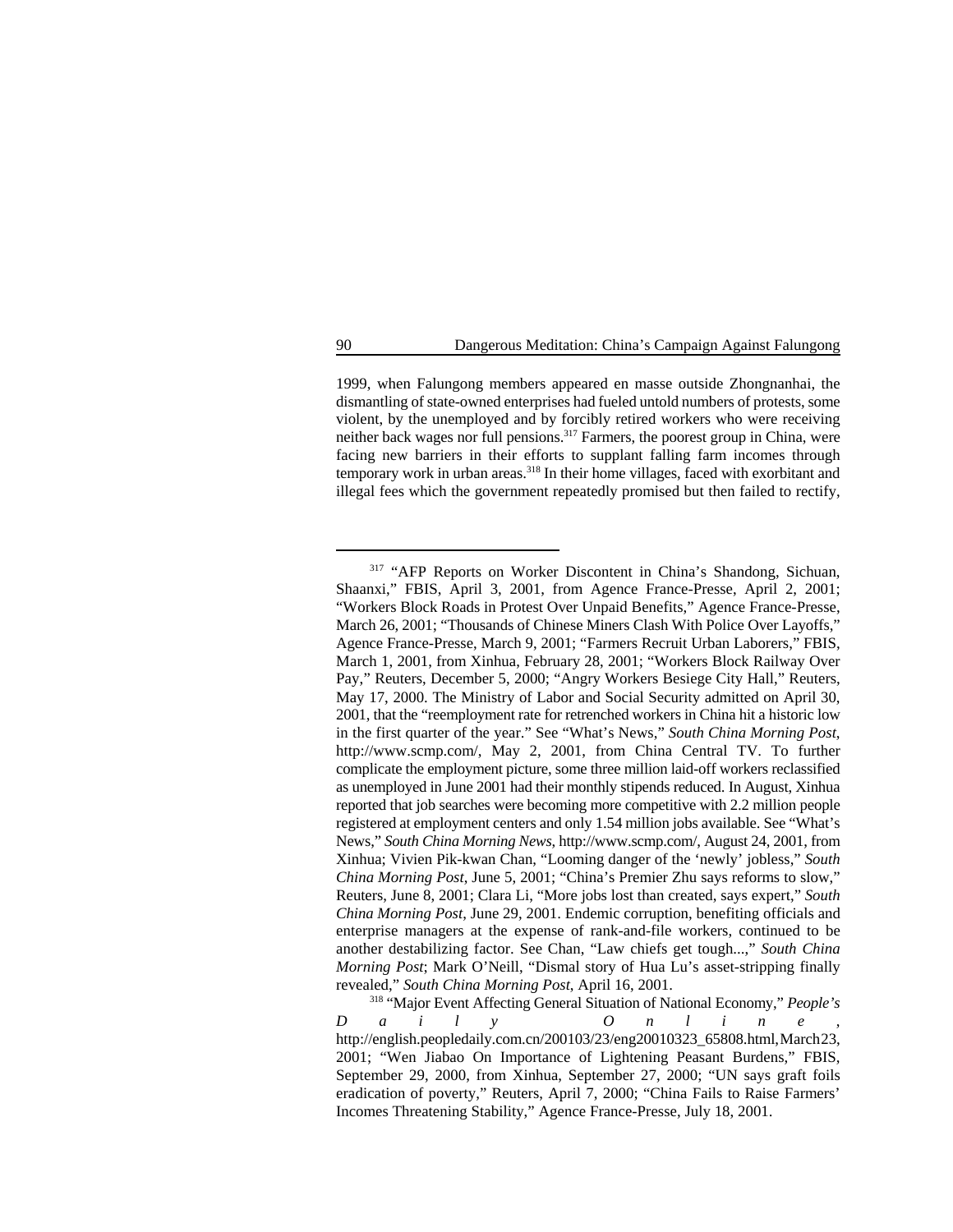# Analysis of the Government Response 91

they persistently expressed their dissatisfaction, sometimes violently.<sup>319</sup> Projections that conditions would worsen for both workers and farmers once China joined the World Trade Organization added to official unease that larger, better organized protests across provincial lines might occur. 320

Political and religious dissidents, with overseas ties and some degree of organization, also remained a source of official disquiet, adding to the worry that increased population mobility, job flexibility, and advances in communications technology could make it easier for formerly disparate groups with similar grievances to join together in protest.

Given the potential for more, bigger, and better organized protests, China's leadership undoubtedly was concerned with the reliability of its security apparatus. Falungong's April 25, 1999 Zhongnanhai demonstration, coming as it did with no advanced warning to China's top leadership, likely fueled that anxiety. Although no figures have ever become available, it is believed that significant numbers of police and army officers were practitioners. The supposition is supported by Falungong's daring to mount so large a demonstration, daring to choose a time so close to the tenth anniversary of the June 4, 1989 massacre in Beijing, and daring to choose Zhongnanhai, the most sensitive site in Beijing.

Despite the factors described above, not all China's leaders opted to eradicate Falungong. Some preferred to implement a program of co-optation that would bring Falungong under strict bureaucratic control analogous to the way China treats religious believers and institutions. Many enterprise managers and bureau chiefs reportedly were less than enthusiastic about the crackdown. So long as followers were willing to go about their practice quietly, the responsible authorities in many

 $319$  "Cadres strike hard at peasants' pockets," Associated Press, June 5, 2001; "Ringleaders jailed over riot against levy," Agence France-Presse, June 14, 2001; "Tax increase stirs banana farmers' fury," *South China Morning Post*, November 16, 2000; "20,000 farmers riot over taxes," *South China Morning Post*, August 30, 2000; Jasper Becker, "Hidden rural income crisis set to strike home, experts warn," *South China Morning Post*, June 30, 2001; "Seven Types of Actions Involving Agricultural Prices and the Collection of Fees Specified as Illegal," Xinhua, July 14, 2001, in "7 Types of Illegal Agri-Related Fees To Be Cleaned Up in 2d Half of 2001," FBIS, July 17, 2001; Daniel Kwan, "Premier's rural tax experiment falters," *South China Morning Post*, July 23, 2001; "Chinese Premier Urges Steady Progress on Rural Tax Reform," *People's Daily Online*, http://english.peopledaily.com.cn/20017/23/eng20020723\_75575.html, July 23, 2001; ... [July 23, 2001.

<sup>2011;</sup> Separator Line 8, 2001; "China's Farmers to Feel Full Force of WTO Entry," Reuters, August 7, 2001.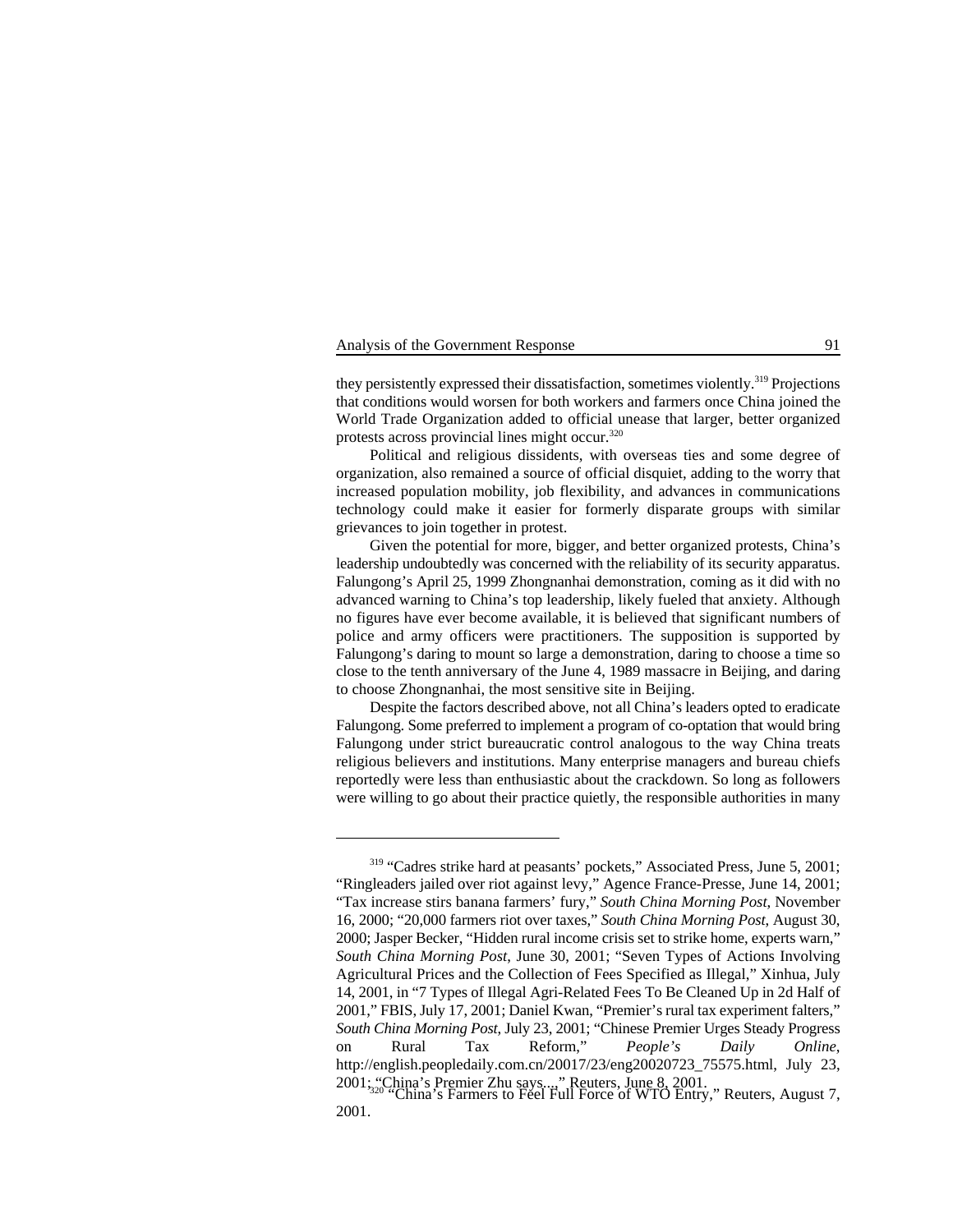of these units were satisfied with pro forma recantations and ready to look the other way when practice continued.

President Jiang Zemin apparently thought otherwise. He treated the April 25 protest as if it were a personal political insult as well as a threat to social stability. By insisting on harsh repression, Jiang could accomplish two ends: demonstrate his ability to bend the Party to his will and eliminate what he considered a potential threat to his rule and his legacy.<sup>321</sup> But he had to move quickly. Only three-and-ahalf years would separate the Zhongnanhai event and the Party Congress in 2002, and political jockeying would begin long before the meeting itself.

Many commentators have suggested that if after his retirement Jiang were to succeed in retaining behind the scenes power and realizing his hoped-for place in history, he would have to ensure the Party remained strong and recovered ideological legitimacy.<sup>322</sup> Leftist elements in the Party, which had never been enthusiastic about economic, much less political reform, were seeking to derail Jiang's plans and sideline his proteges. Should the economy falter, social order deteriorate badly, or China's rise to global prominence slow, Jiang would be held personally responsible, and he likely concluded he could not afford to risk a vibrant Falungong, whose leadership had at one time allied itself with conservative forces, whose membership had not benefitted from economic reform, and whose ultimate goals were obscure.

It is less clear why Jiang did not opt for a policy of aggressive co-optation of Falungong, such as the leadership had used with relative success against established religions. Several factors most probably played a role. For one, a policy of co-

<sup>&</sup>lt;sup>321</sup> Mary Kwang, "A tough stand to show tough hand," *Straits Times*, July 24, 1999; Susan V. Lawrence, "China -- Jiang's Two Faces: Who is China's president? For all Jiang's courage in securing the WTO deal, his handling of Falun Gong suggests fear is getting the better of his appetite for political reform," *Far Eastern Economic Review*, December 2, 1999; John Pomfret, "Cracks in China's Crackdown; Falun Gong Campaign Exposes Leadership Woes," *Washington Post*, November 11, 1999.

<sup>&</sup>lt;sup>322</sup> "Jiang sets stage for eminence grise role,"*Yomiuri Shimbun*, October 18, 2001; Ching Cheong, "Jiang's legacy not assured ...yet," *Straits Times*, September 28, 2001; "DATELINE: CHINA: Shades of red," *AsiaWeek*, September 7, 2001; Bruce Gilley, "China -- Jiang's Turn Tempts Fate: The leader of the ruling Communist Party is encountering growing criticism from a revitalized left wing as he moves the party further to the right," *Far Eastern Economic Review*, August 30, 2001; "Beidaihe beach blues," *The Economist*, August 11, 2001; Hugo Restall, "Examining Asia: China's New Leaders," *Asian Wall Street Journal*, August 8, 2001.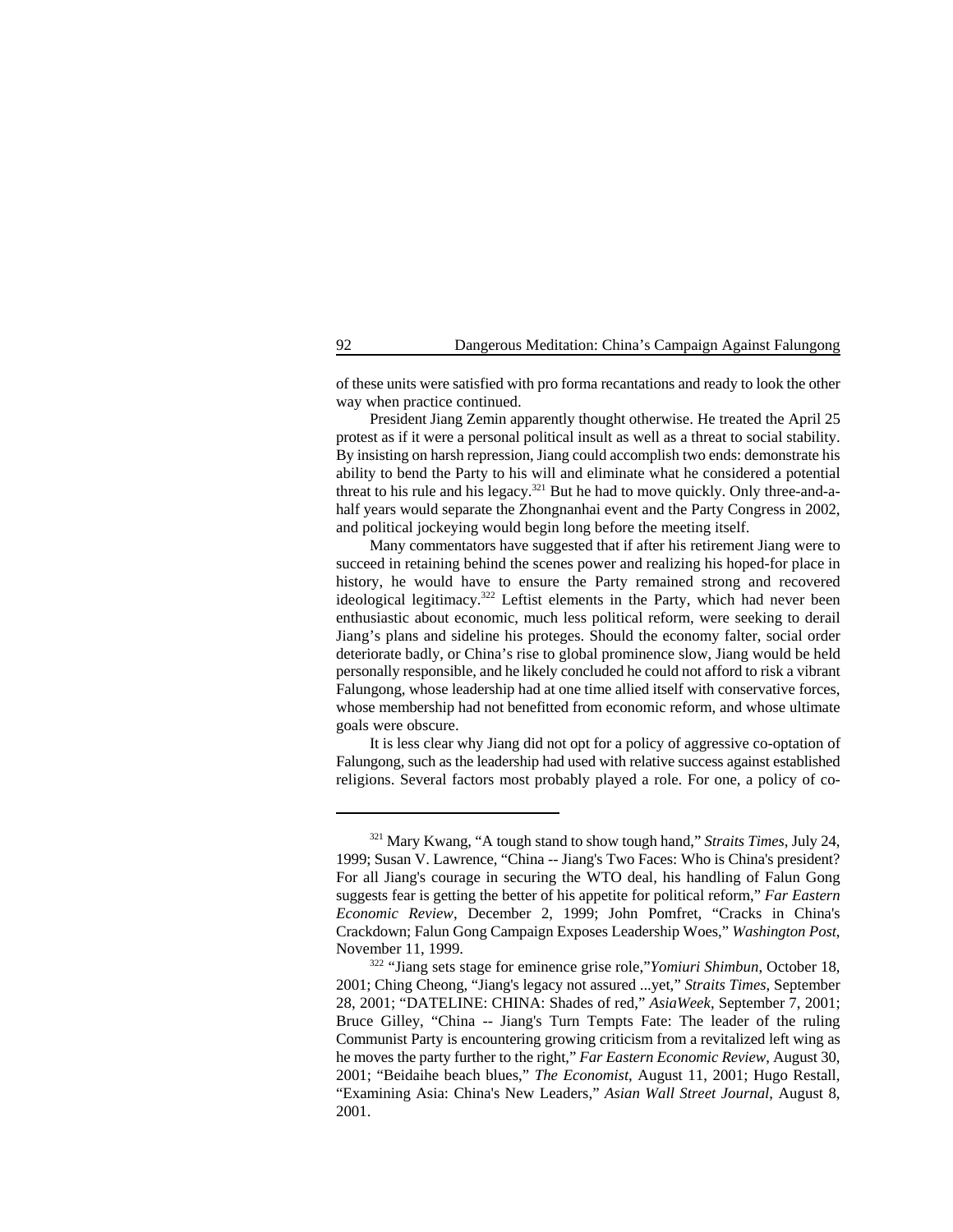# Analysis of the Government Response 93

optation was risky for reasons related to the size and structure of Falungong, the allies each side could muster, the sophisticated use of mass communications technology available to practitioners, and the almost impossible task of monitoring believers in an era of relaxed restrictions on mobility. In addition, China's leaders had had sufficient experience with campaigns and co-optation programs to judge with some degree of sophistication whether such methodology was likely to succeed.

Co-optation takes time and Jiang did not have much time. The religious policy in place by the end of 2000 had evolved over a period of at least forty years, beginning shortly after the founding of the PRC.<sup>323</sup> Furthermore, Falungong's decentralized structure combined with one—and only one—inspirational head who was out of reach of Chinese security officials, made a co-optation strategy problematic. For co-optation to work it would have been necessary to identify popular Falungong leaders willing to work within government strictures. There was sufficient factionalism among religious leaders to make such a strategy tenable. Some Protestant leaders, for example, wanted to distance themselves from evangelical Christians who regularly defied China's religious regulations, and willingly cooperated with the government. Falungong did not have comparable doctrinal schisms.

Furthermore, the seemingly sudden emergence of Falungong and the outpouring of followers on April 25 contributed to the perception that its threat to stability and to the CCP was immediate. Falungong's essentially Chinese character, unlike that of Western religions, and qigong's nationwide popularity had contributed to extraordinary growth over a short period of time and there was reason to believe the movement would continue to attract followers. To meet the immediate threat and forestall still more growth, the central leadership determined on what was in essence a short-cut, a reversion to a campaign similar in some ways to the Cultural Revolution.

Finally, the intensity of the crackdown was fueled by miscalculations on both sides. At first, the Chinese leadership failed to grasp Falungong's organizational depth, its practitioners' devotion, and the imagination and resourcefulness of followers inside and outside China dedicated to keeping the movement alive. Nor did the Chinese leadership fully understand that, with the modern communications available to them, Falungong's leaders could turn victims of Chinese abuse into instant and inspirational martyrs to followers within China who might have turned instead to other exercise-meditation regimes. Once the decision to fully dismantle Falungong was made, the Chinese leadership could not reverse course without damage to its collective image. By not wavering, Falungong's leaders pushed

<sup>323</sup> See Chapter 2, "Freedom of Belief in China."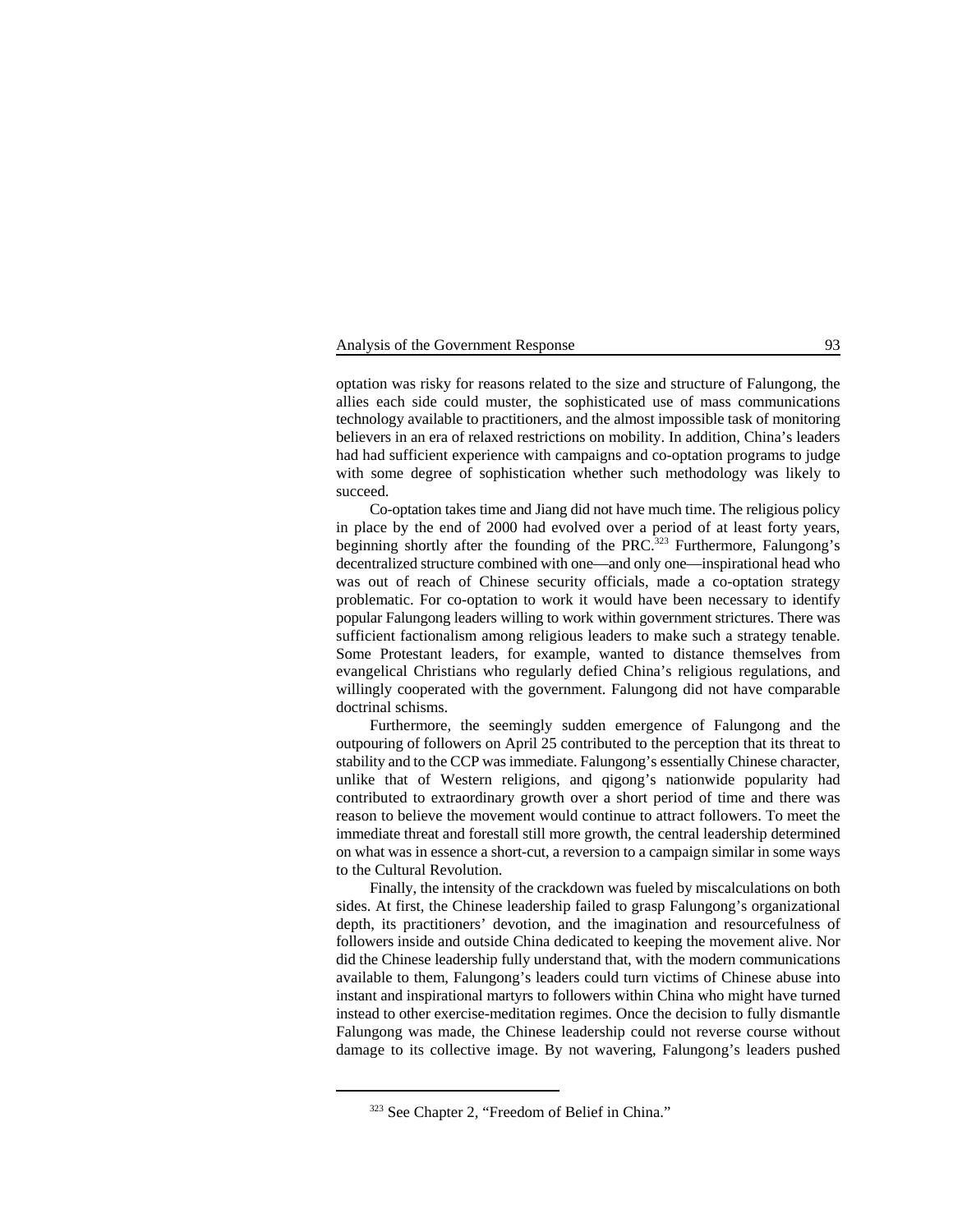Beijing into an ever-harsher campaign that might have backfired for the government had it not been for the suicides in Tiananmen Square on January 23, 2001.

Those deaths may have indirectly reflected Li Hongzhi's own miscalculation. His repeated warnings, one as recent as August 16, 2001, that practitioners who do not sufficiently "safeguard" Falungong will fail to reach "consummation," and his exhortations to them to do more even at the risk of increased hardship, were prone to misinterpretation.<sup>324</sup> An earlier message entitled "Beyond the Limits of Forbearance," coming several weeks before the suicides and mentioning disciples' "need to let go of all attachments amidst ordinary humans" may also have been misunderstood. $325$ 

The spectacle on Chinese television of a young girl burning gave China's leaders "proof" they could offer to the public and to recalcitrant officials that Falungong, as they had said all along, was an extreme danger to public order, health, and morals and had to be rooted out once and for all. At this writing, the government was on the offensive and there was increasing evidence that Falungong's moral suasion was losing its effectiveness against China's determined campaign.

# **A "rule of law" veneer**

In contrast to earlier campaign-style crackdowns, Chinese leaders have justified their campaign against Falungong by citing their determination to advance the "rule of law" in China and to strengthen the Chinese system of "socialist democracy."326

It is important to note that the Chinese phrase, *yifazhiguo*, is variously rendered as "rule of law," "rule by law," and "according to law." Furthermore, the term's meaning varies with the speaker. Thus, it is important to look at what is actually happening under an yifazhiguo rubric. The term can refer to a system

<sup>&</sup>lt;sup>324</sup> "Master Li's New Article: Dafa Disciples in the Fa-Rectification Period," Falun Dafa Clearwisdom.net, http://www.clearwisdom.net/emh/articles/2001/8/16/12965.html.<br>"Beyond the Limits of Forbearance," Falun Dafa Clearwisdom.net,

http://www.clearwisdom.net/emh/articles/2001/1/2/6668.html.

<sup>326 &</sup>quot;China: Cult ban in line with Democracy," World Reporter (TM) - Asia Intelligence Wire, from *China Daily*, November 24, 1999. See also "Highlight Rule of Law and Punish Cult: People's Daily," Xinhua, source: World Reporter (TM), October 30, 1999. A March 1999 amendment to the Chinese constitution stipulated, "The People's Republic of China shall be governed according to law and shall be built into a socialist country based on the rule of law." "Text of PRC Constitution Amendment," FBIS, March 16, 1999, from Xinhua, March 16, 1999.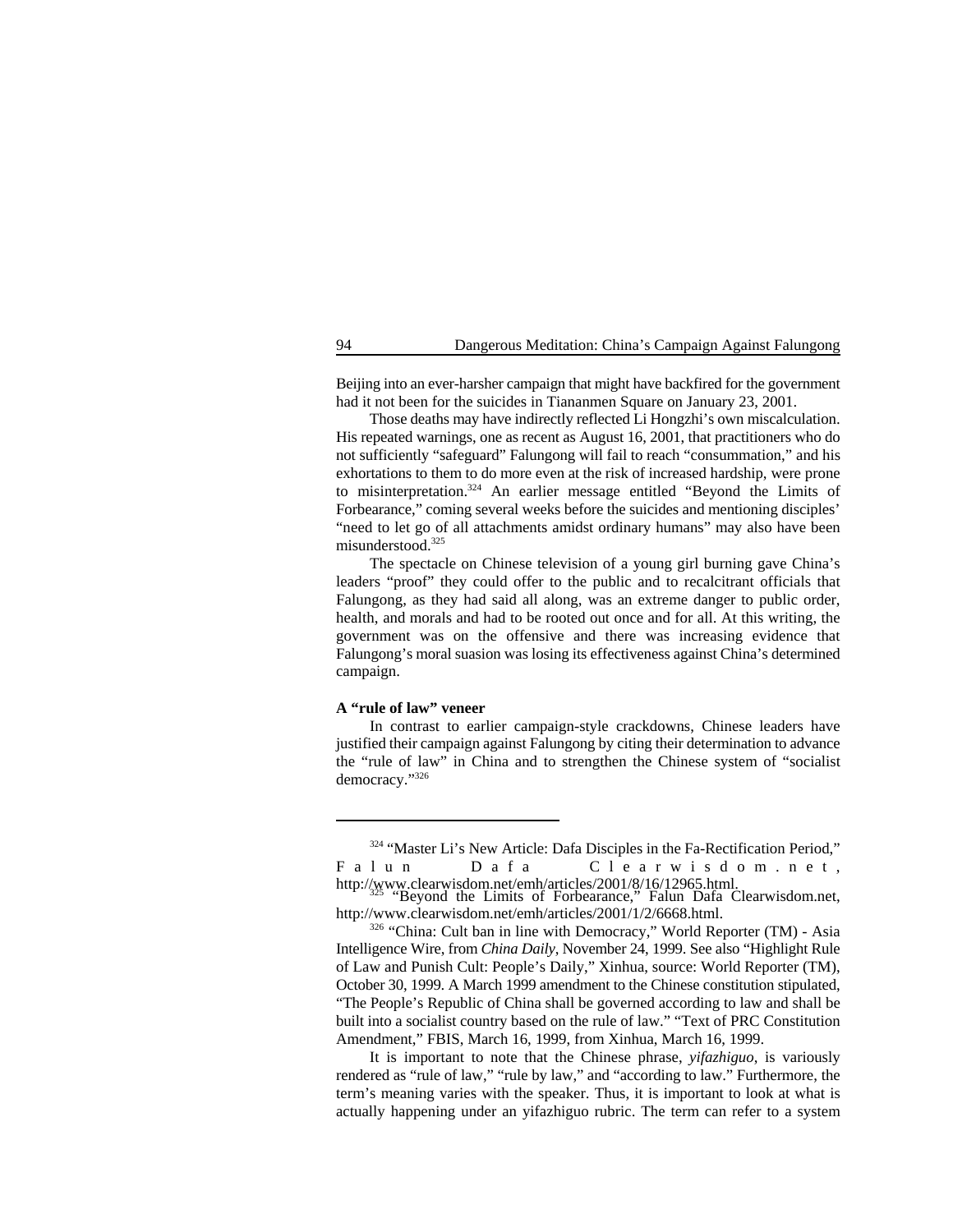Analysis of the Government Response 95

Between August 3-11, 1999, two to three weeks after Falungong was banned, Chinese media published a series of comments characterizing the campaign as "a struggle between rule by law and anti-rule by law" and expressing the opinion that the struggle had to be handled "according to law"  $327$  Articles in Xinhua and *People's Daily* described in great detail the constitutional provisions and laws and regulations Falungong had failed to uphold. (See Appendix I-II.)

As a Xinhua commentator noted:

The constitution and laws of our country have explicitly stipulated that the state must strengthen the building of socialist spiritual civilization and oppose capitalist, feudal and other decadent ideologies. Citizens must observe public order and social ethics. Any action of undermining and disrupting social order must be banned. However, Li Hongzhi has disregarded the basic principles and stipulations of our constitution and laws by concocting the so-called Falun Dafa, establishing an illegal organization, and wantonly propagating feudal, superstitious and anti-scientific false reasoning and heretical ideas. He has brazenly formed an illegal association, assembled a crowd to make trouble, and illegally sold books and journals, audio-visual products and other propaganda publications, which propagate the Falun Dafa, to seek exorbitant profits, harm people's health, and severely disrupt social order. All these have constituted a heinous crime. Therefore, our struggle against Li Hongzhi and the Falun Gong organization manipulated by him is not only a serious ideological and political struggle, but also a struggle between rule by law and anti-rule by law.

where law becomes a tool of governance (commonly referred to as rule by law), or to a system in which government is held equally accountable for its actions and which incorporates respect for internationally recognized human rights (rule of law). Evidence from the crackdown against Falungong indicates that Chinese officials are using it in the former sense.

<sup>&</sup>lt;sup>327</sup> "Applying Law as Weapon to Win Victory in Struggle Agaist Falungong," Xinhua, August 3, 1999 in World News Connection, August 3, 1999, source: World Reporter (TM); "The Socialist Legal System is Sacred and Inviolable -- On the Illegality of the 'Falun Gong' Organization and its..." Legal Science Subgroup of the Chinese Academy of Social Science Comprehensive Research Group on the "Falun Gong" Phenomenon, *Renmin Ribao*, in "Renmin Ribao Lists Falun Gong Illegality," World News Connection, August 11, 1999, source: World Reporter (TM); "Cass Official Xia Yong On Falungong, Rule of Law," World News Connection, August 3, 1999, source: World Reporter (TM).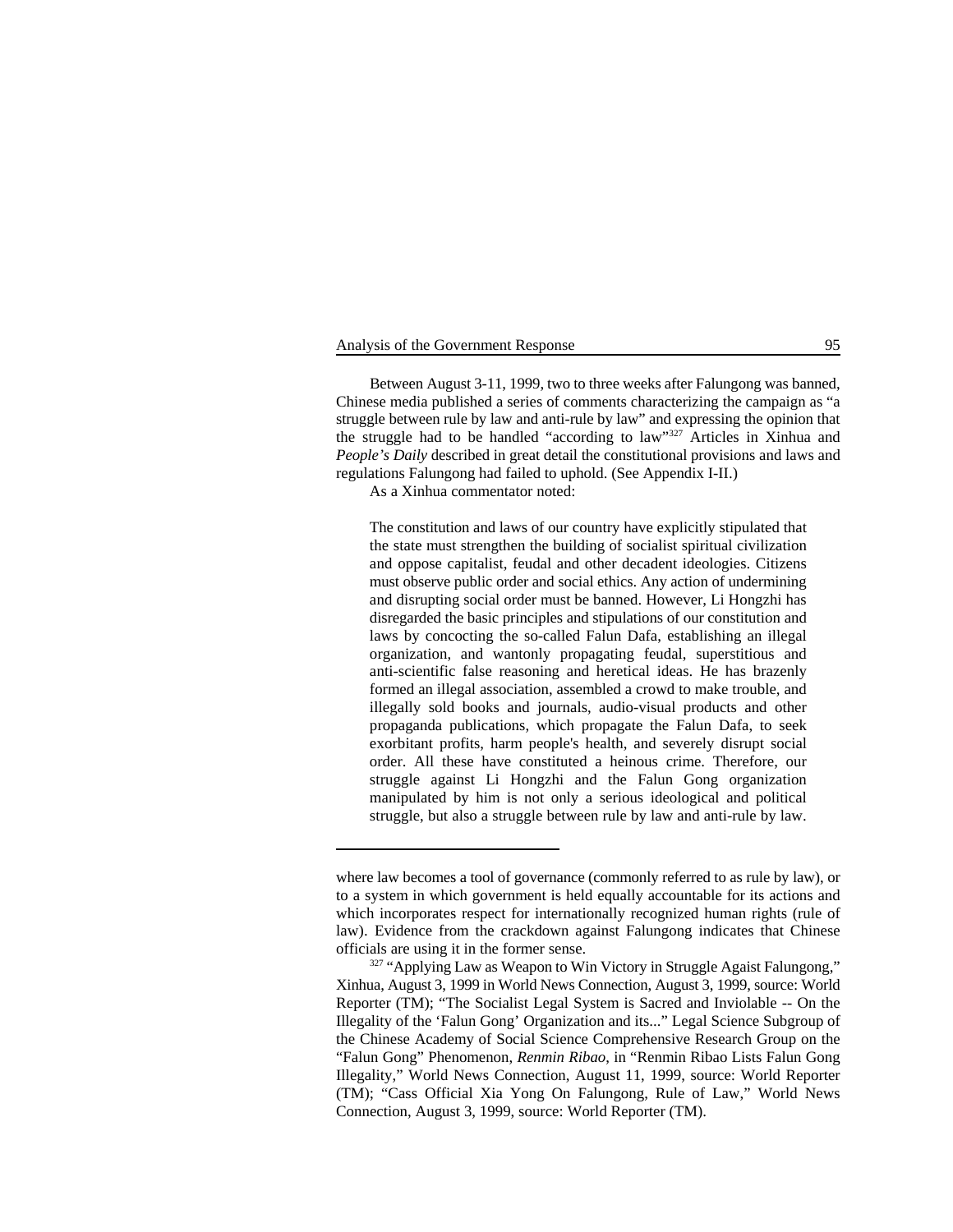We not only must ideologically understand the illegal nature of the Falun Gong, but also take legal measures to resolutely punish the crimes of Li Hongzhi and his illegal Falun Gong organization. We must apply laws as weapons to win a victory [in] the struggle against the Falun Gong.<sup>328</sup>

Officials emphasized that Falungong followers were punished not for being practitioners, but for violating Chinese law. Some of the laws and regulations used against Falungong were in place when the crackdown began; some were newly enacted or reinterpreted and applied *ex post facto*. Some new legal standards were specifically directed at Falungong; others, in particular new restrictions on Internet usage, could profitably be used to curb Falungong's communications network even though they were designed with a larger target population in mind.

Human Rights Watch and other commentators have criticized China's judicial system as being driven by the aims of the ruling party, for failing to uphold international legal standards and applying new laws *ex post facto*, for standards that are so broad and vague that they invite arbitrary application, and for its administrative and inherently arbitrary system of reeducation through labor, used extensively to hold Falungong practitioners. In many respects, the government's tactics are strikingly similar to the various extrajudicial campaigns the Chinese Communist Party previously waged against "traitors," "counterrevolutionaries," "imperialists," "rightists" and landlords, among others. Coerced confessions under torture, insistence on recantations (reminiscent of earlier "criticism-self-criticism" sessions), and use of those who recant to "break" others, often leaves those who "broke" with an investment in upholding the government's version of Falungong as an evil cult.

Thus, China's legal system is best characterized as "rule by law," in which law is a malleable weapon against individuals whose opinions China's leadership dislikes or organizations it wants destroyed, rather than "rule of law," in which law is supreme and the leadership accountable to it. By altering laws and creating new laws with the expressed intention of dismantling Falungong, the Chinese leadership has succeeded only in undermining its claim that the judicial system is rooted in a "rule of law" principle. Interpretations of rights guaranteed in China's constitution, freedom of speech, press, assembly, association, procession and demonstration (article 35), and freedom of religious belief (article 36), are subject to situationallybased interpretations rather than being rooted in a body of principles. Their application is politically driven. There is, for example, a set of regulations requiring

<sup>&</sup>lt;sup>328</sup> Xinhua, "Applying Law as Weapon to Win Victory in Struggle Agaist Falungong," in World News Connection, August 3, 1999.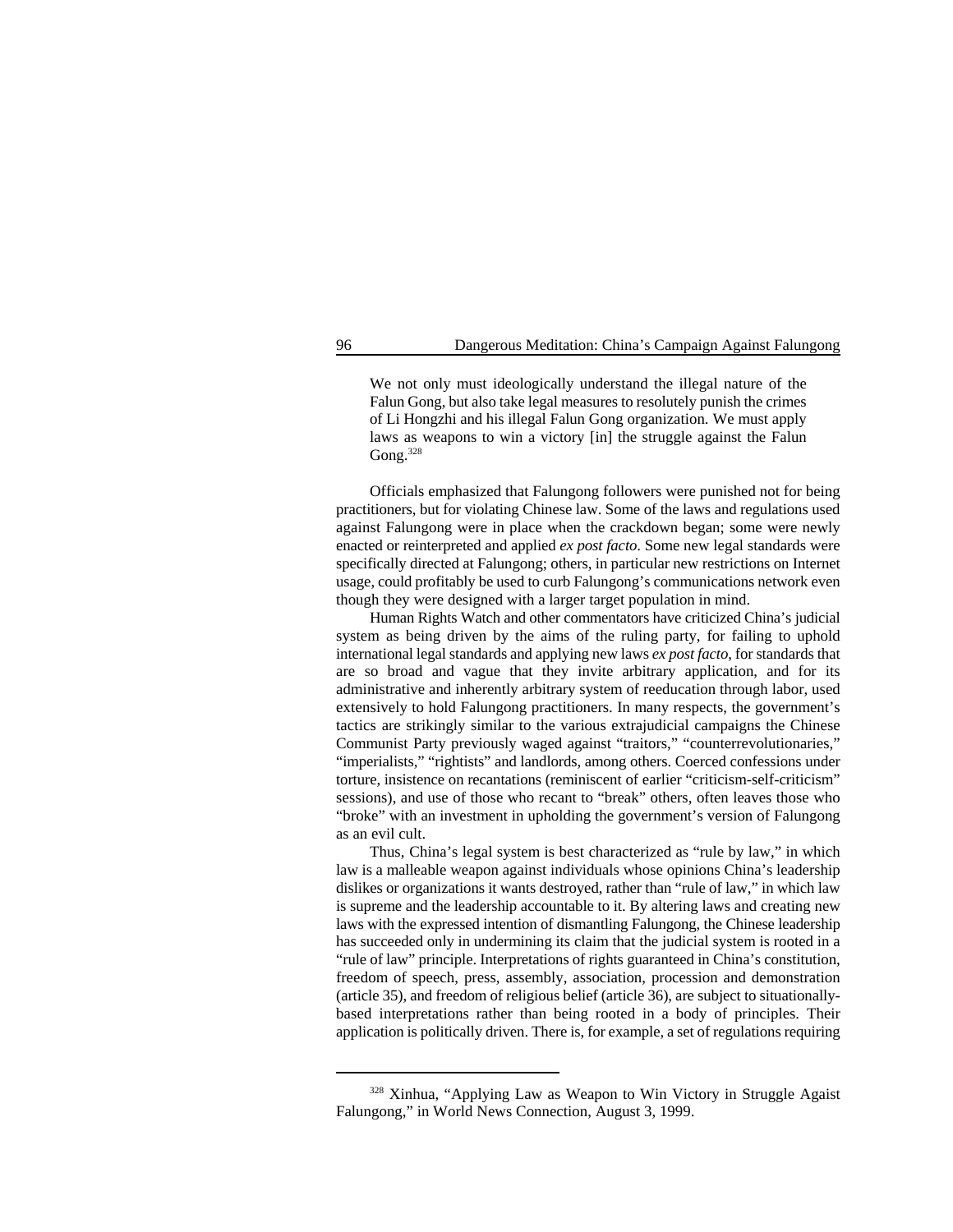# Analysis of the Government Response 97

that a social organization register in order to be legal. But Chinese officials may deny registration because the organization's purpose is to expose a social problem, for example, environmental degradation, to a greater extent than the government considers desirable; because the organization espouses a principle, such as establishment of a two-party system, which the Communist Party rejects;  $^{329}$  or, as in the case of Falungong, because it legitimizes an organization the government fears.

If at the start of the crackdown against Falungong, China's leadership wanted only to punish public order infractions, shut down dangerous health practices, or stop fraud or subversion, there was an extant body of Chinese law available to deal with these offenses. But that was evidently not the leaders' intent. The means they used show instead that they wanted to thoroughly discredit Falungong in the process of dismantling it and that they employed rule of law and justice rationales as a cover and as an excuse.

<sup>&</sup>lt;sup>329</sup> "Chinese authorities will not permit opposition parties: Li Peng," Agence France-Presse, December 1, 1998.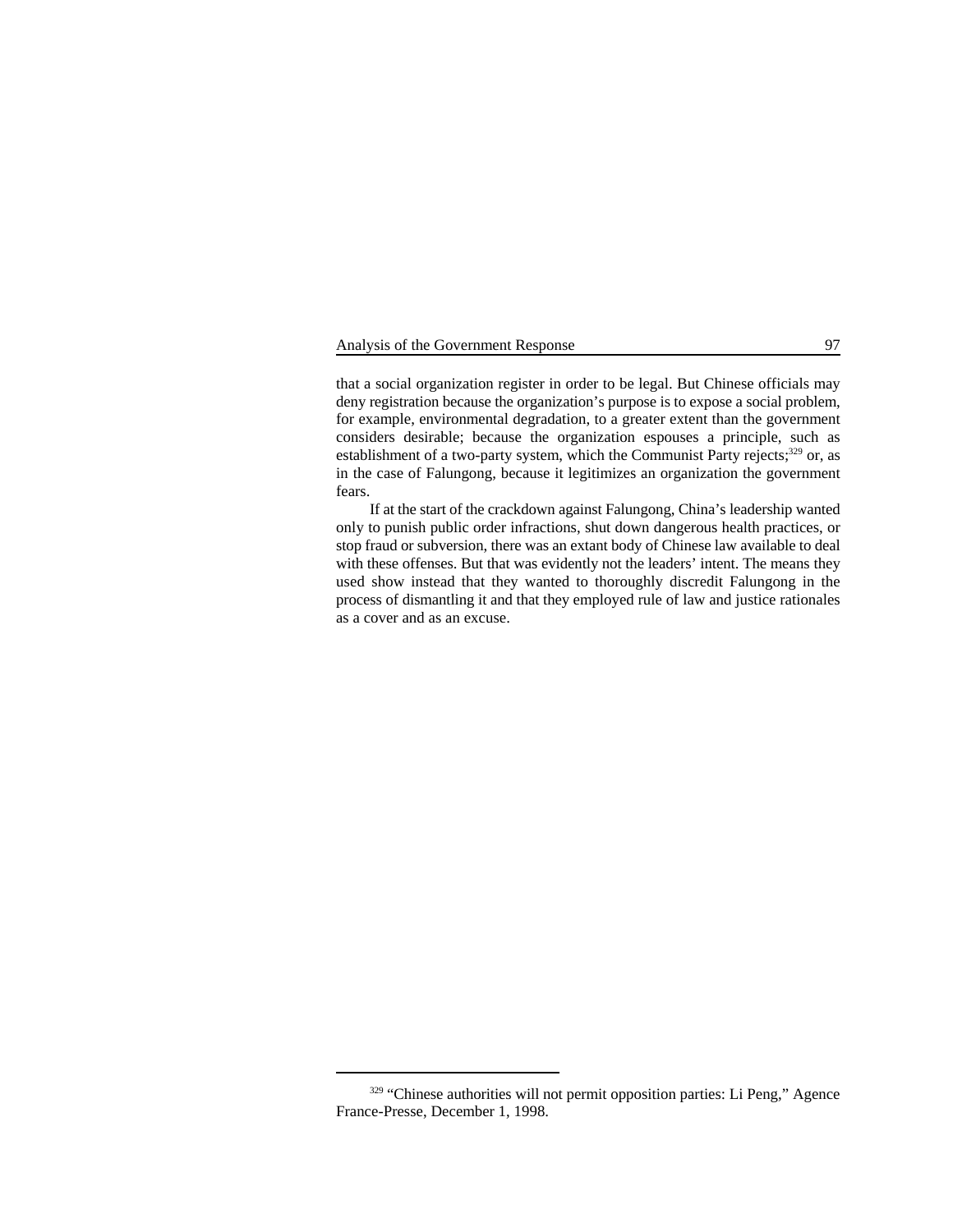# **VIII. CONCLUSION**

By September 2001, the Falungong movement in China, with rare exceptions, had been forced underground. Protests in Beijing had all but ceased after the selfimmolation incident in Tiananmen Square in January, 2001. The few practitioners who dared demonstrate on the second anniversary of the April 25, 1999 gathering outside Zhongnanhai were immediately and roughly apprehended by security officials.

What news of the government's crackdown surfaced came through Falungong spokespersons in New York in the form of new issues of the China Crisis News Bulletin, press releases, and handouts.<sup>330</sup> Many of the releases highlighted the alleged beatings, torture, and deaths of practitioners in custody and reported on followers who could not be located.<sup>331</sup>

At the same time, the publicity releases drew attention to Falungong members' activities in the U.S., Europe, Australia, Canada, Hong Kong, Taiwan, and Macao aimed at keeping the movement alive. Several followers undertook a walk across the U.S. $^{332}$  Others, in Taiwan, initiated a letter writing campaign to human rights organizations to draw attention to the repression in the mainland. Members individually and in concert with others staged hunger strikes on behalf of groups of prisoners or specific individuals.<sup>333</sup> Practitioners in Macao and Hong Kong were detained, albeit briefly, for demonstrating outside designated areas.<sup> $334$ </sup> The Falun

<sup>&</sup>lt;sup>330</sup> See for example, "China Crisis News Bulletin #93," September 6, 2001. Featured articles included: "French Family Out Of Chinese Labor Camp, But Free?"; "Reported Falun Gong Sentences 'Disturbing' to U.S."; "Recent Arrests in Hong Kong and Macau." See also "Forbearance, A Reader on Falun Gong and the Crisis in China," Summer-Fall 2001, four-page newspaper-style handout distributed in Chinese communities in New York. The front page featured "Walking to Rescue Lives," "China's Darkest Hour," and "Falun Dafa, the Wisdom of Ancient China: Health Benefits, Anti-Aging Effects, and More."<br>"Five Female Falun Gong Practitioners Murdered in Custody," press

release, Falun Dafa Information Center, August 30, 2001; "2 Falun Gong Members Die in Custody," Associated Press, August 31, 2001.<br>"Handful of Falun Gong followers walk across U.S.," Reuters, September

<sup>7, 2001.</sup>

<sup>&</sup>lt;sup>333</sup> "Two U. Texas students fast in support of Chinese protestors," Daily *Texan*, August 30, 2001; "Falun Gong Hunger Strike Enters Eleventh Day," Media Advisory, Falun Dafa Information Center, August 28, 2001.

<sup>&</sup>lt;sup>334</sup> Harald Bruning, "Four Practitioners held over Macau protests," South *China Morning Post*, September 3, 2001; "Pushing limits of the law," *South China Morning Post*, September 1, 2001.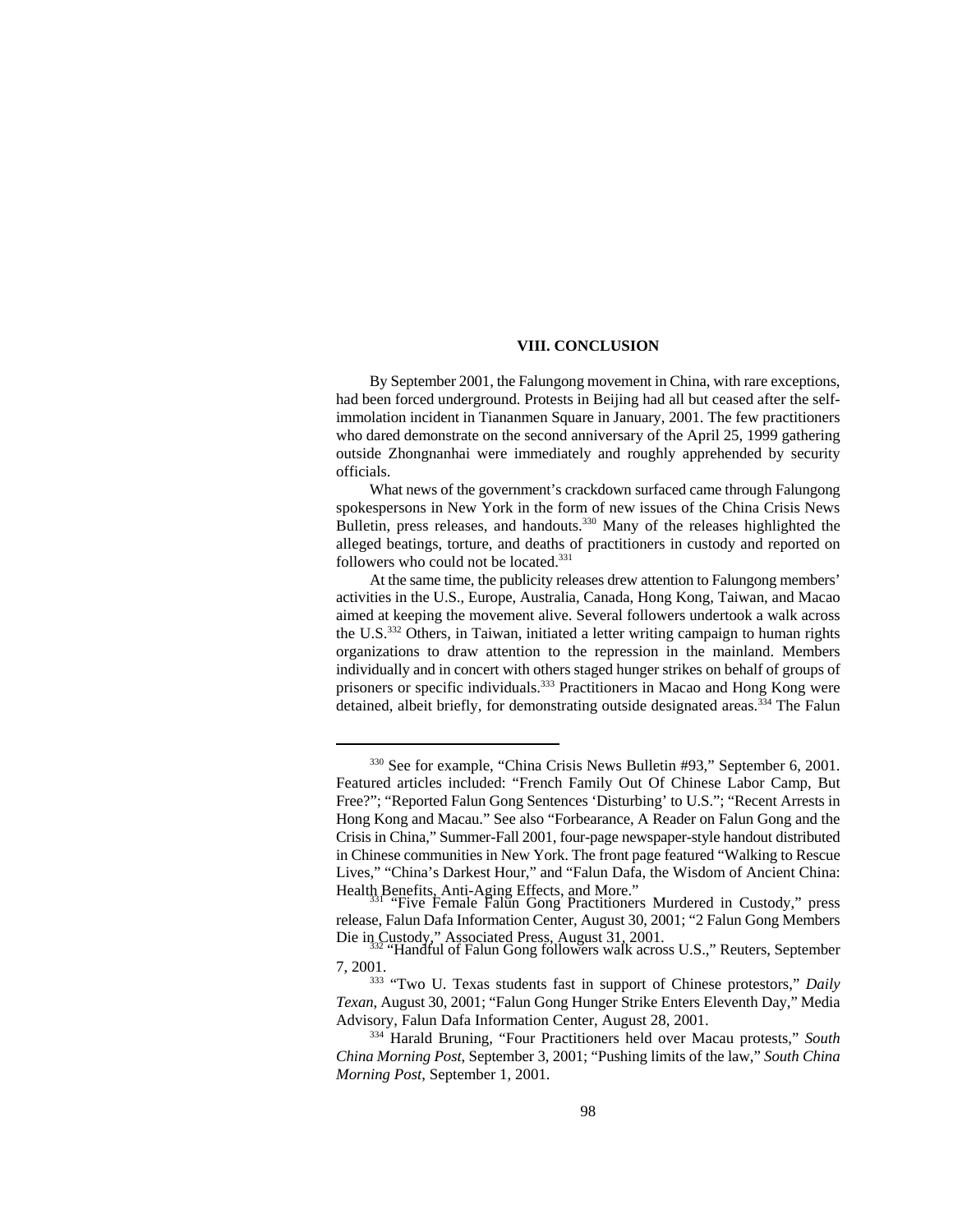#### Conclusion 99

Dafa Information Center, announcing a campaign to prosecute Chinese officials who had taken part in the repression, asked for corroborating accounts, public records, data on foreign assets, and the plans and itineraries of officials expected to travel abroad.<sup>335</sup> In advance of President Bush's October 2001 trip to China, the organization launched a campaign to free U.S. permanent resident Teng Chunyan, sentenced to a three-year term in December  $2000$ .<sup>336</sup> Falungong spokespersons arranged for journalists to interview former prisoners or members of prisoners' families.

Although by April it already appeared as if Falungong no longer represented the political threat that the Chinese government once insisted it had, Chinese pressure was relentless, with reports indicating that, if anything, the systematic physical and psychological abuse of practitioners had become worse.<sup>337</sup> In addition, Chinese authorities continued to confiscate Falungong materials, netting over  $770,000$  publications in a three-month sweep.<sup>338</sup> Chinese media continued to feature stories of recantations, alleged suicides of practitioners, the benign treatment afforded followers in "bright, cheerful" reeducation camps, and the support the eradication campaign garnered from a variety of Chinese constituencies.<sup>339</sup>

 $335$  "Falun Gong to Seek Legal Retribution for Chinese Persecution," press release, Falun Dafa Information Center, September 4, 2001. The Center, located in New York, is an arm of Falungong responsible for spreading word of the continuing crackdown in China and Falungong's efforts to combat it.

<sup>336 &</sup>quot;Falun Gong asks Bush to plead follower's case," Reuters, September 8, 2001; "Falun Gong calls for release of U.S.-based doctor," Reuters, August 14,

<sup>2001&</sup>lt;sub>337</sub> John Pomfret and Philip Pan, "Torture Is Breaking Falun Gong, China Systematically Eradicating Group," *Washington Post*, August 5, 2001.

<sup>&</sup>lt;sup>338</sup> "What's News," *South China Morning Post*, http://columns.scmp.com/whats/ZZZH2ILUPGC.html, April 17, 2001, from the *Guangming Daily*.

<sup>&</sup>lt;sup>339</sup> "Another Falun Gong Practitioner Commits Suicide," *People's Daily*, http://english.peopledaily.com.cn/200109/05/eng20010905\_79413.html, September, 5, 2001; "China Rejects Report of Hunger Strike by Jailed Falun Gong Members," Agence France-Presse, August 30, 2001; "Renmin Ribao Commentator: 'Falungong' Heretical Teaching is Harmful to Health and Life," Xinhua, April 26, 2001, in FBIS, "Chinese Falungong is Harmful to People's Health and Life," April 27, 2001; "People's Daily Commentary of Falun Gong," http://english.peopledaily.com.cn/200104/18/eng2001041

<sup>8-67941.</sup>html, April 19, 2001; "32 Detained in Falun Gong Protests," Associated Press, April 25, 2001; "Falun Gong Scourges Mind, Body," *People's Daily Online*,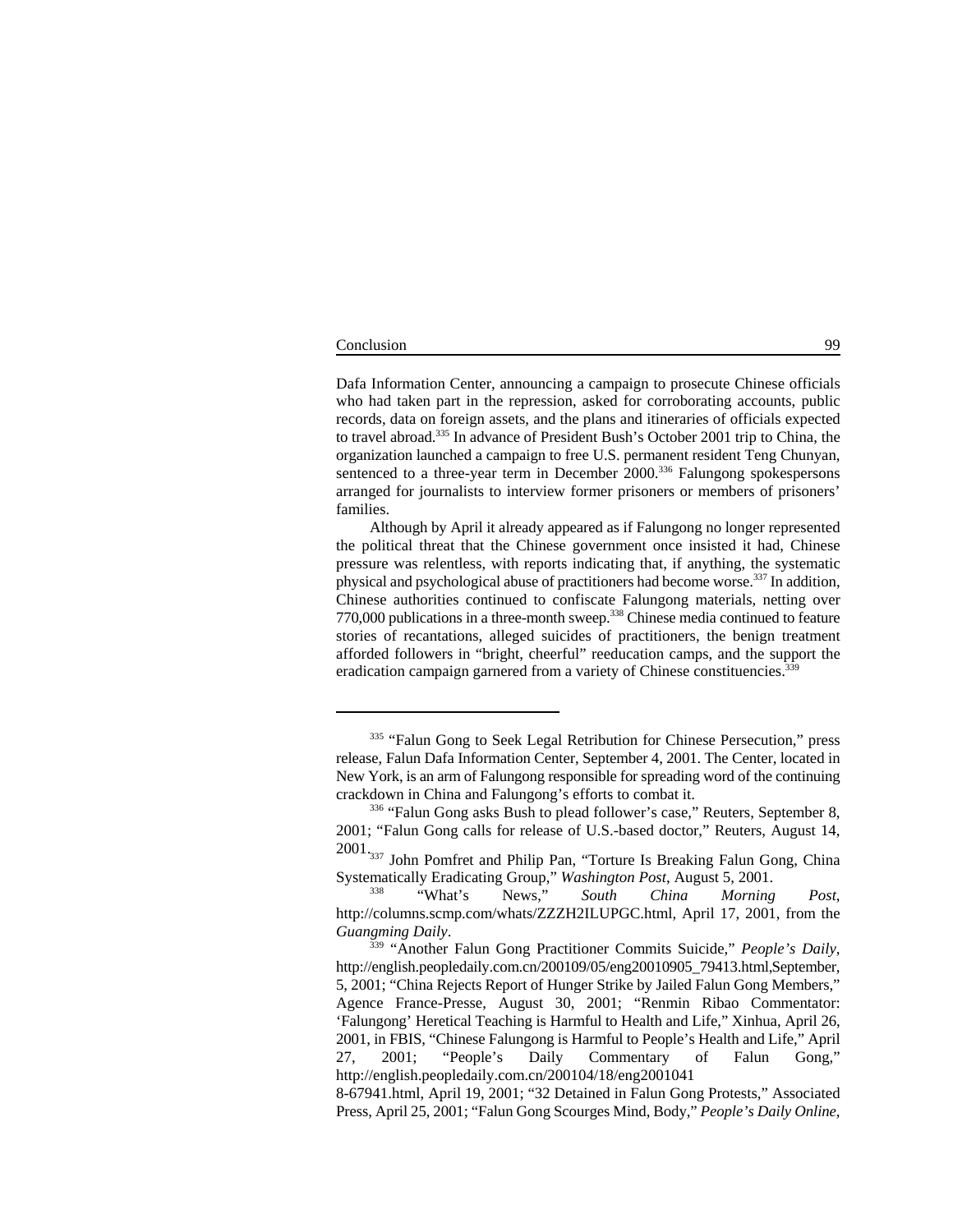The internal propaganda campaign notwithstanding, Chinese officials continued to violate rights to freedom of association, assembly, expression, and belief; freedom from torture, ill-treatment, and arbitrary detention; and the right to due process and a fair trial.

http://english.peopledaily.com.cn/200104/27/eng20010427-68753.html, April 27, 2001; "China Police Official Confirms 2 Falungong Members Jump to Deaths in Raid," FBIS, April 30, 2001, source Agence France-Presse, April 27, 2001; "China Sentences Two Sect Members," Associated Press, April 30, 2001; "Sichuan Commends Advanced Collectives, Individuals in Struggle Against 'Falungong' Cult," *Sichuan Ribao* (Internet Version-WWW*)*, March 29, 2001, in FBIS, "Sichuan Commends Groups in Struggle Against Falungong," April 16, 2001; "First Phase of In-Depth Education Study Class, Run by Central Government Organs, Ends; 25 'Falungong' Practitioners Who Have Been Reformed Through Persuasion Will Return to Society," Xinhua, April 25, 2001, in FBIS, "25 Former Falungong To Return to Society After Education," April 27, 2001.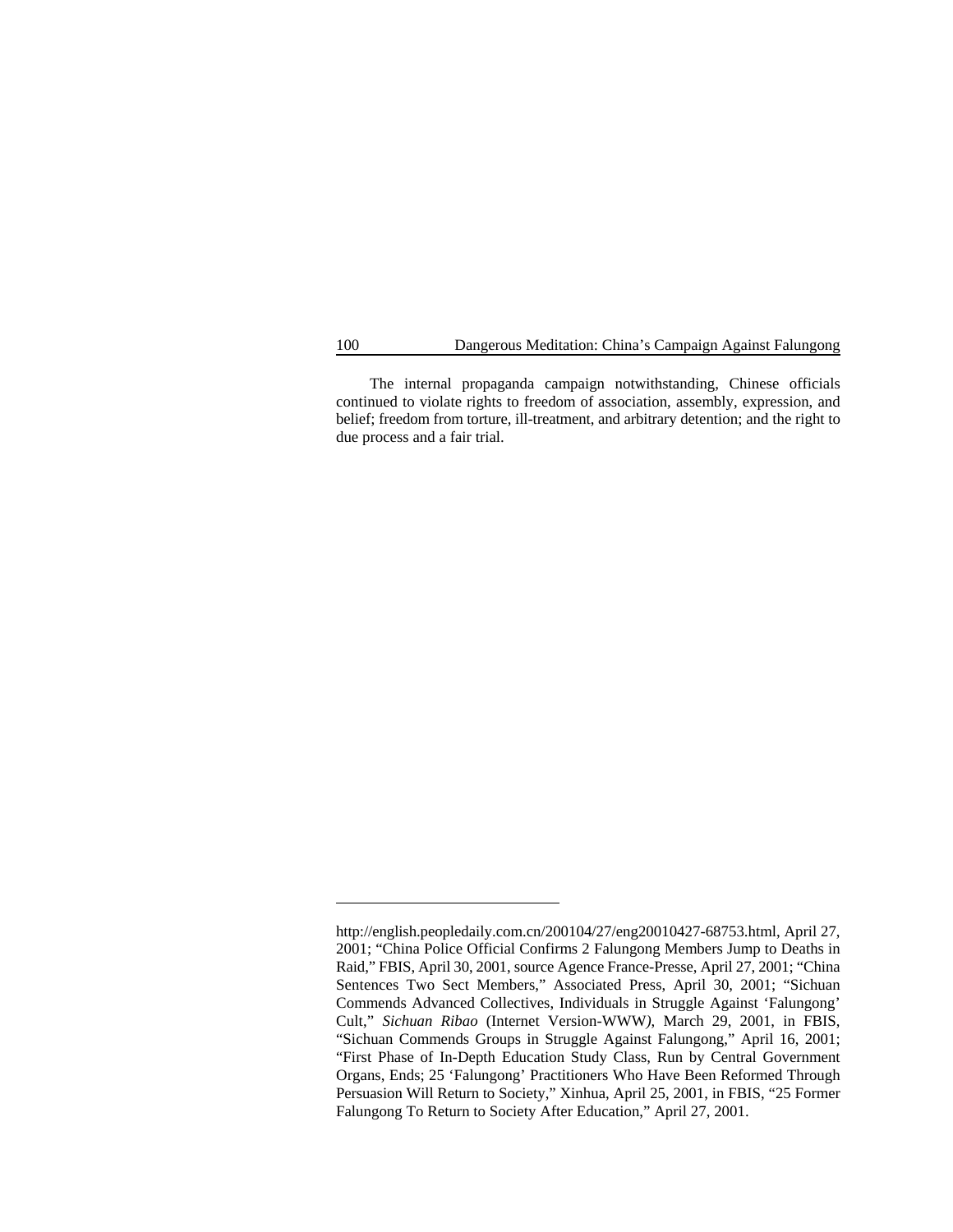# **APPENDIX I: REEDUCATION THROUGH LABOR IN CHINA 340**

## **As detailed above reeducation through labor has been used extensively to imprison Falungong practitioners.**

Reeducation through labor (*laodong jiaoyang* or *laojiao*), according to the Ministry of Public Security, is an administrative measure of reform through compulsory education designed to change offenders into people who "obey law, respect public virtue, love their country, love hard work, and possess certain standards of education and productive skills for the building of socialism." The term refers to a system of detention and punishment administratively imposed on those who are deemed to have committed minor offenses but are not legally considered criminals. Reeducation through labor—sometimes labeled rehabilitation through labor—is not to be confused with reform though labor (*laodong gaizao or laogai*), the complex of prisons, labor camps, and labor farms for those sentenced judicially.

There are five major problems with reeducation through labor: the lack of any kind of procedural restraints, the use of reeducation to incarcerate political and religious dissidents, the problems of appeal; the conditions in the camps, and the system of "retention for in-camp employment" that permits authorities to keep prisoners in the camps after the expiration of their sentences.

Statistics are difficult to come by, but according to a report by the U.N.'s Working Group on Arbitrary Detention dated December 22, 1997, published after the Working Group's trip to China earlier that year, there were 230,000 persons in 280 reeducation through labor centers around the country. The figure represented a more than 50 percent increase over four years. At the end 1993, those held in reeducation through labor camps totaled 150,000.

Reeducation Through Labor Management Committees, composed of officials from the civil affairs, public security, and labor departments, are responsible for directing and administering the work of reeducation through labor and for examining and approving those who are in need of reeducation. The committees operate in provinces, autonomous regions and municipalities directly under the central government, as well as in large and medium sized cities. Different agencies and individuals, from parents to employers to the police, can recommend to the committees, through a petition process, that offenders be sent for reeducation. Public security organs are in charge of the actual labor camps, and the "people's procuratorates" supervise the activities of all agencies involved in the reeducation process.

The usual procedure is for the police acting on their own to determine a

<sup>&</sup>lt;sup>340</sup> http://www.hrw.org/campaigns/china-98/laojiao.htm, June 1998.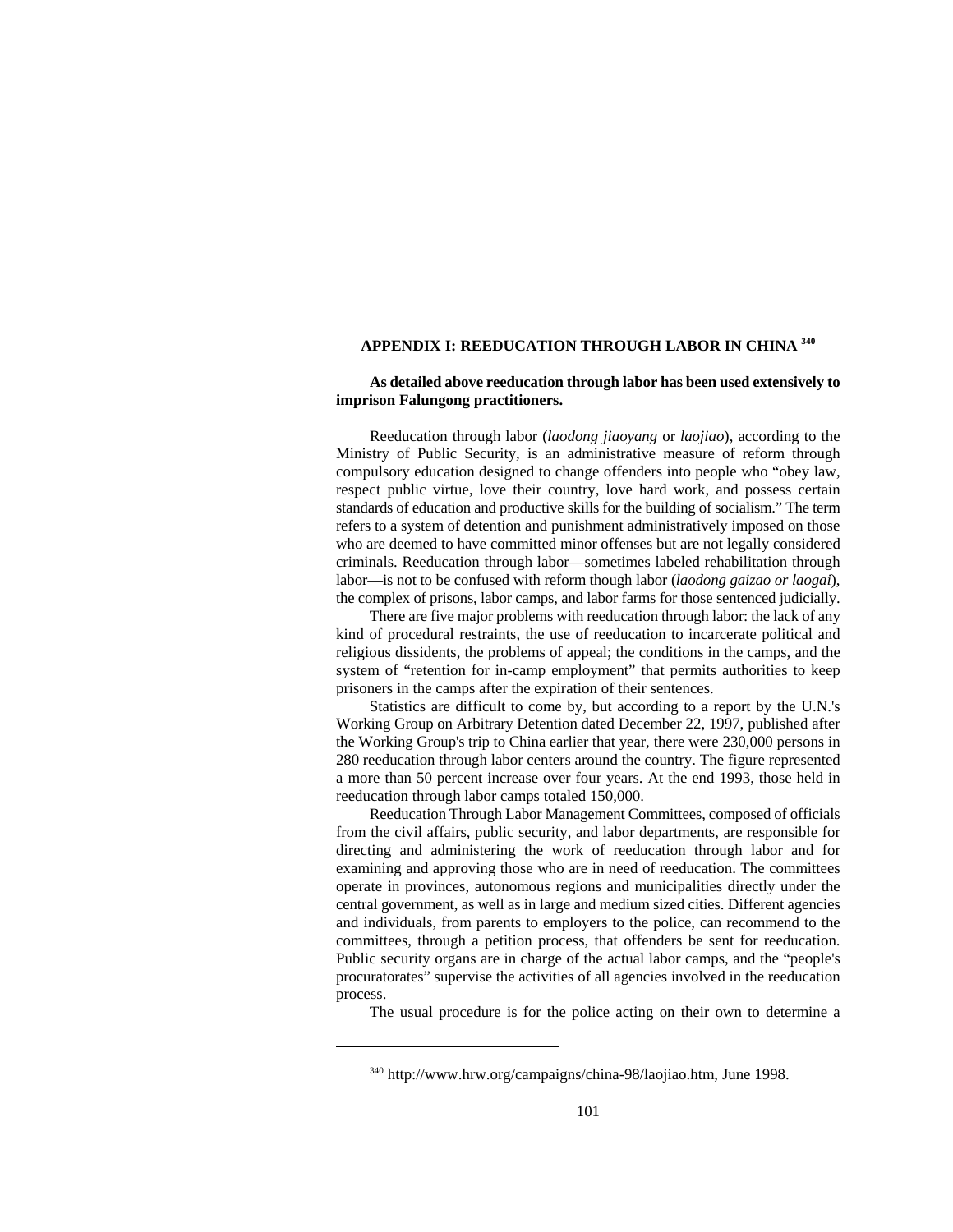reeducation term. Sentences run from one to three years' confinement in a camp or farm, often longer than for similar criminal offenses. A term can be extended for a fourth year if, in the prison authorities' judgment, the recipient has not been sufficiently reeducated, fails to admit guilt, or violates camp discipline.

The recipient of a reeducation through labor sentence has no right to a hearing, no right to counsel, and no right to any kind of judicial determination of his case. Decisions are often hastily made. Liu Xiaobo, a renowned literary critic and former professor of Chinese literature who helped negotiate the safe departure of students from Tiananmen Square on June 4, 1989, was seized at his home on October 7, 1996 and administratively sentenced to a three-year reeducation term the following day.

Article 10 of a 1982 government document entitled Trial Implementation Methods lists the "categories of persons" to be "taken in for reeducation through labor." Several of the categories and terms are vague. All the offenses described can be judicially prosecuted if sufficiently serious, but no specific distinction between those acts deemed minor and those which can be "pursued for criminal responsibility" has ever been made. The first category listed refers to "counterrevolutionary elements" and those who are against the Communist Party and socialism. Often such dissidents are held on trumped-up charges such as "hooliganism" or "disturbing the social order." Other categories include "those who associate with groups which have committed murder, robbery, rape, arson, etc."; migrants, prostitutes, and those who steal or cheat but who refuse to reform; gang members who "disturb the public order"; those who refuse to work or hinder production; and those who instigate others to commit crimes. Those not eligible for reeducation include mental patients, the blind, the deaf and mute, the retarded, the severely ill, those who cannot take part in labor, and pregnant women or those whose children are not yet one-year old and are being breast fed. Bishop Zeng Jingmu, the seventy-eight-year-old Catholic Bishop of Yujiang diocese, Jiangxi province, was sentenced to a three-year reeducation through labor term on March 18, 1996 for "violating administrative norms," and for "irresponsibly organizing illegal meetings," that is religious assemblies and masses not sanctioned by the government's official Chinese Catholic Church. Too old to work like other prisoners, he was held in a facility housing detainees awaiting sentencing until his release in May 1998.

The 1990 Administrative Procedure Law provides for challenges to reeducation through labor decisions by appeal to the people's court. The court has the power to order a person's release, but apparently the number of cases overturned on appeal is minuscule; and there is some evidence that a challenge may be regarded as evidence of a person's lack of amenability to reeducation. Liu Xiaobo, for example, spent five months in a reeducation camp before his appeal was even heard and denied. Liu Nianchun, a veteran labor activist who received a three-year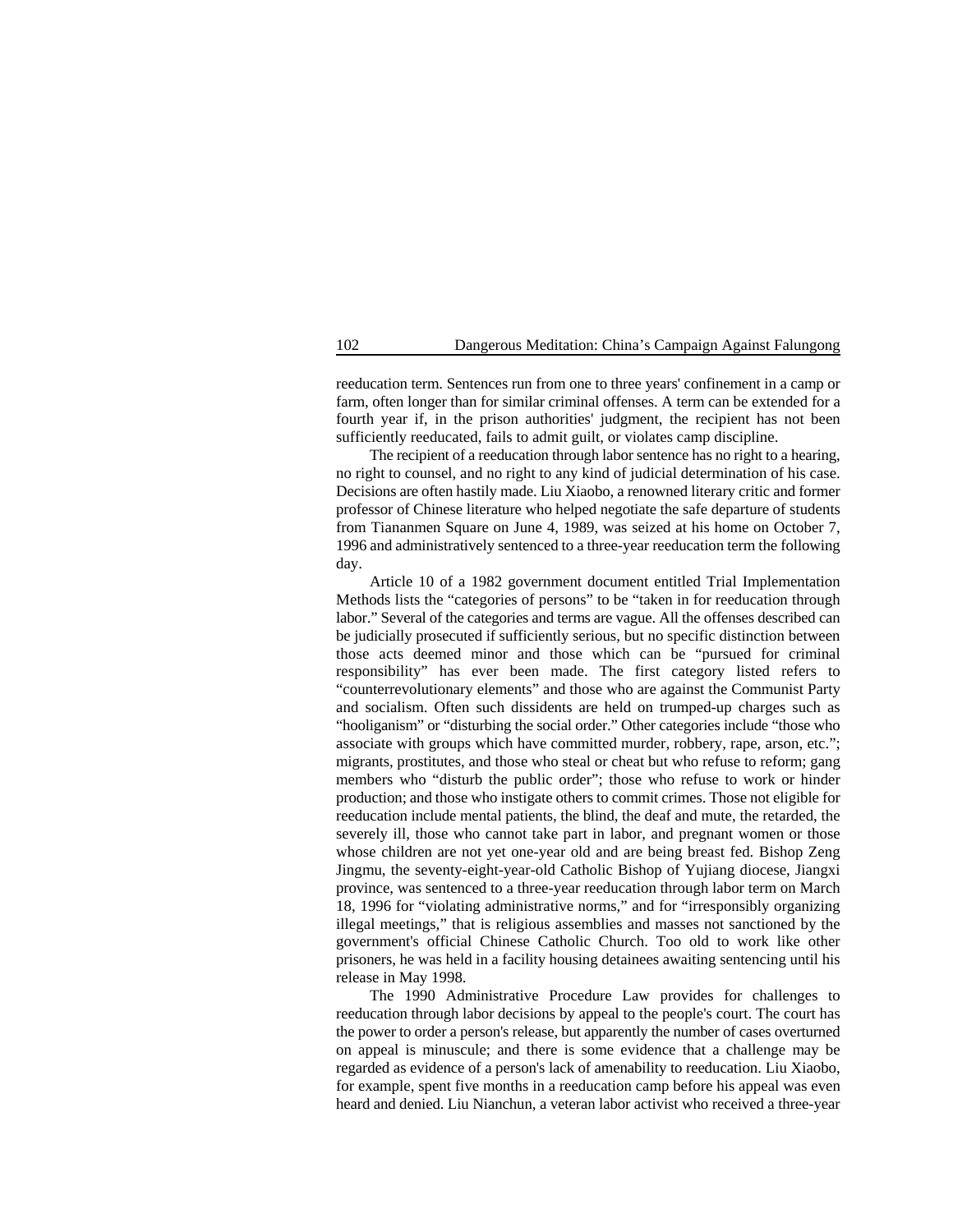## Appendix I: Reeducation through Labor in China 103

reeducation sentence for his participation in a petition campaign at the time of the sixth anniversary of June 4, 1989, finally had an appeal heard sixteen months after he had first "disappeared." He was permitted to meet with his lawyer once, just a few hours before the hearing; his relatives were effectively barred.

In theory, reeducation camps and reform through labor camps are significantly different. Those in reeducation are paid for their work but they must supply their own clothing and bedding. Part of an inmate's income may be used for support of his or her dependents or reserved for personal use after release. Inmates are to work no more than six hours a day and study no more than three, and they are entitled to eight hours' sleep each night and rest on Sundays and during festivals. Regulations provide for "awards for achievement and punishment for...wrong doings. The reward should be big and the punishment should be light." If the appropriate labor management committee approves, terms can be shortened by as much as 50 percent; on the other hand terms, as noted, can be extended for up to one year.

A detainee with a good record after half a year theoretically may go home at his or her own expense during festivals or under special circumstances. Those who are very ill can be released for treatment but must bear the costs unless the illness or injury is work related. In several cases, "medical parole" even for very sick prisoners has been denied. Once recovered they must complete their terms.

In practice, reeducation camp conditions are harsh and the work load heavy. Inmates work in mines and brick factories, for example, and do heavy agricultural labor. The People's Armed Police guard reeducation inmates just as they guard those who have been judicially convicted.

According to the regulations, the correspondence of those held for reeducation is not subject to examination, and guards may not listen to conversations between inmates and visitors. However nothing in the regulations provides for regular visits and cases are known in which visitation rights have been suspended for months on end. A Shanghai dissident, Bao Ge, for example, was permitted only one family visit during his three-year term because he refused to confess his "crimes." He was also denied permission to attend his father's funeral even though he had not violated prison regulations. Another Shanghai dissident, Yao Zhenxiang, was able to see his wife only once in twenty-two months.

The Trial Implementation Methods limit to ten days the amount of time those in reeducation who "carry out a violent act, instigate troubles or commit other dangerous acts" may be locked up. Punishment instruments can only be used if application to do so has been approved, and then only for serious cases and only for seven days. Handcuffing behind the back and shackles are officially prohibited as are beating, corporal punishment, and torture. As the case of dissident Chen Longde shows, practice is different. On August 17, 1996, shortly after his conviction to a three-year reeducation sentence, Chen leapt from a two-story walkway at Luoshen Labor Camp in an attempt to avoid repeated beatings and electric shocks from a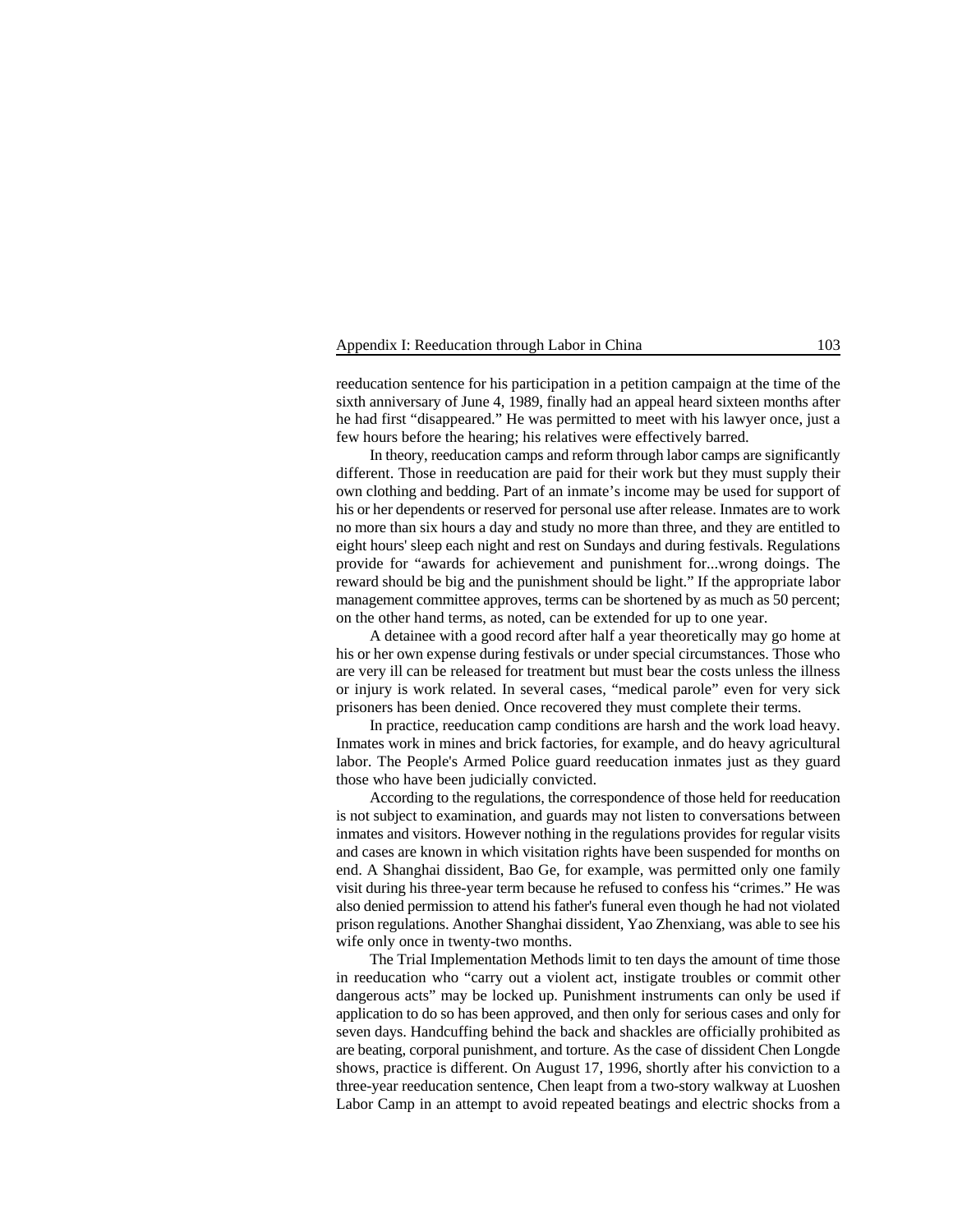senior prison official as punishment for his refusal to write a statement of guilt and self-criticism. The official had promised other prisoners reduced sentences if they too beat Chen. Suffering from two broken hips, a broken leg, and facial injuries, Chen was moved to a police hospital where he spent months lying flat on his back unable to move. On December 1, 1996, he was returned to prison still suffering from his injuries which included kidney damage related to the beatings. Reportedly, even though he had great difficulty walking, he was made to put in the required work hours at tasks he could do while sitting. Tong Yi, secretary to leading dissident Wei Jingsheng, was beaten for refusal to put in sixteen-hour days; Yao Zhenxiang was beaten beyond recognition; and Zhang Lin, an Anhui labor activist, sentenced on the trumped-up charge of never having registered his marriage, also was repeatedly beaten.

"Retention for in-camp employment" refers to a system which is used to prevent some inmates who have completed reeducation terms from returning home. Among those who can be retained are former inmates who have served two terms and those whose reeducation sentences have been extended. If after three years, such persons are judged to have truly reformed, they may return home; if not they may be held indefinitely. In some instances, those who have completed judicial sentences are immediately sentenced to reeducation terms for what is deemed unsatisfactory behavior in prison. Such people are sometimes subject to indefinite retention.

Within the legal community in China, reeducation through labor is controversial. Its revision or elimination was under discussion before March 1996 when the National People's Congress (China's legislature) approved major revisions to the Criminal Procedure Law which took effect on January 1, 1997. However, an article in the September 30, 1997 *Legal Daily* (*Fazhi Ribao*), an official newspaper, defended the practice as a way to "maintain social peace and prevent and reduce crime." It likened the practice as similar to the way parents treat their children, doctors their patients and teachers their students, and called for strengthening the system. It recommended further definition of the system's legal status and its relationship to other laws, standardization of screening and approval procedures, and improved mechanisms of reeducation.

The legislation applicable to reeducation through labor dates back to 1957; the last set of regulations, the Ministry of Justice's Detailed Regulations on the Administration of Reeducation Through Labor, date from 1992. The three that preceded it and are still applicable in whole or part are: Decision of the State Council Regarding the Question of Reeducation Through Labor, approved by the Standing Committee of the National People's Congress, August 1, 1957; Supplementary Provisions of the State Council on Reeducation through Labor, approved by the Standing Committee of the National People's Congress, November 29, 1979; and Trial Implementation Methods for Reeducation through Labor,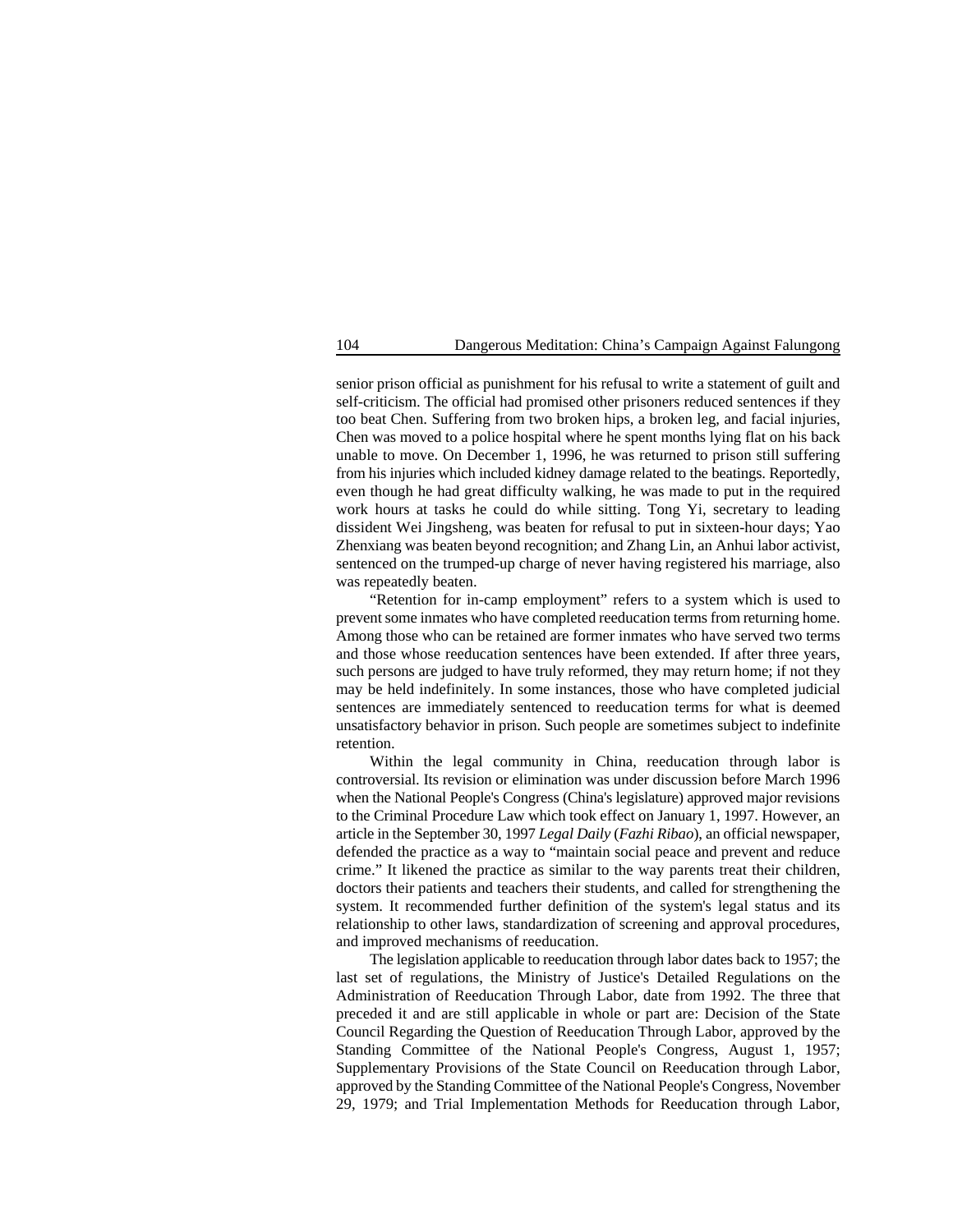|  | Appendix I: Reeducation through Labor in China |  |  | 105 |
|--|------------------------------------------------|--|--|-----|
|  |                                                |  |  |     |

adopted January 21, 1982. The 1957 Decision is still the fundamental law authorizing reeducation through labor.

Reeducation through labor sanctions violate international human rights standards relating to arbitrary arrest and detention. Article 9 (4.) of the International Covenant on Civil and Political Rights (ICCPR) provides that "Anyone who is deprived of his liberty by arrest or detention shall be entitled to take proceedings before a court, in order that the court may decide without delay on the lawfulness of his detention..." The reeducation process is arbitrary. It removes the presumption of innocence, involves no judicial officer, provides for no public trial, makes no provision for defense against the charges, and provides for no effective appeal.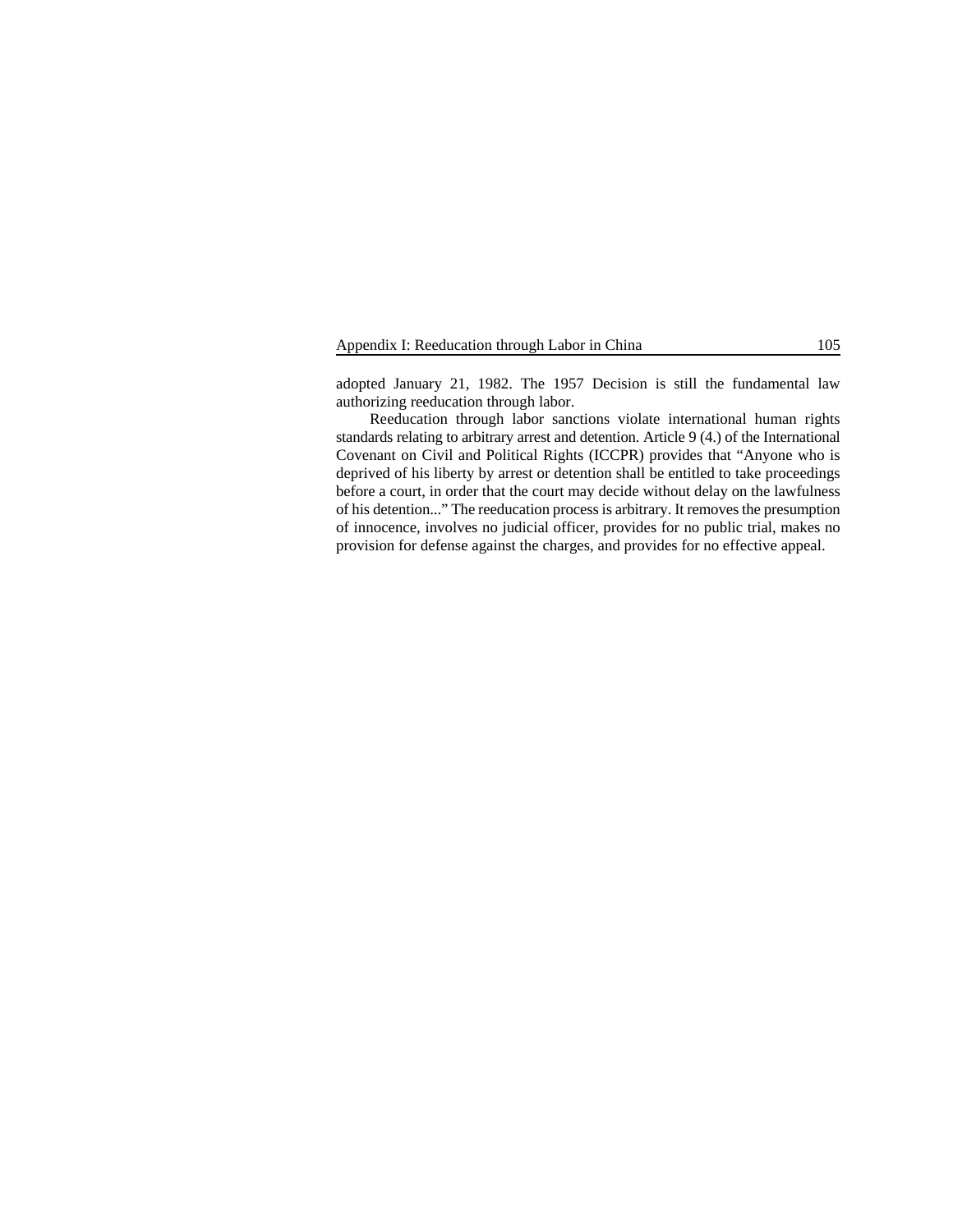## **APPENDIX II: LAWS AND REGULATIONS USED TO CRACK DOWN ON FALUNGONG**

**This appendix provides a list of the laws and regulations most often used by the Chinese government in its effort to eradicate Falungong. Note that many of these laws were not developed to repress Falungong but are part of a broader system of social control in China.** 

#### **Social Organizations Regulations**

When the Ministry of Civil Affairs banned Falungong on July 22, 1999, it listed six reasons for doing so. Only one was narrowly framed, that Falungong was not registered "according to law" as stipulated in the "Regulations on the Registration and Management of Social Organizations" (hereafter Social Organizations Regulations).<sup>341</sup> Once Falungong was declared illegal, the Ministry of Public Security was in a position to prohibit a whole series of activities that negated the rights of Falungong believers to freely associate, express their views, and manifest their beliefs.

The assertion that Falungong was illegal because it had not registered was disingenuous. As noted in Chapter II above, beginning in 1996, Falungong, or more precisely, the Falun Dafa Research Society, had tried three times to register as a social organization, through the National Minority Affairs Commission, the China Buddhist Federation, and the United Front Work Department.<sup>342</sup> All applications were denied.

To be accepted as a social organization, Falungong would have had to circumvent a registration system so skewed that the government could "legally" refuse registration to any organization it chose. Article 4 of the Social Organizations Regulations, particularly its final clauses, lays out the basic problem:

<sup>&</sup>lt;sup>341</sup> "Social Organization Registration and Management Regulations," Xinhua, November 3, 1998, in "China: Regulations on Social Organizations," FBIS, November 6, 1998. The six reasons listed in the banning notice included: "not registered according to law and has engaged in illegal activities, propagated superstition and fallacies, deluded the people, incited and created disturbances, and disrupted social stability"; "Decision of the Ministry of Civil Affairs of the People's Republic of China Concerning the Banning of the Research Society of Falun Dafa," *Chinese Law and Government*, Volume 32, No.5 (issue titled "The Battle Between the Chinese Government and the Falun Gong," Ming Xia and Shiping Hua, eds.), September-October 1999, pp. 31-32<br>James Tong, "Behind the Falungong Facade: Organizational Structure and

Finance," unpublished article, September 2000 (copy on file at Human Rights Watch).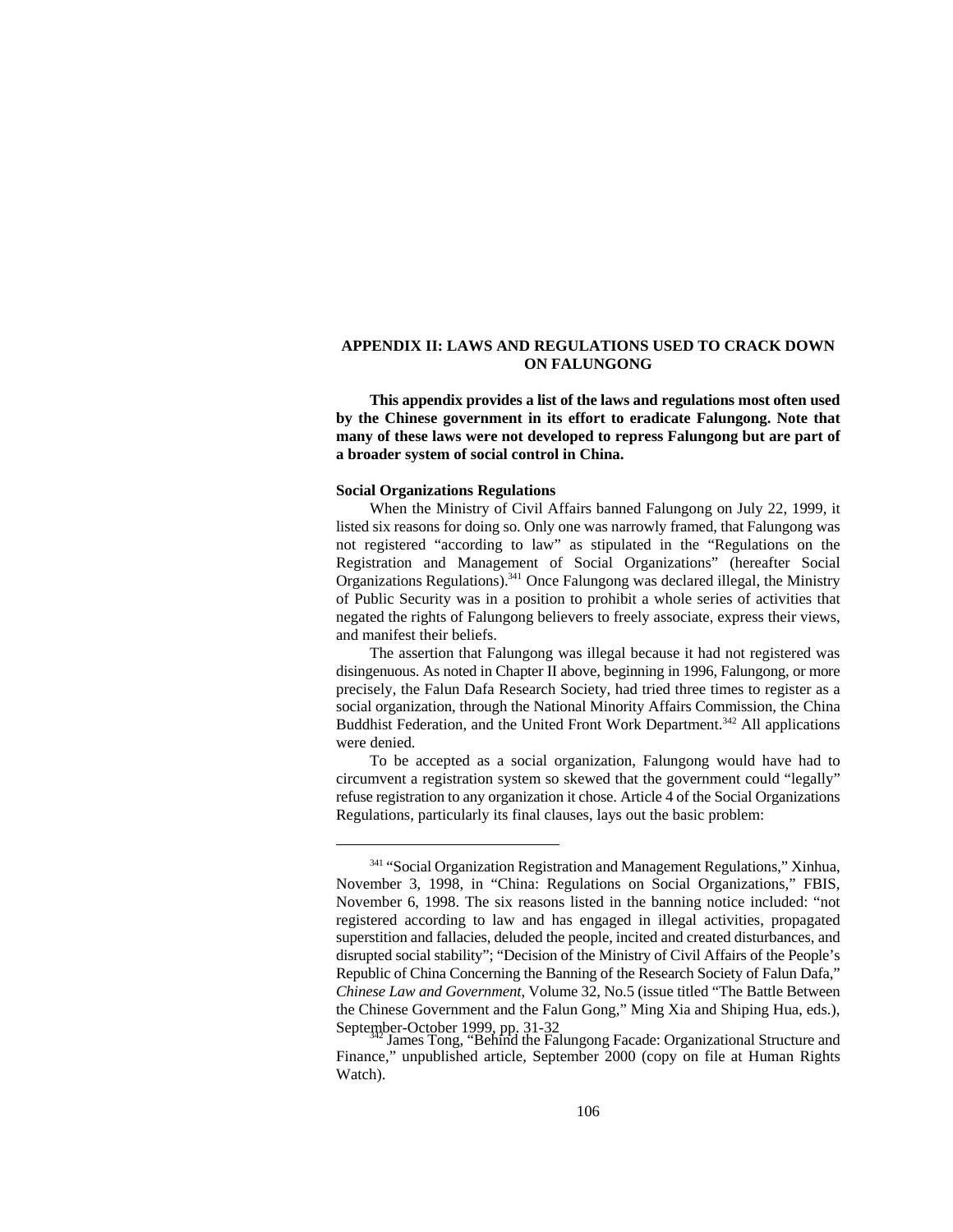Social organizations should abide by the Constitution, laws, regulations, and the state's policy. They are not allowed to oppose the basic principles defined by the Constitution; endanger the state's unification and safety and national unity; damage the state's interests, public interests of society, and legal rights and benefits of other organizations and citizens; [or] go against social ethics and habit.

The Regulations violate internationally recognized principles of free association by giving officials broad authority to determine what groups may and may not exist. They open the door to politically motivated crackdowns on unpopular groups or organizations disfavored by the Chinese leadership. China's use of the Regulations to ban Falungong illustrates the shortcomings. First, although there had been complaints about certain Falungong doctrines, there was no move to ban the group until after the mass rally in April 1999, when the organization suddenly acquired a political profile. Second, the claims made by the Chinese government in justifying the ban were not based on rigorous analysis of actual threats, but on unsupported allegations and innuendo.

At the time Falungong was banned, the Ministry of Civil Affairs cited two types of "evidence" to justify its action: one, the danger to the health, mental stability, and economic well being (the costs of purchasing Falungong materials) of individual practitioners; and the other, the costs to society as a whole. The latter were said to include Falungong's habit of "gathering illegally" in such a way that "social production, work and daily life" were seriously impaired, and of disrupting social order through rumor-mongering and factual distortion. According to a subgroup of the Chinese Academy of Social Sciences, social order includes, "order in social enlightenment through education [and] order in social traditions," both of which, it asserted, were seriously violated by Li Hongzhi's position that illness can be cured without recourse to medical treatment.<sup>343</sup>

The Chinese government assertion that Falungong poses a threat to practitioners' health lacks a secure basis in fact. In order to support its claims, Chinese officials alleged that some 1,600 Falungong followers died because they took seriously Li Hongzhi's advice that sick people could regain health without medical intervention.  $344$  The cases were never objectively documented, however, and, even if 1,600 practitioners did die after refusing medical treatment, the

<sup>&</sup>lt;sup>343</sup> "The Socialist Legal System is Sacred...," Legal Science Subgroup of the Chinese Academy of Social Science, in World News Connection, August 11, 1999. "Chinese Ambassador to US: Falungong Trying to Cheat Western Public <sup>344</sup>

Opinion," FBIS, July 26, 2001, from Xinhua, July 26, 2001; Xinhua, "Renmin Ribao Commentator: 'Falungong' Heretical Teaching Harmful...," FBIS, April 27, 2001.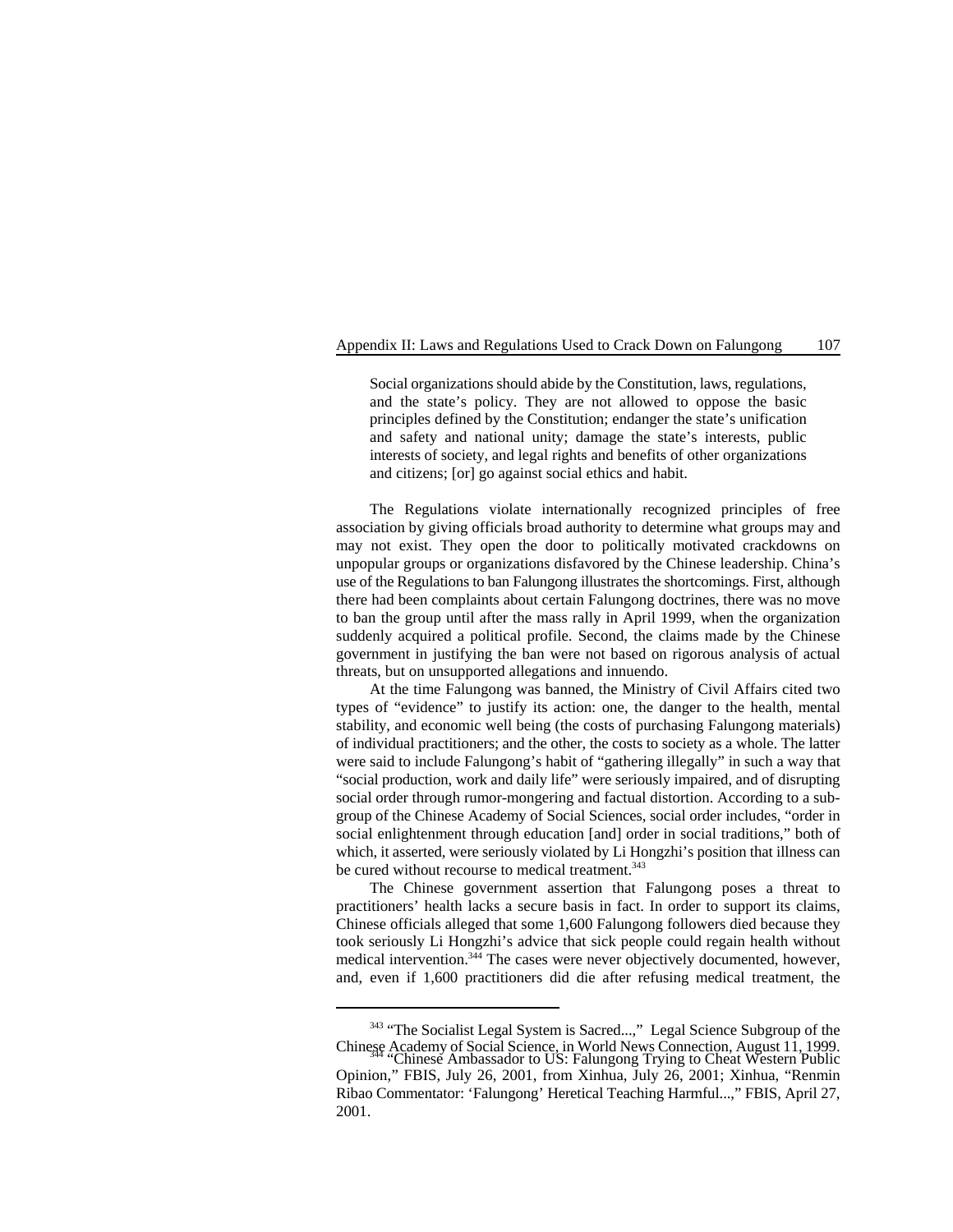inference that any one of them would have lived had he or she done otherwise would require additional proof, which to date has not been proffered. Similar defects characterize Chinese government claims that Falungong leads to psychological disturbances in practitioners.

The charge by Chinese officials that Falungong practice constituted a public order menace also lacked a basis in fact. Prior to the ban, Falungong routines in public parks had been similar to those of other exercise groups. Practice was convivial, low-key, and contained. Furthermore, before and after the crackdown, Falungong protests were peaceful, quiet, and thoroughly disciplined. Even those around government buildings or media outlets did not interfere with work regimes. It was the government's insistence that demonstrations be ended quickly, and the Public Security Bureau's use of force, that turned many protests into public order problems. The claim that "social production, work and daily life" were disrupted is also spurious. Many Falungong followers were workers who had been laid off or had retired, and had plenty of time to practice. Those still working could easily accommodate a Falungong session early in the morning or late in the day. For generations, Chinese workers have risen early or extended their day in order to exercise.

## **The Assembly Law and Implementing Regulations**

Chinese officials were quick to point out that the April 25 protest at Zhongnanhai, which took the city completely by surprise, was *prima facie* evidence of Falungong's failure to comply with Chinese law. Falungong practitioners did not attempt to obtain a permit for the April 25 protest nor did they attempt to do so for many other public actions. The fact that Falungong did not seek a permit is not difficult to explain: the law gives officials all but unbridled discretion to refuse to issue such permits and requests are routinely denied.

The "PRC Law on Assembly, Procession and Demonstration" (hereafter Assembly Law) and the "Regulations for the Implementation of the Law of Assembly, Procession and Demonstration of the People's Republic of China"<sup>345</sup> require that groups apply to the police for permits prior to demonstrations. Permission can be denied if the activity "infringe[s] upon the interests of the state, society and collectives," or would "endanger national unification, sovereignty or

<sup>&</sup>lt;sup>345</sup> "PRC Law on Assemblies, Parades and Demonstration," British Broadcasting Corporation Summary of World Broadcasts, November 2, 1989, from Xinhua, October 31, 1989; "Regulations for the Implementation of the Law of Assembly, Procession and Demonstration of the People's Republic of China," June 1992. Special regulations and stringent penalties are in force at some government sites.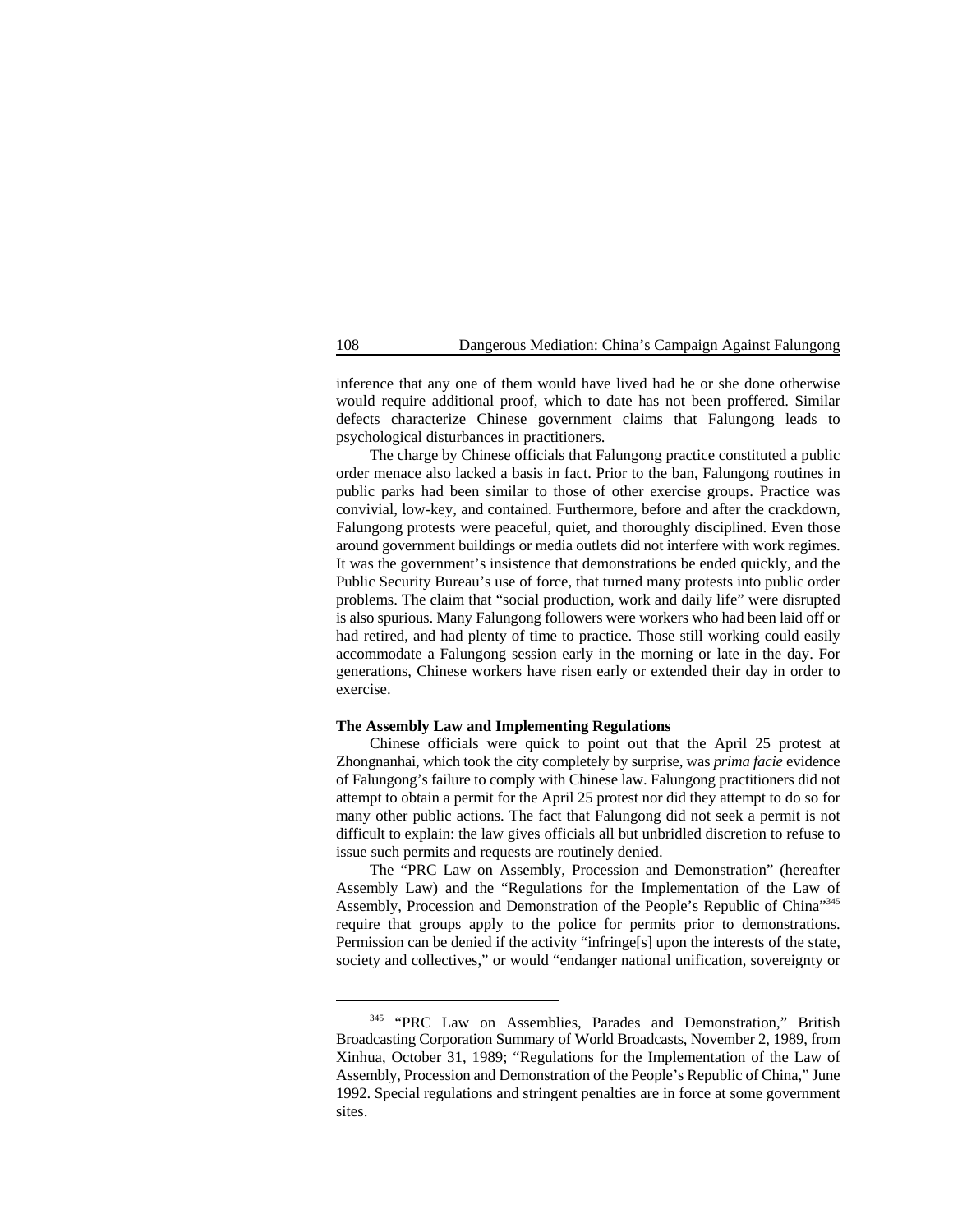territorial integrity...or there is ample evidence to prove that the assembly, parade or demonstration will directly jeopardize public security or seriously undermine public order."

According to the Assembly Law, the police may issue a warning or detain violators for up to fifteen days. If the illegal assembly results in a "serious" disruption to public order, those deemed responsible may also receive administrative or criminal punishment as stipulated in the "PRC Regulations on Public Order Control and Punishment" (detailed below) and the "PRC Criminal Law" (also detailed below).<sup>346</sup>

Beijing city regulations, including the "Regulations of the Beijing People's Government on the Places and its Surrounding Areas Where Mass Rallies and Demonstrations Are Prohibited" and the "Notice of the Beijing People's Government" reinforce the Assembly Law by specifically prohibiting rallies in and around Tiananmen Square without the permission of the State Council and the municipal government. In addition, the city regulations prohibit the display or distribution of "propaganda materials" in the affected areas. On November 24, 1999, the Ministry of Public Security issued new public assembly regulations prohibiting gatherings of 200 or more for mass cultural and sporting activities, such as concerts, sports meets, and public exercise sessions such as qiqong practice without explicit police approval.<sup>347</sup>

### **Public Order Regulations**

Chinese authorities have often cited the "PRC Regulations on Public Order Control and Punishment" (hereafter Public Order Regulations) against Falungong members. The regulations, although not part of the criminal law, provide for up to fifteen days detention and fines of up to 200 *yuan* (approximately U.S.\$25)*.*

The Public Order Regulations are applicable when "acts that disturb social order, jeopardize public security, infringe upon citizens' rights and violate property owned by the government or individuals...are not punishable according to the PRC Criminal Law." Authorities have often used the regulations rather than criminal law provisions against rank and file practitioners to show their "generosity" and, thus, refrain from permanently alienating them.

Specific provisions in the regulations which Chinese authorities have repeatedly cited as practitioner offenses include:

<sup>346 &</sup>quot;Regulations governing public offences," BBC Summary of World Broadcasts, May 18, 1999, from Xinhua, May 13, 1994; "Text of Criminal Law," FBIS, March 25, 1997, from Xinhua, March 17, 1997.<br>"China to regulate mass gatherings," BBC Worldwide Monitoring,

November 24, 1999, from Xinhua, November 24, 1999.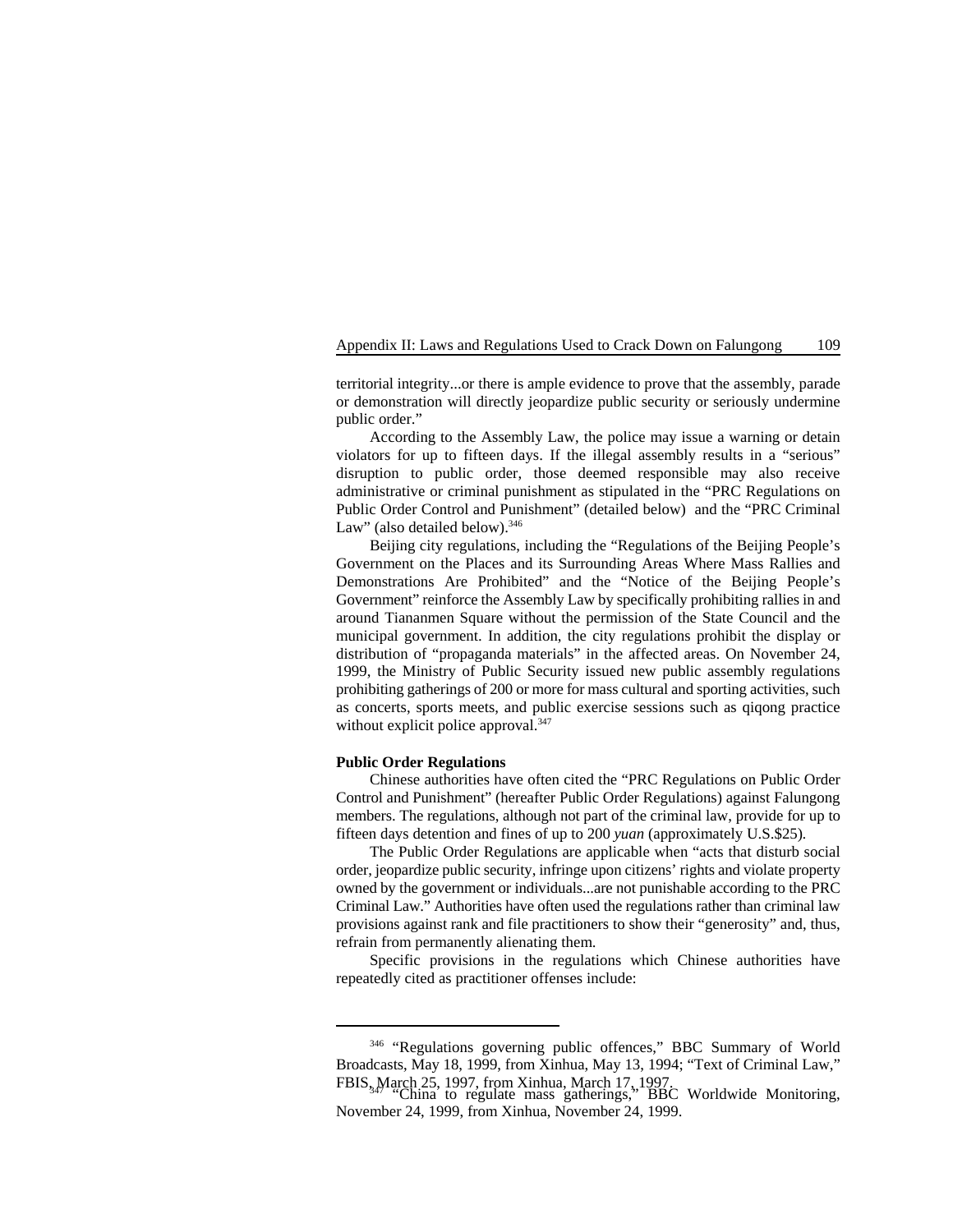- C Article 19 (1) "where an act disturbs order in an organization, group, enterprise or non-profit institution to the extent that work, production, operation, medical treatment, education, or scientific research cannot operate as normal but serious losses have not been incurred";
- C Article 19 (2) "where it disturbs order at a station, wharf, civil aviation center, market, bazaar, park, cinema, or opera theater, public entertainment center, sports center, exhibition hall, or other public places";
- C Article 19 (5) "where it involves fabrication or distortion of facts, intentional spreading of rumors, or use of other methods to stir up or disturb public order framing and distorting facts, spreading rumors, or instigating to disrupt social order";
- C Article 24 (4) "disturbing social order, endangering public interests and harming other people's physical health or swindling their money or belongings through secret sects or societies, or by means of feudalistic or superstitious customs; but the conduct does not warrant a punishment for criminal offense;
- C Article 24 (6) "violating the regulations for social group registration..."

The regulations designate public security bureaus and sub-bureaus, that is the police, as both sentencing authority and collector of fines. Neither prosecutors nor courts play any role. The implications for corruption are obvious. Fines that are not paid "on the spot" or within five days incur late charges of one to five *yuan* a day. (The maximum comes to less than U.S.\$1.) Refusal to pay a fine incurs additional punishment (Article 36). Some Falungong practitioners detained for failure to pay fines reportedly have been severely beaten and a few are said to have died.<sup>348</sup> The regulations require that detainees pay for their own food.

The regulations provide for "appeal" (Article 39) and adjudication within five days from receipt of the petition, but, unless bail is provided, "the original sentence shall be enforced" pending the outcome.

According to the regulations, "A person who commits public security offense...shall be given a heavier punishment: where the offense produces serious consequences; where a person coerces or tricks others, or instigates a person under the age of 18 into violating public security... where a person refuses to mend his

<sup>&</sup>lt;sup>348</sup> Ian Johnson, "Death Trap: How One Chinese City...," *Wall Street Journal*, December 26, 2000.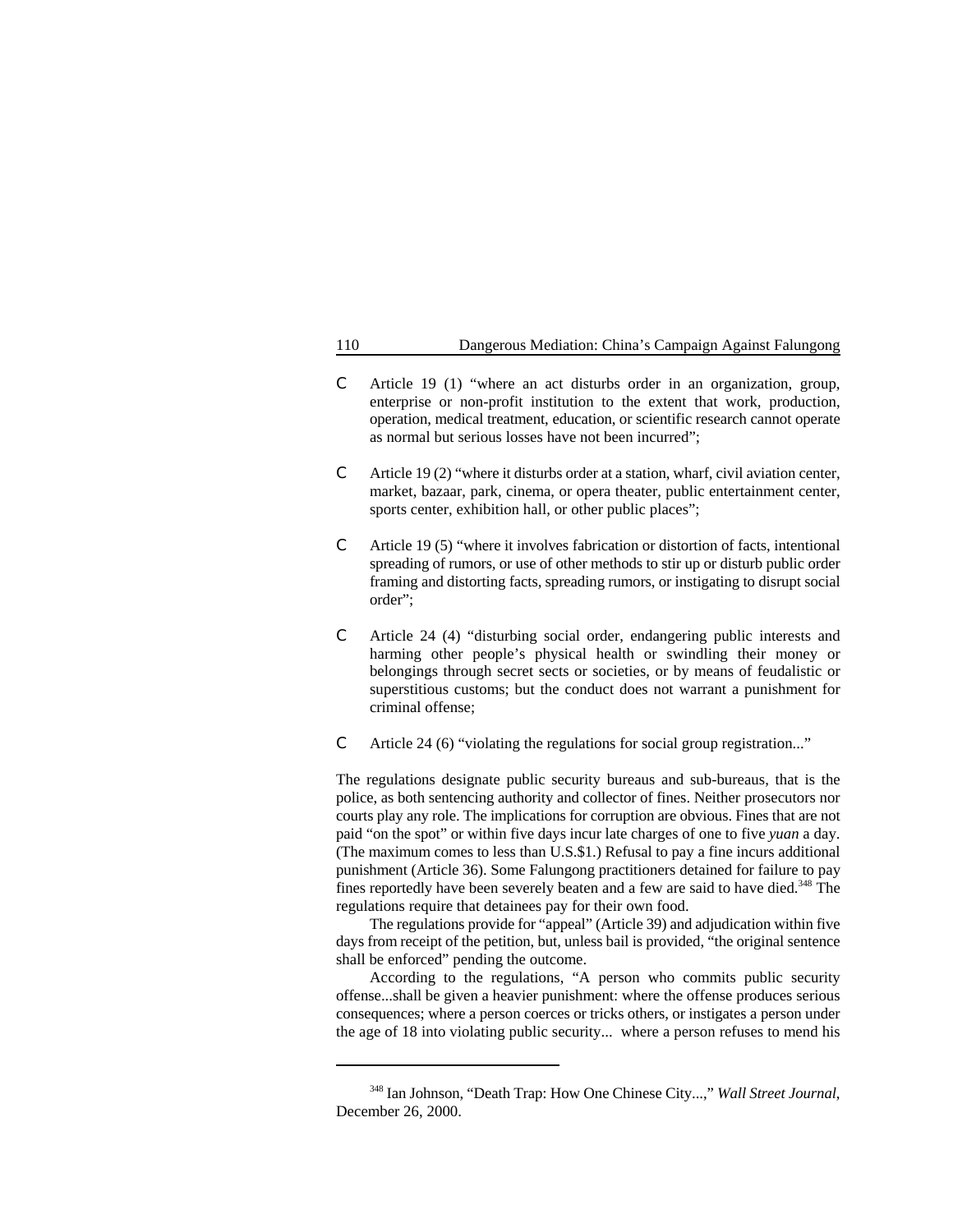ways despite repeated offenses" (Article 17). None of these vague terms—"serious consequences," "tricks others," and so on—are further defined in the regulations, opening the door to politically motivated applications. Chinese authorities have often claimed that Falungong practitioners meet all the conditions warranting heavier punishment.

### **The PRC Criminal Law**

Falungong members have been prosecuted under Criminal Law provisions relating to public order, health, fraud, assembly, organizing and utilizing cults, and "fabricating and disseminating superstitious fallacies to hoodwink people."<sup>349</sup> Some of the same offenses may also be classified as non-criminal, thus falling within the purview of administrative procedures such as the above-mentioned Public Order Regulations or the 1992 "Detailed Regulations in the Administration of Reeducation Through Labor" (discussed in Appendix I) under which as many as 10,000 practitioners may have been sentenced to reeducation camps.

Article 300 of China's Criminal Law provides for prosecution of a person who "organizes and utilizes superstitious sects...or sabotages the implementation of the state's laws or executive regulations by utilizing superstition."<sup>350</sup> The article is cross-referenced to other provisions in the criminal code which mandate punishments up to and including the death penalty for sect organized activities.<sup>351</sup>

As described in Chapter III above, China's Supreme People's Court and

<sup>&</sup>lt;sup>349</sup> "China: Four leading Falun Gong members tried and sentenced," BBC Worldwide Monitoring, December 28, 1999, from Xinhua, December 27, 1999. Article 300. Whoever organizes and utilizes superstitious sects, secret <sup>350</sup>

societies, and evil religious organizations or sabotages the implementation of the state's laws and executive regulations by utilizing superstition is to be sentenced to not less than three years and not more than seven years of fixed-term imprisonment; when circumstances are particularly serious, to not less than seven years of fixedterm imprisonment.

Whoever organizes and utilizes superstitious sects, secret societies, and evil religious organizations or cheats others by utilizing superstition, thereby giving rise to the death of people is to be punished in accordance with the previous paragraph.

Whoever organizes and utilizes superstitious sects, secret societies, and evil religious organizations or has illicit sexual relations with women, defraud money and property by utilizing superstition is to be convicted and punished in accordance with the regulations of articles 236, 266 of the law. ("CHINA: Text of Criminal Law," FBIS, March 25, 1997, from Xinhua, March 17, 1997.)<br>See Articles 300, 232, 234, 236, 266, 290, 293, 296, 103, and 105 of the

Criminal Law.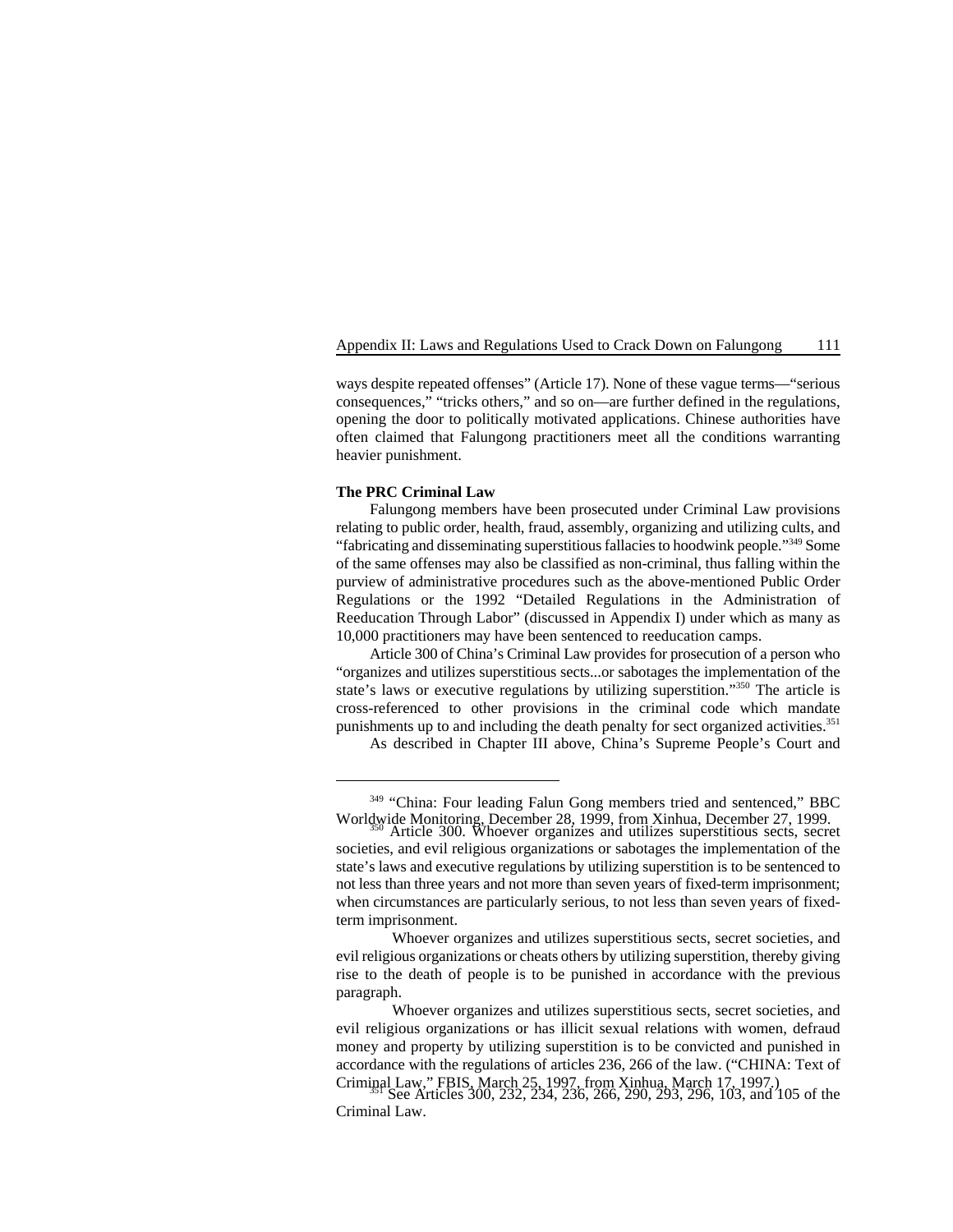Supreme People's Procuratorate on October 8-9, 1999 promulgated their "Explanations . . . on Applying Specific Laws to Handle Cases of Organizing and Utilizing Heretical Sects to Commit Crimes." This document sets forth a list of activities subject to punishment under Article 300, a list clearly drawn up with prosecution of Falungong practitioners in mind. The list includes:

- C besieging government organs and disrupting their work,
- C holding illegal assemblies,
- C refusing to disband when ordered to do so,
- C publishing cult materials,
- C recruiting trans-regionally,
- C collaborating with overseas organizations and individuals,
- C causing deaths and injuries,
- C spreading superstitious heresies,
- C instigating or coercing suicide or self-mutilation,
- C sexually exploiting women and girls,
- C swindling money or property,
- C splitting the country or overthrowing the socialist system,
- and the ubiquitous catchall "other activities that undermine the enforcement of state laws or administrative regulations."

On June 11, 2001, guidance on how the Criminal Law should apply to "sects" was taken a step further with the promulgation of a document entitled "Interpretation 'II' . . . on Applying Specific Laws to Handle Cases of Organizing and Utilizing Heretical Sects to Commit Crimes" (hereafter, Interpretation II). Authorities described the document as a necessary response to the self-immolation event in Tiananmen Square in January 2001 and to the Falungong tactical shift that followed.<sup>352</sup> In essence, Interpretation II attempted to make certain, through thorough enumeration, that no Falungong activity, no matter how limited or seemingly innocuous, could escape punishment.<sup>353</sup>

For example, Interpretation II provides that "those who organize, plot, instigate, incite, and help cult personnel to kill or injure themselves are to be convicted and punished on charges of murder with intent and intent to injure." It also provides that individuals involved in self-immolation attempts should be

<sup>&</sup>lt;sup>352</sup> "Responsible Persons of the Supreme People's Court and Supreme People's Procuratorate Answer Questions by a Xinhua Reporter: Correctly Apply Laws To Crack Down On the Criminal Activities of Cult Organizations," Xinhua, June 10, 2001, in "Responsible Persons of Supreme People's Court and Supreme People's Procuratorate Answer Xinhua Questions on Cracking Down On Cult Organizations," FBIS, June 13, 2001.

Xinhua, "Responsible Persons of the Supreme People's Court...," FBIS, June 13, 2001.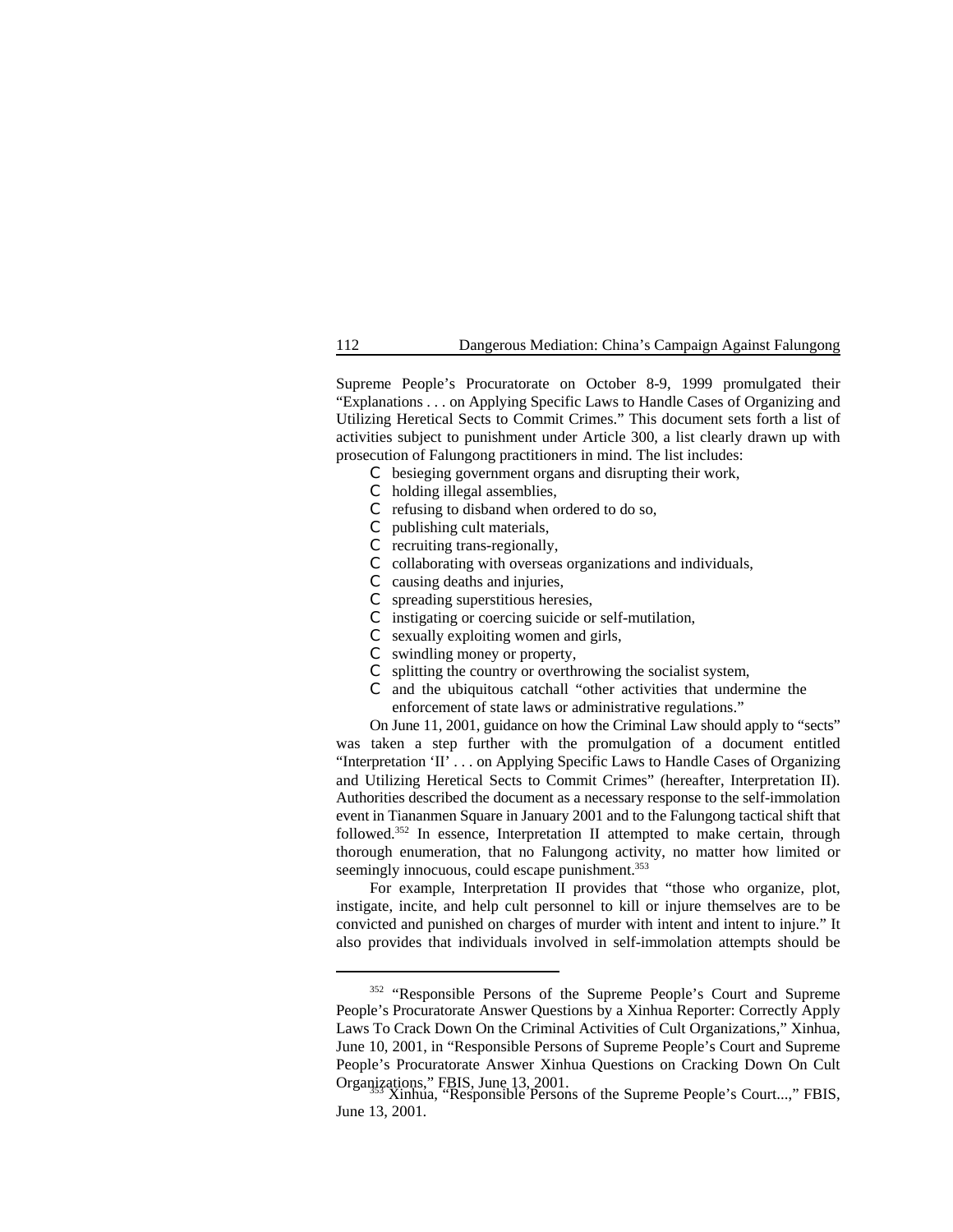prosecuted on charges of jeopardizing public security. Interpretation II further states that if small assemblies of a banned sect's members make trouble, Article 300 of the Criminal Law is applicable; if the assembly is violent, Article 277 is germane; when state secrets are breached, Articles 111, 282, and 398 are to be invoked. Interpretation II also makes explicit the penalties to be imposed for the manufacture and dissemination of enumerated quantities of "cult propaganda materials" that incite splittism or jeopardize national security," and it specified criminal punishments for small-scale publishing, printing, and distribution activities (see below).

In line with Chinese government efforts to separate "backbone elements" from those who could be "reeducated," Interpretation II provided that courts have the option of imposing lighter penalties than those provided for in the Criminal Law.

## **State Secrets and State Security Laws**

Characterizations of Falungong as organizationally cohesive and in league with hostile forces both inside and outside the country made it possible for the Chinese government to prosecute practitioners under the "PRC Law on Protecting State Secrets" and the "State Security Law of the People's Republic of China." Official reports suggest that authorities used such charges almost exclusively against Falungong practitioners with access to government documents who moved the "stolen" documents through a train of practitioners to recipients outside China. For example, in December 1999, in one of the first Falungong cases that went to trial, four top leaders, Li Chang, Wang Zhiwen, Ji Liewu, and Yao Jie, received sentences ranging between seven and eighteen years in part for possessing and leaking state secrets. According to official media, after Li discovered top secret, secret, and confidential documents related to the government's investigation of Falungong, he and the others openly disseminated the contents to practitioners as a means of inciting them to take part in a show of strength.<sup>354</sup> In mid-June 1999, a month before the ban on Falungong, Xu Xinmu, a manager in Hebei province's Bureau of Affairs and Administration, allegedly leaked documents about the government's planned crackdown to followers in the provincial capital and published at least one of the documents on the Internet.<sup>355</sup> Zhe Yuefan, who worked

<sup>&</sup>lt;sup>354</sup> "Four Leading Falun Gong members tried and sentenced," BBC Worldwide Monitoring, December 28, 1999, from Xinhua, December 27, 1999; "China: Falun Gong sect accused of disclosing state secrets," BBC Worldwide Monitoring, October 27, 1999, from Xinhua, October 25, 1999.<br>
"China: Radio roundup on arrest of Falun Gong members," BBC

Worldwide Monitoring, November 7, 1999, from Central People's Broadcasting Station, November 7, 1999; "China Sentences Banned Sect Member to 4 Years in Prison," Dow Jones Newswires, January 4, 2000.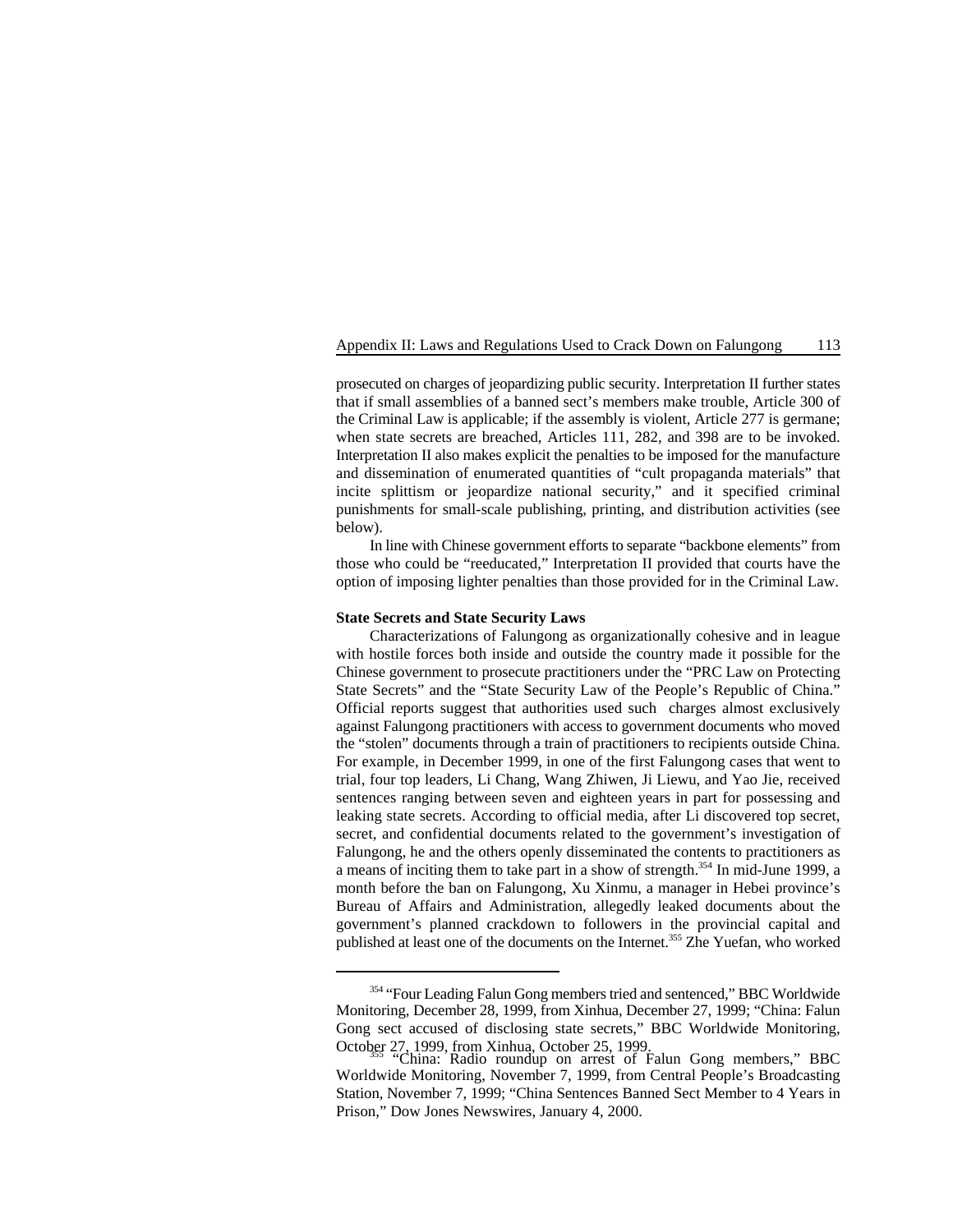in the Leshan, Sichuan province, auditing bureau, "borrowed" a circular and two appendices about printing and distribution of reference materials relating to Falungong. The document made its way to a Chinese-Australian who disseminated the content widely. According to a television report, "After appraisal, it was determined that the circular is a classified document."<sup>356</sup> Many of the documents involved government plans for impending moves against Falungong.

Article 4 of the State Security Law bans acts carried out by organizations and individuals inside China in collusion with or with the support of those outside the country. Such acts include: "plotting to subvert the government, dismember the state and overthrow the socialist system," "stealing, secretly gathering, buying and illegally providing state secrets," and the catch-all "other sabotage activities." The implementing regulations, "Detailed Rules for Implementing the State Security Law of the PRC," additionally list "fabricating or distorting facts, publishing or disseminating written or verbal speeches or producing or propagating audio and visual products which endanger state security"; and "endanger[ing] state security through establishing social organizations."<sup>357</sup> Again, the vague terms of the law and implementing regulations invite politically motivated application.

The State Secrets Law begins by defining state secrets vaguely as "matters that involve state security and national interests" (Article  $2$ ).<sup>358</sup> Although the law specifies a number of categories of offenses, such as breach of national defense that are obviously legitimate, its provisions include open-ended language that could be applied to a vast range of publicly available material or material that is usually not categorized as state secrets, such as "secrets of political parties" (Article 8). Article 4 of the implementing regulations, "Implementing Measures for the PRC Law on Protecting State Secrets," for example, provides that "items whose leakage may have any of the following results shall be classified as State secrets," and includes broadly worded categories of "results" such as harm to State unification, national unity and social stability. The broad reach of the law is further evidenced in Article 40 of the Implementing Regulations which leave interpretation of the law to the

<sup>&</sup>lt;sup>356</sup> "China: Sichuan arrests Falun Gong follower for state secrets leak," BBC Worldwide Monitoring, November 4, 1999, from Sichuan Television, November

<sup>3, 1999.</sup> State Security Law of the People's Republic of China, Adopted by the  $357$  State Security Law of the People's Republic of China, Adopted by the National People's Congress Standing Committee, February 22, 1993. See also Article 23; "Detailed Rules for Implementing the State Security Law of the PRC," Xinhua, July 12, 1994, FBIS, July 25, 1994.<br>PRC Law on Protecting State Secrets, in force as of May 1, 1989,

http://www.chinaonline.com/refer/1...secure/2000/February/C00012671.asp.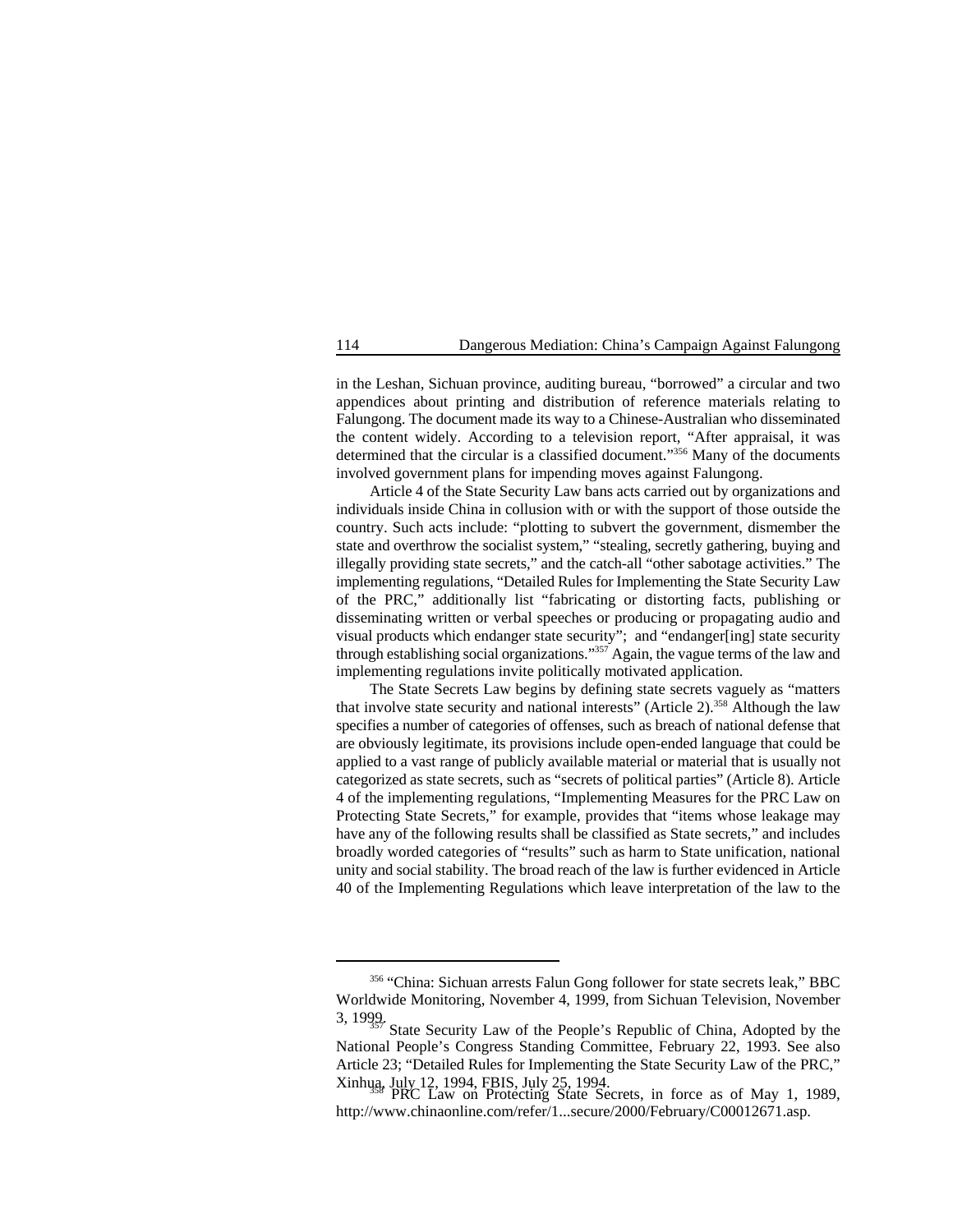State secret departments (Article 40).<sup>359</sup> These are "functional organizations of the State Council" ("the highest executive organ of State power, as well as the highest organ of State administration") at the county level or above which have the responsibility of protecting state secrets within their respective administrative districts (Article 2).

Chinese courts have accused or charged people with "leaking state secrets" even when the information was already known to millions. Examples include sending overseas local newspapers readily available on the streets of China, collecting information from local bookstores for use in academic research, publishing information about official corruption, or even complaining about local corruption to central government officials.

### **Laws Governing Electronic and Print Media**

From the beginning of the crackdown, the courts handed down harsh sentences to Falungong practitioners engaged in large-scale publishing, printing, duplicating, or distribution of the group's materials. Until June 2001, authorities relied heavily on the 1997 administrative "Regulations on Publishing Administration," which set forth draconian requirements for application, registration, submission of annual publishing plans, and which included reporting requirements for all would-be publishing industry units.<sup>360</sup>

Article 5 of the 1997 regulations, used both as a basis for banning Falungong publications and for sentencing purveyors of the publications, requires publishers to observe basic constitutional principles and forbids harm to the state and society. Article 25 specifically prohibits any publication that promotes superstition, subverts "social ethics and the fine cultural traditions of our nation," or "slander[s]" others, all charges Chinese leaders have repeatedly leveled against Falungong publications. The regulations called for fining perpetrators more than double but less than ten times "the illegally earned incomes." In "serious" cases, operations may be temporarily halted or shut down permanently. Article 45 provides that, in cases where the publisher's activities constitute crimes, "criminal responsibility shall be investigated according to the law."

By mid-2001, with large-scale publication and dissemination effectively shut down, the Supreme Court and Supreme Procuratorate moved, through Interpretation II, to more forcefully control proliferation of small scale duplication and

<sup>&</sup>lt;sup>359</sup> "Implementation Measures for the PRC Law on Protecting State Secrets," promulgated by the Bureau for the Protection of State Secrets, April 25, 1990, http://www.chinaonline.com/refer/1...secure/2000/February/C00012672.asp.<br>"Regulations on Publishing Administration," Xinhua, January 14, 1997, in

<sup>&</sup>quot;China: State Issues Regulations on Publishing Industry," FBIS, January 17, 1997.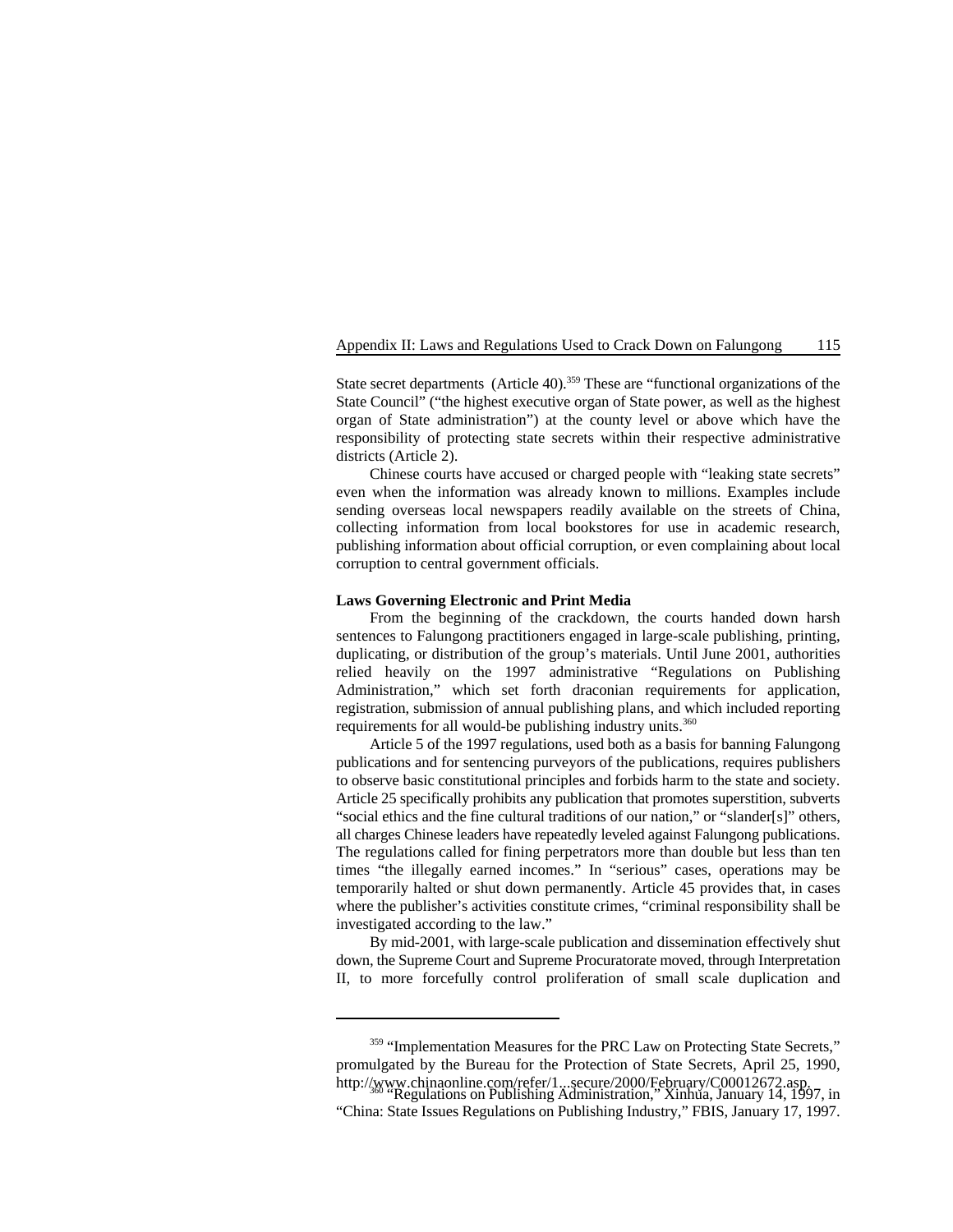distribution of materials publicizing "heretical sects." In response to Falungong activities such as stuffing mailboxes, publicizing the names and phone numbers of especially brutal police officers and prison guards, and specifically targeting President Jiang for criticism in their handouts, Interpretation II stipulated that Article 300 and its criminal sanctions applied to all cases involving distribution of "more than 300 copies of leaflets, pictures, posters and newspapers" or more than one hundred copies of books, CDs, cassettes or video tapes about heretic sects; to the manufacture and distribution of a master DVD, VCR, or CD; to use of Internet sites for the compilation and distribution of information; and to publicity displays in public places including the hanging of scrolls or spraying of slogans."<sup>361</sup>

### *Internet Regulations*

Falungong followers have made effective use of e-mail and the Internet in sustaining their movement. The Chinese government has responded with an aggressive campaign. According to Falungong practitioners, the government closed down all its websites within China almost immediately after the April 1999 protest and installed filtering devices to block access to overseas Falungong sites. Practitioners outside China who maintained Falungong sites reported repeated cyber attacks.  $362$  By August, 1999, the government had an anti-Falungong website up and running. 363

In October 2000 and again in December 2000, new sets of Internet regulations specifically banned use of the Internet for "evil cult" activities, although a regulation dating back to December 1997 already provided that "No unit or individual may use the Internet to create, replicate, retrieve, or transmit. . . information promoting feudal superstition" (Article 5).<sup>364</sup> Then, on February 26,

<sup>&</sup>lt;sup>361</sup> "PRC Supreme Court's Interpretation on Laws Concerning Cult-related Cases," FBIS, June 10, 2001, from Xinhua, June 10, 2001; Xinhua, "Responsible Persons of the Supreme People's Court...," FBIS, June 13, 2001.

<sup>&</sup>lt;sup>362</sup> Jonathan Dube, "China Ate My Web Site: Falun Gong Says Government Hacked Sites," ABC News.com, August 5, 1999; Oscar S. Cisneros, "ISPs Accuse<br>C h i n a o f I n f o w a r, " W i r e d N e w s. of Infowar," *Wired News*, http://www.wired.com/news/politics/0,1283,21030,00.html, July 30, 1999.

<sup>&</sup>lt;sup>363</sup> Michael Laris, "Beijing Turns the Internet On Its Enemies; Sect Members Abroad Claim State Harassment," *Washington Post*, August 4, 1999.

<sup>&</sup>lt;sup>364</sup> The October 2000 regulations can be found at "Measures for Managing" Internet Information Services," Xinhua, October 1, 2000, in "China rules on Internet information services," BBC Monitoring, October 5, 2000. The December 2000 regulations, which provide in relevant part, "Article 15. IIS providers shall not produce, reproduce, release, or disseminate information with the following contents: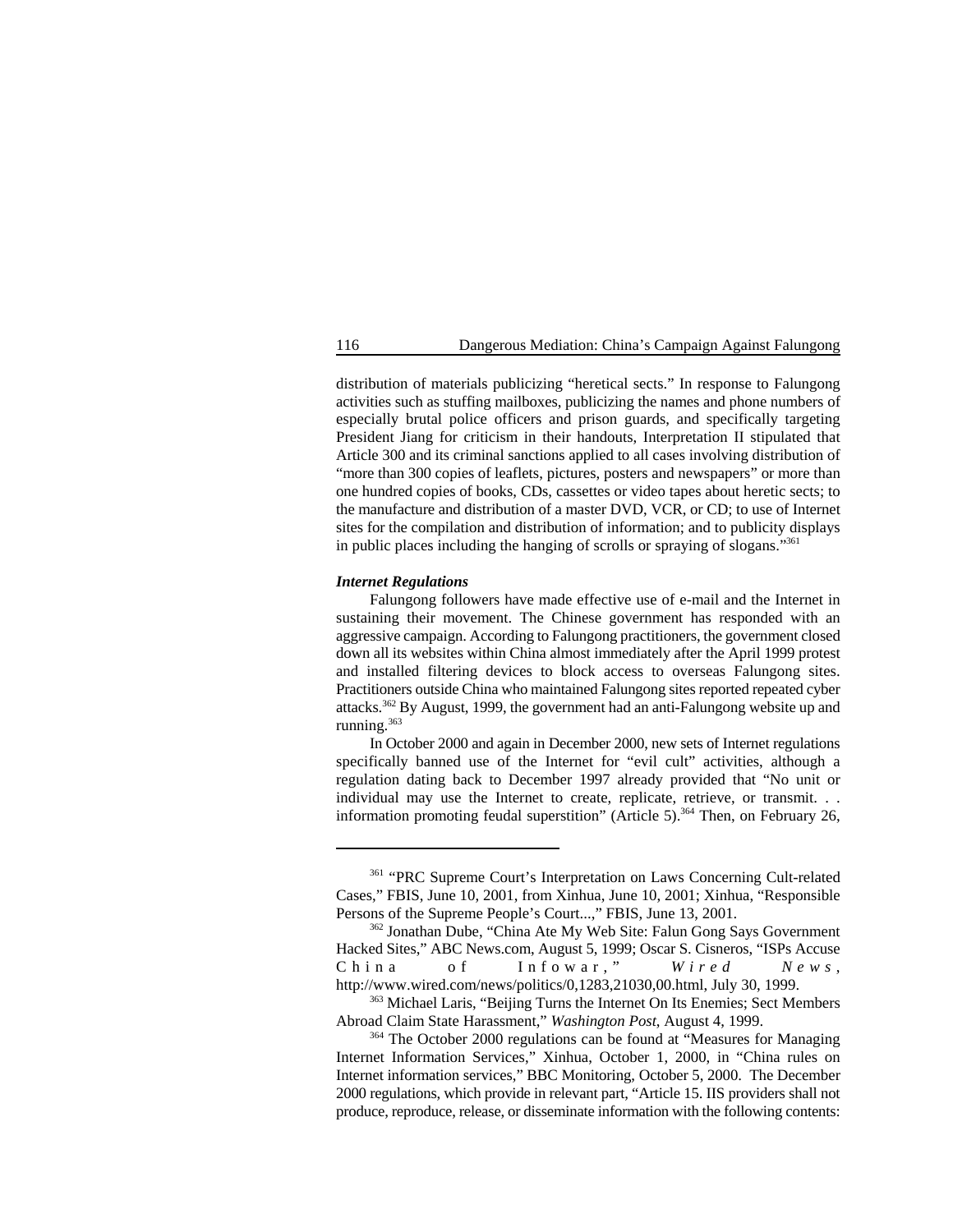2001, a filter to block access to Falungong and other allegedly dangerous sites was released. The software, named Internet Police 110, could be used with home computers, in campus computer centers, and in Internet cafes. It was capable of alerting Internet administrators when illegal surfing occurred.<sup>365</sup> Earlier, there had been reports that state security agents had installed monitoring devices on the computers of Internet Service Providers in order to track individual e-mail accounts.366

In recent years, Chinese authorities have issued more than sixty sets of regulations governing the Internet.<sup>367</sup> Four regulations are of particular relevance to Falungong practitioners. The October 1, 2000, "Measures for Managing Internet

<sup>367</sup> Human Rights Watch, "Freedom of Expression and the Internet...," August 1, 2001.

<sup>...(5)</sup> Information that undermines the state's policy for religions, or that preaches evil cults or feudalistic and superstitious beliefs..." can be found in "The Decisions of the National People's Congress Standing Committee on Safeguarding Internet Safety," Xinhua, December 28, 2000, in "China issues 'Decisions' on Internet security," BBC Monitoring, January 1, 2001. The 1997 regulations, titled "Computer Information Network and Internet Security, Protection and Management Regulations," were issued by the Ministry of Public Security, December 30, 1997. See also "Telecommunications Regulations of the People's Republic of China," Article 57, effective September 25, 2000; "Freedom of Expression and the Internet in China: A Human Rights Watch Backgrounder," http://www.hrw.org/backgrounder/asia/china-bck-0701.htm, August 1, 2001.<br>Raymond Li, "Police release software to block Falun Gong Web sites,"

*South China Morning Post*, February 6, 2001.

<sup>&</sup>lt;sup>366</sup> Despite these efforts, Falungong has managed to maintain public websites in Asia, Europe, and North and South America, many of them linked. In Asia, for example, fifteen sites are promoted by Falungong's major electronic publication (www.falundafa.org) including sites in India, Indonesia, Thailand, Malaysia, Saipan, Japan, and Korea. The U.S. list alone comes to almost seventy sites, although all may not be operable and some are mirror sites. Falungong leader, Li Hongzhi, who lives in the U.S., relies on the network to keep in close touch with his followers. Falungong also maintains internal websites which cannot be accessed by the casual surfer. Information about Falungong's e-mail network, other than the one maintained for publicity purposes, is not available. Control of e-mail traffic is no easy task and reports indicate that e-mail is still used by Falungong followers to maintain internal contact. Craig S. Smith, "Sect Clings to the Web in the Face of Beijing's Ban," *New York Times*, July 5, 2001; Matthew Forney, "The Breaking Point," *Time Asia*, June 26, 2001.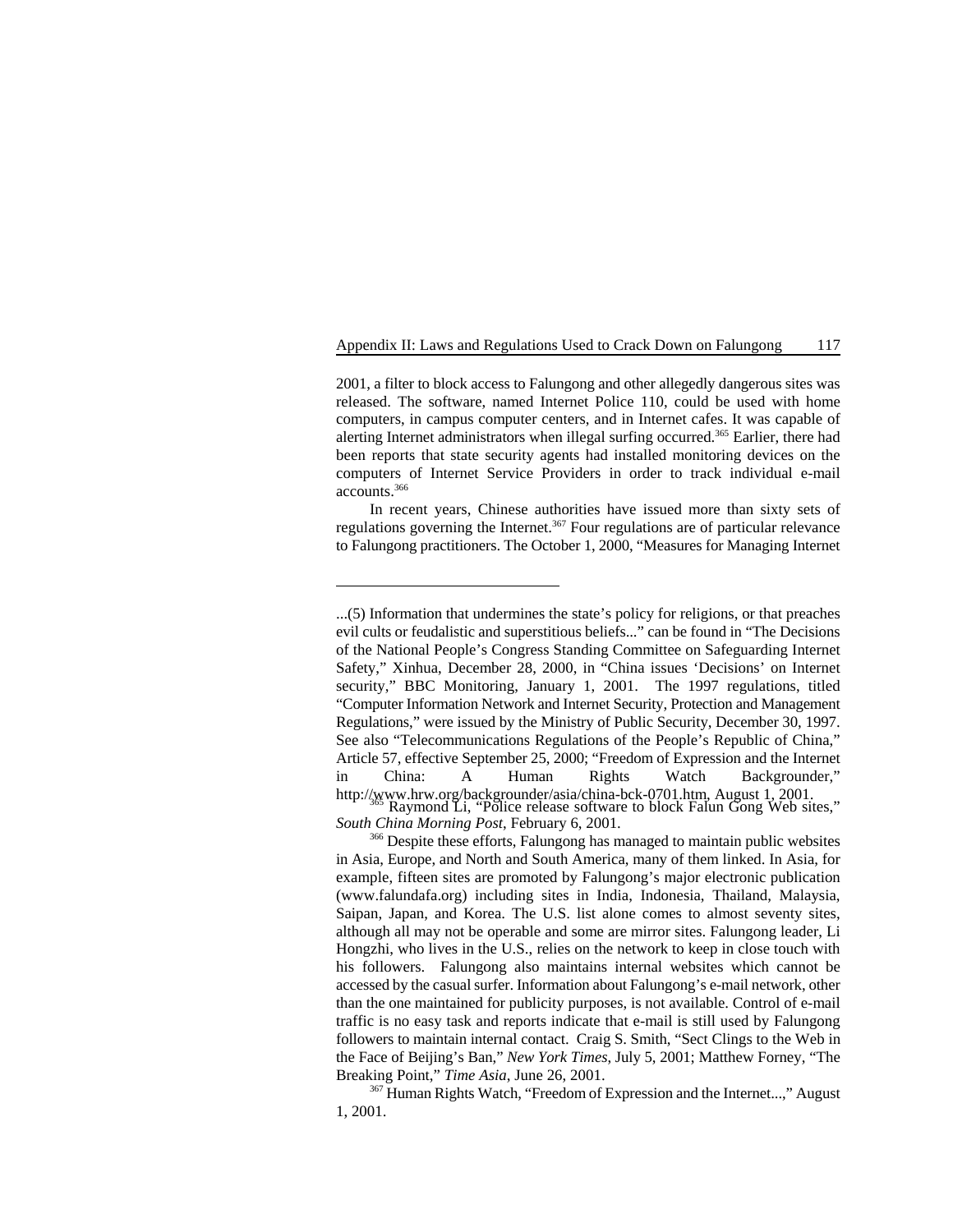Information Services" requires either licensing or reporting of services for the record; limits the kinds of content that can be "produce[d], reproduce[d], release[d], or disseminate[d]," including cult activity; restricts foreign investment; and mandates severe fines for violators.<sup>368</sup> The "Telecommunications Regulations of the People's Republic of China" which also affects foreign organizations and individuals prohibits telecommunications networks from making, duplicating, issuing or disseminating "material that undermines state religious policies or promotes cults and feudal superstitions," or that "spreads rumors, disturbs social order or undermines social stability."369

"The Decisions of the National People's Congress Standing Committee on Safeguarding Internet Safety," promulgated on December 28, 2000, deals with subverting state power, stealing state secrets, and "organizing evil cults and contacting cult members through the Internet to damage the implementation of state law and administrative laws and regulations."370

"Computer Information Network and Internet Security, Protection and Management Regulations," issued by the Ministry of Public Security in December 1997 forbid any unit or individual from using the Internet to "to create, replicate, retrieve, or transmit" certain kinds of information including destroying social order, promoting feudal superstition, or engaging in "other activities against the Constitution, laws or administrative regulations." The regulations also mandate that those in the Internet business must accept supervision, inspection, and guidance from public security organs and assist in the discovery and handling of violations and criminal activity. In other words, the regulations hold the service providers responsible for the sites their customers visit.  $371$ 

In addition to the regulations described above, new regulations entitled "Secrecy Protection Regulations for Computer Information Systems and the Internet," issued by the State Secrecy Bureau and in effect as of January 1, 2000, regulate information flows between computer information systems within China and foreign systems. The rigorous restrictions provide that "any information concerning state secrets, including information that is approved for distribution to designated overseas recipients, shall not be stored, processed or transmitted via computer

<sup>&</sup>lt;sup>368</sup> "Measures for Managing...," BBC Monitoring.<br><sup>369</sup> "Telecommunications Regulations of the People's Republic of China," Article 57, effective September 25, 2000.<br>Xinhua, "The Decisions of the National People's Congress...," BBC

Monitoring. "Computer Information Network and Internet Security...," Ministry of Public Security.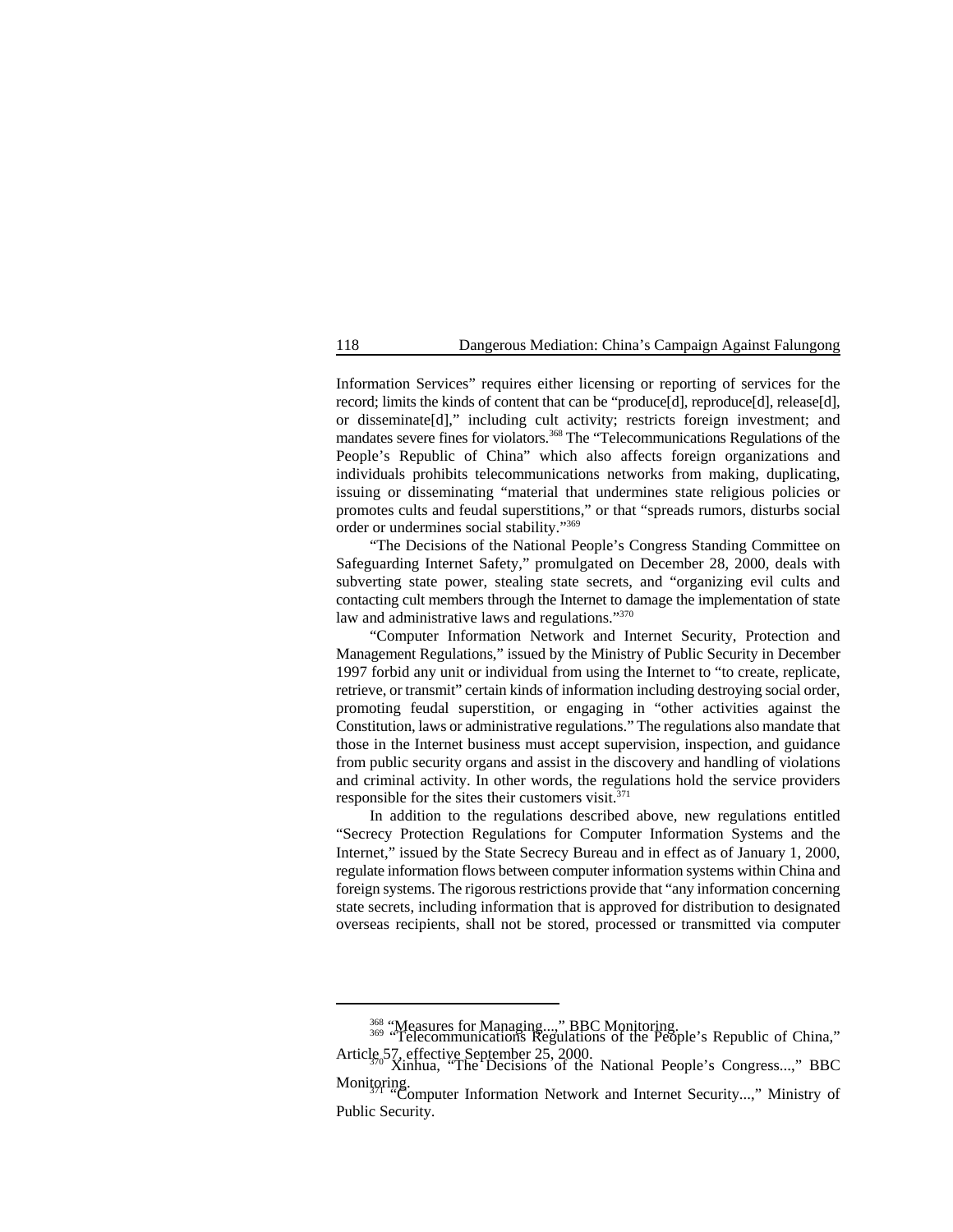systems with Internet access" (Article 7).<sup>372</sup>

Given how vaguely the term state secrets is applied and the suspicion that the designation is often applied *post hoc*, the restriction could apply to all information not officially approved for publication. Article 8 makes those who disseminate the information "ultimately responsible," with the result that "information provided to websites must go through security checks and an approval process." The article further requires that not only "information providers, but "all relevant government agencies and ministries" undergo security checks and an approval process. Article 10 extended the restrictions to "units and users that establish electronic bulletin boards, chat rooms or network news groups." E-mail use was also affected. As of January 1, 2001, those in violation were subject to the death penalty. $373$ 

As noted, Falungong practitioners in China take considerable risk by circulating news within China and by sending and receiving messages to and from overseas. Much, if not all of their communication, is subject to the Secrecy Protection Regulations.

<sup>&</sup>lt;sup>372</sup> Lester J. Gesteland, "Internet Censored Further in China," ChinaOnline News, http://www.chinaonline/com/issues/...otected/2000/January/c00012651.asp, January 26, 2000; "State Secrets Administration for the Internet," in China Legal Change, 2000, Issue No.2, January 31, 2000,

http://www.chinalegalchange.com/2000-02/02state.htm.<br>"Explanations on Certain Questions Concerning the Specific Application of Law in the Trial of Cases of Stealing, Making Secret Inquiries of or Buying State Secrets and Intelligence and Illegally Providing Gathered State Secrets and Intelligence for Units Outside the Country," in "China: Supreme People's Court on Stealing State Secrets," BBC Monitoring, January 23, 2001, from Xinhua, January 21, 2001.